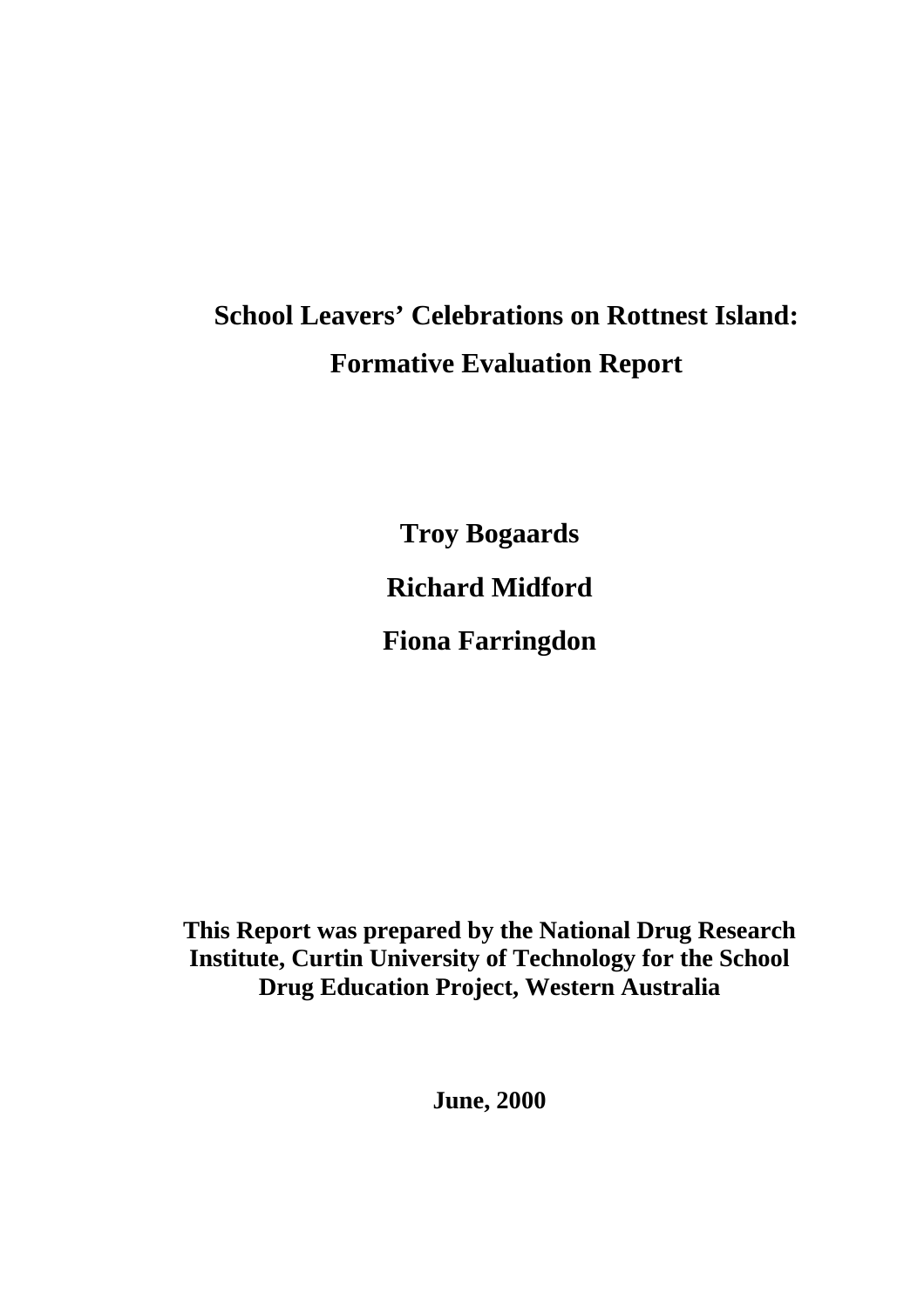#### **Copies of the report can be obtained from:**

The Administrative Assistant The National Drug Research Institute GPO Box U1987, Perth, WA 6845

Telephone: (08) 9426 4222 Facsimile: (08) 9486 9477

Email: enquiries@ndri.curtin.edu.au

Web: http://www.curtin.edu.au/curtin/centre/ndri/

This research was commissioned by the School Drug Education Project (SDEP) in Western Australia as part of the 'Leavers Live' project, funded by the National School Drug Education Strategy, through the Department of Education, Training and Youth Affairs (DETYA)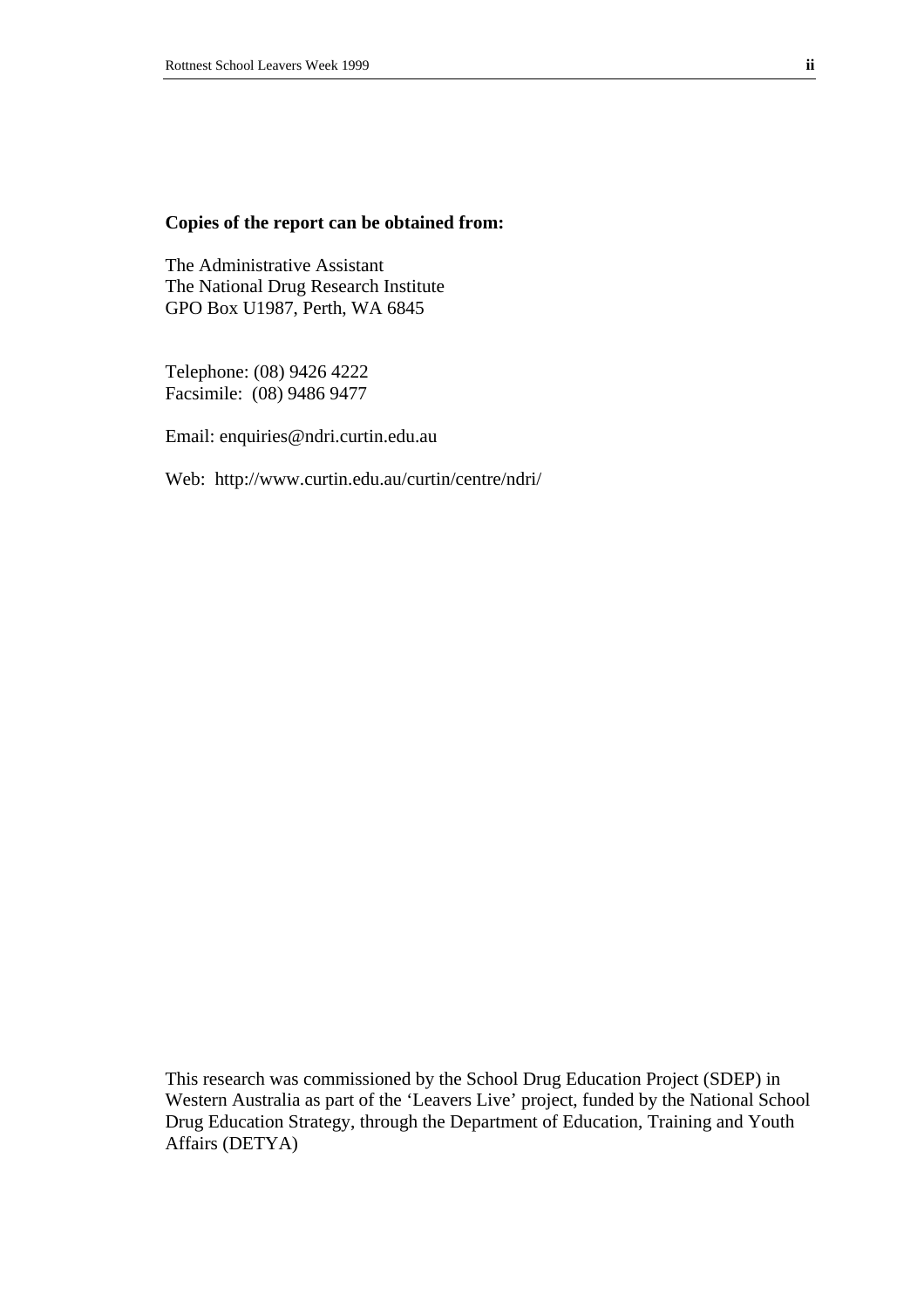## **TABLE OF CONTENTS**

| <b>EXECUTIVE SUMMARY</b> | PAGE        | iv             |
|--------------------------|-------------|----------------|
| <b>INTRODUCTION</b>      | PAGE        | $\mathbf{1}$   |
| <b>METHODOLOGY</b>       | PAGE        | $\overline{7}$ |
| <b>RESULTS</b>           | PAGE        | 13             |
| <b>DISCUSSION</b>        | PAGE        | 53             |
| <b>RECOMMENDATIONS</b>   | PAGE        | 63             |
| <b>ACKNOWLEDGEMENTS</b>  | PAGE        | 67             |
| <b>REFERENCES</b>        | <b>PAGE</b> | 69             |
| <b>APPENDICES</b>        | PAGE        | 71             |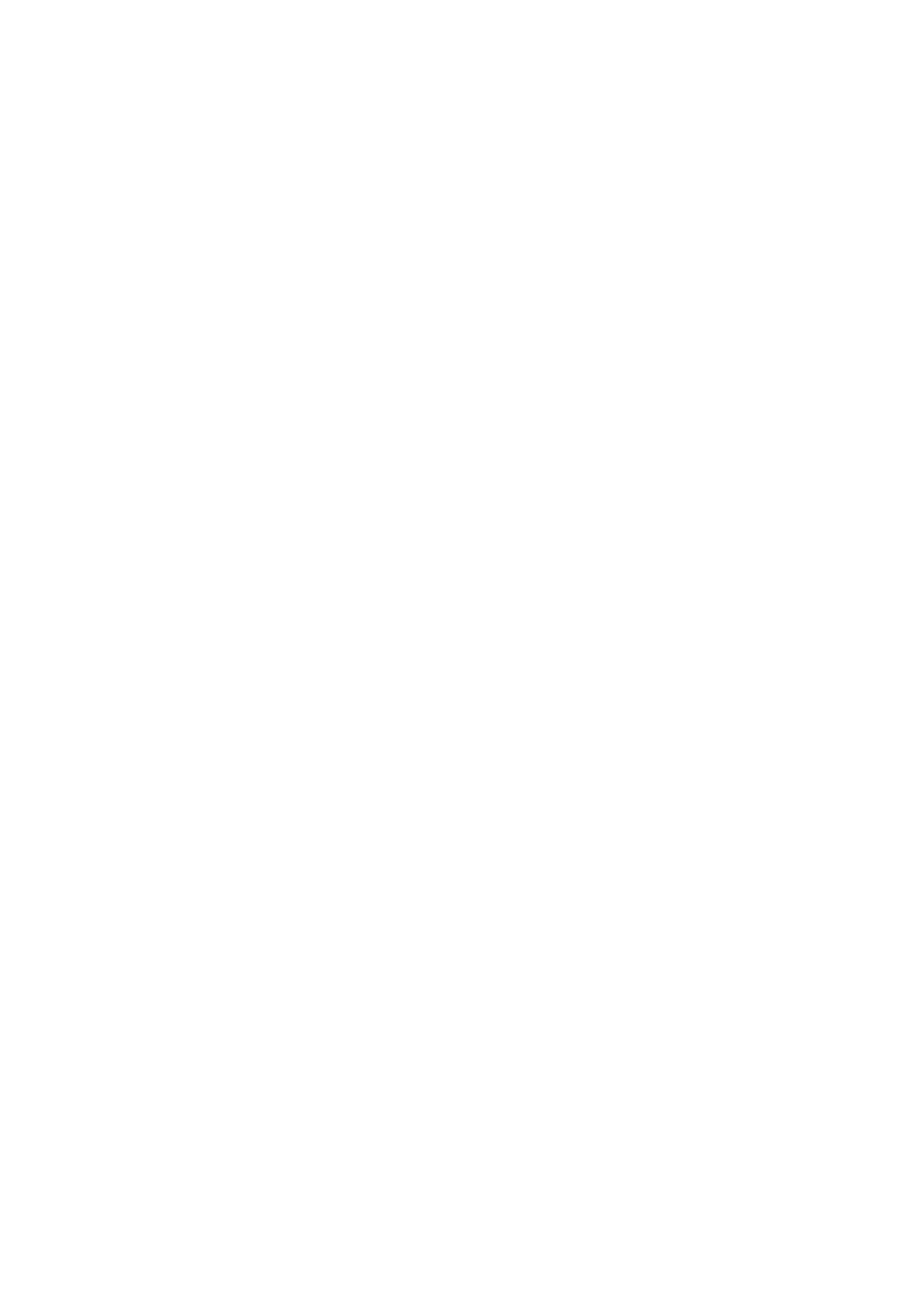## **EXECUTIVE SUMMARY**

School leaver celebrations in Western Australia mark the completion of 12 years of schooling. The celebrations occur during late November/early December and last for approximately 10 days. Intense socialising is the key objective of school leavers and anecdotal reports from previous celebrations indicate that this is facilitated by excessive consumption of alcohol, resulting in potentially risky behaviour. School leaver celebrations have developed a particular reputation for excessive alcohol consumption and high-risk behaviour and while to date there have been no deaths, there is concern that this is a likely outcome unless some prevention measures are taken. One of the popular destination for leavers (16-17 year olds) to mark this milestone is Rottnest Island, located 20 kilometres off the coast to the West of Perth.

In America, college students have been participating in 'Spring Break' activities (the US equivalent of school leavers' celebrations) since 1938 when the first College Swim Forum was held in Fort Lauderdale, Florida. Researchers looking at this North American phenomenon have found that binge drinking, other drug use, violence and sexual promiscuity go hand-in-hand with student celebrations at beachfront destinations. Obviously the negative impact on the community of these occurrences is enormous and has led to public outcry and condemnation to relevant governmental bodies and connected authorities. As a consequence, the festivities are controlled to the point where many of these infamous locations no longer remain an attractive party destination for the majority of college students.

To date, there have been only three substantial Australian studies that have attempted to investigate drug and alcohol consumption connected with school leaver celebrations and both of these have been conducted on the Gold Coast. These studies indicate that over half the students that were interviewed consumed alcohol everyday and that the majority of these, especially the males, did so to the point of intoxication.

In response to the perceived problems associated with the school leaver celebrations at a number of popular holiday locations in Western Australia, the School Drug Education Project (SDEP) received funding from the National School Drug Education Strategy, through the Department of Education, Training and Youth Affairs (DETYA) to investigate the school leaver phenomenon. The 'Leavers Live', School Community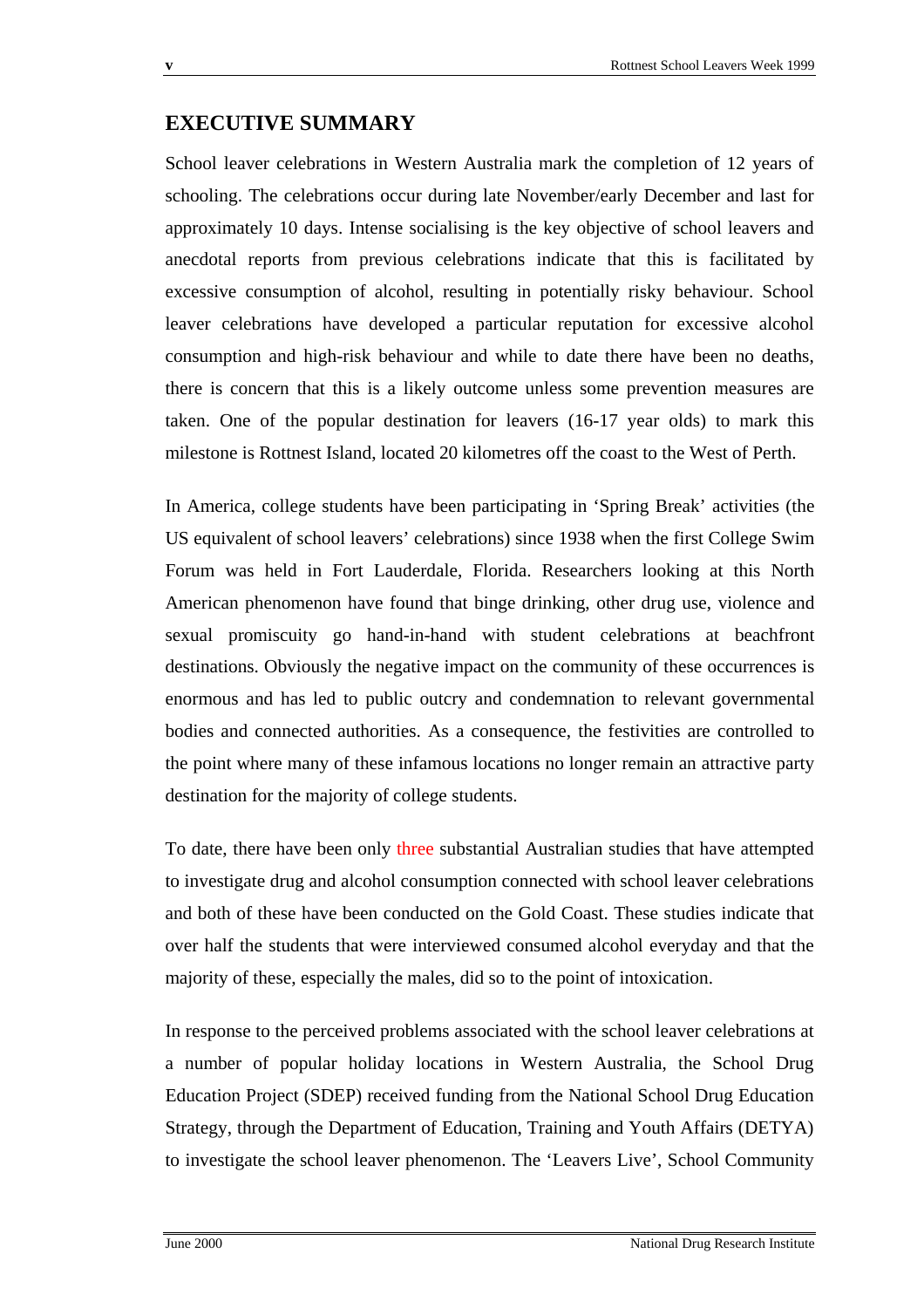Transition Project aims to identify, promote and support viable local community strategies to reduce the problems associated with the celebrations for the school leavers and the host community.

The purpose of this formative study is twofold. Firstly, to gain an understanding of behaviour that occurred during the course of the school leaver celebrations and the impact of this behaviour on the host community and on the leavers themselves. Secondly, to use this understanding of what occurs during the leavers' celebrations to recommend an integrated range of activities that would be attractive to school leavers and act to reduce high-risk drinking and associated harm. Rottnest Island was selected as the site for the study because of its popularity with 'leavers', its compact holiday area and its accessibility from Perth. Responses were gathered from firstly, the 1999 school leaver population themselves (questions were asked of the school leavers at various times and locations before, during and returning from their stay on Rottnest and the responses were grouped accordingly) and the major business and service provision stakeholders on the island. Additionally one of the researchers spent five days living on Rottnest during the celebrations and documented activities that occurred during this time.

The school leavers interviewed had high expectations about what the celebrations at Rottnest would involve. These expectations seemed to stem from the media focus on the island during leavers' week and the reputation the island has gained for excessive alcohol consumption and high-risk behaviour during this period. Given these huge expectations, it appears that with each year of leavers, comes the need to have a celebration bigger and better than the last.

Clearly alcohol plays a major role in these celebrations and the impetus to drink on the island is heightened by a number of important factors. Firstly, school leavers are going to the island with the express intention of meeting and socialising with others of their age. Secondly, the vast majority of both male and female leavers have pre-purchased a large proportion of their alcohol requirements before departing and are therefore going to the island with the definite intention of consuming most of what they have brought. Thirdly, the large amount of alcohol that each individual has bought over with them seems to be indirectly proportional to the amount of activities that they presume will be on offer at the island. In other words, most of the respondents interviewed believe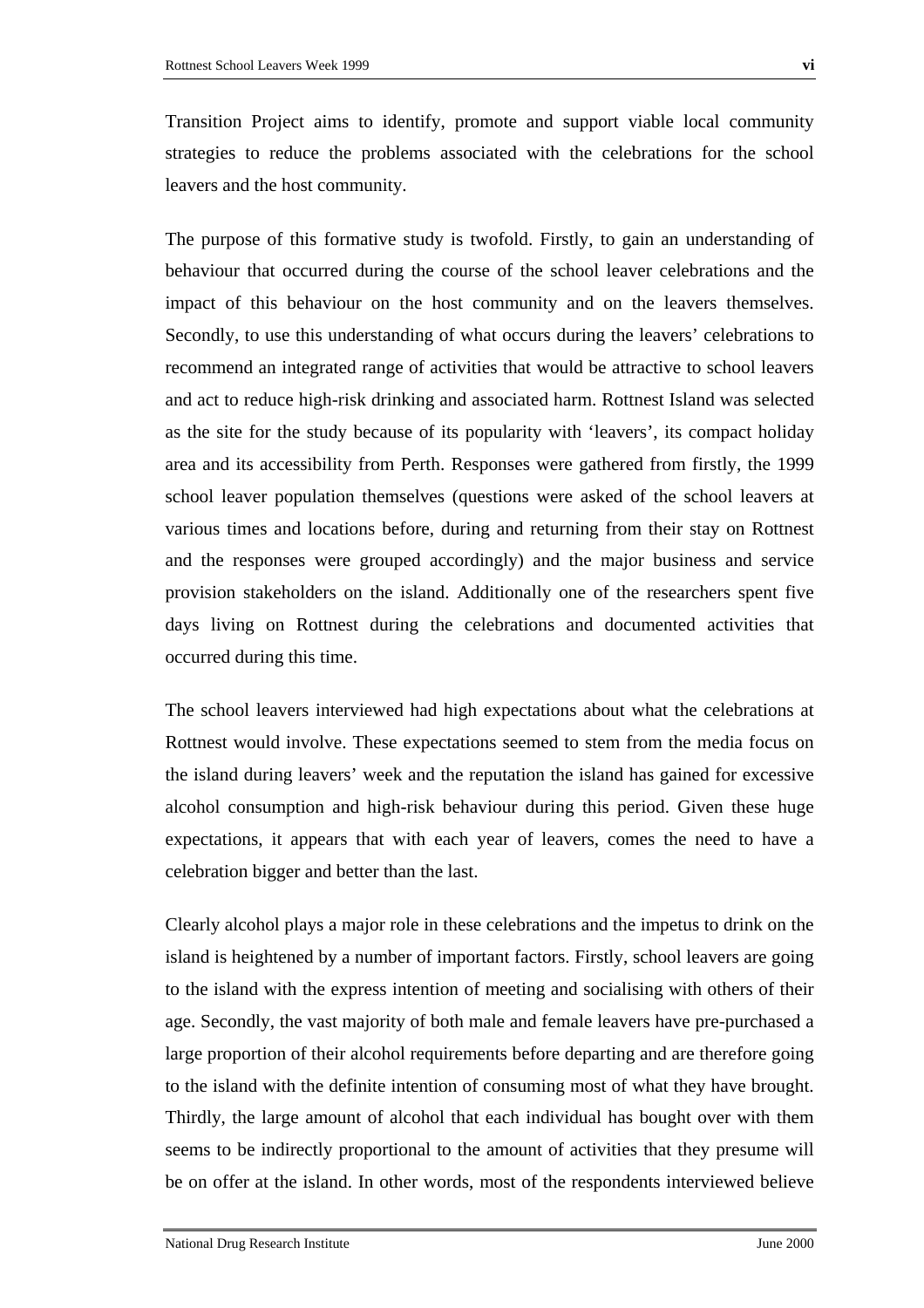many leavers feel there is nothing else to do but drink.

alcohol will definitely be the key interactive tool and that most 'activities' of a social nature will somehow involve alcohol either before, during or after. The fact that there are few actual activities organised to enhance the socialisation process means that

As a result of the large amount of alcohol available and the lack of alternative activities, many leavers are regularly engaging in high-risk drinking and potentially harmful behaviour. This was supported by the field researchers' observations that school leavers were using speed-drinking methods such as 'funnels' to rapidly increase their alcohol intake over a short period of time. Additionally, the field researcher observed leavers' intoxicated behaviour in and around their accommodation, the settlement area and the hotel area. This behaviour included verbal harassment and abuse, physical violence, vomiting, injuries caused by impaired coordination and hangovers.

Nearly all males interviewed had seen or experienced first hand physical violence of some degree and indicated that there was a definite increase in tension after dusk. Respondents definitely attributed this to the amount and intensity of the drinking that is being done during the day. Once boredom set in, many big groups of intoxicated males went looking to start trouble. Although most of the aggressive behaviour displayed by the males tends to be verbal and at most, some pushing, although the field researcher did actually observe males being punched for no particular reason. In addition, the field researcher observed that violent or potentially violent situations arose when older males  $(19 - 20$  year olds) entered the area where the leavers congregated, with the express purpose of causing trouble. Key informants confirmed that it is these older males who often caused the trouble for which the leavers were blamed.

As on the Gold Coast, female respondents experienced an enormous amount of sexual harassment, although, due to little visible Police presence, many incidents tended to be dealt with by the leavers themselves. In most cases, the perpetrators suffered no adverse consequences for their behaviour. Most of the sexual harassment towards females was verbal, becoming very abusive as day turned into night and males became intoxicated. The females seemed far more aware and concerned about the potential harms associated with excessive alcohol use than the males. In particular, the female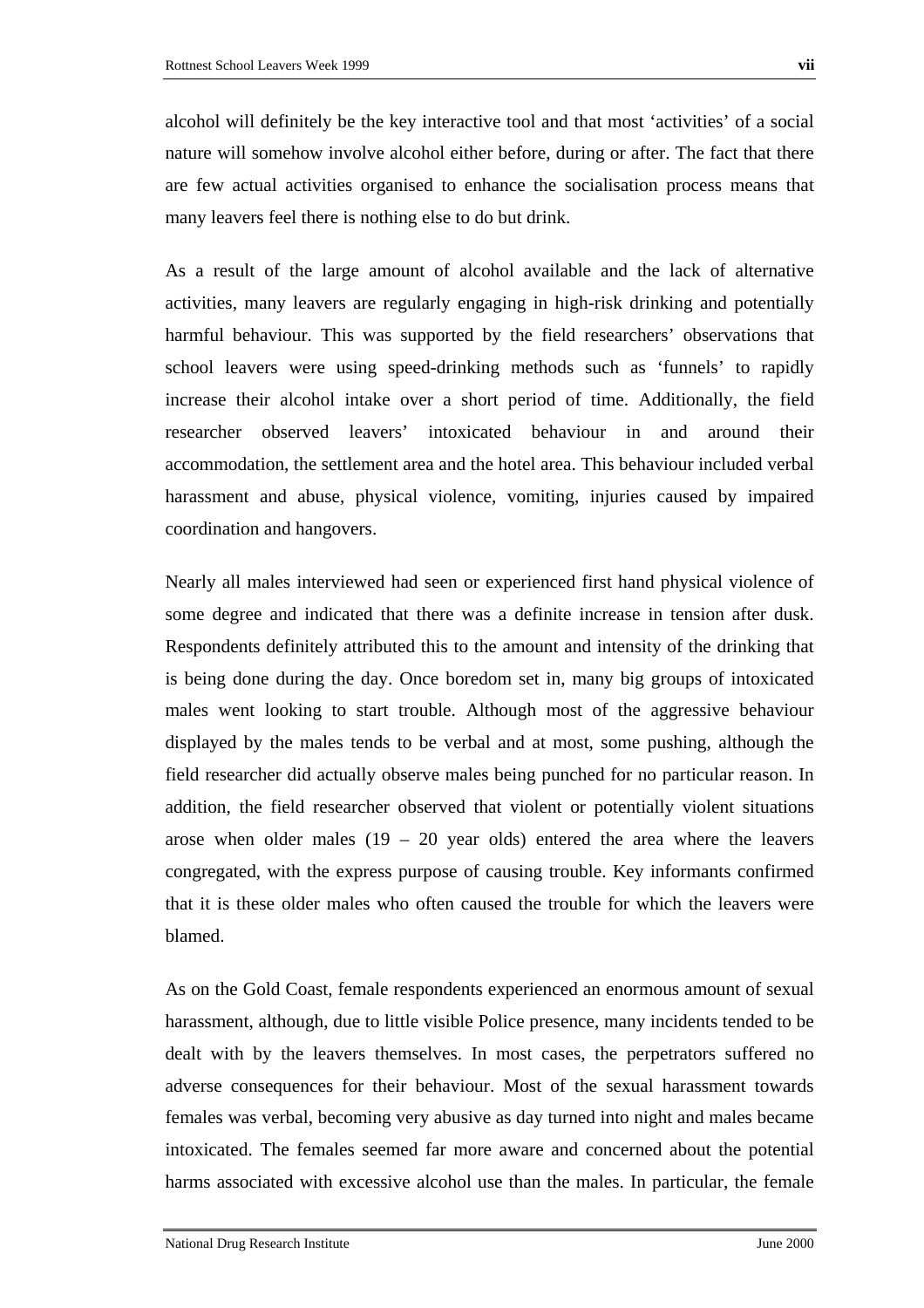leavers interviewed were very aware of problems they may face when socialising with or near drunken males and had strategies planned to deal with these harms. These strategies involved staying in or around groups of known people and being very vigilant with their own alcohol and other drug intake.

The young people spoken to at Rottnest were very wary of discussing their illicit drug use and only really felt comfortable talking about their marijuana use. Under 5% of both males and females indicated they had bought the drug over with them and only 15% of males and 6% of females admitted to smoking some during their stay on the island. Designer drugs such as ecstasy, speed and cocaine were condemned by most respondents at Rottnest, with many believing they have no place there due to the relaxed, mellow atmosphere of the island.

Comments from key informants supported the survey findings, that few leavers were using other drugs. The Police reported no illicit drug arrests, although the leavers did indicate that Dexamphetamine was readily available. Although illicit drug use did not appear to be prevalent on the island the field researcher got a sense that more occurred than was admitted and the potential harm from such use can not be ignored.

When questioned about activities that they would find attractive, the majority of leavers identified some type of activity that involved music. The most requested activity was dance music played by DJ's in a 'low-key', purpose-built location. It was clear the leavers wanted somewhere to dance and socialise with their friends. The leavers consistently commented that night-time activities tended to be heavily alcoholbased due to a decided lack of attractive alternatives. Music oriented events would take the emphasis off alcohol and punctuate otherwise continual binging. If conducted with a discrete Police presence, these events could become a 'safe' area where leavers could socialise and dance without the threat of their intoxicated peers causing them duress or harm. Given that the majority of leavers stayed on the island for between two and five days it is apparent that a range of day and night time activities should be organised over the entire week of celebrations. It is important to note that the majority of leavers indicated that they had chosen Rottnest because of its relaxed atmosphere, free from the restrictions imposed on them by months of study and the pressure of exams. It is clear therefore, that for activities to be attractive to leavers they should be relatively low key, involve music and impose few rules and restrictions.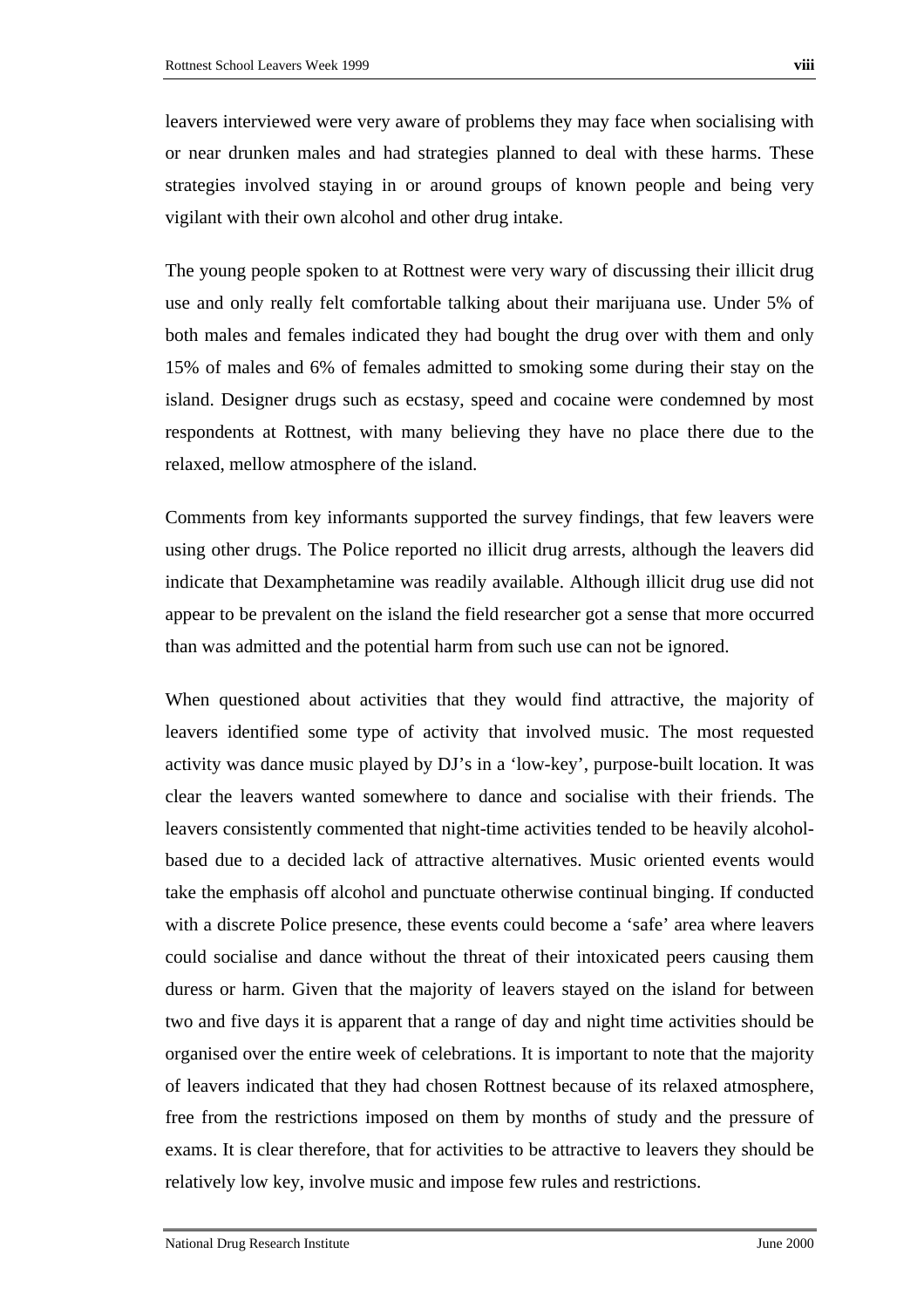The following recommendations for school leaver intervention activities at Rottnest are based on information gathered from the 1999 school leavers and key informants and observations made by the field researcher.

#### **ABBREVIATED RECOMMENDATIONS**

#### *Activities - Day and night*

- 'Laid back' dance tent with portable dance floor and live 'DJ' created dance music.
- Transportable Radio station playing requested music and holding competitions, skate demonstrations, beach fashion parades, give-aways, etc.
- Free low-key beach activities during the day including beach cricket/volleyball.
- Flyer put up in each cottage or bungalow that tells leavers what's on, where and when.

#### *Food*

- Set-up food stalls at night selling a range of convenience foods.
- Canvas food and drink companies to sponsor a daily 'recovery breakfast' or 'sausage sizzle'.

#### *Police*

- Speak to schools with Ranger/Environmental Officer and 'Leavers Live' project officer.
- Select additional officers with good youth skills and emphasise pre-emptive contact.

#### *Availability of alcohol*

- Cease home delivery services from liquor retailers on the island.
- More thorough ID checks at all liquor vending outlets, including the hotel.

#### *Medical Aid –Sobering up centre*

• 'Sobering-up/Chill-out' tent with beds and first aid qualified personnel.

#### *Other Recommendations*

- Parents sent a booklet that clearly outlines potential harms existing on Rottnest.
- 'Leaver ID' cards issued to all leavers that have booked accommodation on the island.
- More equipment available to hire for use in cottages and chalets.
- Increased portable lighting in critical locations.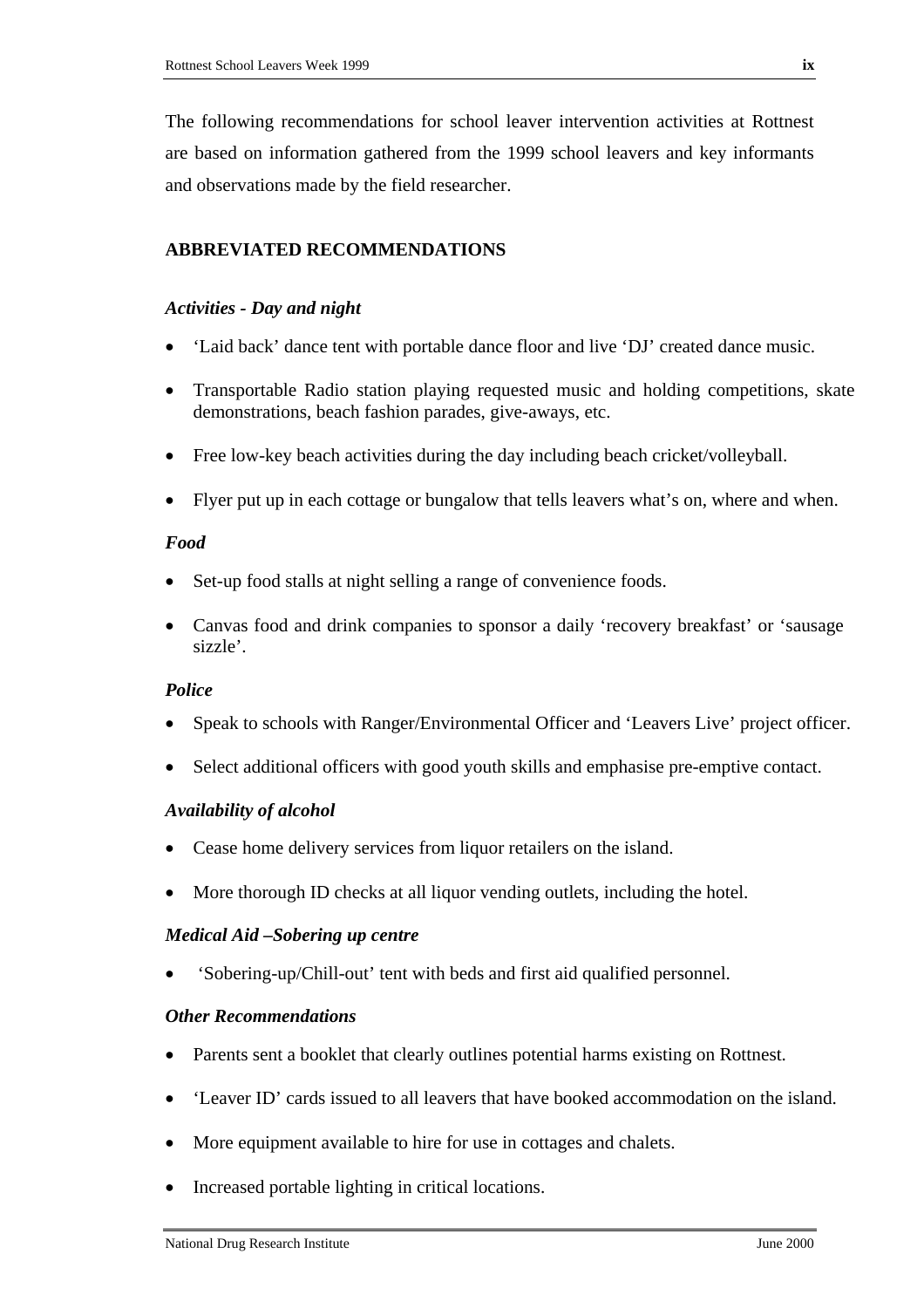#### **INTRODUCTION**

School leaver celebrations in Western Australia mark the completion of 12 years of study by leavers from both public and private secondary schools. The celebrations occur during late November/early December and last for approximately 10 days. One of the popular destination for leavers (16-17 year olds) to celebrate this milestone is Rottnest Island, located 20 kilometres off the coast to the West of Perth. Intense socialising is the key objective of school leavers and anecdotal reports from previous celebrations indicate that this is facilitated by copious consumption of alcohol. As Rottnest as increasingly become one of the preferred celebratory locations, media interest has increased, with stories tending to highlight the excesses that accompany the celebrations. As a result the school leaver celebrations at Rottnest have developed a particular reputation for alcohol consumption and high-risk behaviour. Although this maybe unpalatable to the Rottnest community, this reputation makes the island intrinsically attractive to adolescents. Although to this date there have been no deaths, many stakeholders are concerned that this is a likely outcome, if excessive alcohol/drug intake remains a part of the celebratory activities. Like Queensland's Gold Coast 'Schoolies Week' celebrations, pressure has been exerted from various Government and education agencies to implement strategies to provide alternate social activities, as a way of reducing the emphasis on drinking. As well as the legal ramifications of underage drinking (most school leavers are 16-17 years of age), there are also concerns about the potentially harmful interpersonal violence and health consequences of excessive consumption.

In America, college students have been participating in 'Spring Break' activities (the US equivalent of school leavers' celebrations) since 1938 when the first College Swim Forum was held in Fort Lauderdale, Florida. Two particular groups of researchers who have undertaken the first empirical study of this phenomenon in North America are Smeaton *et al* [1] and Josiam *et al* [2]. In two separate reports, they analysed the same data on binge drinking at the beachfront destination of Panama City Beach, Florida. Josiam *et al* [2], whose study of 795 respondents vacationing over a 7 day period in March 1995, indicated that, "The majority of females (56.5%) reported a frequency of being intoxicated which ranged from 'never' (9%) to 'several times' (24.2%). Among males, the majority (75%) reported a frequency which ranged from 'everyday'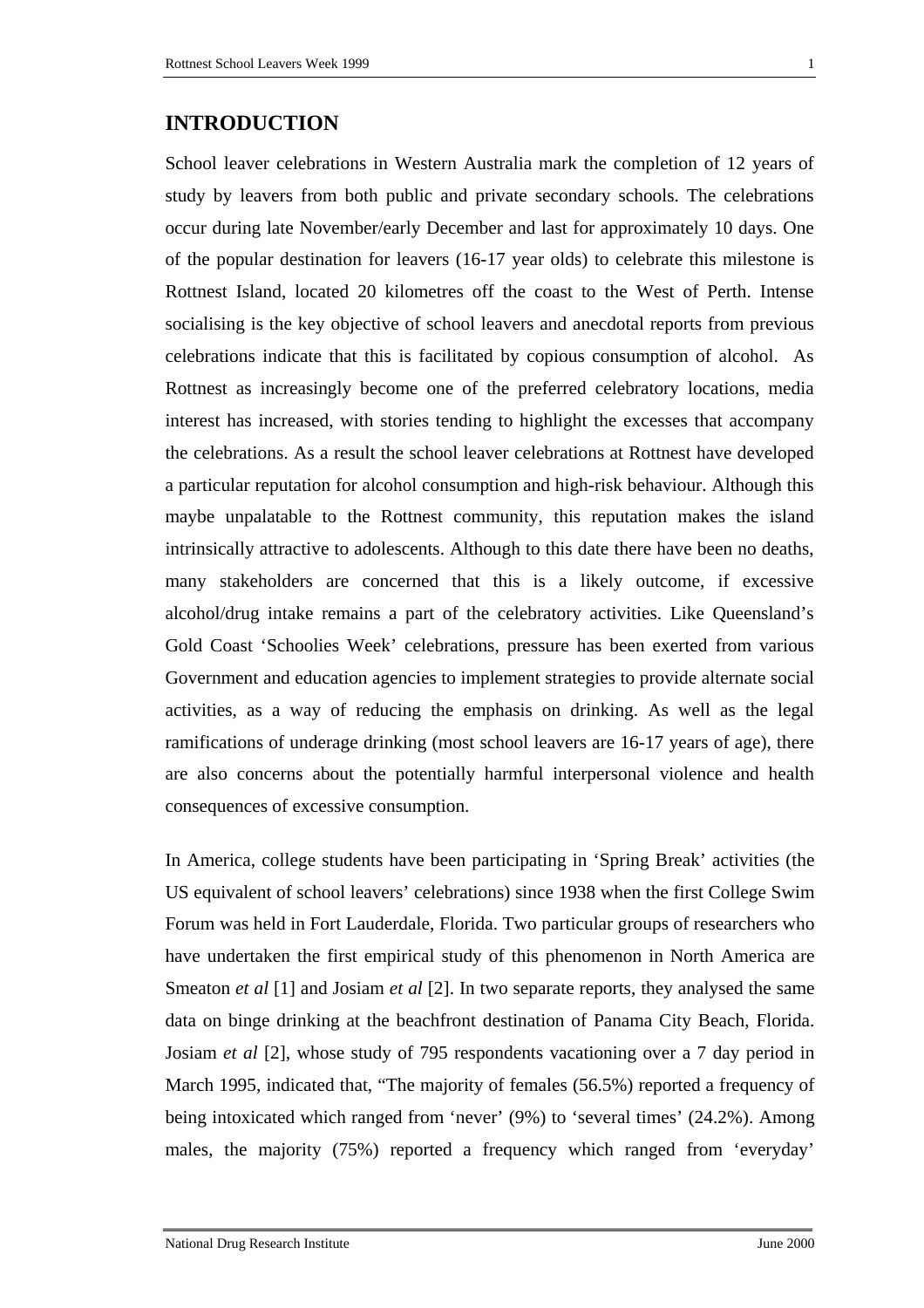(40.5%) to 'always' (21.4%)." (P 507) Analysing the same data, Smeaton *et al* [1] reported that,

*"Men consumed significantly more drinks than women the previous day and the previous night. When we combined the two time intervals, the average man reported consuming 18 drinks the previous day, and the average woman consumed 10 drinks. More than 90% of the men reported at least one-binge-drinking episode and nearly 70% reported two. Among the women, nearly 80% binged the previous day." (P 249)* 

Josiam *et al* [2] found that there also seems to be an underlying link between this excessive alcohol consumption and increased sexual activity,

*"Males had five times as many partners during their spring break than during the week before."* (P 505)

As an aside Josiam et al [2] noted that,

*"… the number of sexual partners for males is likely to be an indicator of the 'success' of their spring break holiday. Even males with an ongoing relationship at home might feel that they have to prove such 'success' to themselves and their male peers."* (P 506)

Josiam et al [2], introduced their report by giving an interesting history of the 'Spring Breaks' gradual increase in popularity; its rise to its infamous worst and the reaction from the communities that caused the marked decrease in the student reveller population. They described how the fairly soft beginnings of the gatherings have developed into drunken, anti-social sex romps with severe impact on holiday communities. This is evidenced by the researchers' comments that,

*"… in more recent times spring break has become known for more extreme behaviour such as binge drinking, drug taking and sexual promiscuity. In 1985, 7 student revellers died in Fort Lauderdale after overdosing on drugs and alcohol. Furthermore, riots occurred during the spring break periods in Palm Springs in '86, and in Daytona Beach in '89."* (P 502)

Obviously the negative impact on the community after these occurrences was enormous and this led to a public outcry to relevant authorities. As a consequence, the festivities were controlled to the point where it no longer remained an attractive party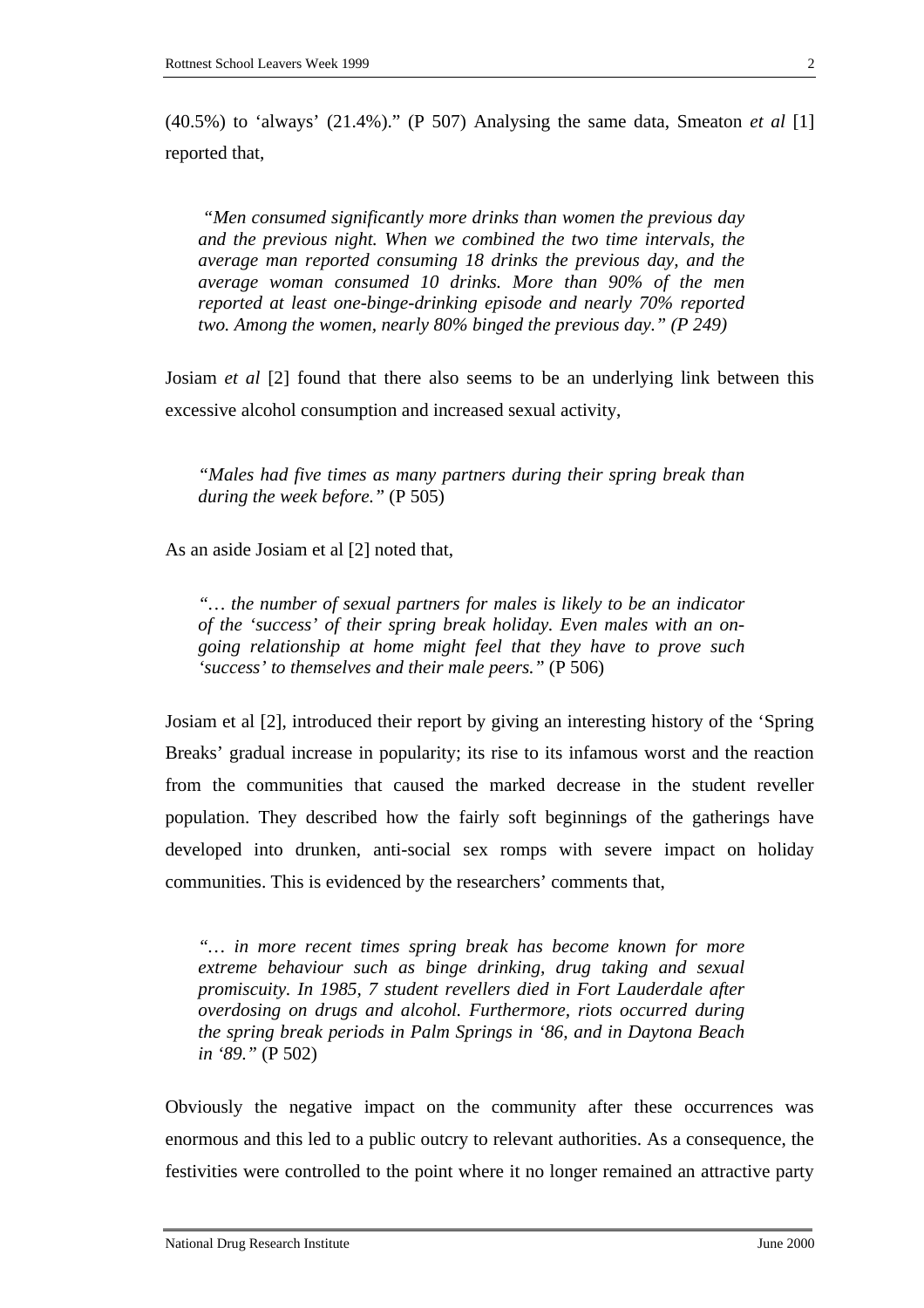location for the majority of leavers. Josiam et al [2] provided evidence of this by specifically referring to an example of this community action at one of the most popular beachside locations in Florida. They stated,

*"Perhaps the best known example of that is of Fort Lauderdale. Following several years of uncontrollable crowds and the student* deaths *of 1985, the city of Fort Lauderdale decided to literally 'close down' spring break in the later part of the 1980s. In 1985, the city had received a record of 350,000 spring breakers. By 1991, that had dropped to less than 30,000."* (P 502)

To date there have been three substantial Australian studies that have attempted to investigate drug and alcohol consumption connected with school leaver celebrations and all of these have been conducted on the Gold Coast. One study indicated that 58% of male school leavers and 53% of female school leavers had drunk alcohol within the previous 7 days (Stanton et al [3]). In another study, Smith and Rosenthal [4] surveyed 1796 young people from Queensland, NSW, and Victoria about their alcohol and marijuana use during Schoolies Week at Surfers Paradise, Queensland. They found that over 75% of males and 60% of females reported getting drunk, most or every day or night of the holiday, with more males reporting getting both drunk and stoned.

In the most recent study, Zinkiewicz *et al* [5] stated that,

*"In the previous 24 hours around 65% of respondents drank alcohol, over 50% took this to the point of drunkenness and around 25% suffered a hangover. Consistent with general Australian prevalence statistic…..males were heavier drinkers and suffered more negative consequences such as hangovers, vomiting and passing out." (P 284)* 

Interestingly, Zinkiewicz et al [5] also surmised that,

*"Perhaps as a consequence of their greater use of alcohol and other drugs, males in this study were more likely than were females to report having been in a fight, hassled by adults and cautioned by Police. However, females were more likely to report having been sexually harassed." (P 284)* 

Regarding other drug use Zinkiewicz et al [5] reported that the level of use of marijuana (in the previous 24 hrs) was much higher in their study, equating to nearly a third of males and 17% of females. This level of use is somewhat higher than prevalence rates in Australian population surveys, with Stanton et al [3] indicating that 19% of males and 15% of females in the general population had used marijuana in the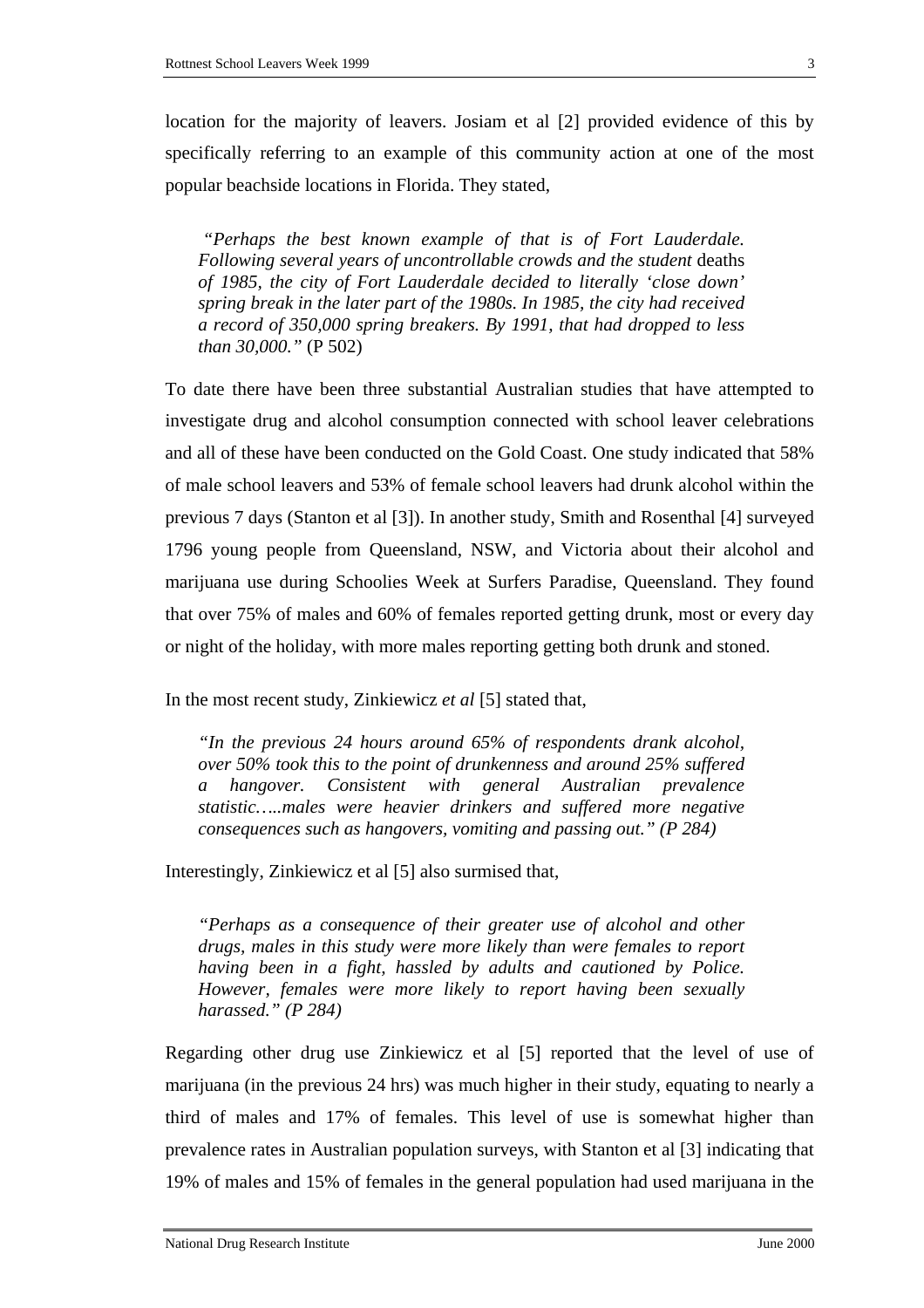previous 7 days. Zinkiewicz et al [5] concluded by stating that in line with previous studies by Smith and Rosenthal [4] and Makkai and McAllister [6], males in the present study were heavier users of marijuana than were females. In relation to ecstasy and other designer drugs, 6.6% of males and 3.6% of females reported using these during the previous 24 hours. In contrast, Stanton et al [3] found that only 1% of both male and female leavers had used ecstasy within the previous 7 days.

In response to the perceived problems associated with school leaver celebrations, the SDEP applied for and received funding from National School Drug Education Strategy, through DETYA, to investigate the school leaver phenomenon. The 'Leavers Live' project aims to identify, promote and support local community strategies to reduce harm to school leavers and the community where the celebrations take place. To facilitate this, the project aims to develop and trial a model program at Rottnest Island, which will be designed to engage the school leavers in attractive, but low risk celebratory activities as a means of reducing the negative impact of the celebrations.

#### *Key goals of the'Leavers Live'project are*:

- investigate the perceived needs, motives and concerns of school leavers when participating in school leaver celebrations;
- investigate the perceived needs and concerns of key local community stakeholders regarding school leaver celebrations;
- nurture a range of local community strategies during school leavers week; and,
- produce a handbook to assist school communities provide strategies for safe school leavers' events, including drug-free celebratory activities.

The recent history of school leaver celebrations indicate that problems occur in other locations apart from Rottnest. Leaver celebrations now routinely occurr in a number of coastal locations, including Coral Bay, Lancelin, Busselton, Dunsborough and Margaret River, with the last two becoming particular popular in recent years.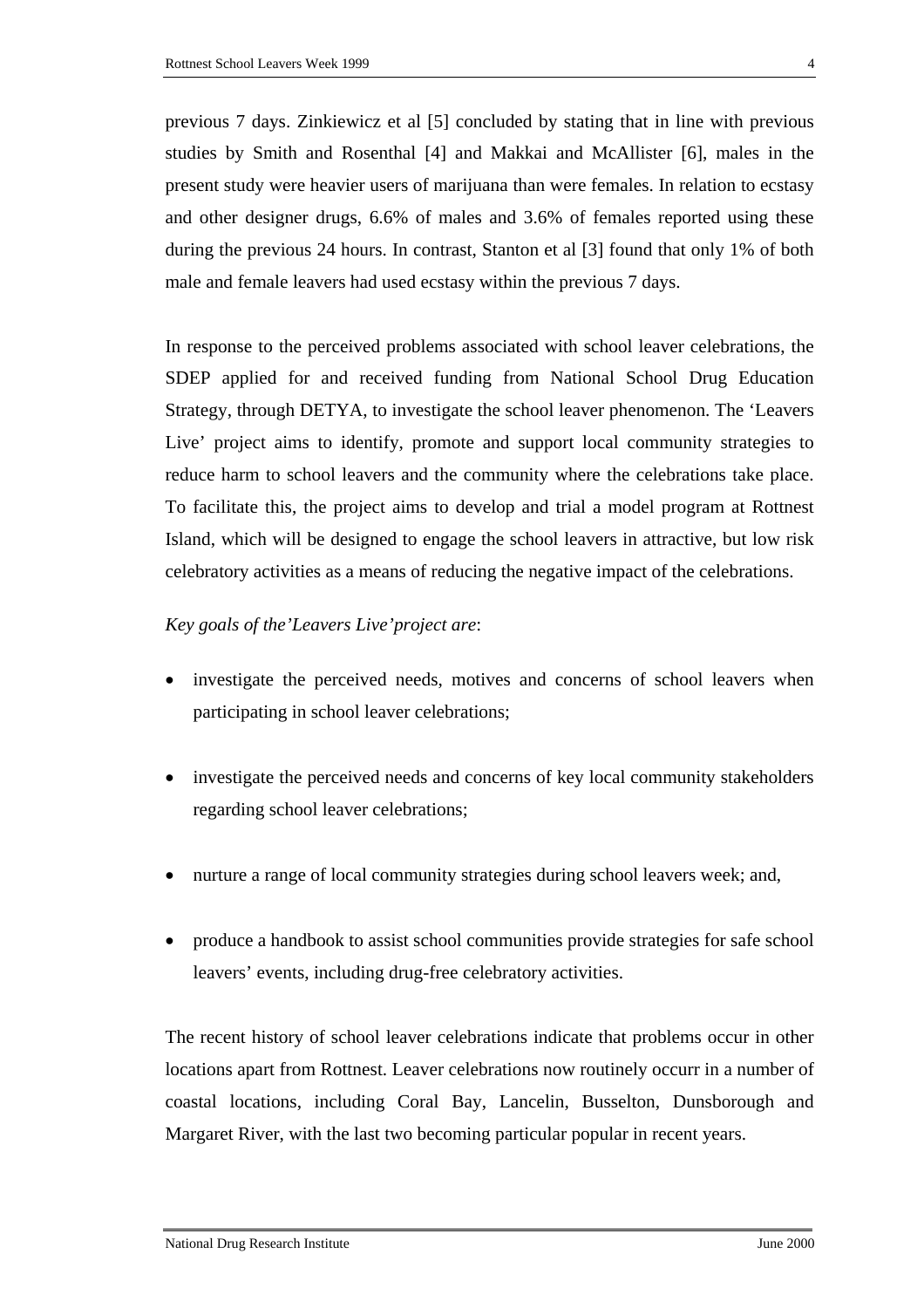The demonstration 'Leavers Live' project will be conducted on Rottnest because of it accessibility and compact nature, but an important purpose of the project will be to make its findings available to other communities that host school leaver celebrations, to assist in making this annual event safer for both the school leavers and community residents alike.

The Community Team at Curtin University's National Drug Research Institute received funding to evaluate 'Leavers Live'. This report focuses on the formative evaluation of the project, which consisted of an extensive field survey of the target group during leavers week celebrations, participant observation during this same period and interviews of key Rottnest community stakeholders.

#### **SPECIFIC OBJECTIVES**

- To identify school leavers' alcohol and other drug use experiences; alcohol and other drug-related harms that are of particular concern; harm reduction strategies used by school leavers and possible potential interventions likely to be effective with school leavers.
- To identify key commercial stakeholders perceptions of the level of alcohol and other drug use by school leavers; the types of harms of concern to key stakeholders; and potential interventions that are likely to be effective with school leavers and acceptable to the community stakeholders.
- Using the information gained from the school leavers and key stakeholders, recommend a range of alternate activities and strategies that can be implemented at Rottnest.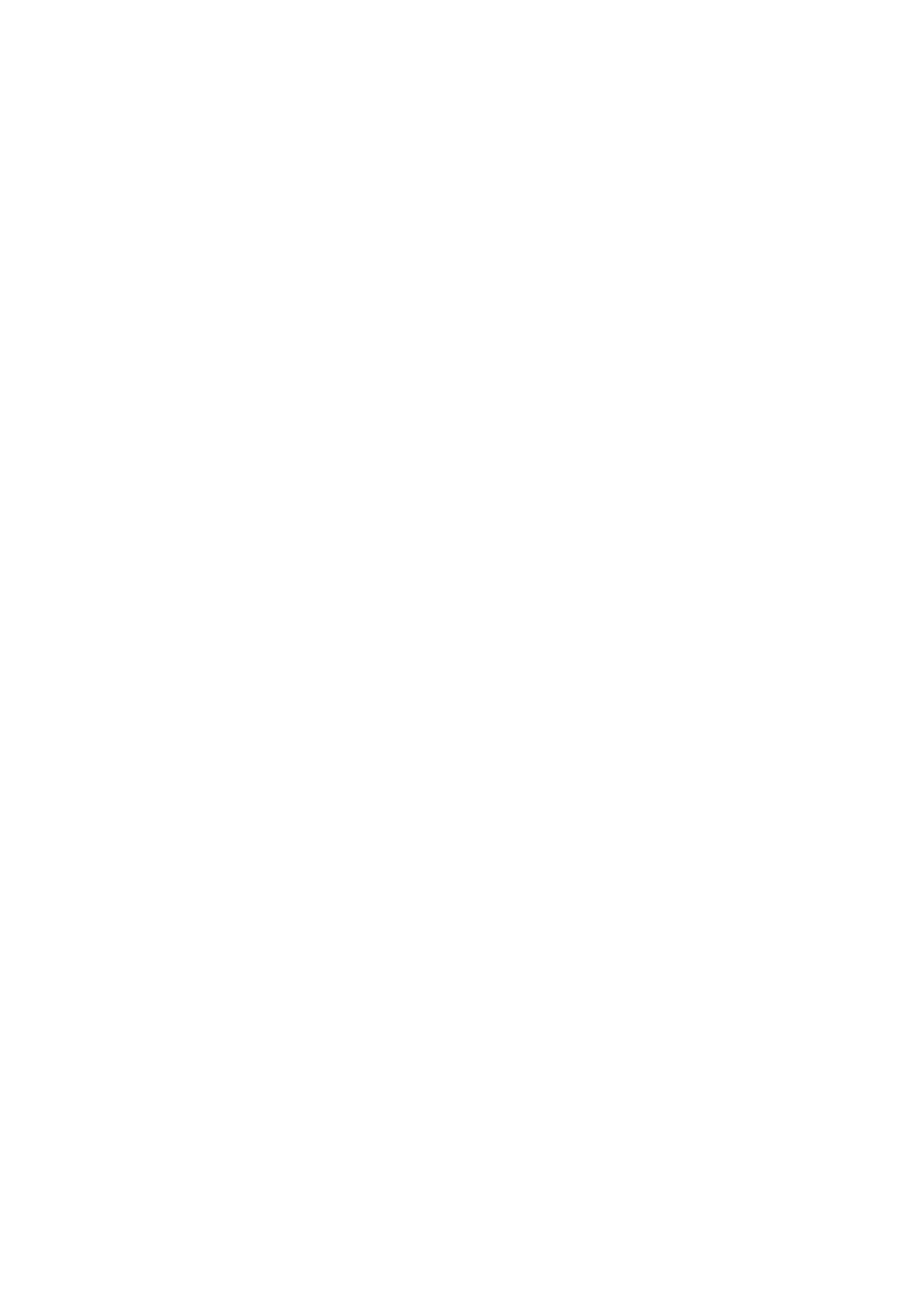The purpose of this formative study was to gain an understanding of behaviour that occurred during the course of school leaver celebrations and the impact of this behaviour on the host community and on the school leavers' themselves. Responses were gathered from firstly, the 1999 school leaver population themselves and the major business and service provision stakeholders on the island. Additionally, the field researcher spent five days living on Rottnest during the period of the celebrations and documented activities that occurred during this time. Each of these evaluation methods has a number of weaknesses. However, when used in combination they offer a check on accuracy and consistency of information and provide a global perspective on the phenomenon being studied. This approach has been termed 'triangulation' by Guba and Lincoln (1981), because it relies on information from several different investigative components.

#### **DATA GATHERING METHODS**

1. *School Leavers –* This group of respondents, who were allocated the most amount of research time, were asked about their intended and actual celebrations on Rottnest Island at various times during the leavers' week celebrations. Data was collected by randomly interviewing 254 young people of both genders, who identified themselves as 1999 school leavers. Of the 254 respondents, 115 female leavers (45.3%) were interviewed when in same gender groups; 85 male leavers (33.45%) were interviewed when in same gender groups; and, 54 leavers (21.25%) were interviewed as mixed gender groups (in this situation specific gender numbers were not noted due to time constraints and the group dynamic). While 3% of the sample were over 18, the majority were 17 (82%) or 18 (15%) years old and school leavers. All respondents were Western Australian residents who tended to come from predominantly mid to high socio-economic areas (this is evidenced by the attached Table 1). Approximately 96% of respondents had finished high school in 1999 and came from both public and private schools.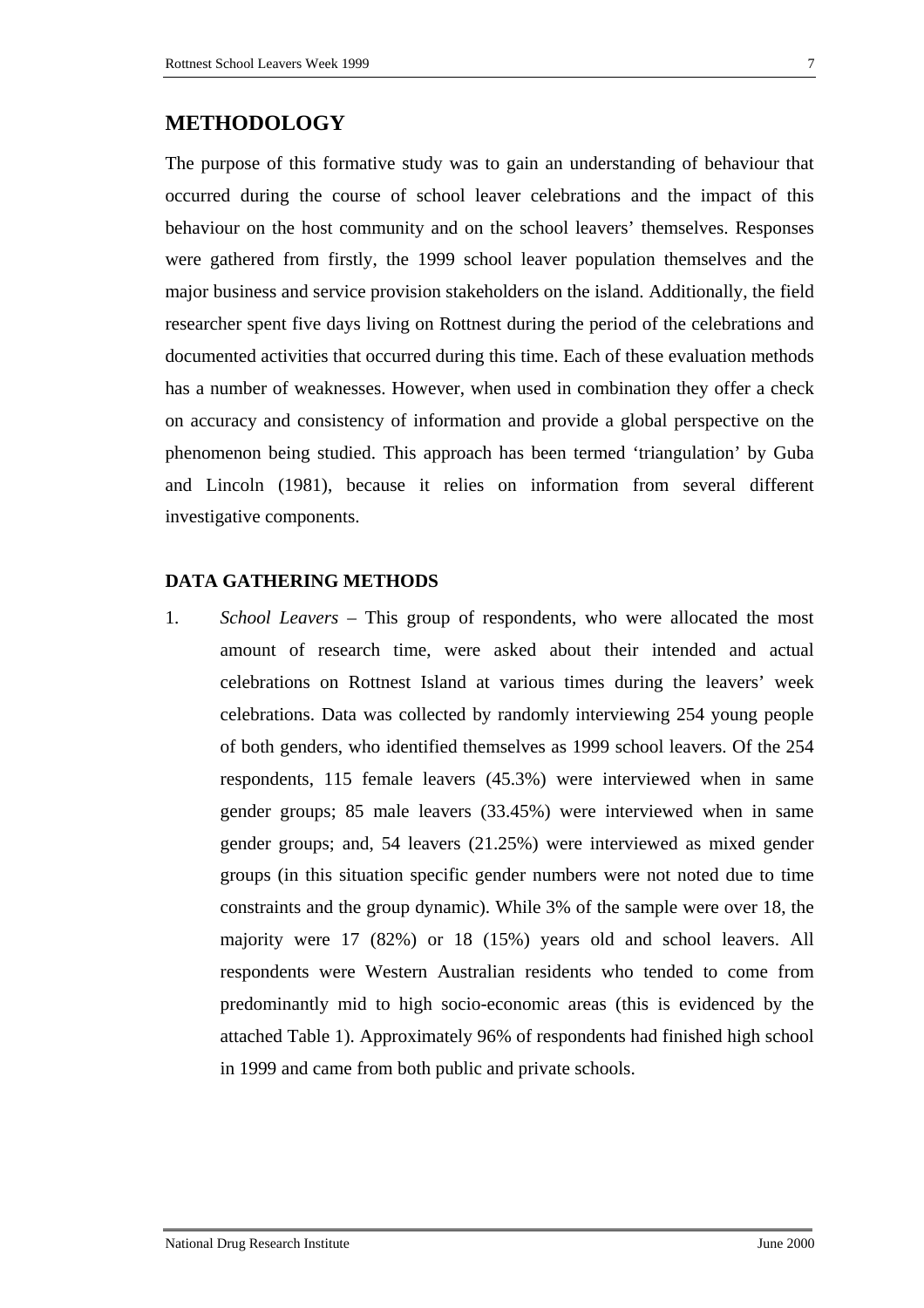

#### **Table 1: Rottnest Study Group 1999 Postcode Distribution**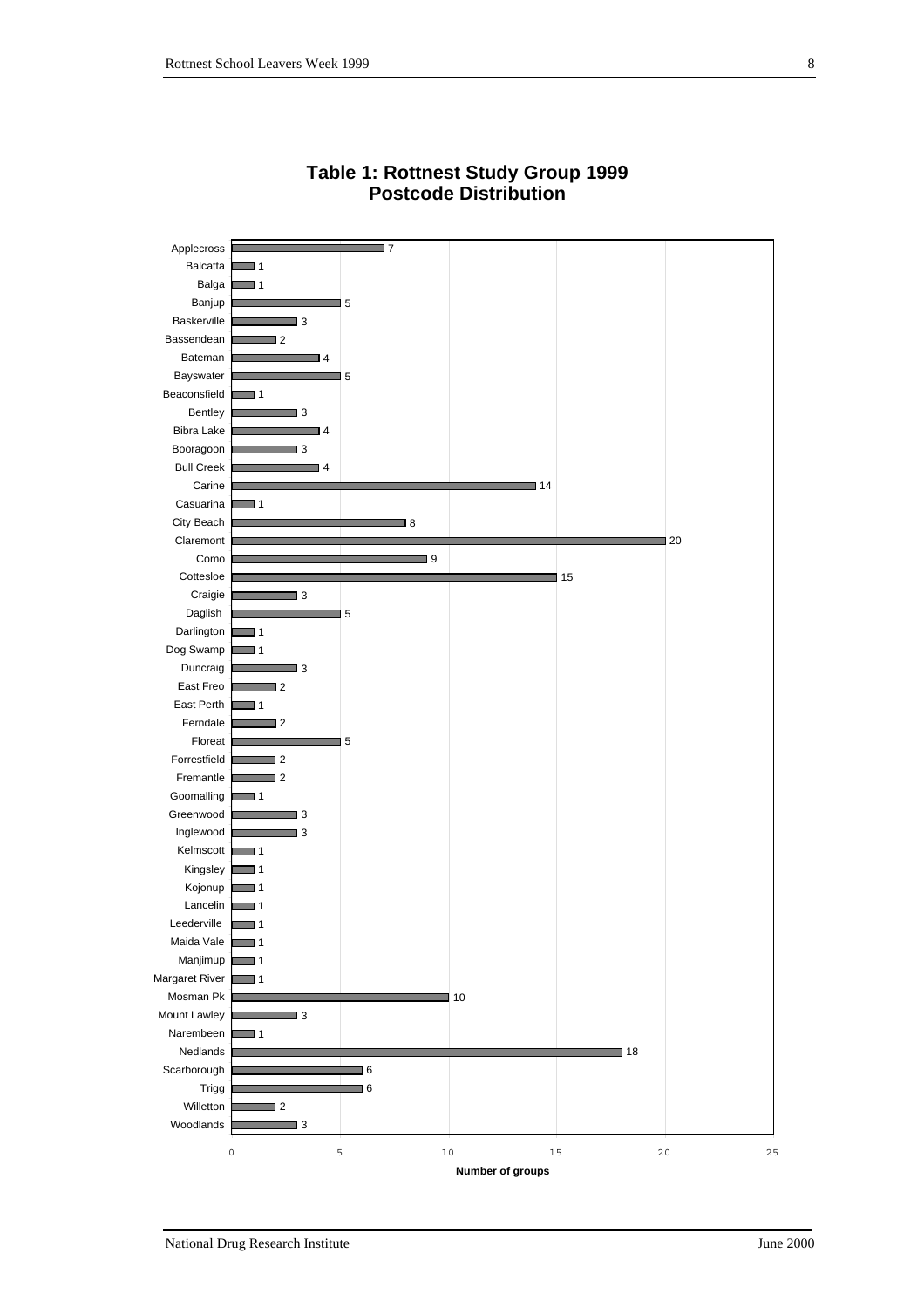Respondents were approached by one of four field workers in various locations both on and off the island. The ferry companies would not permit the gathering of data while the vessels were travelling but interviews were allowed while the craft were berthed. Respondents were approached by one of the field workers before (Jetty), during (various locations in the settlement area, including beaches) and returning (Jetty) from school leaver celebrations held at Rottnest Island in Western Australia between 24 and 28 November 1999. The refusal rate was approximately 1% overall.

The questionnaires each contained no more than 12 questions. However, these were used more to guide the data gathering from the school leavers rather than them being asked verbatim. Demographic data collected were home postcode, gender, group type, number of respondents, location and whether they were a school leaver or not. Respondents were then asked the following questions: why they chose Rottnest Island; their expectations; what activities they would like; activities they did the day/night before; whether the activities involved alcohol or drugs; if they planned to use them; expenses for their stay; concerns about personal safety; strategies to keep safe; rating of the night before; best/worst parts of the night; emotional harms; parental warnings; length of stay; whether behaviour changed over successive nights; whether in control of planned events; alternative activities if no alcohol or drugs; whether planning was easy or difficult to stick to; whether more or less expensive than initially thought; and, what changes to make the experience better, safer, cheaper, fun or more relaxed.

The interviews were conducted in informal settings and were designed to allow the respondents the opportunity to present information on their own terms. The field workers asked the questions and wrote down the responses in point form, rather than using tape recorders, in order to increase the likelihood of respondents being at ease with the data collection process. Groups were approached rather than individual respondents, as they seemed less intimidated and open to answering the questions when in the company of their peers. All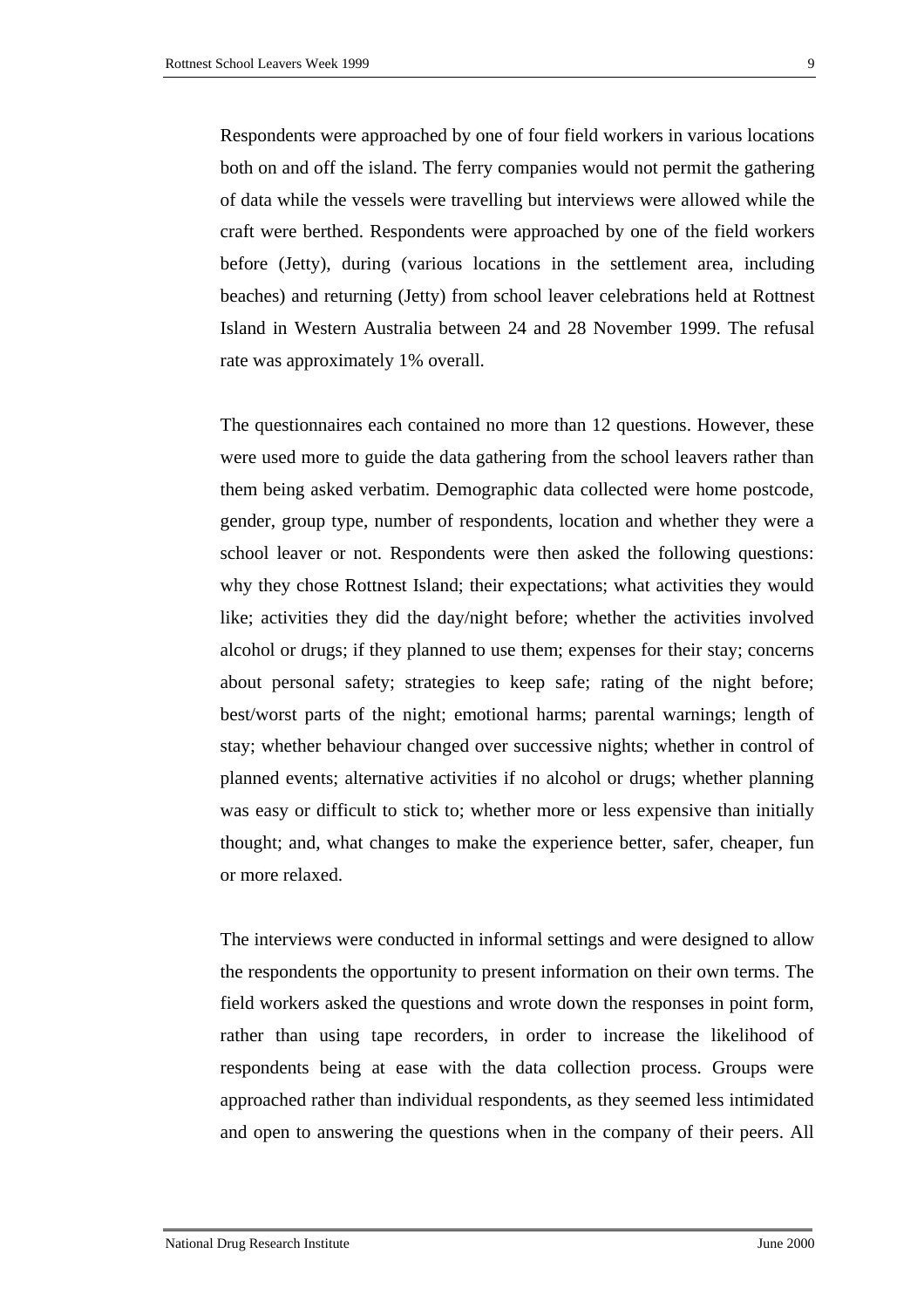interviews were completed in an hour or less and respondents remained anonymous except for the group's postcodes.

- 2. *Major Stakeholders –* The composition of this group was decided on with the help of Rottnest Island Authority staff. In total, twelve business proprietors and service providers were specifically canvassed due to their high profile and intense contact with school leavers. Several days were set aside in March for the interviews and all the interviews were conducted on the island over a period of 48 hours. The process was relatively structured with the same seven questions asked of each stakeholder. These covered issues pertaining to: stakeholders/visitors perception of the school leavers; behaviour in previous years; impact on Rottnest; and, ideas/suggestions for an intervention. A copy of the interview instrument is contained in Appendix 1. During the course of the interview the researcher wrote down each response in point form. Each interview was held in the stakeholders' choice of surroundings and all responses were kept completely confidential between the researcher and the stakeholder. Assurances were given to the stakeholders that only group data would be reported. Interviews lasted no more than an hour and all respondents were guaranteed feedback once results were collated and a report produced.
- 3. *Participant Observation –* One of the project's evaluators undertaking Leaver interviews was provided with living quarters in the middle of the school leaver accommodation for the period of the celebrations. Spending four nights on the island, this researcher was able to experience the activities and celebrations first-hand before, during and after the interview process. The opportunity to mingle and rub-shoulders with school leavers proved invaluable in not only seeing and hearing what was actually being experienced, but in gaining the trust and respect of the group. This was very evident due to the fact that each time the researcher ventured outside his abode, the call would be heard, "Hey, there's the survey guy!" Many respondents spontaneously approached the researcher to both be interviewed for the first time and also to provide additional experiences after having been interviewed previously.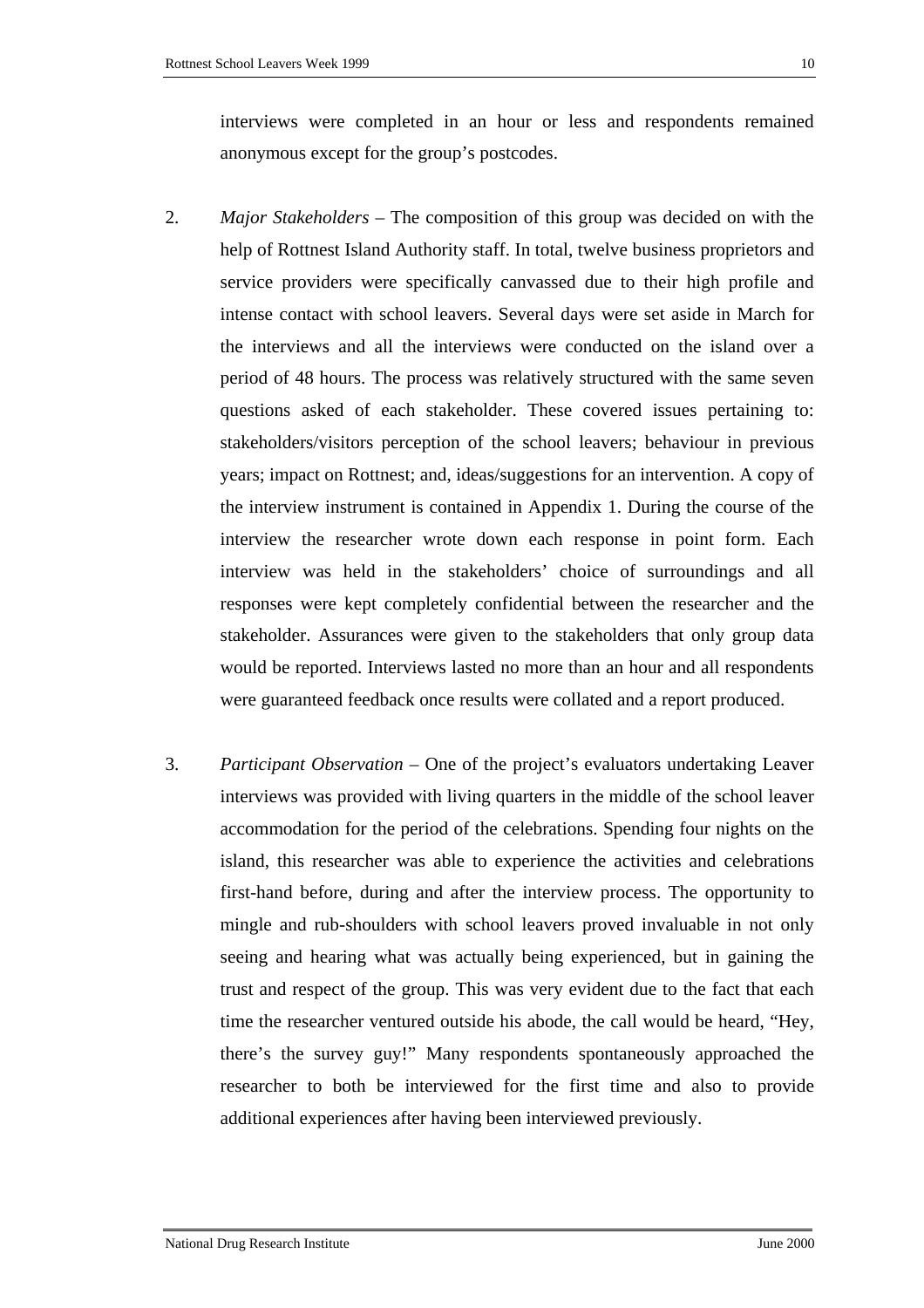#### **SCHOOL LEAVERS SURVEY INSTRUMENT**

There were four slightly different questionnaires that were administered, depending on the day and time the leavers were interviewed. An "Early Days" questionnaire (Appendix 2) was administered both at the island and on the first day; a "Coming Night" questionnaire (Appendix 3) was used from day one to day four; a "Day After" questionnaire (Appendix 4) was utilised from day two to day five; and, a "Last Days" questionnaire (Appendix 5) administered on days four and five.

#### **ANALYSIS**

- 1. *School Leavers –* Questionnaires were collated by the main field evaluator. All responses to each question were coded into themes. The resulting themes were then placed into a matrix that identified: the theme; the group (ie. male, female, mixed) that identified each theme; and, the number of times the theme was identified by each group. This then clarified which themes were the most commonly identified for each of the 21 different questions. Themes that were repeatedly identified across at least 3 groups were recorded as common themes and tabulated with corresponding figures for each group. The range of common themes were then reported for each question, using illustrative quotes from leavers that were representative of the consensus of respondent's comments. Themes that were identified in only one of the three groups were identified as different themes and tabulated as such. Quotes have not been reported because of the low response numbers.
- 2. *Major Stakeholders –* Questionnaires were collated by the main field evaluator. Responses to each of the seven questions were scrutinised for common themes and these were then summarised in terms of how well they represented the opinions and experiences of the whole group or special interest sections within the group.
- 3. *Participant Observation –* Over the course of 5 days, observational notes were taken by the field evaluator on events that illustrated the nature of school leaver celebrations on Rottnest Island. At the time, what was seen and heard in relation to school leavers was recorded without interpretation. Subsequently,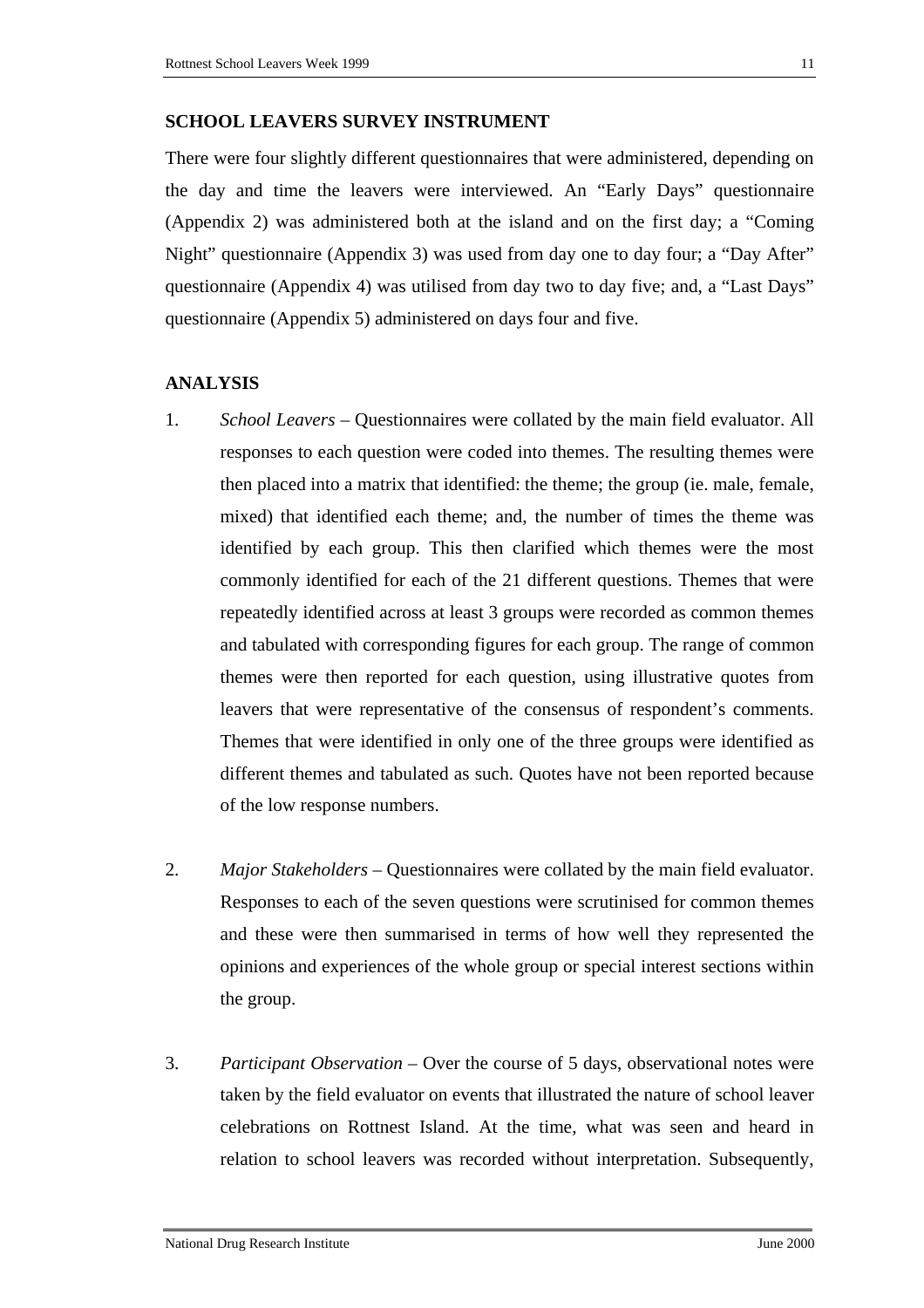comparisons were made between such important topics as: expectations vs. actual happenings; planned activities vs. actual activities; estimated alcohol and other drug consumption vs. actual alcohol and other drug consumption; perceived harms vs. actual harms; and, stated harm prevention strategies vs. actual harm prevention strategies. The field evaluator was able to easily relate his first hand findings to the responses provided by the school leavers and make comparison between the two. This was found to be very useful in terms of validity checking and increasing confidence in the findings and recommendations of this report.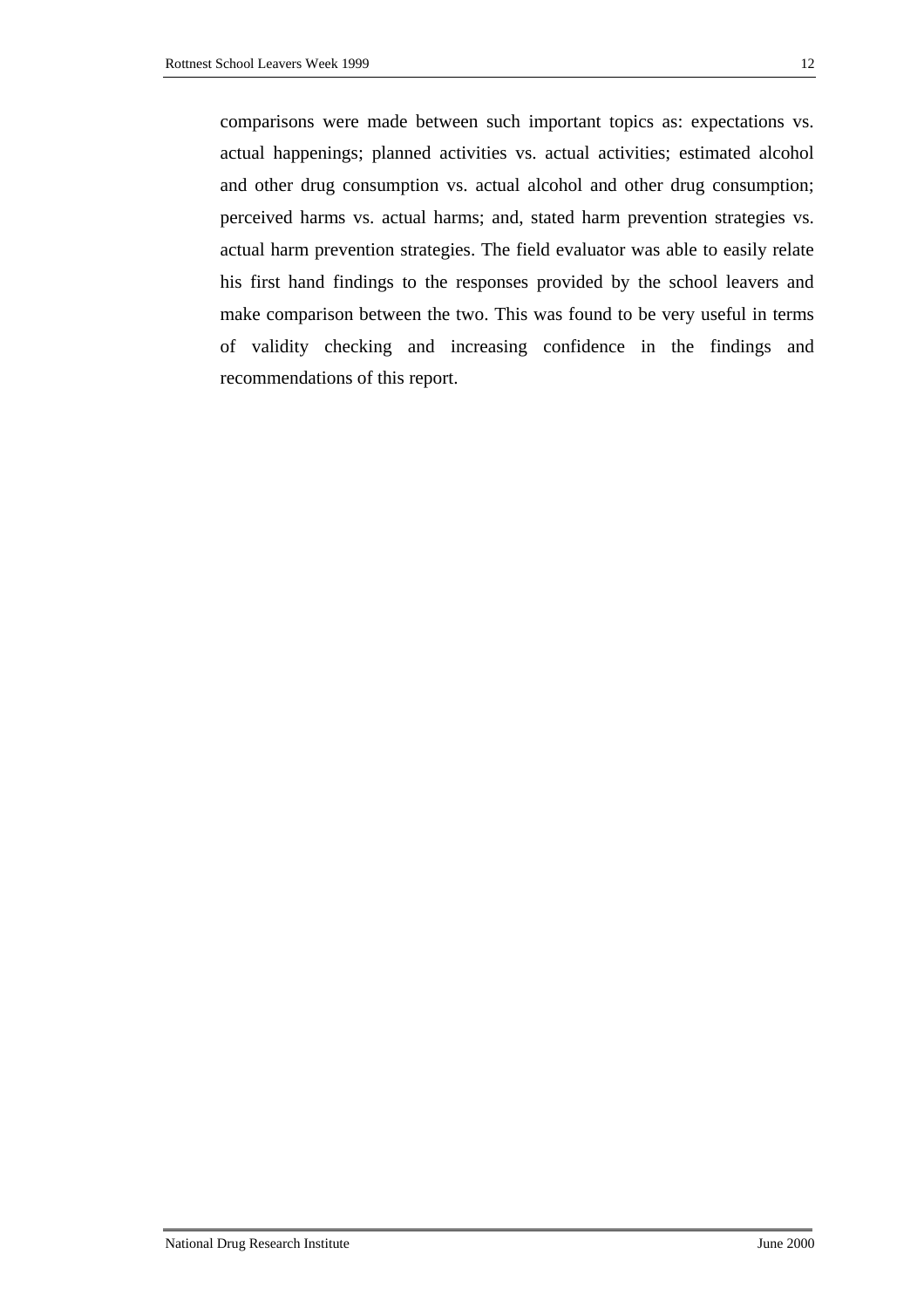#### **RESULTS**

#### **SCHOOL LEAVERS**

Questions were asked of the school leavers at various times and locations before, during and returning from their stay on Rottnest and the responses are grouped accordingly.

#### **Question 1**: Why Rottnest? **(Pre-departure/Arrival question)**

When asked why they chose to go to Rottnest, the leavers were quite consistent in many of their reasons. The majority of young people indicated that they went to Rottnest to socialise and party with their friends and to meet other young people.

*"Everyone's there, everyone else goes there."(Male)*

*"Last time to see everyone together."*(Female)

The majority did not specify meeting members of the opposite sex as a reason for going to Rottnest, although those that did were quite explicit in their expectations.

*"Pick-up sex for one night."(Female)* 

*"Out to get laid man!"(Male)*

Many of the young people interviewed suggested they went to Rottnest, because it was easy to get to and it did not involve any driving.

*"No one wanted to drive to Dunsborough, because it was too far and too risky."(Female)*

In addition, Rottnest appears to be preferable to other locations, because of the availability of accommodation and being perceived as a cheaper option. The safety associated with no driving on Rottnest was a strong theme, with the perception being that no real harm could happen at Rottnest.

*"Worst that can happen is fall down."(Male)*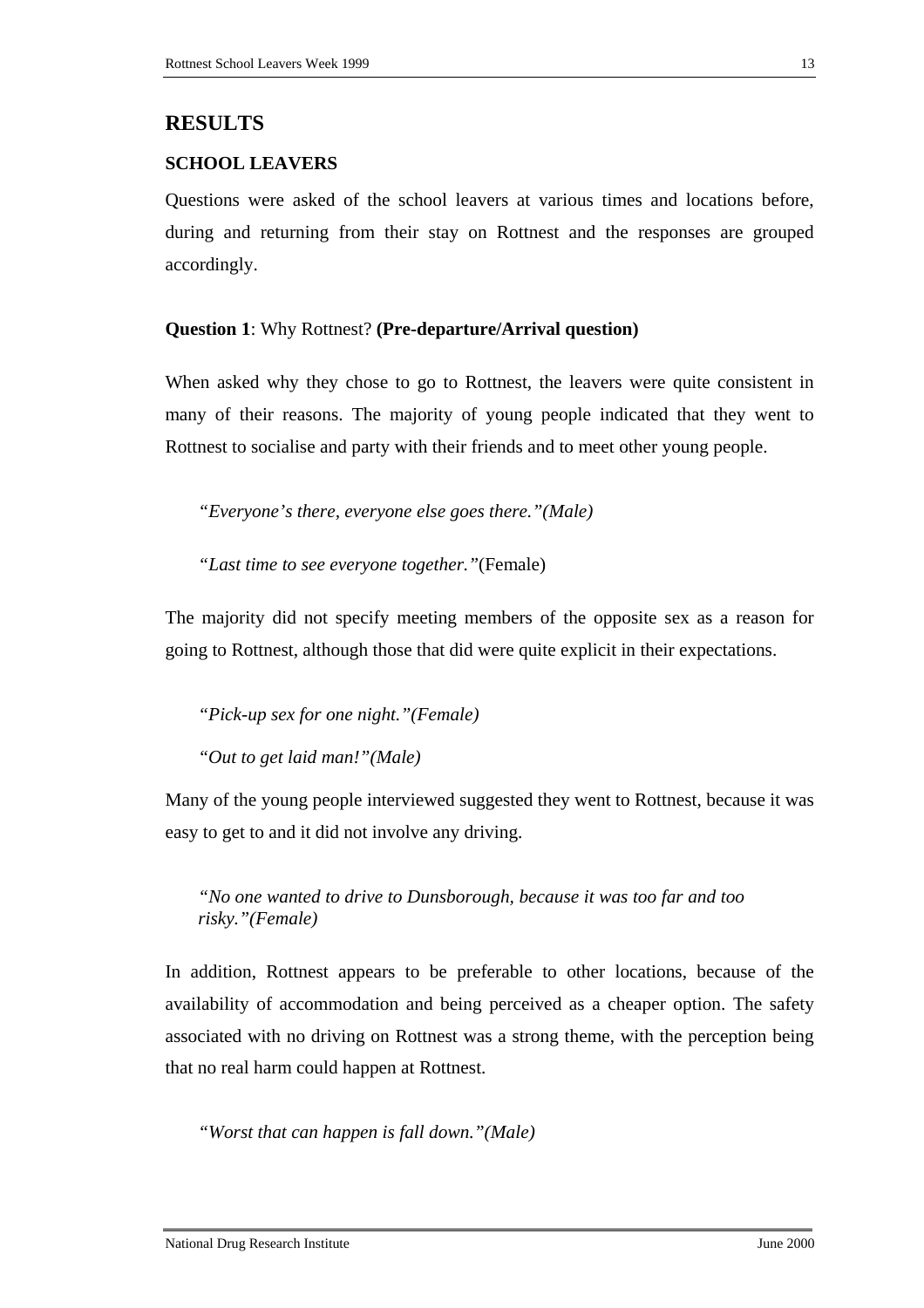Many young people indicated that the relaxed lifestyle at Rottnest was the reason they chose to go there and this was in line with their aim of releasing the stress built up during their final school exams.

| <b>Summary Matrix: Common Themes</b> |                |              |              |  |
|--------------------------------------|----------------|--------------|--------------|--|
| <b>Theme</b>                         | <b>Females</b> | <b>Males</b> | <b>Mixed</b> |  |
| To socialise with other leavers      | 41             | 21           | 5            |  |
| Easy access / No driving             | 23             | 12           |              |  |
| Relaxed, fun lifestyle               | 18             | 7            | 8            |  |
| Good memories of past experience     | 3              | 12           |              |  |
| Tradition                            | 6              | 3            | 3            |  |
| Isolated and concentrated            | 5              | 4            | 3            |  |
| Safer                                | 4              | 2            |              |  |
| To get drunk                         | 2              |              |              |  |
| Better than down south               | 2              |              |              |  |
| Swimming                             |                |              |              |  |

The young people interviewed did identify a number of sex specific reasons as to why they chose to go to Rottnest and this is evidenced below in the following table: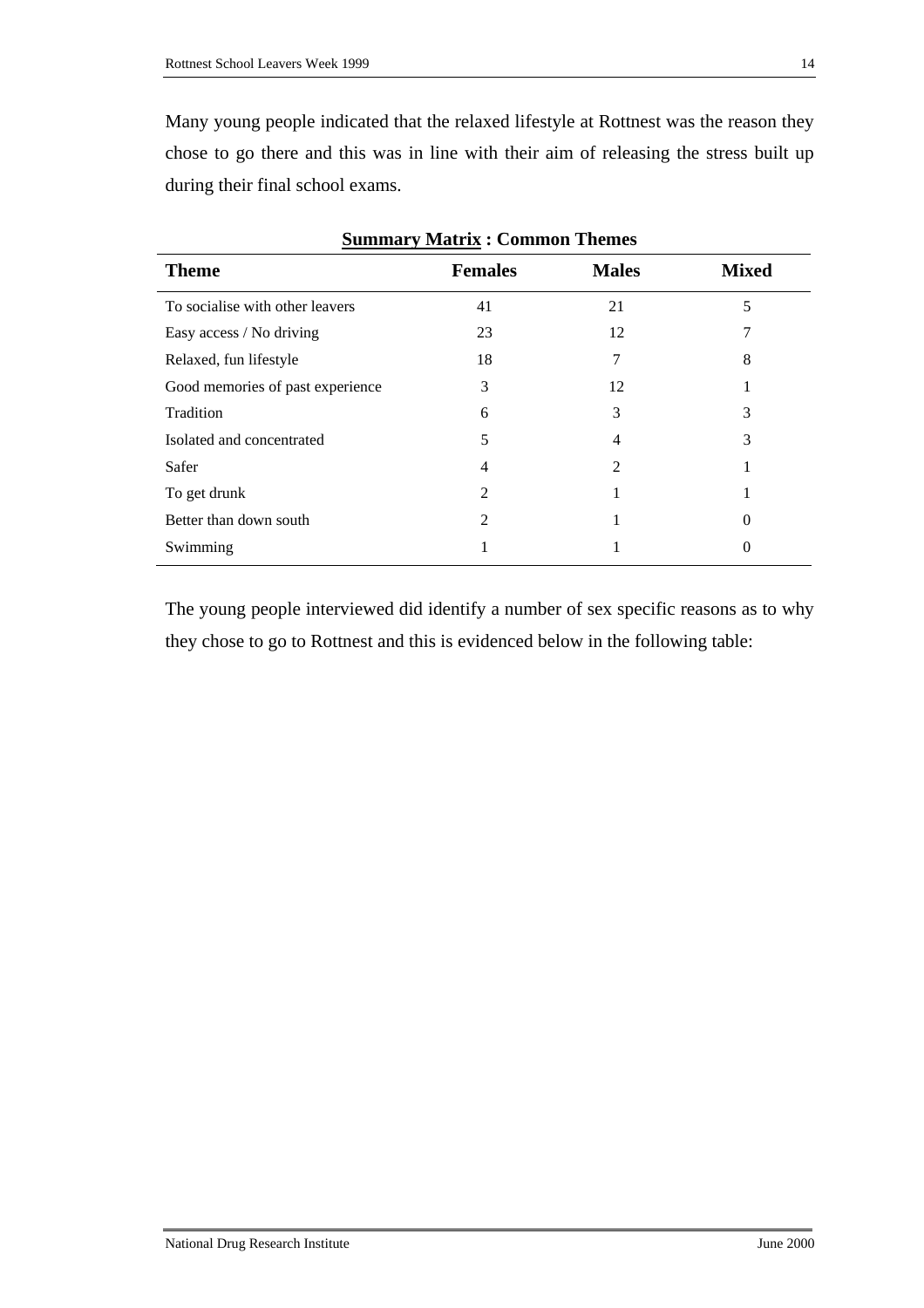| <b>Theme</b>              | <b>Females</b> | <b>Males</b>   | <b>Mixed</b> |
|---------------------------|----------------|----------------|--------------|
| Someone else organised it | 3              |                |              |
| Cheap holiday             | 3              |                |              |
| Lived here                | $\mathfrak{2}$ |                |              |
| Go ferrel                 | 1              |                |              |
| Mobile phone works        | 1              |                |              |
| Away from east coast      | 1              |                |              |
| Decided one year ago      | 1              |                |              |
| Conned into it            | 1              |                |              |
| Away from study           | 1              |                |              |
| Like going overseas       | 1              |                |              |
| Surfing                   |                | $\overline{2}$ |              |
| Looking after sisters     |                | 2              |              |
| Known for its partying    |                | $\overline{2}$ |              |
| Missed out last year      |                | $\mathbf{1}$   |              |
| Why not?                  |                | 1              |              |
| Dunsborough next week     |                | 1              |              |
| Don't get to go often     |                | 1              |              |
| Haven't been before       |                | 1              |              |
| Heard its good            |                | 1              |              |
| Age no factor             |                | $\mathbf{1}$   |              |
| Few days off              |                | $\mathbf{1}$   |              |
| Residents tolerate you    |                |                | 1            |

#### **Summary Matrix : Different Themes**

#### **Question 2**: Expectations? **(Pre-departure/Arrival question)**

Leavers were asked what they wanted from the Rottnest experience and the vast majority had the same intentions in mind. Most expected to relax, have fun and hang out with both old and new friends.

*"Relax, unwind; kick back."(Female)* 

*"Fun with mates; have fun."(Male)*

A large majority of males and female leavers also indicated they intended to drink, with the boys in particular appearing more focused on getting drunk while the girls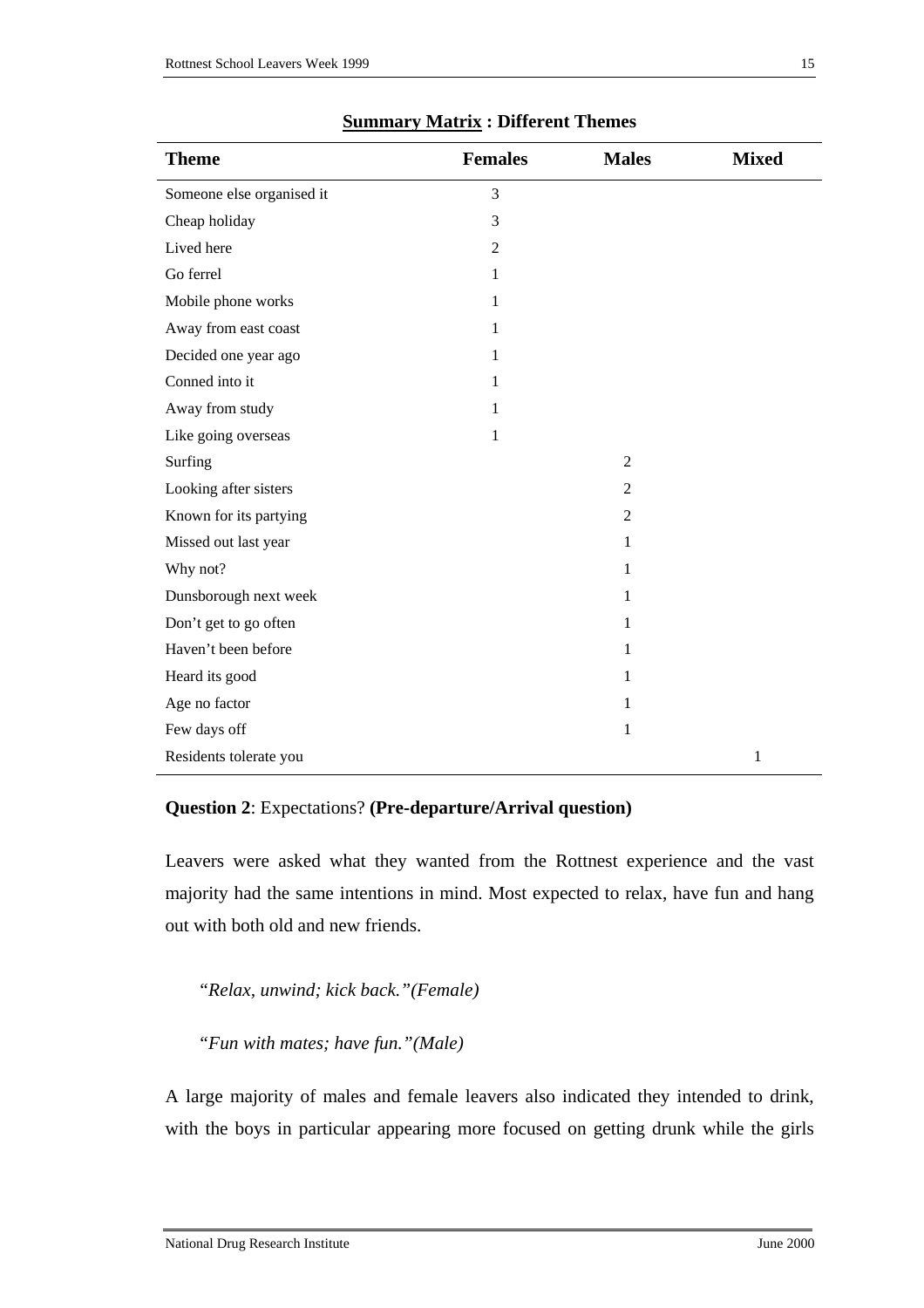showed much more interest in the beach, swimming, partying and meeting new people.

*"Getting MAGGOT; Funnelling in a BIG way; Get wasted."(Male)*

*"Swimming, Beaches, Working on my tan!"(Female)*

While both made it clear they wanted to meet members of the opposite sex, many more boys than girls indicated that they intended having sex.

*"Chicks; Chasing women; Girls; Taking advantage of drunk girls!"(Male)* 

*"Getting some fine loving!"(Male)*

Due to the reputation Rottnest has gained as a destination for leavers week celebrations it was almost an across the board expectation that the leavers were going to have a very good time no matter what.

*"Hell stories; Memories; Experience to remember; To blow me away!"(Male)*

Below is a table showing leavers common expectations of Rottnest:

| <b>Theme</b>                        | <b>Females</b> | <b>Males</b>   | <b>Mixed</b> |
|-------------------------------------|----------------|----------------|--------------|
| Relaxing / Unwinding                | 19             | 14             | 3            |
| Partying / Socialising with friends | 19             | 12             | 4            |
| Fun / Good time                     | 18             | 18             | 4            |
| Getting drunk / Drinking            | 10             | 18             | 5            |
| Sex / Meeting opposite sex          | 10             | 17             | 3            |
| Swimming / Beach / Sun              | 16             | $\mathfrak{D}$ | 2            |
| Meeting new people                  | 7              | $\mathfrak{D}$ |              |

**Summary Matrix: Common Themes** 

Leavers were also able to indicate some different expectations for their time at Rottnest as shown below: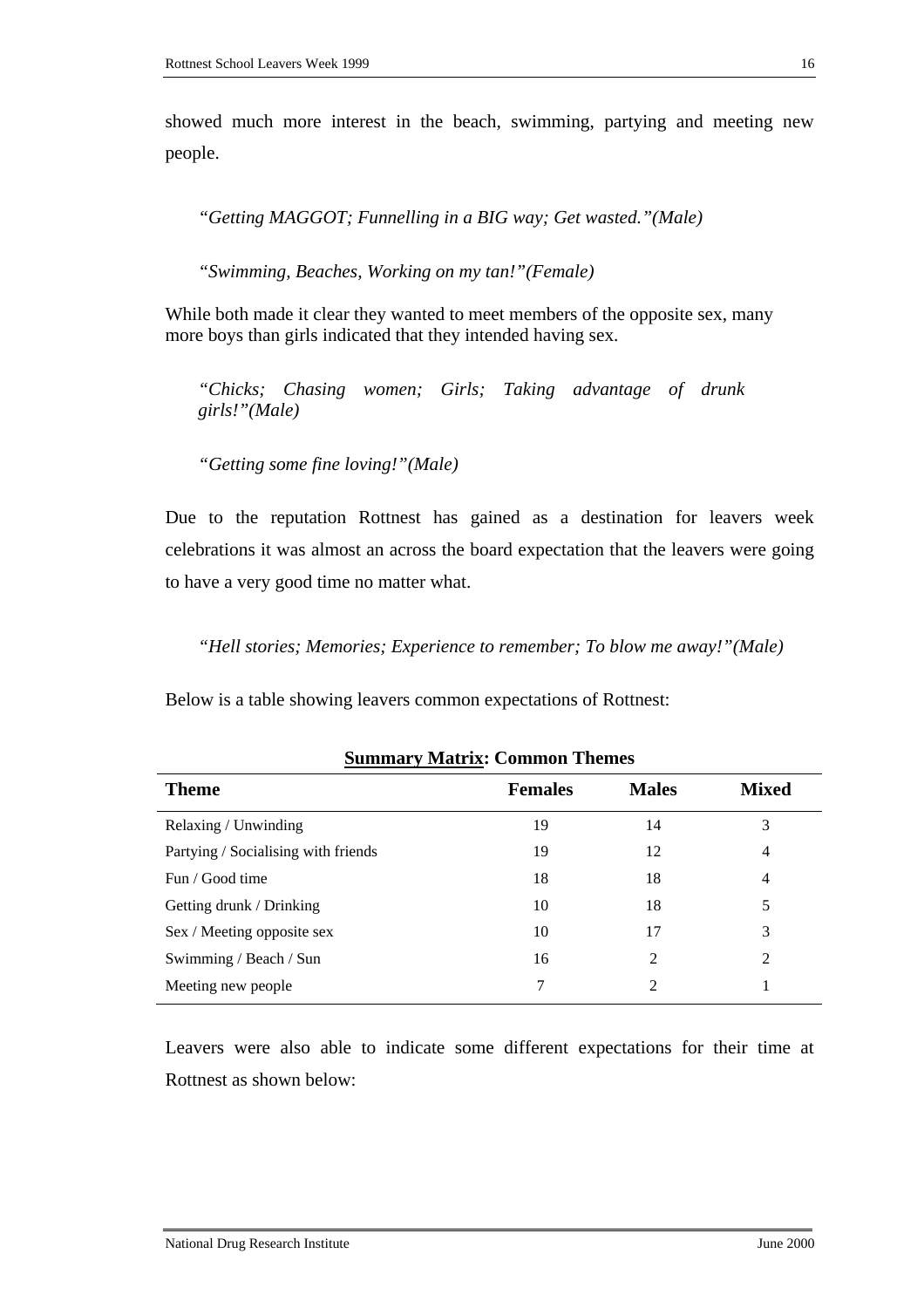| <b>Theme</b>                             | <b>Females</b> | <b>Males</b> | <b>Mixed</b>   |
|------------------------------------------|----------------|--------------|----------------|
| See people from primary school           | $\overline{4}$ |              |                |
| Totally away from home hassles and study | 3              |              |                |
| Looking after quokkas                    | 3              |              |                |
| Having sex with boyfriend                | $\overline{2}$ |              |                |
| Look at guys                             | $\overline{2}$ |              |                |
| Last time with school buddies            | $\overline{2}$ |              |                |
| Away from normal responsibilities        | $\overline{2}$ |              |                |
| Hopeful certain girls will be there      |                | 3            |                |
| The overall experience                   |                | 3            |                |
| <b>Biking</b>                            |                | 1            |                |
| Relaxed scene                            |                | 1            |                |
| Girls!                                   |                | 1            |                |
| No sex because has a girlfriend          |                | 1            |                |
| Celebrate 12yrs of study that's over     |                | 1            |                |
| Nice time away from Perth/ Getting away  |                |              | $\overline{2}$ |
| Scenery                                  |                |              | 1              |
| No driving so safer                      |                |              | 1              |
| Eat Red Rooster everyday                 |                |              | 1              |

#### **Summary Matrix: Different Themes**

**Question 3**: Activities leavers would like to see made available. **(Predeparture/Arrival question)**

The leavers were quite forthright in stating what they wanted to do with their time and most agreed that anything music related was considered a great way to increase their enjoyment on the island.

*"We really need DJs and a dance tent"(Female)* 

*"This place would rock if a few local bands played a concert!"(Male)*

*"There's nowhere to dance and hangout with our friends"(Female)*

Additionally, most commented on the lack of 'cool' things to do, see in the afternoons and this brought about comments like the following.

*"Rotto is really boring during the day and even at night!"(Female)*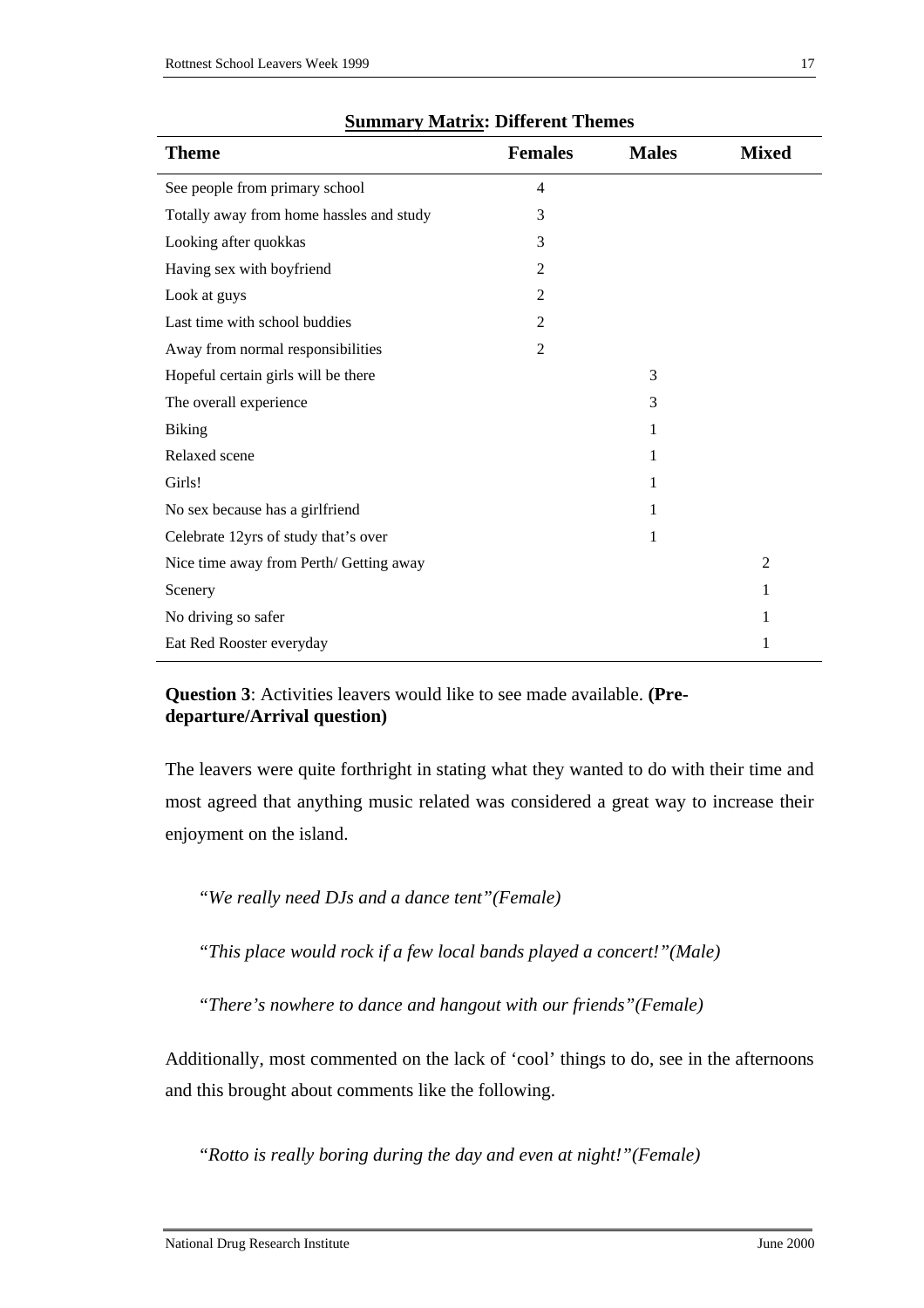*"They should put on fashion/streetwear parades or have skate demos for us"(Male)*

*"Why can't they have more fun things on the beach like one of those water trampoline things!"(Female)*

It is also interesting to note that there were some leavers who indicated that leavers week should be left as informal and non-structured as possible due to the structured nature of their 12 years of schooling.

*"Who wants to go in Beach Cricket or Volleyball competitions, we've just finished doing that crap at high school!"*(Male)

*"They shouldn't organise anything too much as all we want to do is kick back and relax"(Female)* 

*"Why don't they just let us make our own fun?"(Female)*

*"We didn't even know any of this stuff was on and anyway, who the hell wants to skull choc milk at 12 midday!"(Male)*

The common themes the leavers voiced are outlined in the table below:

| <b>Females</b> | <b>Males</b> | Mixed |  |  |
|----------------|--------------|-------|--|--|
| 40             | 12           | 10    |  |  |
| 10             | 4            | 4     |  |  |
| 6              |              |       |  |  |
|                |              |       |  |  |
|                |              |       |  |  |

**Summary Matrix: Common Themes** 

Several different themes were also raised by those interviewed: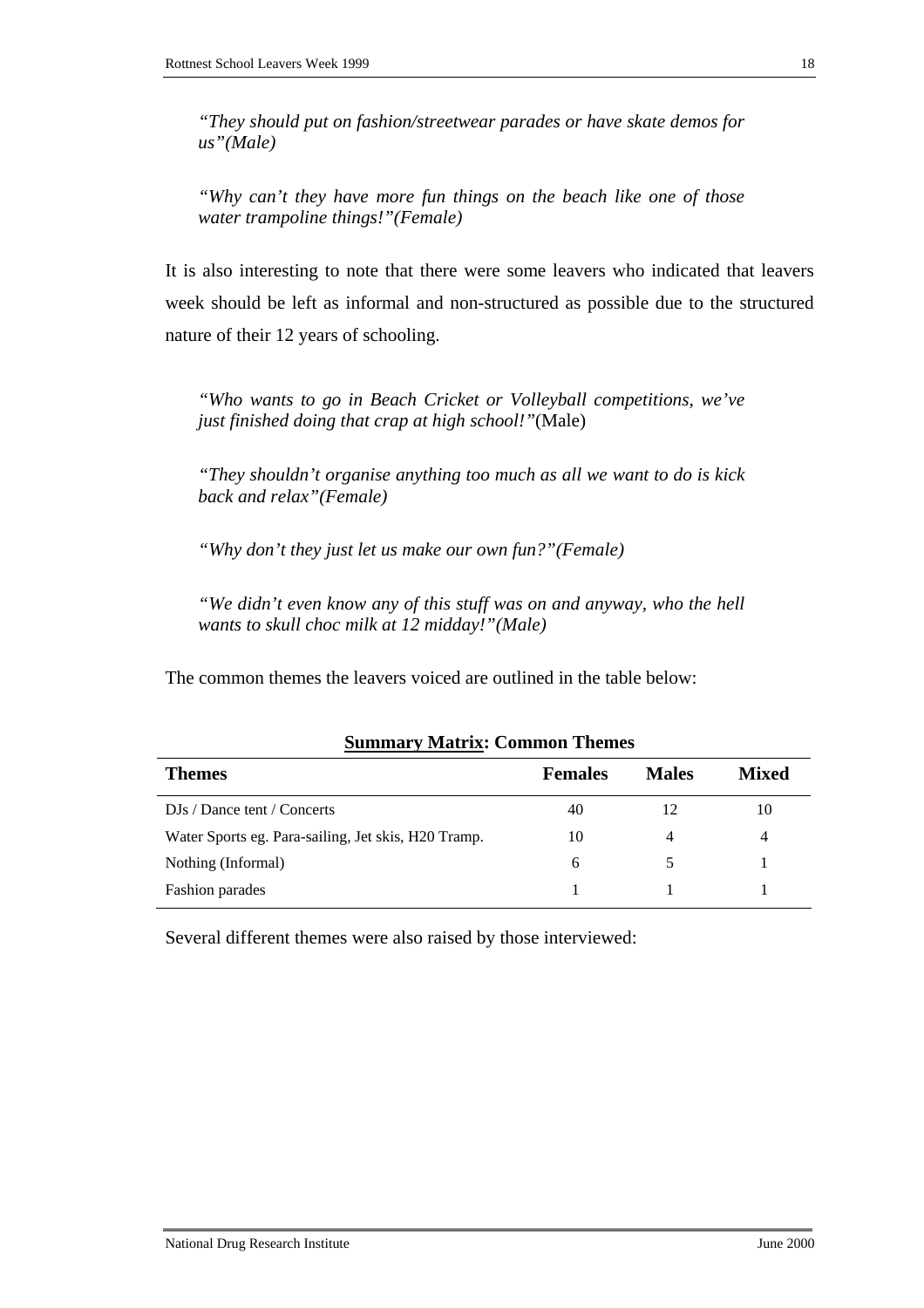| <b>Themes</b>                 | <b>Females</b> | <b>Males</b> | <b>Mixed</b>   |
|-------------------------------|----------------|--------------|----------------|
| Spa / Masseur                 | $\overline{2}$ |              |                |
| Waterslide                    |                | 1            |                |
| Ice cream eating competition  |                | 1            |                |
| Free mini-golf                |                | 1            |                |
| Pool competition              |                |              |                |
| Skate demo                    |                |              |                |
| Wet T-shirt competition       |                | 1            |                |
| Surfing / Snorkelling clinics |                |              | $\overline{2}$ |
| Socialising area              |                |              | 1              |
| Environmental concern tours   |                |              | 1              |
| Bouncy castle                 |                |              |                |

#### **Summary Matrix: Different Themes**

#### **Question 4**: Last night's activities? **(On-island question)**

Leavers were asked what they got up to the night before and most stated that they had consumed alcohol in varying quantities.

*"Funnelled 'til I spewed"(Male) "Drank a heap of piss and am paying for it now!"(Male) "Got really drunk and passed out!"(Male)*

Apart from drinking, those interviewed indicated that they did a lot of walking around and socialising at both old and new friend's places.

*"Got really tired moving from place to place all night."(Female)*

*"Hung out at our mates place so ours wouldn't get wrecked!"(Male)*

*"Cruised up and down with a huge group of drunken idiots!"(Male)*

Lastly, sex was admitted to by only a few of those leavers we interviewed and this was only because the others in the group knew what went on and embarrassed them into owning up.

*"Got with best friend's boyfriend!"(Female)*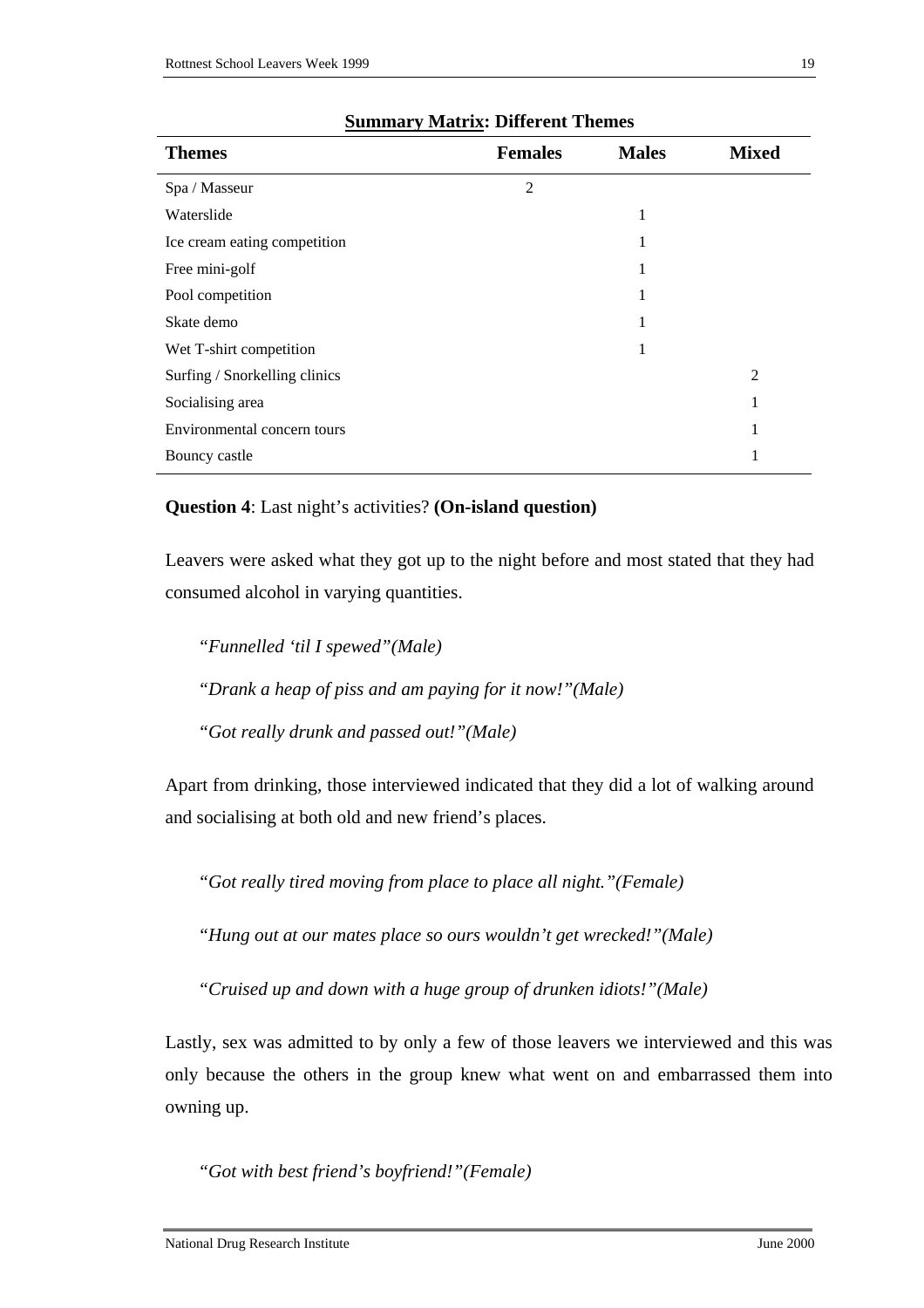*"Experimental sex with a Catholic girl!"(Male)*

*"Scored with a random!"(Female)*

Leavers' common responses are tabulated below:

| <b>Themes</b> | <b>Females</b> | <b>Males</b> | <b>Mixed</b> |
|---------------|----------------|--------------|--------------|
| Drinking      | 17             | 18           |              |
| Walked around | 10             |              |              |
| Went to pub   | ⇁              |              | 0            |

#### **Summary Matrix: Common Themes**

Those interviewed also did some different things during the evening:

| <b>Themes</b>                       | <b>Females</b> | <b>Males</b> | <b>Mixed</b> |
|-------------------------------------|----------------|--------------|--------------|
| Beach / Swim                        | 3              |              |              |
| Dancing                             | 2              |              |              |
| Looking at boys                     | 1              |              |              |
| Bed early                           | 1              |              |              |
| Beaten up                           |                | 1            |              |
| Smoked cones                        |                | 1            |              |
| Experimental sex                    |                | 1            |              |
| No sleep                            |                | 1            |              |
| Protecting cottage                  |                | 1            |              |
| Abusing people from behind our wall |                | 1            |              |

#### **Summary Matrix: Different Themes**

#### **Question 5**: Did last night involve alcohol/drugs? **(On-island question)**

Leavers were asked about their alcohol and drug intake the previous night and most were quite happy to admit that it involved alcohol of varying quantities. They were however, somewhat more reluctant to divulge their drug use for fear of potential consequences, but after guaranteeing anonymity, some were open about what drugs they had used.

*"Shit yeah mate, about 3/4's of a carton and 1/2 a bottle of Jack's!"(Male)*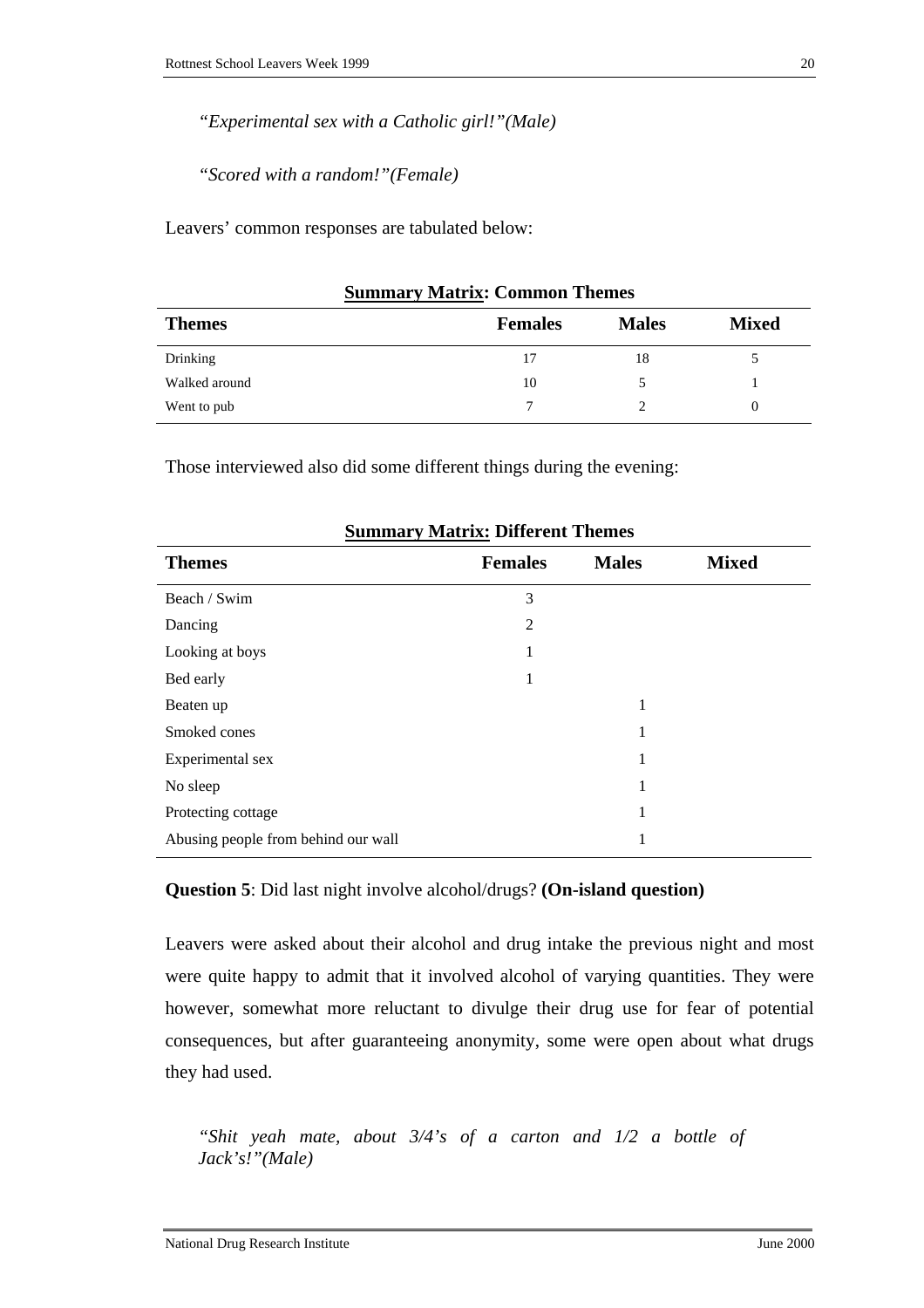*"Not much really, about 3 or 4 beers the whole night."(Male)* 

*"Um, yep, a bottle of Passion Pop & a few lines of whizz."(Female)*

Most tended to drink just the one type of alcohol, but some were prepared to drink anything they could find to achieve their desired result. However, some were not sure of how much they drank, because of participation in 'Funnel' and 'Submarine' drinking games.

*"Drank mostly EB all night and then I don't remember?"(Male)*

*"I only drink wine because beer bloats me out!"(Female)*

*"I started on beers but when the funnels came out I think they were pouring red wine in there because my spew was pretty dark!"(Male)*

It is of interest to note that of the alcohol consumed, females were much more partial to drinking spirits compared to beer, which they only tried if offered or if their drink of choice ran out. Males on the other hand usually began on beer and switched to spirits once they became bloated or sick of the taste.

Below is a table of common leaver responses:

|                          | ----------     |              |                |
|--------------------------|----------------|--------------|----------------|
| <b>Themes</b>            | <b>Females</b> | <b>Males</b> | <b>Mixed</b>   |
| Yes to alcohol           | 15             | 15           | $\mathfrak{D}$ |
| Consumed spirits         | 15             | 9            |                |
| Consumed beer            | 8              | 8            |                |
| Bought alcohol with them | 8              | 4            |                |
| No to chemical drugs     | 6              | 3            |                |
| Yes to ecstasy           | $\mathfrak{D}$ |              |                |

**Summary Matrix: Common Themes** 

From the different themes table below it is noteworthy that only female leavers admitted that they didn't drink to excess and that only males admitted to purchasing take-away alcohol from the pub: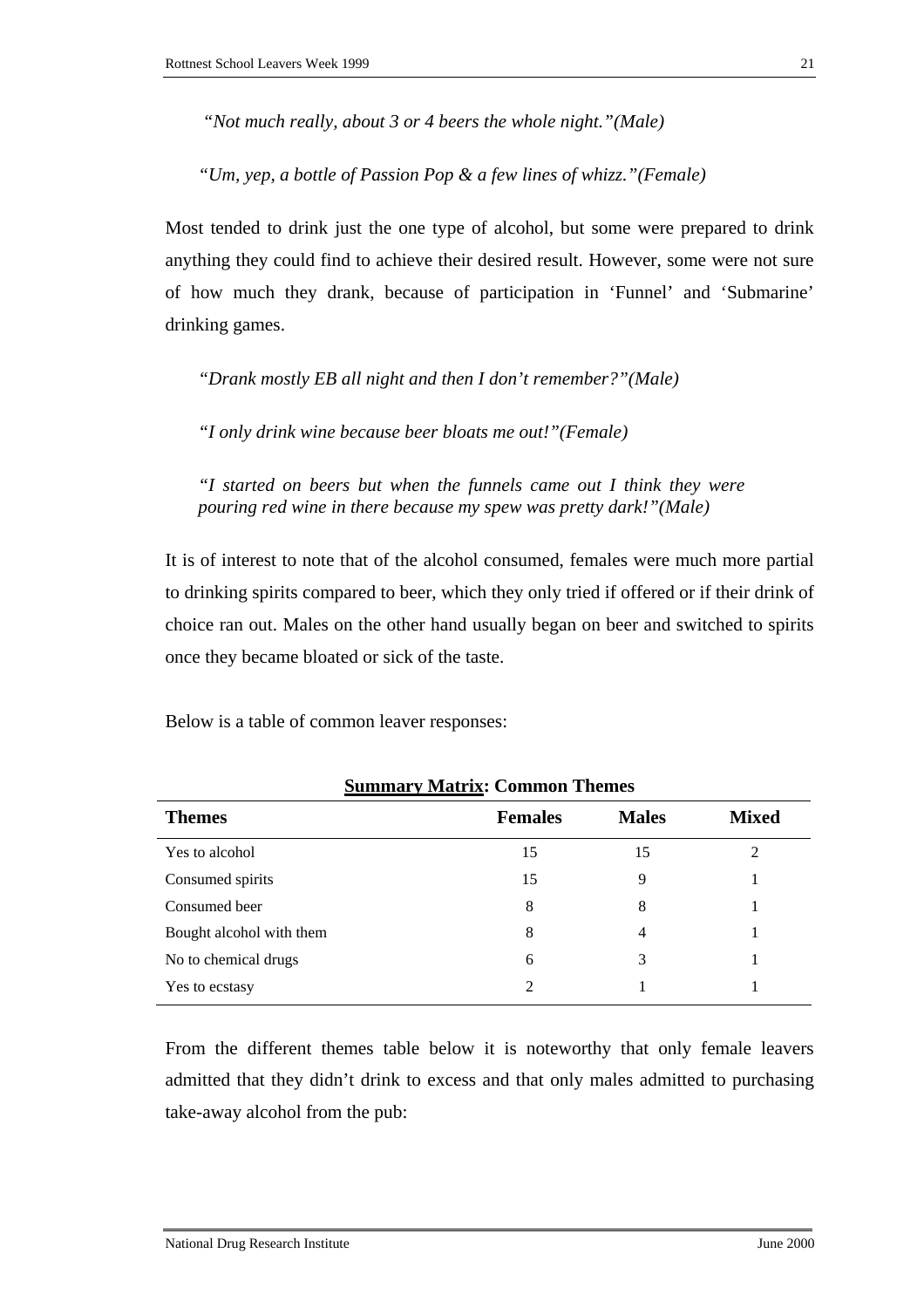| <b>Themes</b>                         | <b>Females</b> | <b>Males</b> | <b>Mixed</b> |
|---------------------------------------|----------------|--------------|--------------|
| Didn't drink to excess                | 7              |              |              |
| Pub drinking                          | 2              |              |              |
| Bought take-away alcohol from the pub |                | 6            |              |
| Yes to marijuana                      |                | 5            |              |
| Not offered drugs                     |                | 1            |              |
| Drank in-house                        |                | 1            |              |
| Forgot intake                         |                | 1            |              |
| Hangover                              |                | 1            |              |
| Funnels (Skulling game)               |                | 1            |              |
| Submarines (Skulling game)            |                | 1            |              |

#### **Summary Matrix: Different Themes**

**Question 6**: Do you plan to drink alcohol/use drugs? **(Pre-departure, Arrival question)**

Of all respondents questioned there was an almost unanimous acceptance that most were going to drink alcohol during their stay on the island. A lot were organised enough to have either purchased this themselves or had a parent, older sibling or friend consent to purchasing it for them.

*"For sure man, that's what we're here for!"(Male)*

*"Alcohol loosens us up, sets us free to party!"(Female)*

*"We brought plenty of booze with us on the boat so hopefully it'll last!"(Male)* 

*"My parents bought us ours and also gave us some money in case we run out!"(Female)*

As far as when the leavers intake would begin, most seemed to be waiting for someone else to initiate drinking activities for the day/evening and they would then make a decision on how they felt at that particular time.

*"I don't want to start too early otherwise I'll be pissed before I know it!"(Male)*

*"All of us girls only want to start drinking when we come back from the beach."(Female)*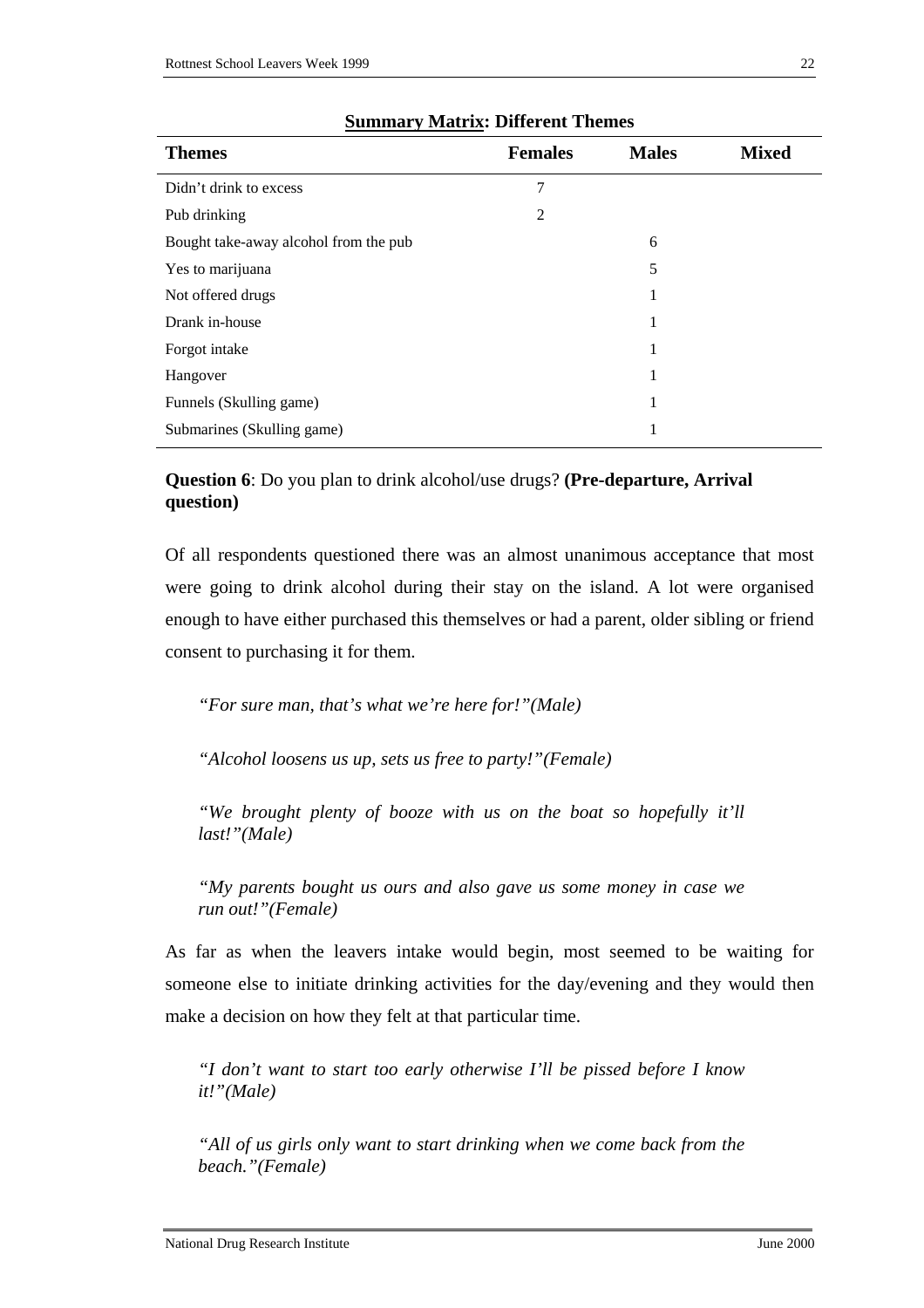*"Depends what it is, I'll probably have a few beers this arvo and then have a break before really getting on it tonight!"(Male)* 

*"I'll start a few hours before I go to the pub so I don't have to buy too many drinks there."(Female)*

When questioned regarding whether they would be consuming to excess, the males were much more confident about how much they thought they would drink. In stark contrast, the females were very conservative with their predictions. In fact they tended toward abstinence or at most the standard daily allowance for women (2 standard drinks/day).

*"I'll be going steady early but then as the day progresses I'll be going harder!"(Male)*

*"Mate, I'll drink as much as it takes to have a good time!"(Male)*

*"Probably won't drink at all during the day and have only 1 or 2 at night."(Female)*

*"I want to try not to drink too much otherwise you never know what can happen over here!"(Female)* 

As in question 5, when asked directly about their intended drug intake most seemed very reluctant to actually admit they were definitely going to take something. Males however, were quite prepared to disclose their intended use of marijuana, whereas females were not.

*"Yes to mull but no way to any chemicals!"(Male)* 

*"There's no way, I'm totally freaked by the whole scene!"(Female)*

*"Drink sure but Rotto's not really the place for drugs, especially chemicals."(Male)*

The table below shows some common themes of the leavers predicted alcohol/drug consumption: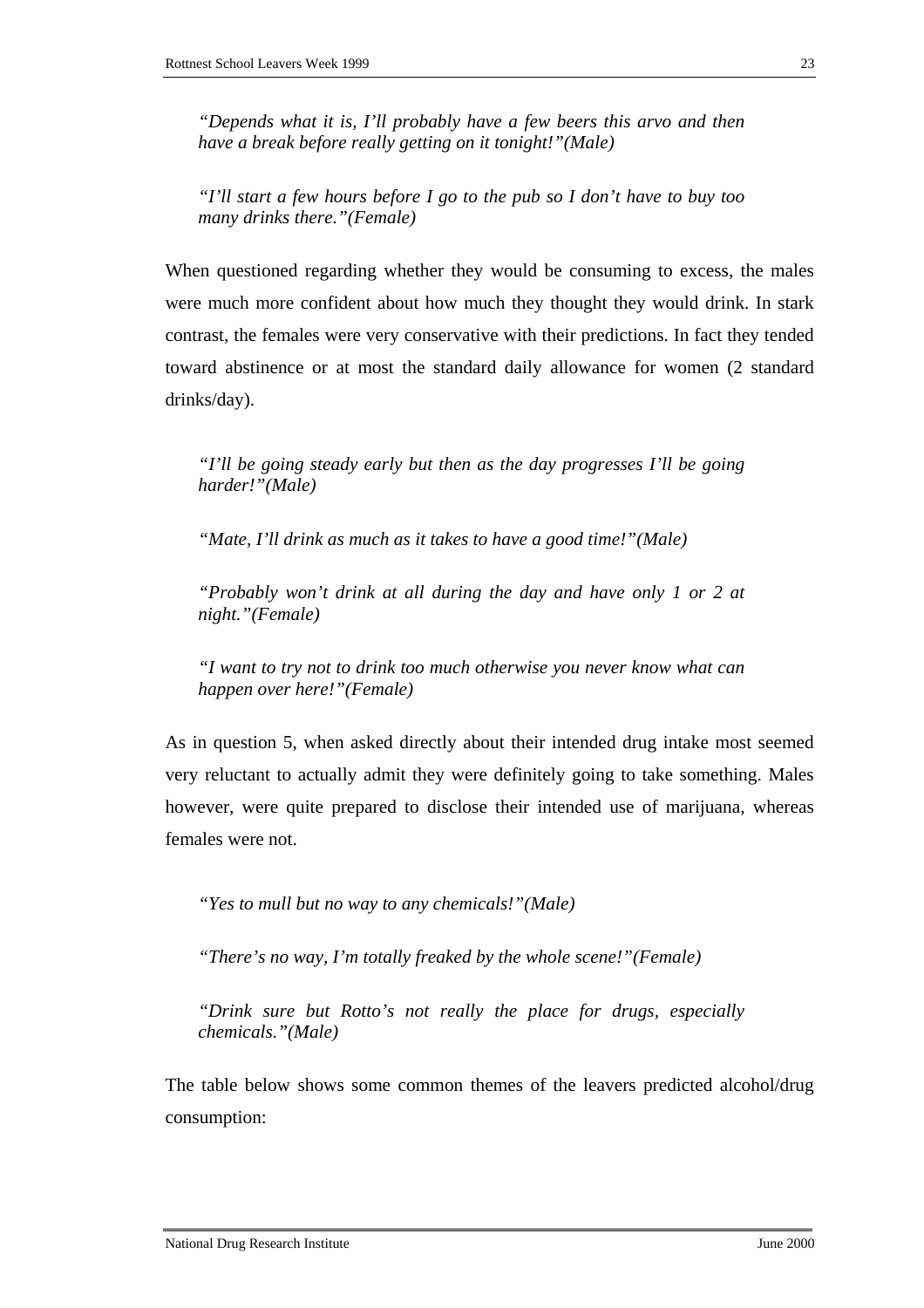| <b>Themes</b>                       | <b>Females</b> | <b>Males</b> | <b>Mixed</b> |
|-------------------------------------|----------------|--------------|--------------|
| Yes to alcohol                      | 22             | 16           | 6            |
| Will drink spirits                  | 15             | 14           | 5            |
| Will drink consume beer             | 13             | 13           | 6            |
| Drink in-house                      | 10             | 9            | 3            |
| Moderate intake                     | 9              | 2            |              |
| Bought alcohol over from mainland   | 5              | 8            |              |
| Drink to excess                     |                | 8            |              |
| Drink everyday                      | 7              |              | 2            |
| Yes to marijuana                    |                | 6            | 3            |
| Try $\&$ get into pub               | 2              | 5            | 2            |
| Hangovers influence intake next day | 5              | 2            |              |
| Start drinking at lunchtime         | 3              | 4            |              |
| Start drinking in afternoon         | 3              | 3            |              |

| <b>Summary Matrix: Common Themes</b> |  |  |  |  |
|--------------------------------------|--|--|--|--|
|--------------------------------------|--|--|--|--|

Leavers also divulged some different themes that they had planned as evidenced in the table below:

| Summary Matrix; Different Themes |                |              |  |  |  |  |
|----------------------------------|----------------|--------------|--|--|--|--|
| <b>Females</b>                   | <b>Males</b>   | <b>Mixed</b> |  |  |  |  |
| 5                                |                |              |  |  |  |  |
| 3                                |                |              |  |  |  |  |
| 3                                |                |              |  |  |  |  |
|                                  | $\overline{4}$ |              |  |  |  |  |
|                                  | $\overline{2}$ |              |  |  |  |  |
|                                  | -              |              |  |  |  |  |
|                                  | 1              |              |  |  |  |  |
|                                  | 1              |              |  |  |  |  |
|                                  |                | 1            |  |  |  |  |
|                                  |                | 1            |  |  |  |  |
|                                  |                |              |  |  |  |  |

## **Summary Matrix: Different Themes**

#### **Question 7**: Expenses (How much will you spend on accommodation, food, alcohol?) **(Pre-departure/Arrival question)**

This question was very difficult to critically analyse due to a number of confounding variables. Firstly, the question was asked before the leavers had begun their experience at Rottnest, not during their stay. Secondly, leavers had mostly pre-paid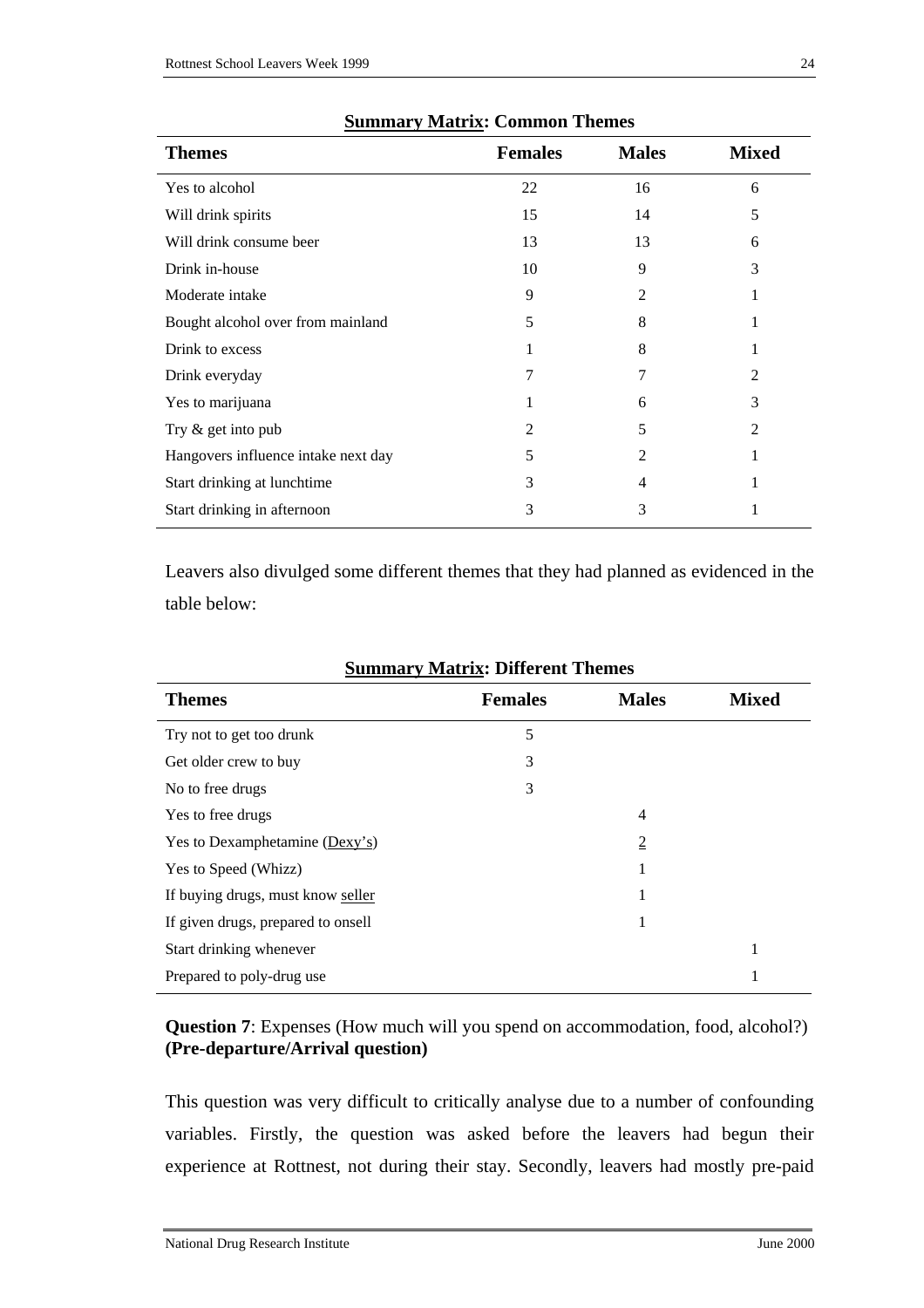their accommodation as part of a large group and consequently had no idea as to the cost of their share. Thirdly, a lot had brought large quantities of food and alcohol (from a group kitty) to take over to the island. Consequently, unless they were one of the few who had actually done the purchasing, they had no idea what had been spent on their behalf (especially if some of the kitty was leftover to spend on the island).

From information gathered, it appears most females were prepared to spend (for the duration of their stay) between \$10-\$50 on food; anywhere from \$20-\$70 on alcohol; \$20-\$100 for incidentals/emergencies and \$20-\$200 (including bond) on accommodation. Some female leavers had \$100-\$200 to spend on clothing. A lucky few had parents who booked them into the Rottnest Lodge (unbeknown to the management until they arrived to check in). By way of explanation, the Lodge provides the only motel standard of accommodation on the island.

Male leavers interviewed were generally prepared to spend more for both food and alcohol but not as much on accommodation. The breakdown for the duration of their stay equated to between \$10-\$100 on food; \$10-\$150 on alcohol; \$10-\$70 on incidentals; and \$0-\$80 on accommodation. None had brought extra money to purchase clothing.

Overall leavers seemed unsure of what their total spending would be at Rottnest for the time they'd be there. Some thought the island was expensive and this was mainly based on what they'd heard and so bought a more than adequate amount of money to last them. Others believed the island to be much cheaper than down south and this also was mainly based on hearsay rather than personal experience. Unfortunately some bought as little as \$50 to spend and so seemed more vulnerable to things becoming uncomfortable for them.

### **Question 8**: Own concerns about personal harms/safety? **(Pre-departure/Arrival question)**

The genders were quite divided in their perception of the dangers that possibly existed for them on the island. Females responded with most concern about their physical and sexual well being/safety. Drunk males breaking into their living quarters and the threat of violence and rape were uppermost in their minds.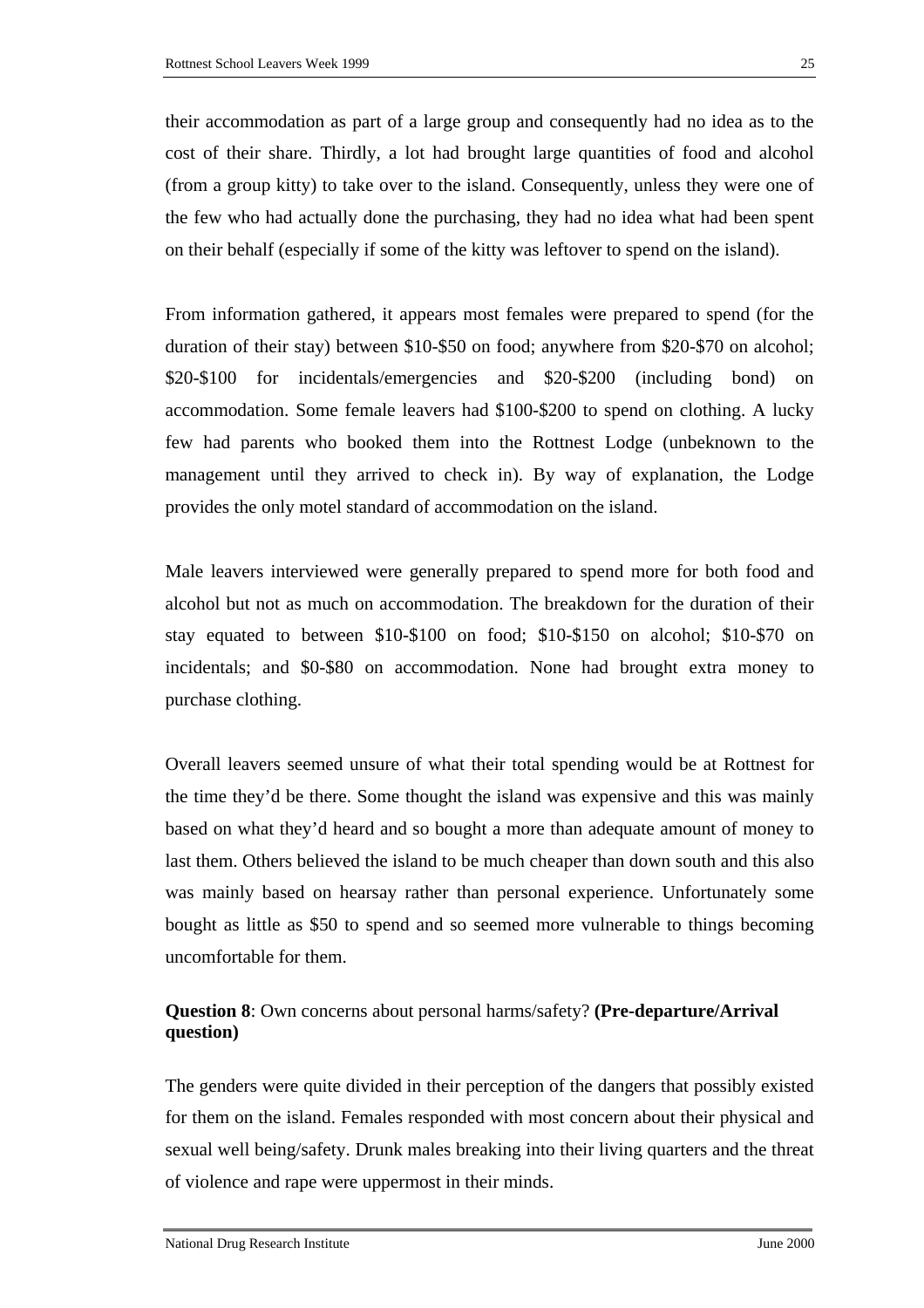*"Crazy, drunk guys barging into our place and wrecking it!"(Female)*

*"Stray, unsavoury blokes bothering us for sex!"(Female)*

*"Being taken advantage of when I'm pissed!"(Female)*

Male leavers on the other hand were all quite confident that within their group environment that they'd be adequately shielded and protected from any harms. The bigger the group the more they felt assured that they were not in any danger.

*"Know plenty of crew over here so no worries mate!"(Male)*

*"We're a big group who know how to stick together!"(Male)* 

*"Bring it on, let them come bro' we're ready!"(Male)*

From responses gathered it seems the females had thought about the harms and the consequences a lot more than the males and this is evidenced in the table below:

| <b>Themes</b>                    | <b>Females</b> | <b>Males</b> | <b>Mixed</b>   |
|----------------------------------|----------------|--------------|----------------|
| Violence / Drunk, violent people | 25             |              | 2              |
| Big group / no worries           | $\theta$       |              | 6              |
| Stolen gear                      | 5              | 0            | $\mathfrak{D}$ |
| Sunburn / sunstroke              | 5              | 0            |                |
| Alcohol poisoning / liver damage |                | 0            |                |
| Eviction                         |                |              |                |
| Drinking responsibly             |                |              | 0              |

**Summary Matrix: Common Themes** 

In the summary matrix of different themes below, leavers showed considerable diversity in their concerns. A strong female theme was sexual safety, whereas males expressed that they could take care of themselves.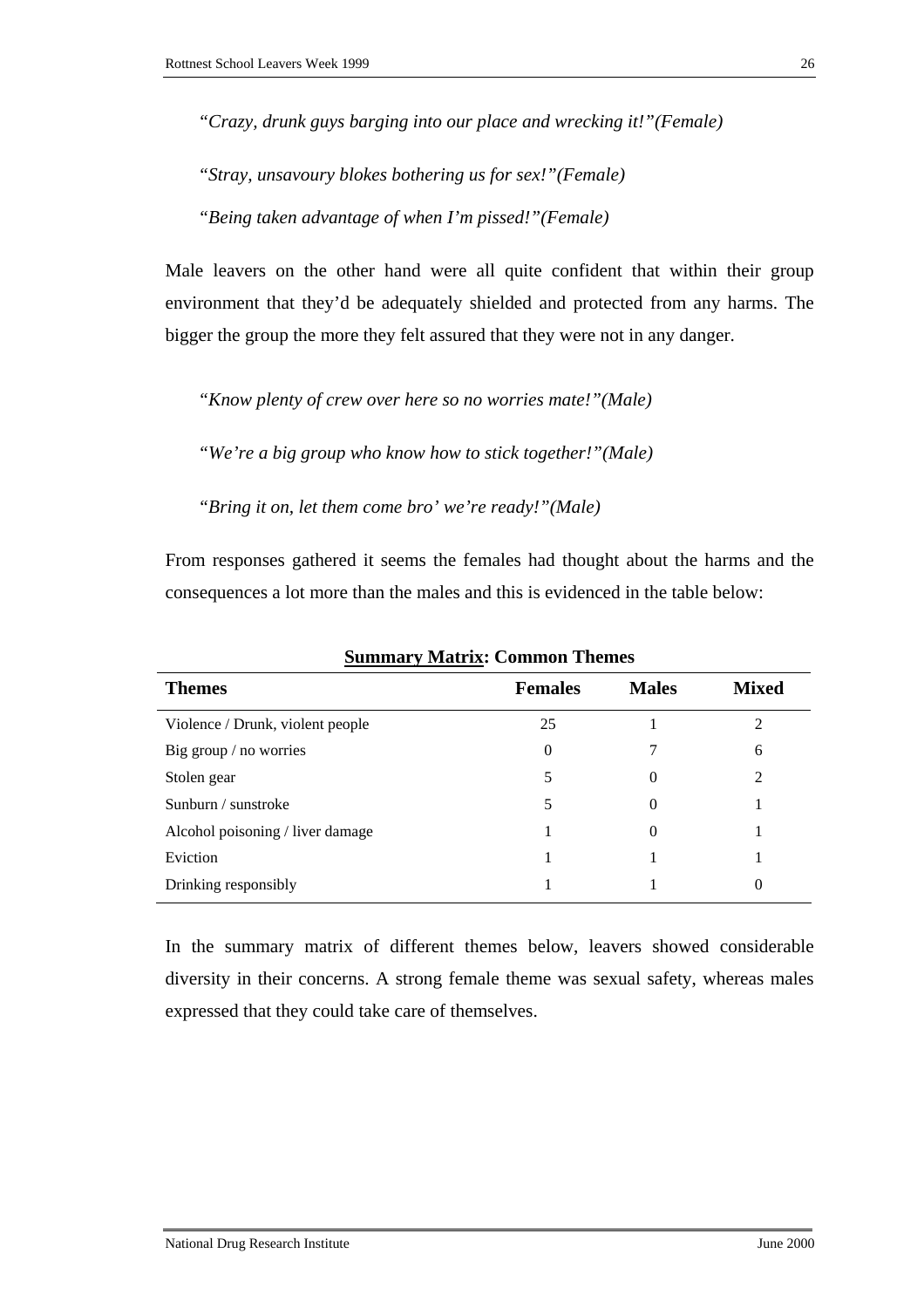| <b>Themes</b>                                 | <b>Females</b> | <b>Males</b>   | <b>Mixed</b> |
|-----------------------------------------------|----------------|----------------|--------------|
| Rape / sexual harassment / taken advantage of | 15             |                |              |
| Vandalism                                     | 3              |                |              |
| No small groups                               | 3              |                |              |
| Quokka safety                                 | 3              |                |              |
| Pill / condoms / unprotected sex              | 3              |                |              |
| Cut feet / glass / no shoes / hurting oneself | 3              |                |              |
| Dehydration / hangovers                       | $\overline{2}$ |                |              |
| Swimming when drunk / drowning                | 1              |                |              |
| Losing friends                                | 1              |                |              |
| Dangerous snakes                              | 1              |                |              |
| Mature enough to look after ourselves         |                | $\overline{2}$ |              |
| Try not to poly-drug use                      |                | 1              |              |
| Driving dinghy drunk back to boat             |                | 1              |              |
| Tough guys who're in charge                   |                | 1              |              |
| Quokka soccer                                 |                | 1              |              |
| Getting alcohol confiscated                   |                | 1              |              |
| Getting arrested                              |                | 1              |              |
| Losing bond                                   |                | 1              |              |

#### **Summary Matrix: Different Themes**

**Question 9**: Have you planned any strategies to keep you safe? **(On-island question)**

Male respondents were generally quite responsible in answering this question and tended to think more laterally about their answers. The bravado was still there but the males were very aware of how pro-active they should be to avoid possible harms rather than knowing specifically what might happen to them.

*"Hang in a big group with people we know well."(Male)*

*"Think about safe drinking like drinking H20 between drinks."(Male)*

*"Hang around the house when you're really pissed!"(Male)*

The female leavers were again much more aware than the males of what could happen to them if they became too intoxicated and so their responses were somewhat more specific and certainly in tune with the reputation of the island.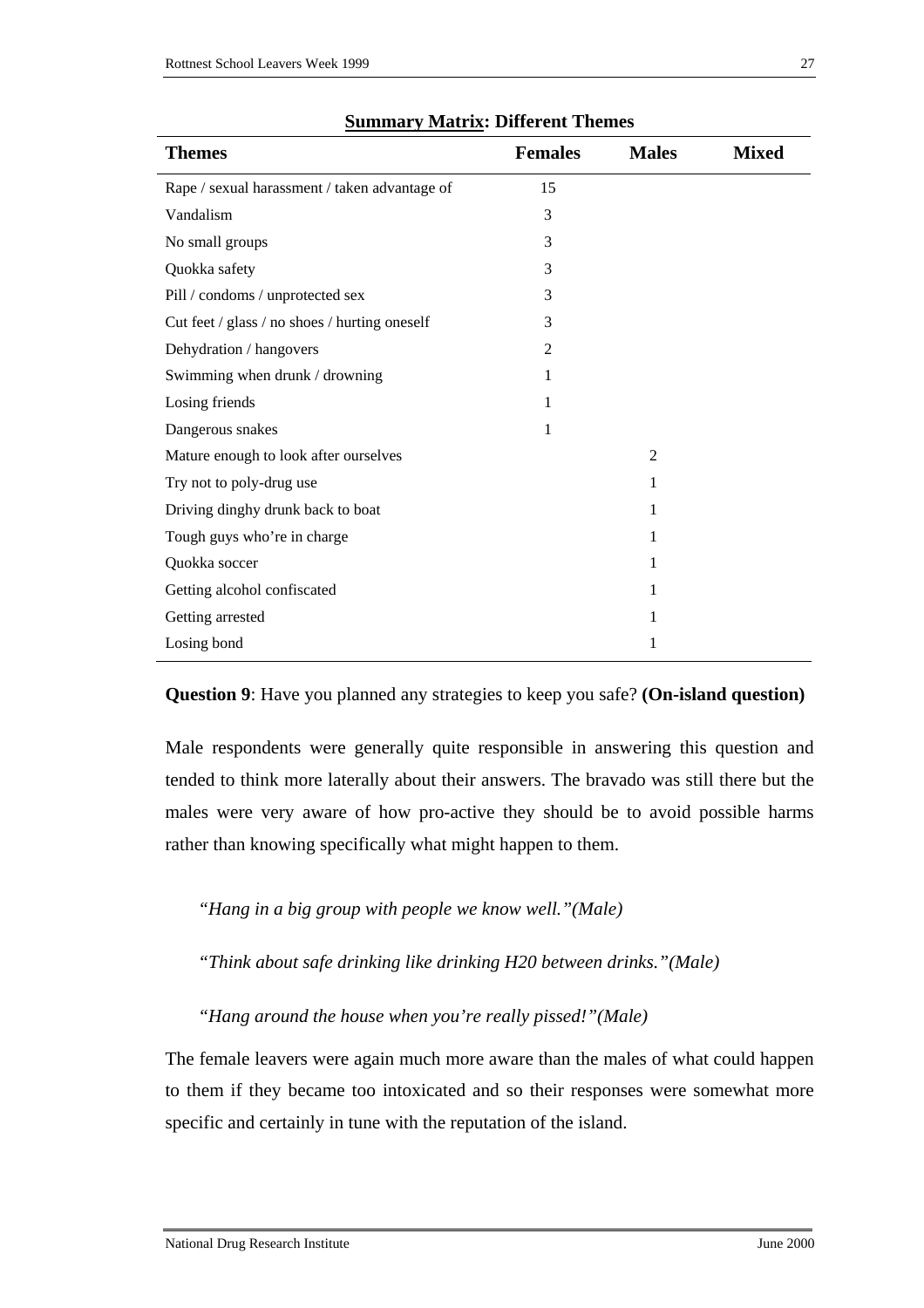*"Don't walk around on your own and watch each other's backs."(Female)*

*"Screen predator, random guys very closely!"(Female)*

*"Drink lots of H20, use mixers with spirits, and carry condoms."(Female)*

Overall both genders were seemingly on top of what they should do to remain as safe as possible but none really considered how many of these strategies were possible when excessive alcohol, drugs or both were consumed.

*"Just hope I have a real good night without any scars!"(Male)*

*"We're really relying on each other to let your mate know how he's doing and maybe whether they should slow down and go a bit steady."(Male)*

Common themes are highlighted below:

| осипписа у гластих, сопитоп                        |                          |              |       |
|----------------------------------------------------|--------------------------|--------------|-------|
| <b>Themes</b>                                      | <b>Females</b>           | <b>Males</b> | Mixed |
| Stay in big groups / don't stray / help each other | 25                       | 8            | 3     |
| Spread drinks out / drink plenty of H20            | 8                        |              |       |
| Screen predator guys / avoid weird older guys      | 6                        |              | 2     |
| Try to prevent gear / alcohol being stolen         | 4                        |              |       |
| Wear sunscreen / stay out of the sun               | 4                        |              | 0     |
| Carry / use condoms, pill                          | 3                        | 4            | 2     |
| Hang around the house when drinking a lot          | 3                        | 3            | 0     |
| Don't street drink                                 | $\overline{\mathcal{L}}$ | $\Omega$     |       |
| Wear shoes                                         |                          |              | 0     |
| Avoid pub area                                     |                          |              |       |

**Summary Matrix: Common Themes** 

Below are some of the varied strategies leavers intended using to protect their wellbeing and that of their friends: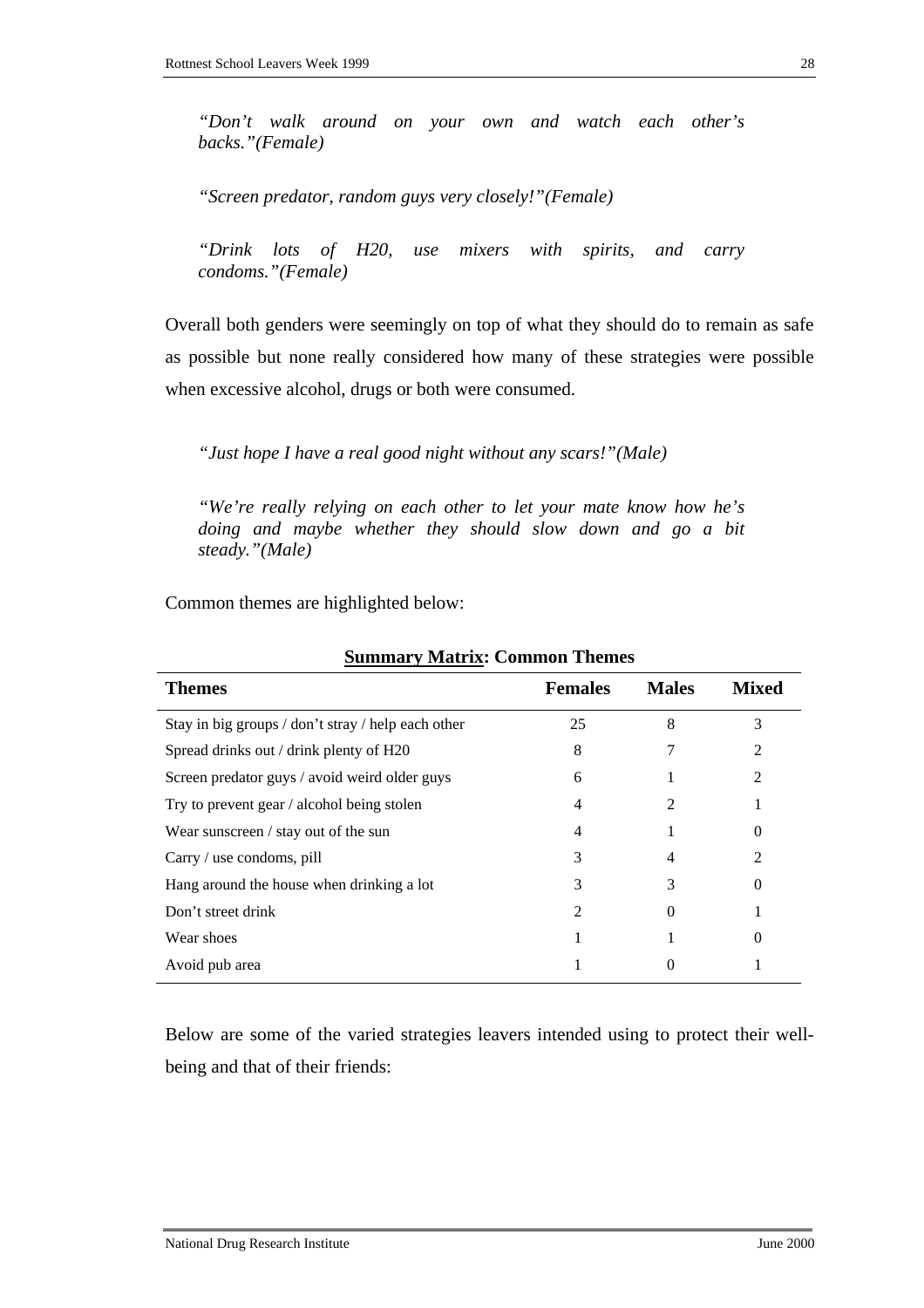| <b>Themes</b>                                         | <b>Females</b> | <b>Males</b>   | <b>Mixed</b> |
|-------------------------------------------------------|----------------|----------------|--------------|
| Ring home everyday / carry mobile phone               | 3              |                |              |
| Eat well                                              | 2              |                |              |
| No sex                                                | 2              |                |              |
| Meet up @ certain times / meet away from accom.       | 2              |                |              |
| Be positive to cops                                   | $\overline{2}$ |                |              |
| Stick with boyfriend                                  | 1              |                |              |
| Tell friends where your going                         | 1              |                |              |
| Know about other accommodation                        | 1              |                |              |
| If in any danger, run!                                | 1              |                |              |
| Don't leave house @ night                             | 1              |                |              |
| Leave trouble / fights alone                          |                | $\overline{2}$ |              |
| Mellow attitude / low profile                         |                | 2              |              |
| Lock the door!                                        |                | $\overline{2}$ |              |
| Plenty of Berocca                                     |                | 1              |              |
| No real drink plans-Friends will monitor my progress! |                | 1              |              |
| First aid kit                                         |                | 1              |              |
| Only draw out money from the ATM during the day       |                |                | 1            |
| Keep away from drunk gangs                            |                |                | 1            |

# **Summary Matrix: Different Themes**

**Question 10**: Was it a good / great / fantastic night or a disaster? (Why?) **(On-island question)**

Responses to the above question tended to be fairly hazy overall due to it being asked in the morning and when most seemed more focused on recovering rather than trying to remember what occurred. The female leavers tended to be more positive about the nights events and were mostly satisfied. This was perhaps due to their alcohol intake being less.

*"Great because danced & hung out with our friends all night."(Female)*

*"Good night because met lots of people and did lots of things."(Female)*

*"Perfect way to end school as won't see everyone together again!"(Female)*

The male leavers were not as enthusiastic about their evenings activities and if anything seemed a little bored due to the amount of moving about they did, which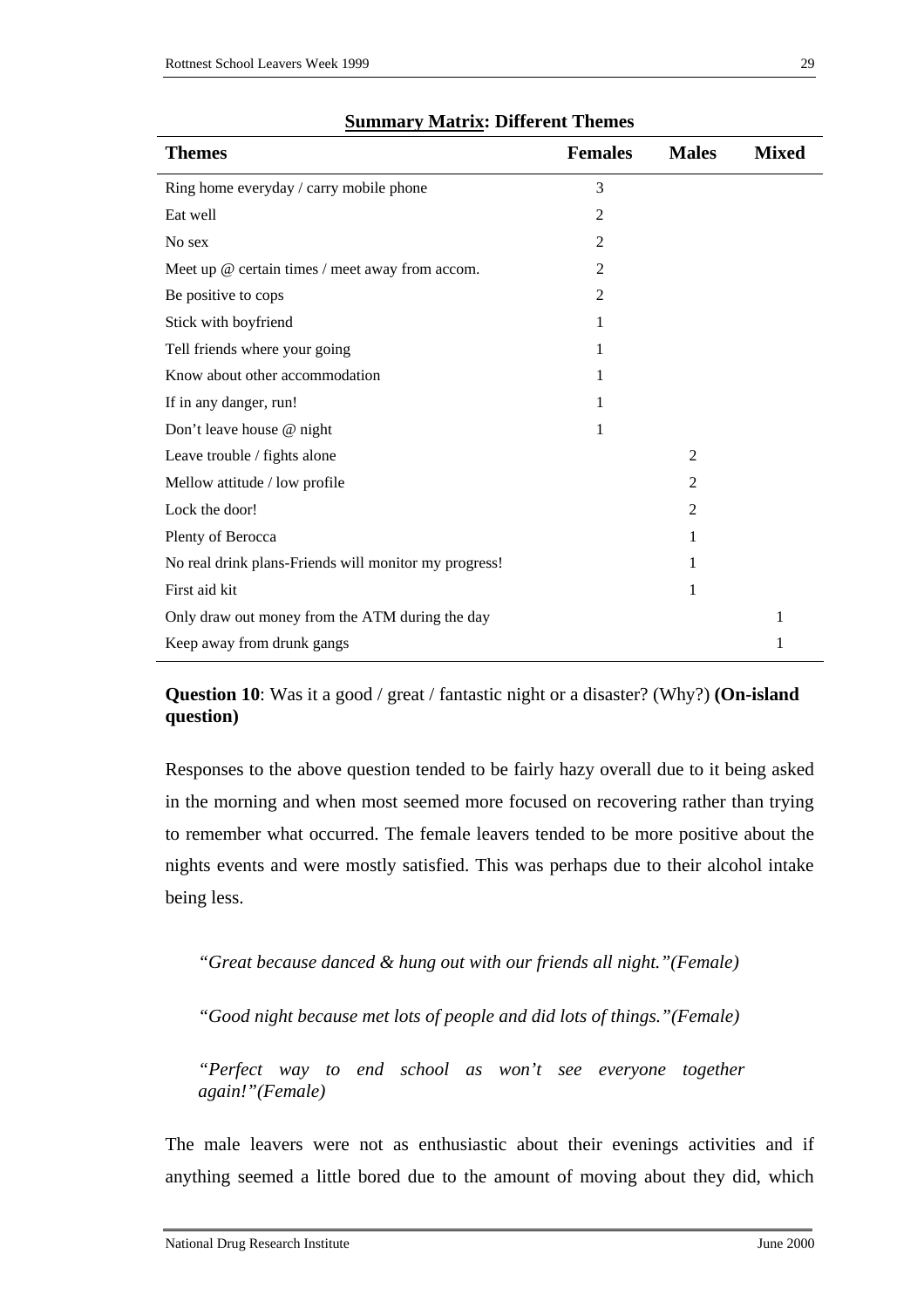didn't seem to yield anything different. In other words they didn't ever seem to find what they were looking for.

*"Great because got pissed, got lucky and woke up."(Male)*

*"Started off OK but dwindled as the night went on due to the constant movement."(Male)*

*"Good night because drunk enough to still remember the night's highlights/funny parts without losing it."(Male)*

The responses to this question by females and males were in stark contrast. It appeared that if the female leavers were able to meet new people and escape anything sexually confronting happening, then they were happy and relieved. The male population were at the opposite end of the scale. They were very disappointed if, out of all the new people they met, a sexual liaison did not eventuate.

*"Alright but disappointed because girl not easy enough!"(Male)*

*"Girl was Catholic therefore no sex!"(Male)*

*"Chicks worried about getting raped so no luck!"(Male)*

The table below shows common themes for the leavers' nightime happenings:

| <b>Themes</b>                                      | <b>Females</b> | <b>Males</b> | <b>Mixed</b> |
|----------------------------------------------------|----------------|--------------|--------------|
| Great because met new people / friends / got drunk |                |              |              |
| Average / No major dramas / Nothing special        |                |              |              |
| Fantastic cause got drunk AND woke up!             |                |              |              |
| Pretty average because passed out                  | 2              |              |              |
| No sex so disappointed                             |                |              |              |
| Average night of running around                    |                |              |              |

**Summary Matrix: Common Themes** 

Leavers different reactions, impressions of the previous night's activities are listed in the themes table below: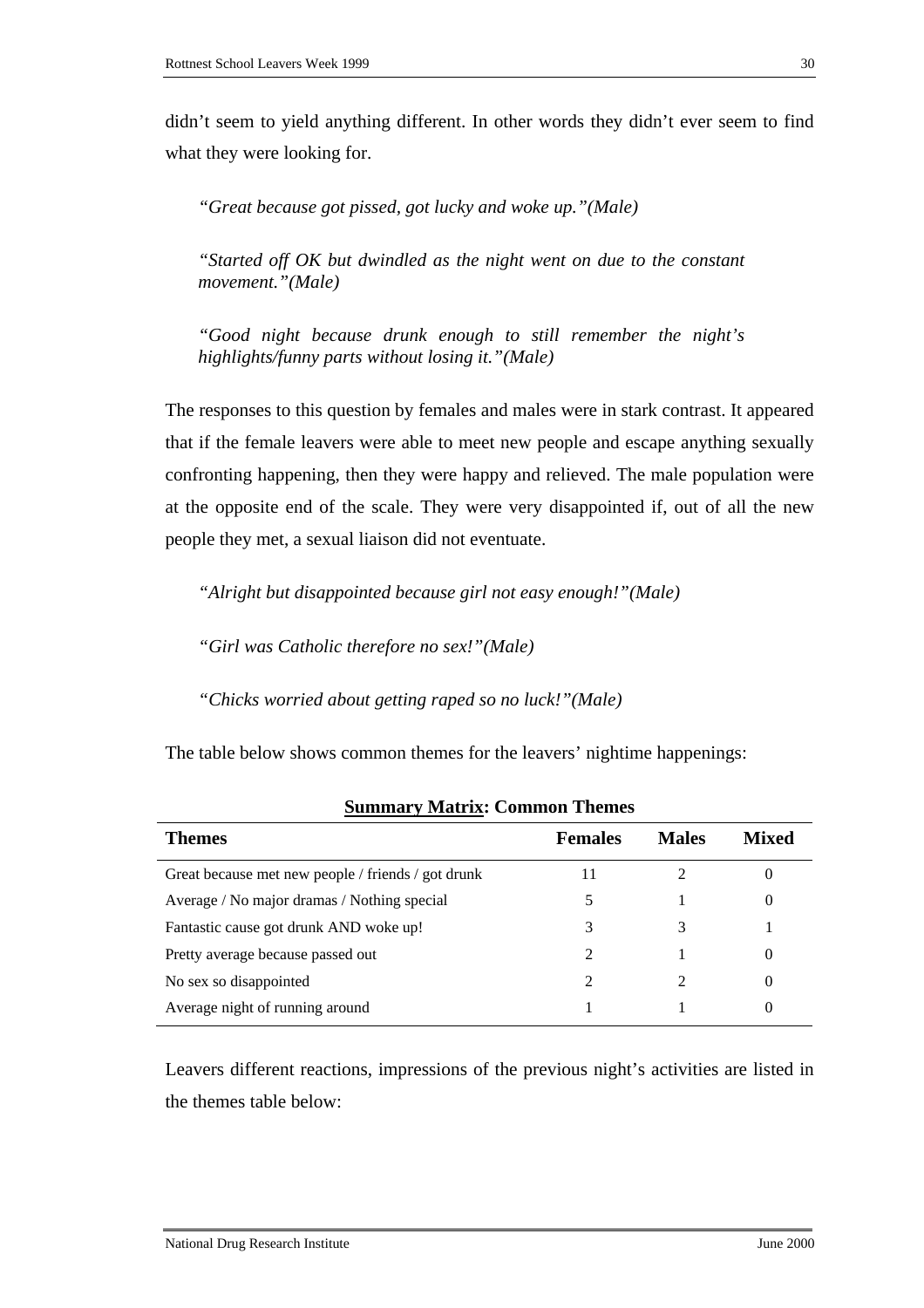| Themes                                            | <b>Females</b> | <b>Males</b> | <b>Mixed</b> |
|---------------------------------------------------|----------------|--------------|--------------|
| Everyone went to bed early                        | 1              |              |              |
| Had better in Perth                               | 1              |              |              |
| Great way to end school                           | 1              |              |              |
| Annoying because young people snuck into pub?     |                |              |              |
| Not so great because hair was set on fire!        |                |              |              |
| Great because teased mate & his new girl          |                | 1            |              |
| Took photos of girl action                        |                | 1            |              |
| Terrible because friend smashed bottle of Bourbon |                |              |              |
| Helped console / comfort girl                     |                |              |              |
| Pretty poor really                                |                | 1            |              |
| No expectations so alright                        |                | 1            |              |
| Horrible because of hangover!                     |                | 1            |              |

#### **Summary Matrix: Different Themes**

#### **Question 11**: Best parts of the night? **(On-island question)**

The socialisation process seemed by far the most popular part of the leavers' night and this certainly appeared fuelled by the amount of alcohol being drunk. Most felt they needed at least some alcohol to facilitate their interaction as they believed it broke down barriers such as feeling shy and self-conscious.

*"Hanging out with friends and dancing in the street!"(Female)*

*"Getting into relaxed mode and meeting new people."(Male)* 

Female leavers interviewed were very enthusiastic about the conversational aspect of their evening and commented on how many long sessions they had with both new and old friends.

*"Big talks with girls and boys and giggling about stuff all night!"(Female)*

*"Deep & meaningful with ex-boyfriends and finding out their emotional position." (Female)*

The majority of males spoken to were a lot less concerned about conversing and relied heavily on actions to fuel the enjoyment of their night. Alcohol was high on the list of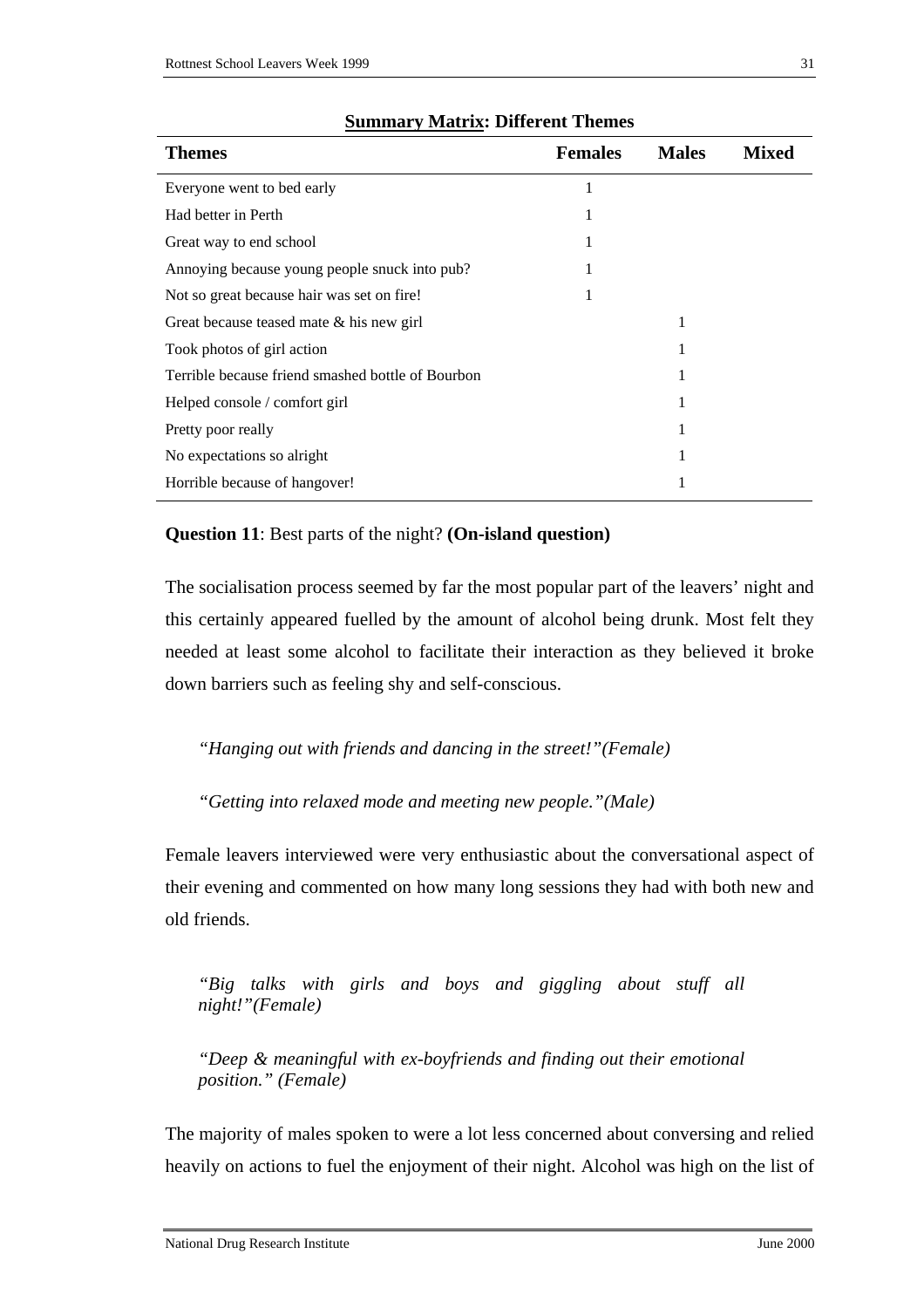necessities for a fun night and with many drinking excessively, most perceived their night to be a great deal better than it was for someone sober.

*"Whole night 'cause so pissed everything seemed really funny!"(Male)*

*"Yeah baby, it was the getting wasted and mingling that rocked my evening!"(Male)*

Although not confessed to on a large scale, many more males than females said sex was the ultimate goal of their evening but because a lot of them drank so much, many said they invariably ruined their chances (females admitting to being VERY selective).

*"Looking for, zoning in and scoring some girl action!"(Male)* 

*"Loved it 'cause got a root with a babe!"(Male)* 

The table below shows common themes for the best parts of the leavers' evening:

| <b>Themes</b>                                     | <b>Females</b> | <b>Males</b> | <b>Mixed</b> |
|---------------------------------------------------|----------------|--------------|--------------|
| Mingling / Dancing / Meeting new $\&$ old friends | 15             |              | 2            |
| Drinking                                          | 2              | 5            |              |
| Atmosphere                                        |                |              |              |
| Having sex                                        | 2              | 3            | $\Omega$     |
| Going to sleep                                    |                |              | $\theta$     |
|                                                   |                |              |              |

**Summary Matrix: Common Themes** 

Leavers different examples of the best aspects of their previous night are listed in the themes table below: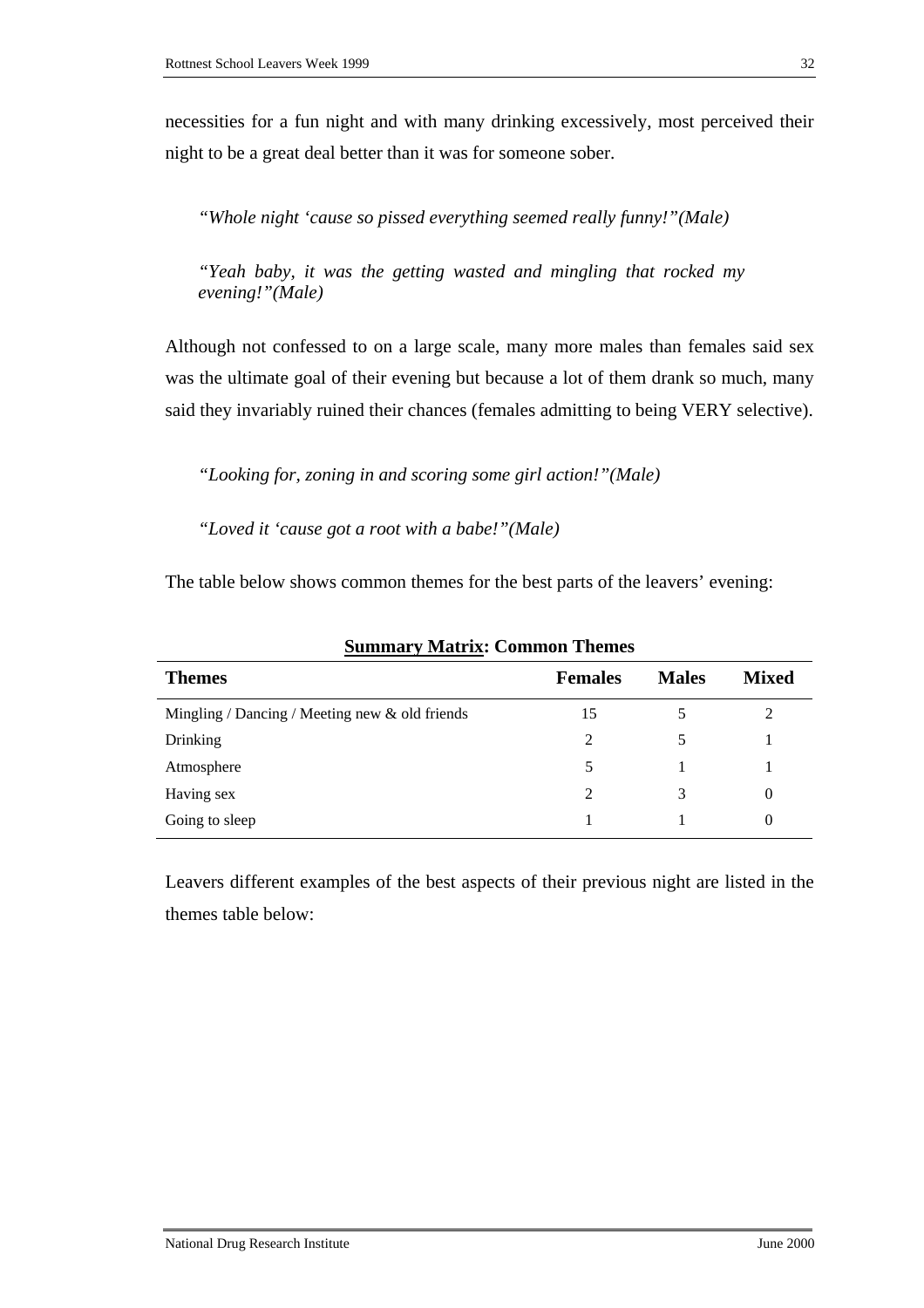| <b>Themes</b>                           | <b>Females</b> | <b>Males</b>   | <b>Mixed</b> |
|-----------------------------------------|----------------|----------------|--------------|
| Intense conversations with ex-boyfriend | $\overline{2}$ |                |              |
| Going to the beach                      | 2              |                |              |
| Watching guys try to impress us         |                |                |              |
| BBQ @ dusk                              | 1              |                |              |
| Big learning curve                      | 1              |                |              |
| Playing guitar                          |                |                |              |
| Everyone visiting us                    | 1              |                |              |
| Nude gift down the street               |                | $\mathfrak{D}$ |              |
| Giving mates a hard time because bored  |                | 1              |              |
| Night cricket                           |                | 1              |              |
| Meeting drinking partners               |                | 1              |              |
| Fallen in love                          |                | 1              |              |
| No vomit on streets                     |                |                | 1            |
| Flexibility of cops                     |                |                | 1            |

### **Summary Matrix: Different Themes**

# **Question 12**: Worst parts of night? **(On-island question)**

This question evoked a lot of feeling from all the leavers due to the intense nature of the night's events. Female leavers were particularly vocal about the threatening behaviour they received courtesy of the many drunk males.

*"Hassled for sex by really pushy, annoyingly persistent blokes!"(Female)*

*"Walking on your own through where guys yelling disgusting stuff out!"(Female)*

*"Rude boys pinching our ass, touching us up every chance they got!"(Female)*

*"Guys being really gross with out of order comments!"(Female)*

Those males interviewed made comment on the amount of tension in the air and the amount of violence they saw or were exposed to.

*"The guy being fully chased, caught and beaten stupid by about 10 guys!"(Male)*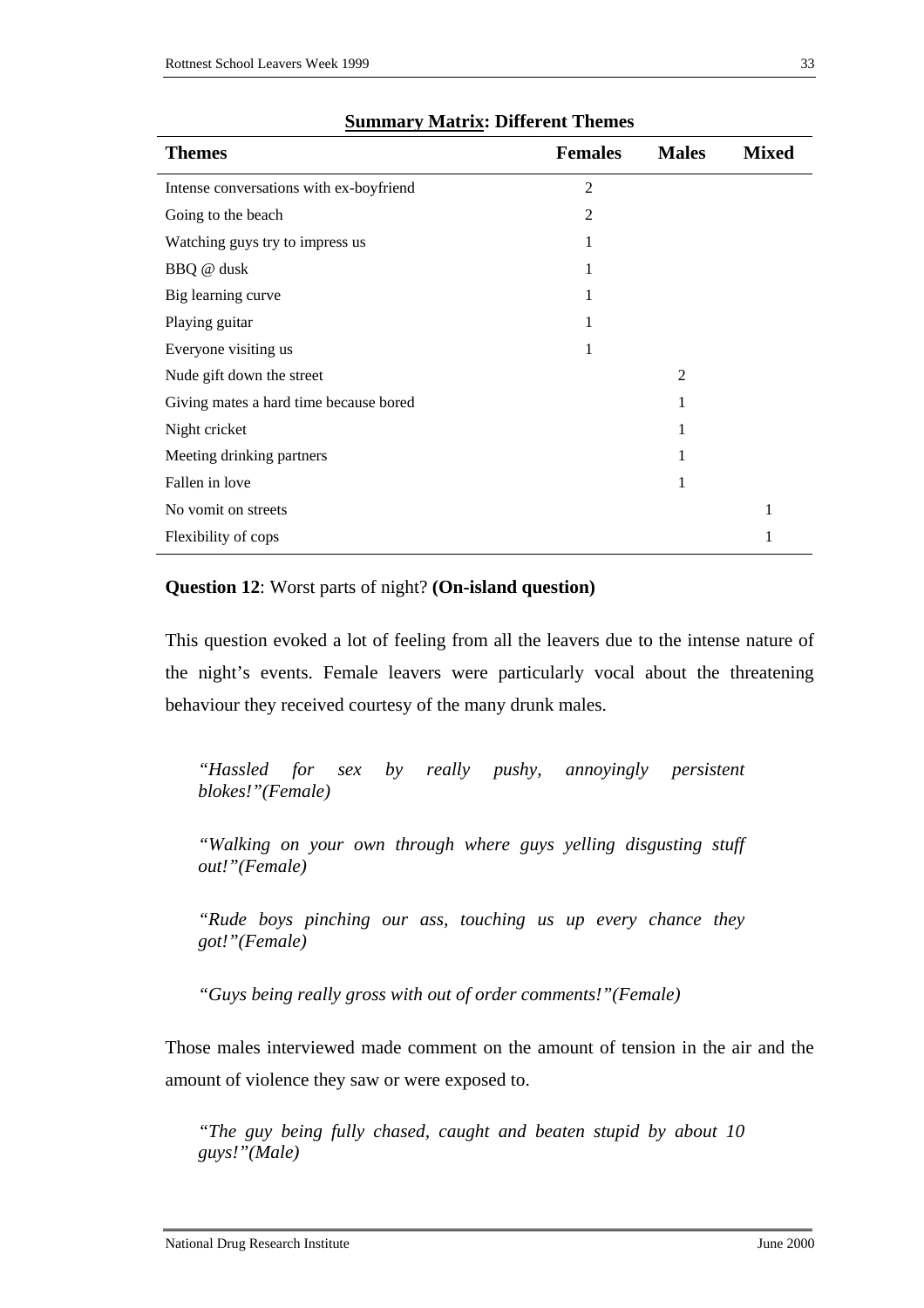*"Little idiots throwing stuff and breaking bottles everywhere!"(Male)*

*"Unknown, aggressive people coming into our house!"(Male)* 

The table below shows common themes for the worst parts of the leavers' evening:

| <b>Themes</b>                                            | <b>Females</b> | <b>Males</b> | Mixed          |
|----------------------------------------------------------|----------------|--------------|----------------|
| Fights / violence / tension in the air                   | 3              | 19           | $\mathfrak{D}$ |
| Unwanted, offensive verbal hassles / sleazy, drunk males | 15             | 3            | $\theta$       |
| Friends vomiting / feeling ill / needing looking after   | 10             | 3            | $\theta$       |
| Bored / waiting for something to happen                  | 3              | 2            | 3              |
| No sleep                                                 | 3              | 3            | $\theta$       |
| Injuries to feet                                         | 2              | $\theta$     |                |
| Strict ID checks                                         |                | $\Omega$     |                |
| Dirty house on arrival                                   |                | $\theta$     |                |
|                                                          |                |              |                |

# **Summary Matrix: Common Themes**

Leavers' different examples of the worst aspects of their previous night are listed in the themes matrix below:

| <b>Themes</b>                      | <b>Females</b> | <b>Males</b>   | <b>Mixed</b> |
|------------------------------------|----------------|----------------|--------------|
| No street drinking ie. fines       | 3              |                |              |
| Friends going off with random guys | $\overline{2}$ |                |              |
| Not enough beds                    | $\overline{2}$ |                |              |
| Eating / queuing for Red Rooster   | $\overline{c}$ |                |              |
| Friend ate all our food            | 1              |                |              |
| Guys being idiots                  | 1              |                |              |
| Seeing streaker                    | 1              |                |              |
| Cleaning up                        | 1              |                |              |
| Beer getting stolen                | 1              |                |              |
| Mad guys in boats / on pushbikes   |                | $\overline{2}$ |              |
| Wallet / bike stolen               |                | 2              |              |
| Not drinking                       |                | 1              |              |
| Not having enough marijuana        |                | 1              |              |
| Hangover                           |                | 1              |              |
| Snobbish chicks                    |                | 1              |              |
| Unequipped bungalows               |                |                | 1            |

### **Summary Matrix: Different Themes**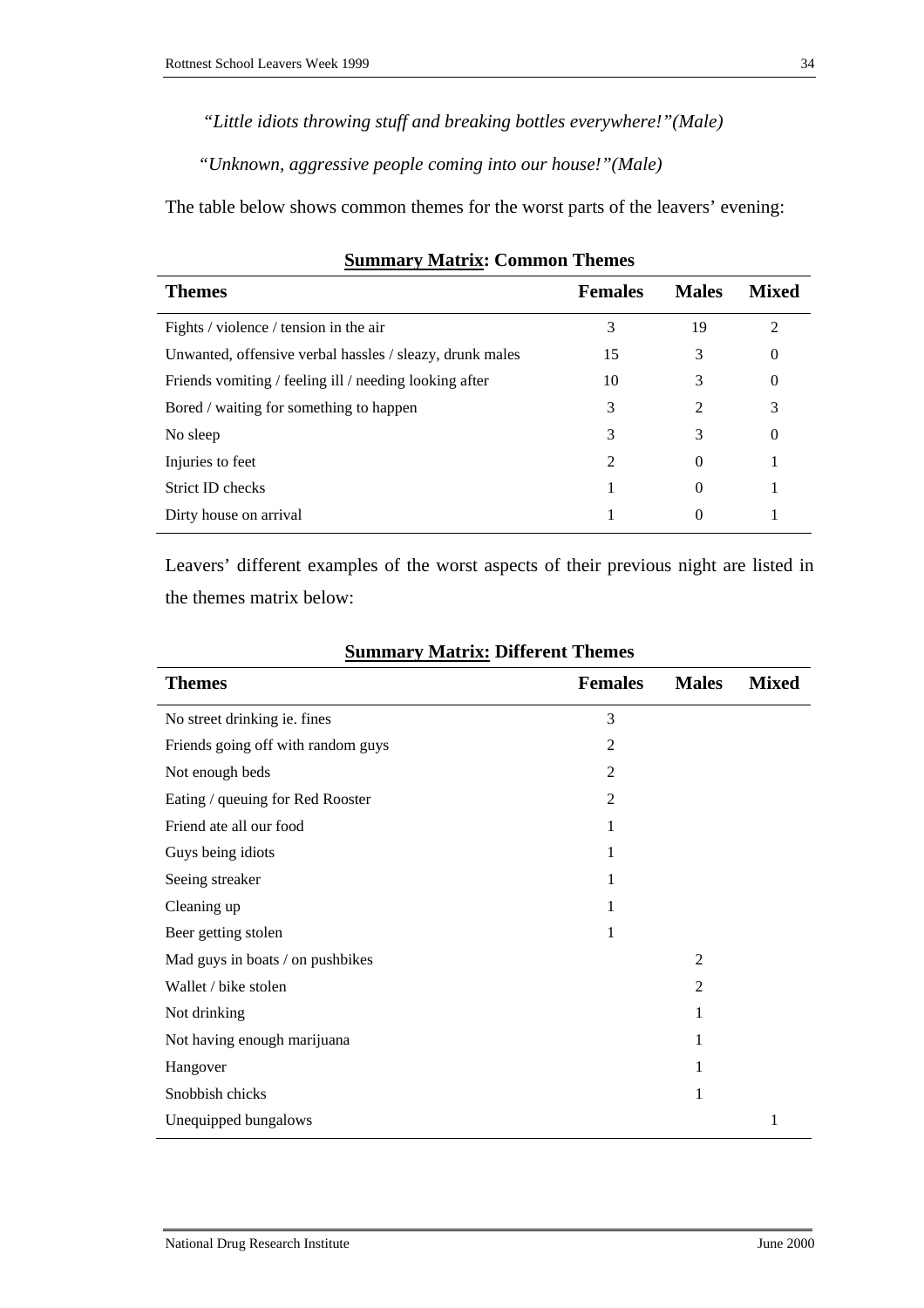### **Question 13**: Any emotional harms? **(On-island question)**

When asked this question both male and female respondents seemed ambivalent as to how what they'd seen or had happen to them would psychologically affect them. Most tended to play down or not make comment regarding long term effects of their exposure to the leavers celebrations.

*"No just quite sad for some of the guys!"(Female)* 

*"Not yet but guilt is sure to set in on some level later!"(Female)*

*"Already screwed in the head!"(Male)*

*"Being popular helps integration!"(Male)*

The table below shows common themes for any emotional harms leavers may suffered:

|                    | $\sim$ williams , it is the set of $\sim$ . The set of a set of $\sim$ |              |              |
|--------------------|------------------------------------------------------------------------|--------------|--------------|
| <b>Themes</b>      | <b>Females</b>                                                         | <b>Males</b> | <b>Mixed</b> |
| No $/$ none really |                                                                        |              |              |
| Seeing fights      |                                                                        |              |              |

### **Summary Matrix: Common Themes**

Below are some examples of different themes for any emotional harms that affected leavers:

### **Summary Matrix: Different Themes**

| <b>Themes</b>                  | <b>Females</b> | <b>Males</b> | <b>Mixed</b> |
|--------------------------------|----------------|--------------|--------------|
| Guilt / nothingness feeling    | 2              |              |              |
| Felt sorry / sad for the guys  |                |              |              |
| Already screwed in the head    |                |              |              |
| Attached to a bottle           |                |              |              |
| Sad to come home alone - again |                |              |              |
| Calm                           |                |              |              |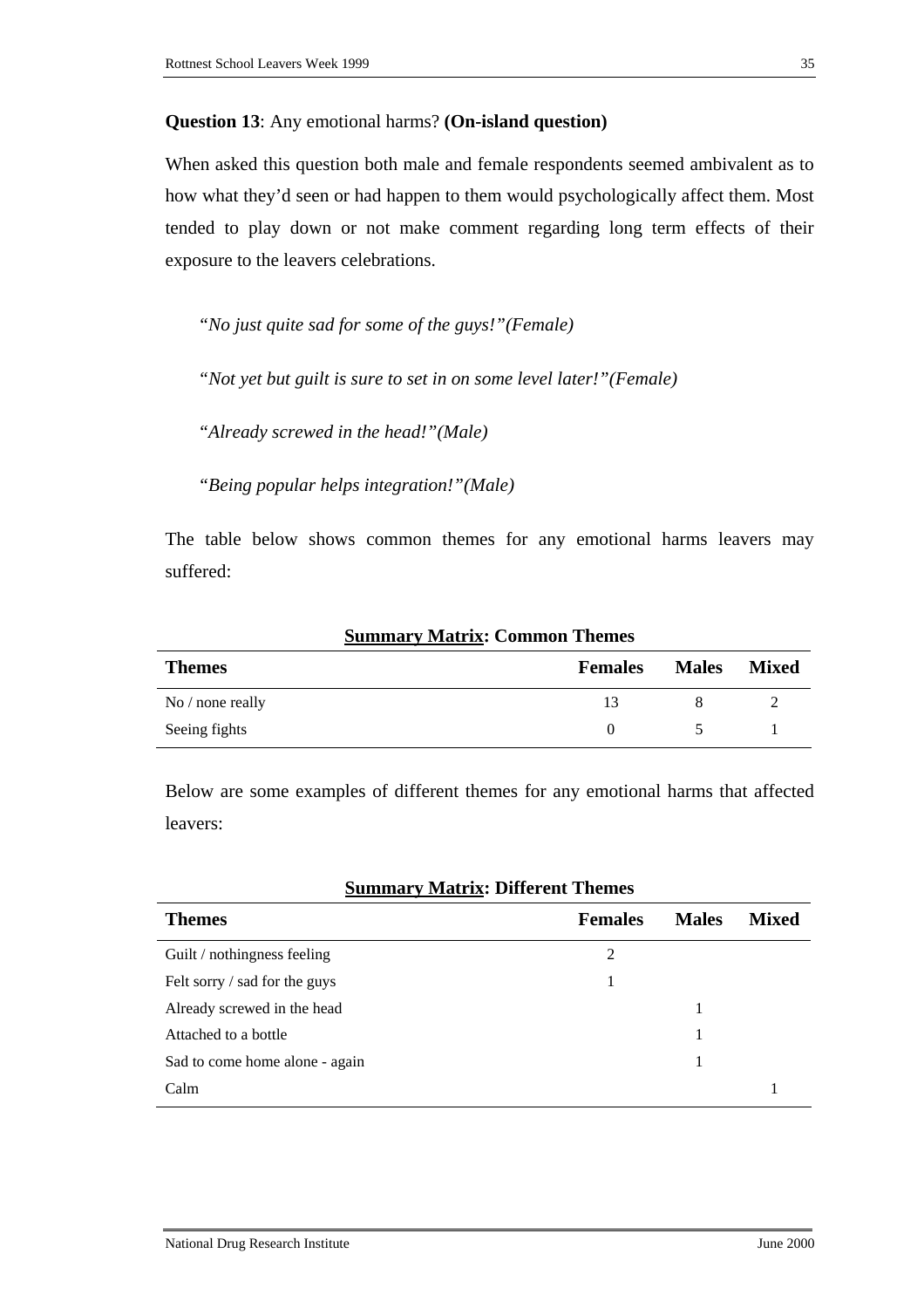# **Question 14**: Any parental/guardian warnings on harms? **(Pre-departure/Arrival question)**

This question was answered more seriously by the female leavers as they were perceived by their parents to be in much more danger of something going wrong. Most advice centred around not drinking excessively and protecting each other from harm.

*"Don't overindulge or mix your drinks."(Female)* 

*"Have fun but don't overdo it!"(Male)*

Interestingly enough, of the few warnings given to boys, most related to control and sensible drinking with hardly any reference to aggression or fighting. Results in the previous question unfortunately show that this was in fact the actual consequence of a lot of the night time drinking experiences for many male leavers.

*"Keep yourself in control & try not to get on TV!"(Male)*

*"Stay away from trouble & don't get arrested!"(Male)*

It seemed that the majority of leavers that had been spoken to by their parents were probably the least likely to get in any trouble due to their already responsible outlook. Unfortunately those not given any parental warnings were the ones that indeed did seem capable of endangering themselves and others.

*"If I lose the tent or the esky dad's gonna kill me!"(Male)*

*"Parents more concerned about the bloody quokkas than me!"(Male)*

The table below indicates themes for common parental/guardian warnings leavers may have received:

| Sunnai y Mau IX. Common Themes                |                |              |              |
|-----------------------------------------------|----------------|--------------|--------------|
| <b>Themes</b>                                 | <b>Females</b> | <b>Males</b> | <b>Mixed</b> |
| Consume alcohol sensibly                      | 17             | 4            |              |
| Don't do anything silly or that you'll regret | 16             | 4            | $\Omega$     |
| Don't get arrested                            | 2              | 3            |              |
| Wear sunscreen / don't get sunburnt           | 3              | 2            |              |
| Lock up all your valuables                    |                |              | 0            |

| <b>Summary Matrix: Common Themes</b> |  |  |  |
|--------------------------------------|--|--|--|
|--------------------------------------|--|--|--|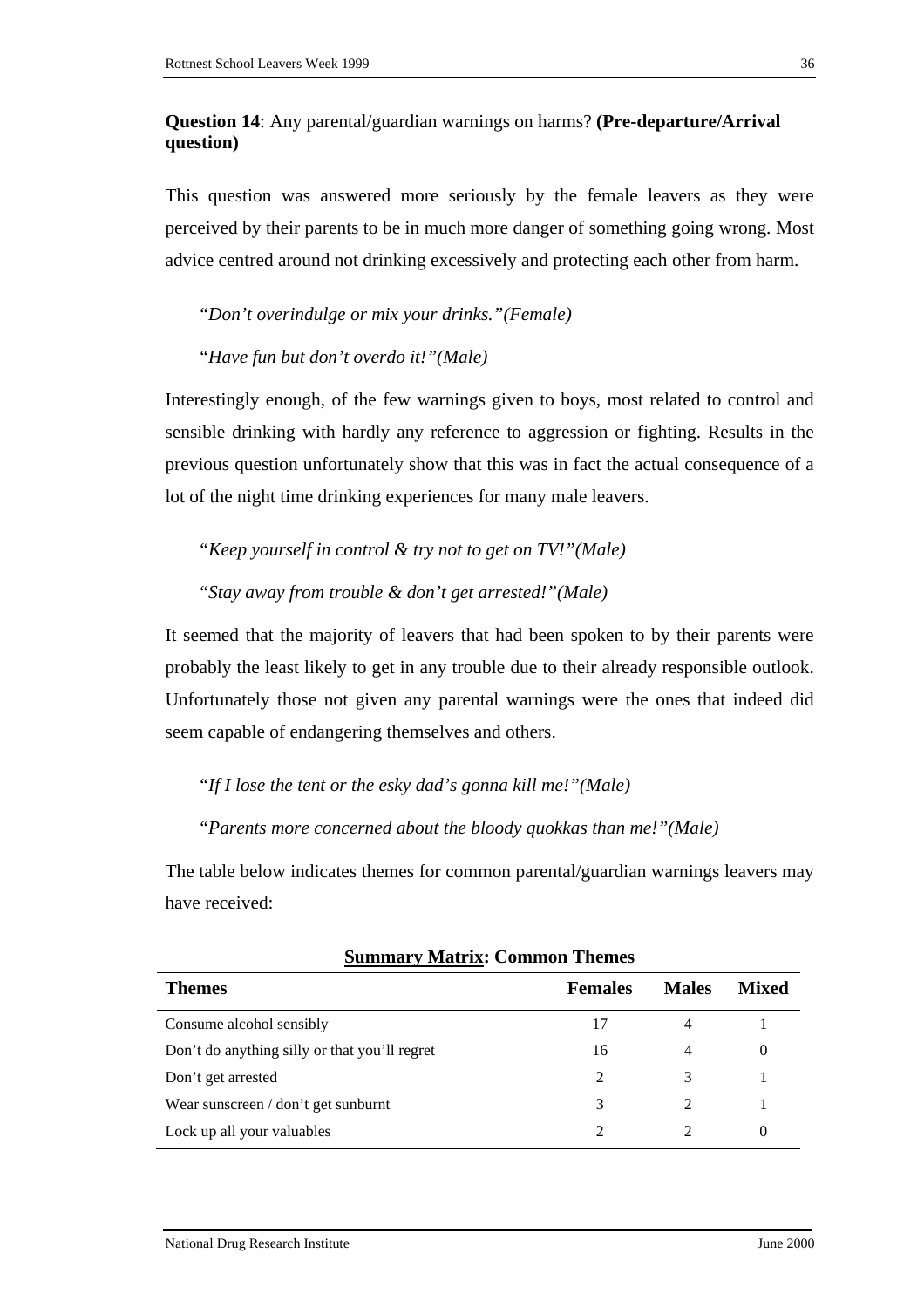Below are some examples of different themes for any parental/guardian warnings leavers may have been given:

| <b>Themes</b>                                            | <b>Females</b> | <b>Males</b>   | <b>Mixed</b> |
|----------------------------------------------------------|----------------|----------------|--------------|
| Meet up often / stick together / watch each others backs | 8              |                |              |
| Stay away from seedy guys and private school boys        | 5              |                |              |
| Take / use contraception                                 | 4              |                |              |
| Don't lead guys on / be promiscuous / get raped          | 3              |                |              |
| Wear shoes / no accidents                                | 3              |                |              |
| No to drugs / offered drugs                              | 2              |                |              |
| Drink milk b4 you drink alcohol / drink H20 after        | 2              |                |              |
| Don't drink                                              | 1              |                |              |
| Call us regularly                                        | 1              |                |              |
| Don't swim when drunk                                    |                |                |              |
| No real talk - parents cool, know I'm responsible        |                | 3              |              |
| Have a good time                                         |                | $\overline{2}$ |              |
| No fighting                                              |                | $\overline{2}$ |              |
| Don't street drink                                       |                | 1              |              |
| Don't get on telly                                       |                | 1              |              |
| Grandma disappointed and worried                         |                |                | 1            |

**Summary Matrix: Different Themes** 

### **Question 15**: How long do you plan to stay? **(Pre-departure / Arrival question)**

All but a few leavers interviewed had accommodation organised prior to arriving at the island and it appeared that the longer the leavers stayed on the island the better the quality of their accommodation. The cheapest places were the cabins located in tentland and leavers stayed here for only one or two nights. Those leavers staying on the island for between three and five nights arranged accommodation in bungalows, villas and cottages in the Thompsons Bay area. A lucky few were fortunate to be booked into the lodge by their parents and were staying there for four nights.

The table below indicates the amount of time that leavers commonly arranged to stay: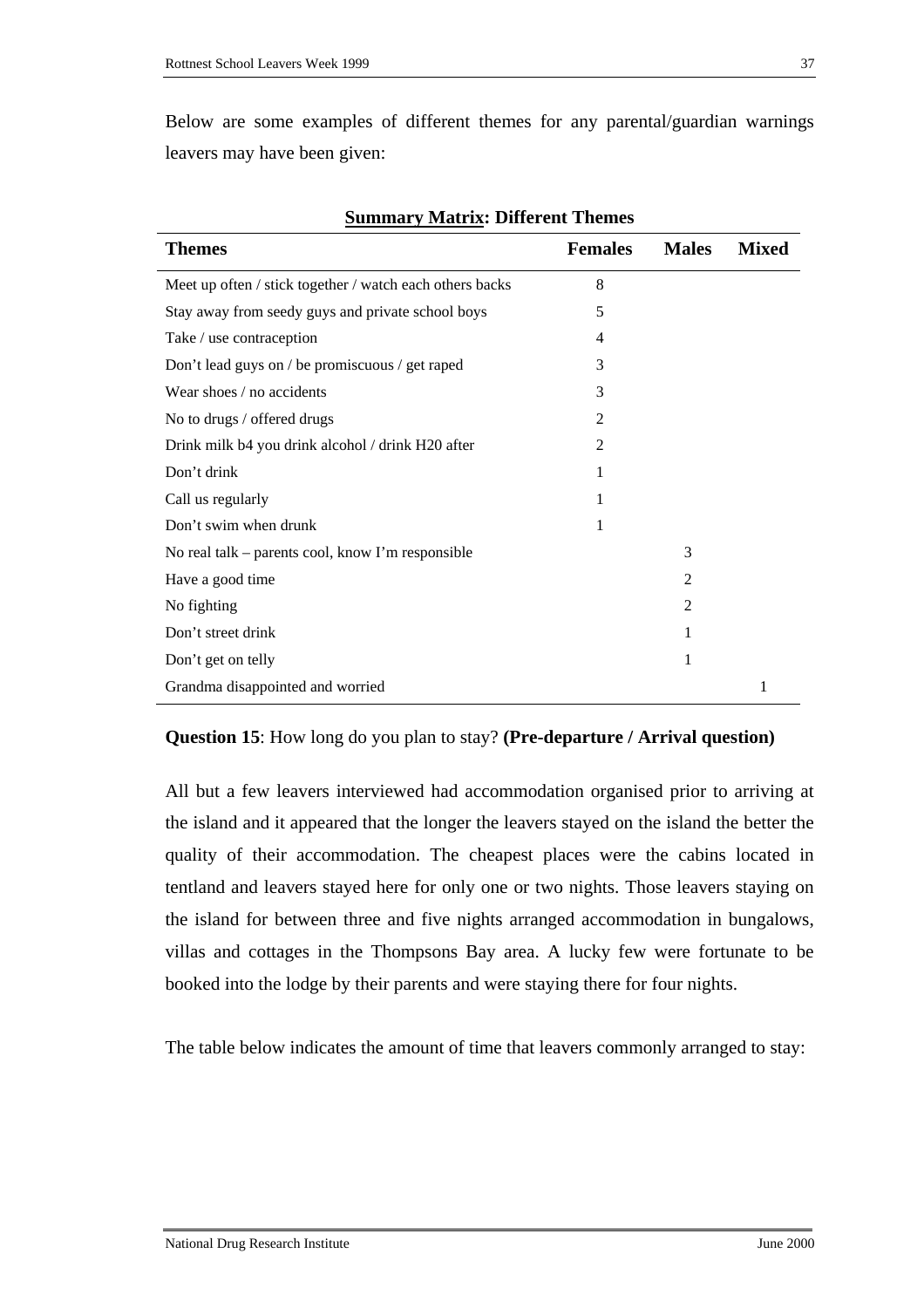| <b>Themes</b> | <b>Females</b> | <b>Males</b> | <b>Mixed</b> |
|---------------|----------------|--------------|--------------|
| 4 nights      |                | <sub>0</sub> |              |
| 3 nights      | 4              | 2            |              |
| 2 nights      | $\mathcal{D}$  |              | $\theta$     |

#### **Summary Matrix: Common Themes**

Below are some examples of length of stay specific to the type of group:

| <b>Summary Matrix: Different Themes</b> |                |              |              |
|-----------------------------------------|----------------|--------------|--------------|
| <b>Themes</b>                           | <b>Females</b> | <b>Males</b> | <b>Mixed</b> |
| 5 nights                                | $\mathbf{z}$   |              |              |
| 1 night                                 |                |              |              |

**Question 16**: Has your approach / behaviour changed over successive nights or are you going harder? **(On-island question)**

This question provided some interesting responses, more so from the female leavers, many of whom, were almost defiantly not heeding the advice given by their parents.

*"Went harder each night because else was going hard!"(Female)*

*"We'll be drinking more tonight because we become way more sociable!"(Female)*

Other female respondents had some fairly harrowing experiences that changed their approach to their alcohol intake and partying in general.

*"Pretty mellow to finish off after a couple of big nights!"(Female)*

*"Low key drinking tonight, just happy to look after friends!"(Female)*

Male leavers somewhat predictably emphasised their drinking prowess in their answers.

*"Go hard or go home!"(Male)*

*"Go harder because we can!"(Male)*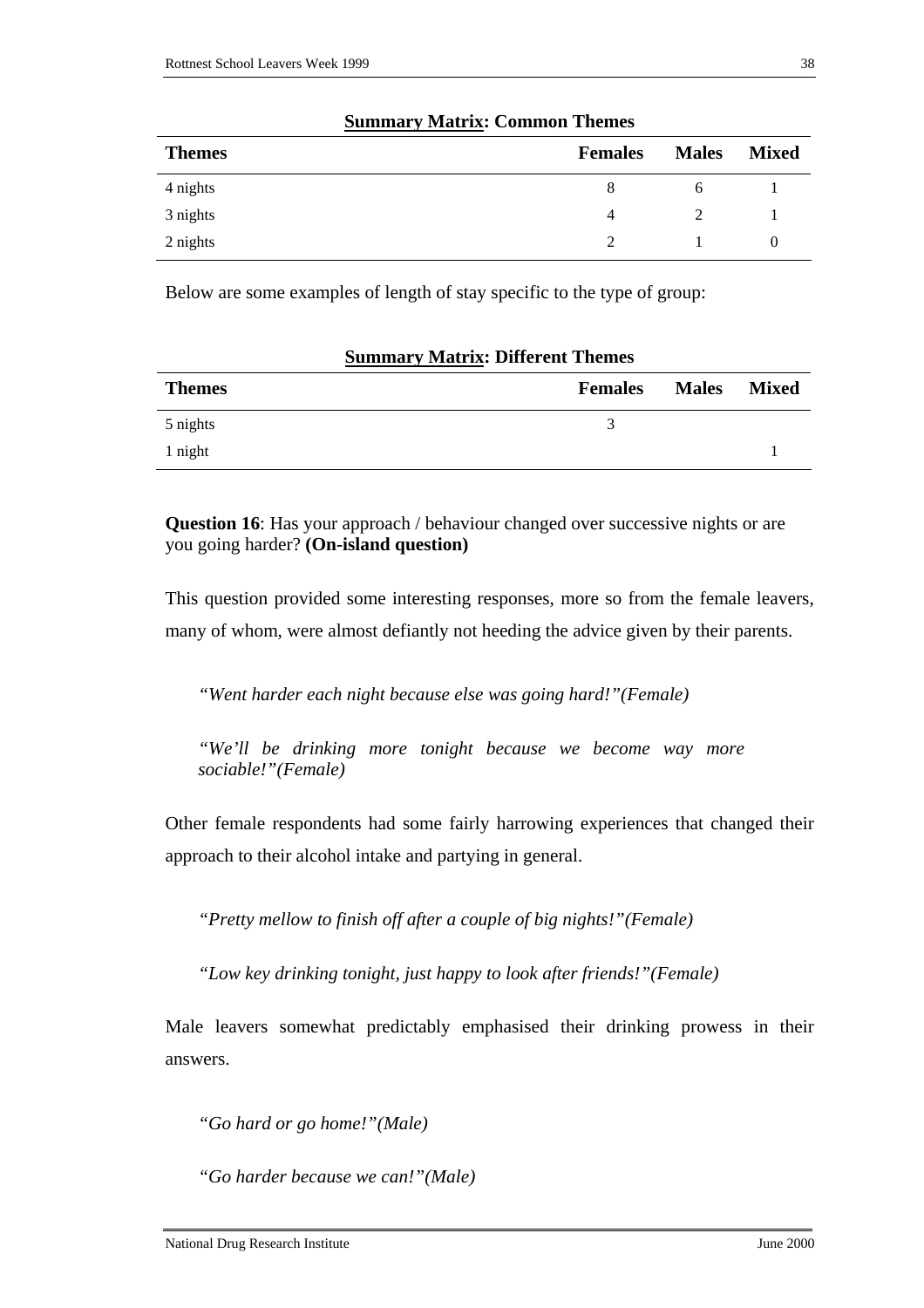Some responses though did little or nothing to hide the real agenda behind a change in their drinking regime.

*"Try different approaches to score women and lower standards to guarantee a return!"(Male)*

*"Not drink as much so can get a root!"(Male)*

In all, apart from the obvious bravado, both sexes in actual fact did slow down or vary their intake due to either: a bad experience early on; financial constraints; concentrating on the opposite sex; or that they were basically sick of the taste or the lack of control they experienced once drunk.

Below is a table that indicates themes for common behavioural approaches over successive nights by leavers:

| <b>Themes</b>                                              | <b>Females</b> | <b>Males</b> | <b>Mixed</b> |
|------------------------------------------------------------|----------------|--------------|--------------|
| No, going harder / drinking more tonight                   | 10             |              |              |
| Yes, plan to drink less tonight                            | 5              |              |              |
| Not really, about the same every night                     | 3              | 3            |              |
| Slow down because chasing sex / responsibilities to others |                |              |              |

**Summary Matrix: Common Themes** 

Below are some examples of different behaviour / approaches leavers adopted during their experience:

| <b>Themes</b>                                           | <b>Females</b> | <b>Males</b> | <b>Mixed</b> |
|---------------------------------------------------------|----------------|--------------|--------------|
| Don't know, depends on how much I drink                 | 3              |              |              |
| Sleep more / eat more food so can last longer           |                |              |              |
| No real peer-pressure to drink                          |                |              |              |
| Peer – pressure from guys to drink ie. Funnels, shots   |                |              |              |
| Don't mix pot and beer                                  |                |              |              |
| Won't walk around with any more stupid signs on my back |                |              |              |

| <b>Summary Matrix: Different Themes</b> |
|-----------------------------------------|
|-----------------------------------------|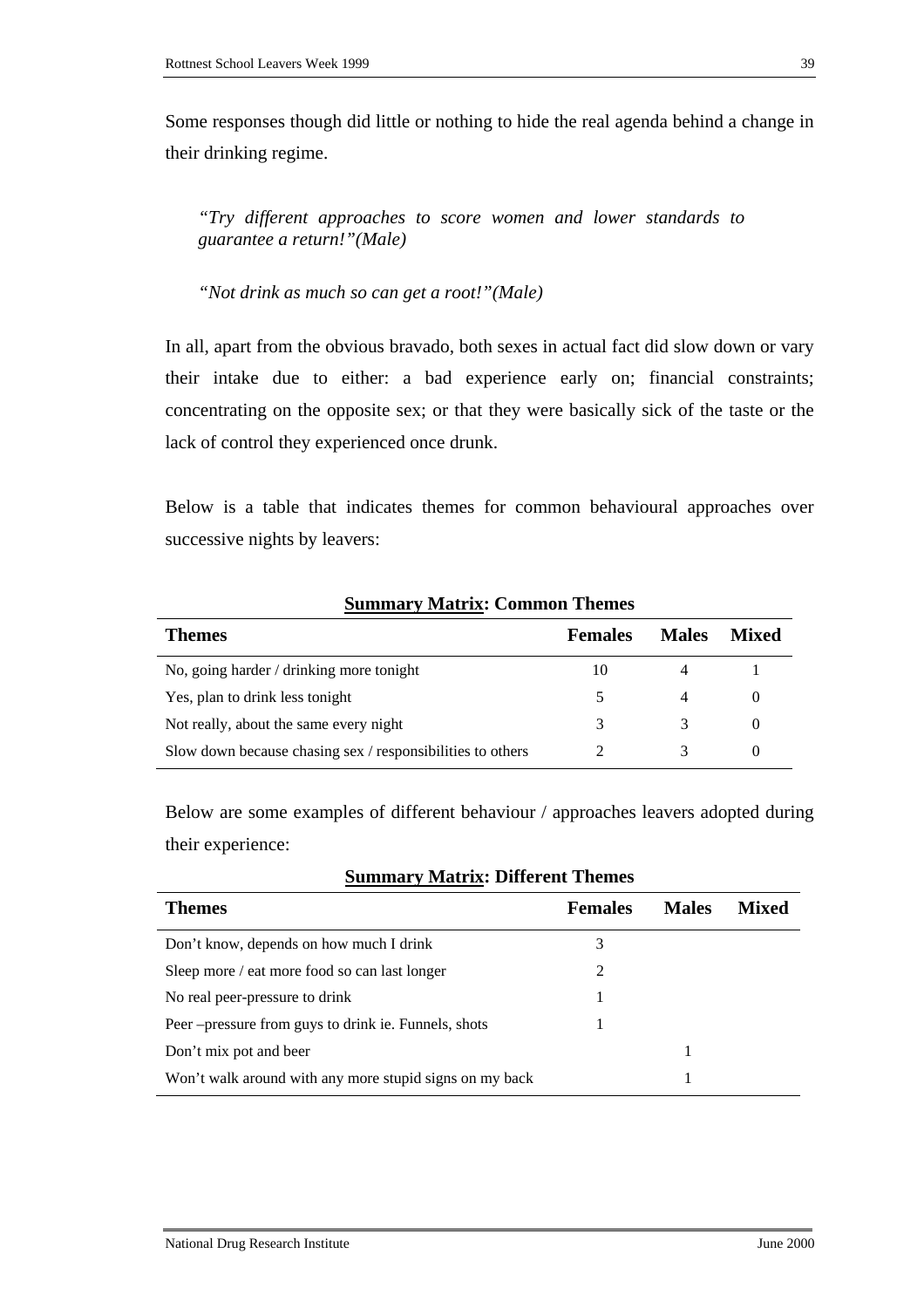# **Question 17**: Are/do you feel in control of the planned events tonight? **(On-island question)**

When asked the above question, leavers of both sexes seemed somewhat reluctant to answer with authority and many turned to their peers to gain some feedback on how they should respond. Many appeared to be following a 'see what happens' approach with little or no real planning involved. This tended to reflect the main goal of their celebration, which was to have a lot of fun with others in the 'coolest' way possible. The 'unknown' was attractive because it may bring a new experience.

Males seemed more comfortable the bigger their group was, although another factor was individual loss of control by some group members. A large group of out of control individuals was not seen as desirable in terms of membership. In stark contrast, females felt little or no peer pressure to conform to the alcohol intake of the biggest drinker in the group  $\&$  if anything, tended to look after each other no matter what their consumption.

The most incisive response came in the form of the following statement:

# *"It depends on the self-image of the person!"(Male)*

An interesting final point to note was that only one male group raised the issue of peer pressure and all agreed there was none!

*"Peer pressure no way, what's that?"(Male)*

**Question 18:** Alternative activities if chosen alcohol / drugs aren't available? (ie. Alcohol-free day?) **(Pre-departure/Arrival question)**

This question tended to cause leavers some confusion as they hadn't considered it as an option. Female leavers mostly admitted they either would have an alcohol-free day or planned to have one anyway. No real alternative activities had been planned by them but they were fairly confident they could find enough to occupy their time.

*"Watch the boys have funnel races."(Female)*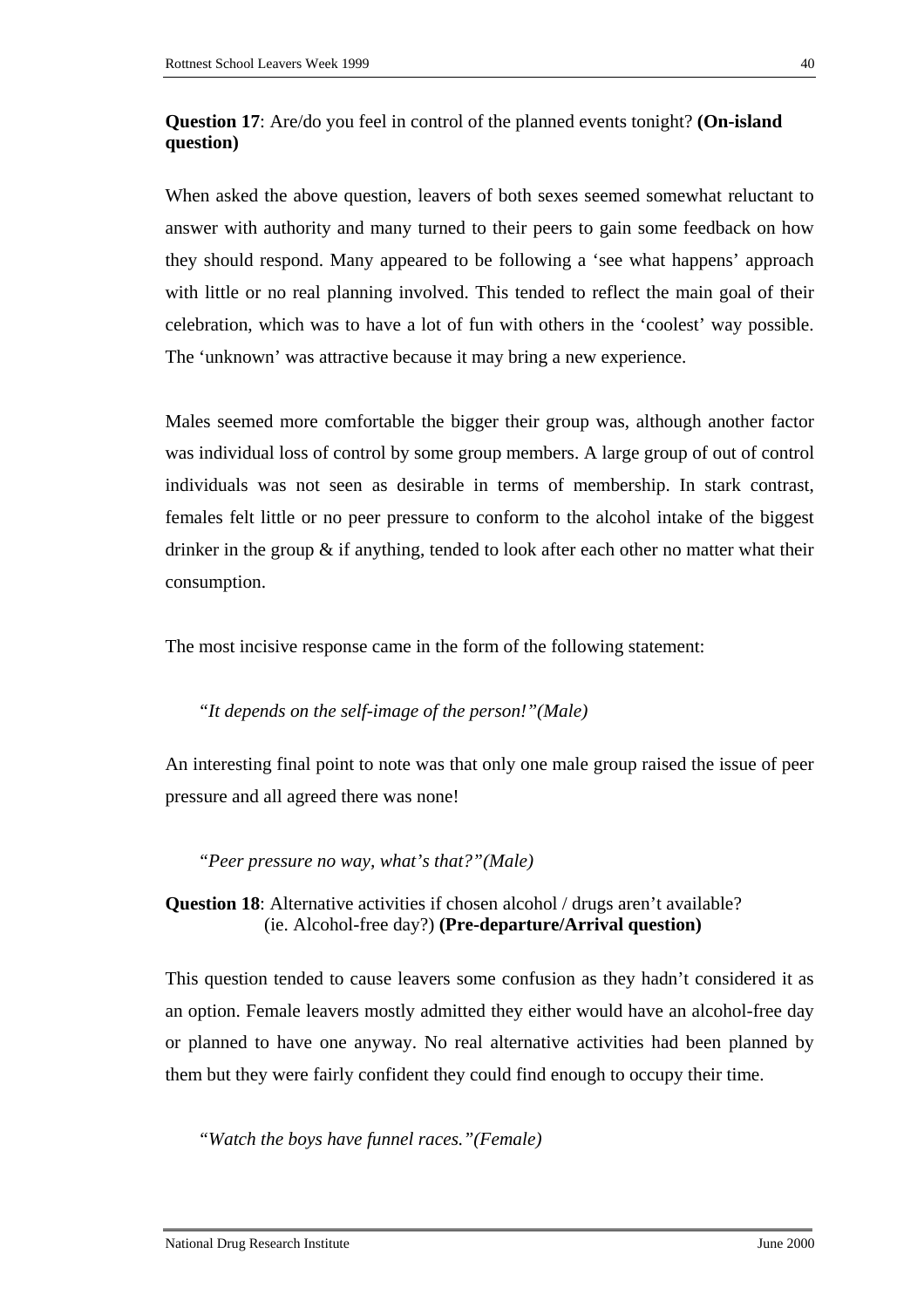### *"Find a cool place to hang out and just chill."(Female)*

Male leavers reacted with great hilarity when asked this question and nearly all were only prepared to take the alcohol-free option once they'd tried every other means of acquiring alcohol. Interestingly, alcohol-free meant they were probably going to take some type of illicit drug instead and only a very small minority were confident of having a completely drug-free day.

### *"Yeah sure, today we're smoking pot instead!"(Male)*

#### *"No way couldn't do it; alcohol-free is not on our minds at all!"(Male)*

Overall having an alcohol-free day was considered quite an ostracising option because, although it was a great individual cleanser for one's body and mind, many (especially the male leavers) felt the group would reject them because they weren't drinking. Females were less likely to think this because their alcohol consumption was generally a lot less and the peer-pressure to drink was also considerably lower.

### **Question 19**: Is control or planning easy or difficult to stick to? **(On-island question)**

Ironically most leavers surveyed answered yes to it being easy to keep to their plans, even though many had no real plan in place other than wanting to have a really good time. The majority seemed very goal oriented, but with only a vague idea of the process they would use to reach it. Nearly all groups spoken to, said that they hoped they could get through the overall experience of school leaver celebrations on Rottnest with no serious or negative ramifications for them personally.

**Question 20**: Cost? (More or less expensive than initially thought?) **(Departing question)**

Responses concerning cost were sought at the end of the leavers' experience, but still tended to be quite loosely substantiated. Main constraints on each opinion was the initial amount each student was given; how many provisions had been brought over to the island; amount of alcohol consumed; and, length of stay. All these factors tended to guide whether the island was thought to be cheap or costly. Obviously spending habits and priorities varied immensely according to past experience.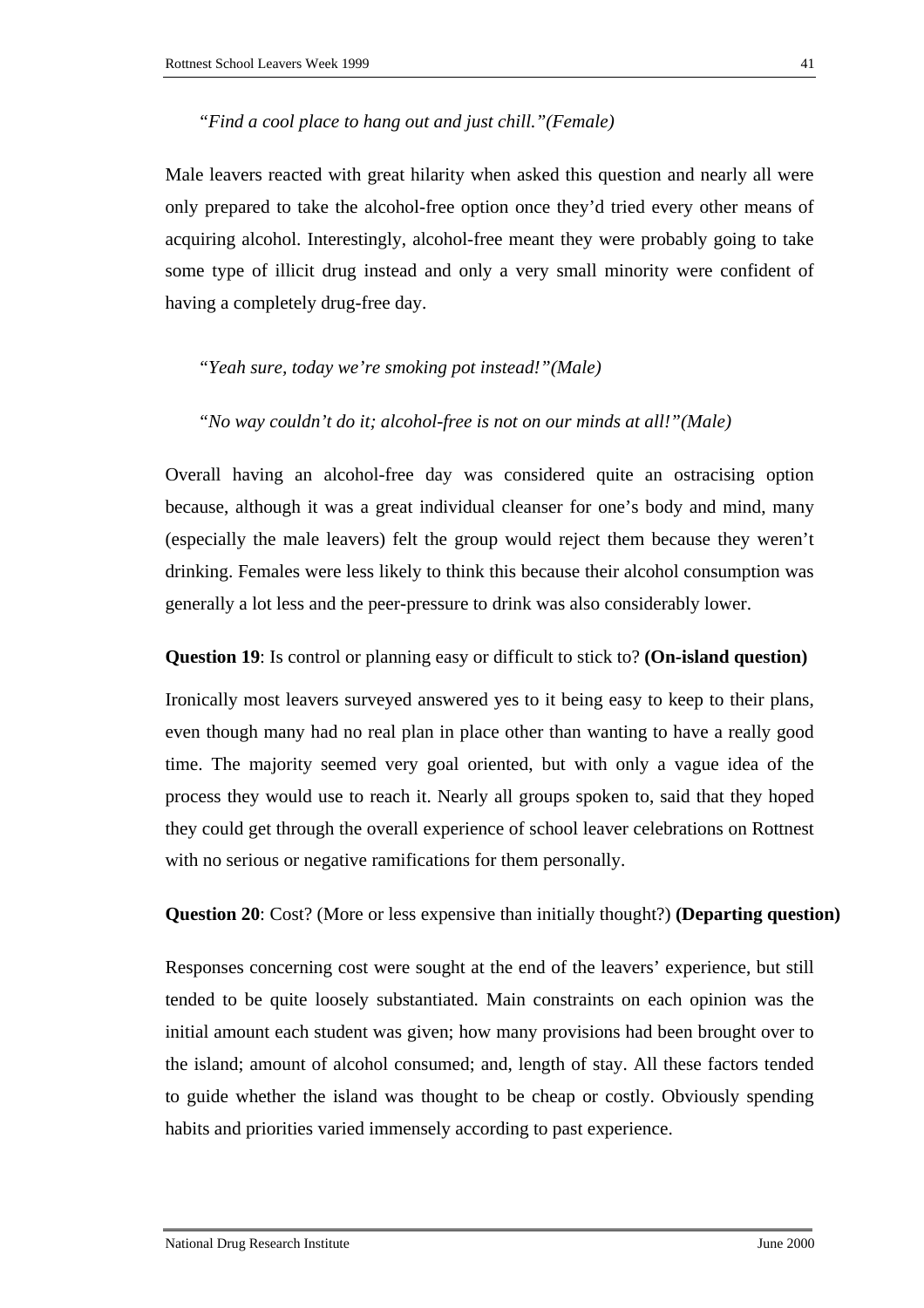A few leavers also tended to compare Rottnest with going down south (Dunsborough, Margaret River, etc) and this affected their answer somewhat. They thought that the down-south experience was fraught with much more danger due to the driving, easier access to alcohol and drugs (due to amount of outlets and price) and less restrictive nature of the various locations. They felt that this increased amount of freedom would invariably lead to the greater possibility of accidents or even death due to the temptation of driving carloads of themselves and their friends around while intoxicated.

# **Question 21**: Any changes to make experience: better, safer, cheaper, more fun/relaxed? **(Departing question)**

Student responses here were very comprehensive and both sexes put forward many well thought out suggestions. They were mostly interested in any free products that could be given out as this would obviously reduce their costs and leave them more funds to spend on their priorities. Most popular items were food and drink followed by condoms and healthcare/sanitary products. Activities suggested mainly involved things to do in the afternoons and evenings and almost always concerned music in various forms.

The Police presence seemed well received, although some thought they could be a little less restrictive on street drinking and concentrate on the violence that was seen at night. A second 'free' nursing post (ie. one that didn't charge \$15 for a prescription) was also requested as well as better toilet/shower/locker facilities and a much wider range of healthier and economic food choices.

Below is a summary matrix that indicates themes for changes leavers would like to see:

| <b>Themes</b>                                            | <b>Females</b>              | <b>Males</b> | <b>Mixed</b> |
|----------------------------------------------------------|-----------------------------|--------------|--------------|
| Centralised socialising/hangout spot with music          | 14                          | 10           |              |
| Free food / drinks / condoms / healthcare products       | 12                          | 8            | 4            |
| Better, healthier, more economical foods available       | 5                           | 8            | 3            |
| Sausage sizzle / recovery breakfast (gold coin donation) | 3                           | 3            |              |
| More street lighting                                     | $\mathfrak{D}$              |              | 3            |
| Second free nursing station                              | $\mathcal{D}_{\mathcal{L}}$ |              | 2            |
| Lockers                                                  | $\mathcal{L}$               |              | 0            |
| Discount bike hire                                       |                             |              |              |

**Summary Matrix: Common Themes**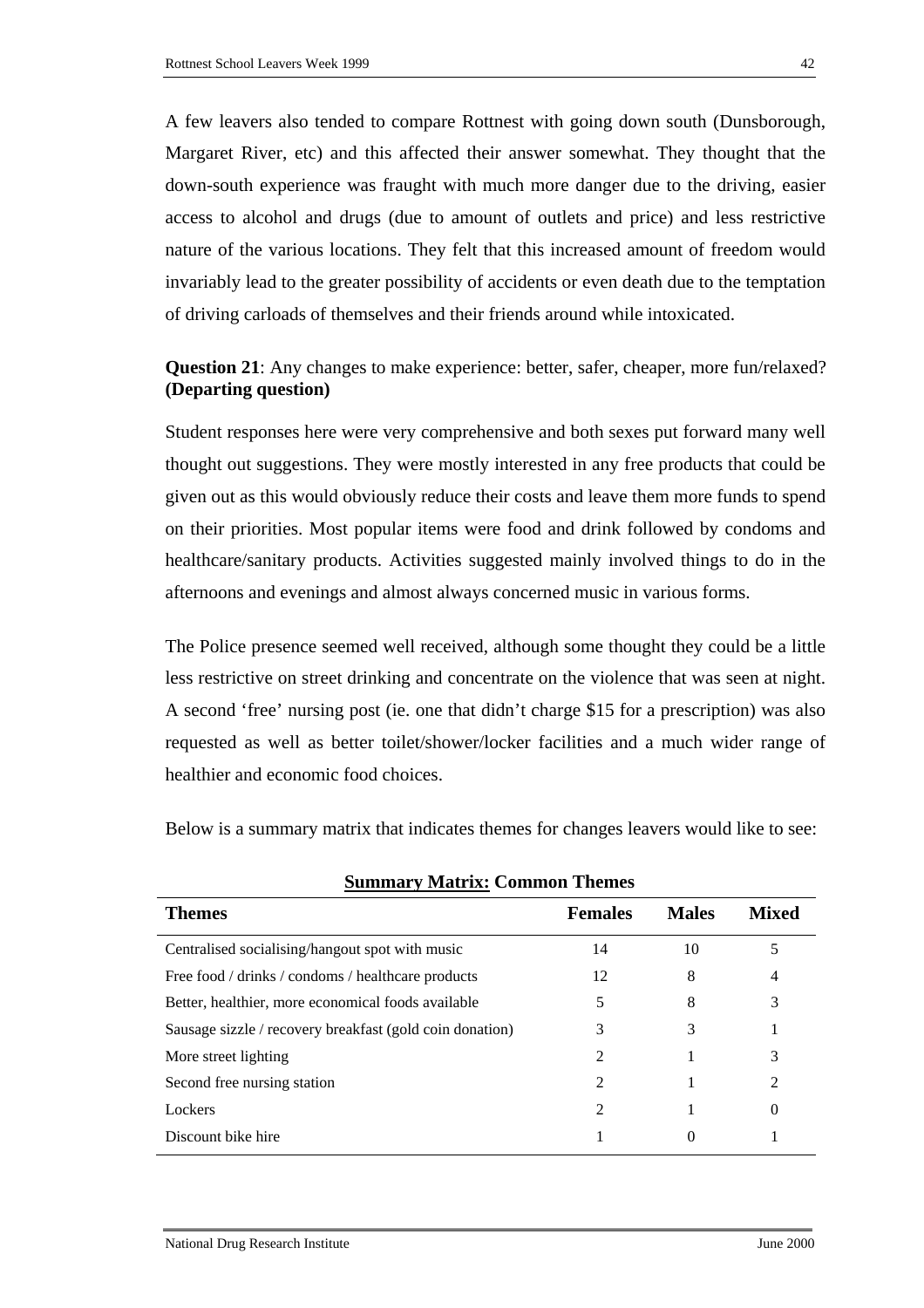Some examples of different changes leavers would like to have happen at Rottnest are listed below:

| <b>Themes</b>                                            | <b>Females</b> | <b>Males</b> | <b>Mixed</b>   |
|----------------------------------------------------------|----------------|--------------|----------------|
| Cheaper accommodation eg. big tentland                   | 3              |              |                |
| Deck chairs / sun beds / umbrellas for hire              | $\overline{2}$ |              |                |
| More toilets / showers                                   | 2              |              |                |
| Water truck to keep people / roads cool & clean          | 2              |              |                |
| Lockable cupboard in each abode                          | 1              |              |                |
| Lower priced food & drink for leavers ie. discounts      | 1              |              |                |
| Toilet paper vending machine                             | 1              |              |                |
| Beachside bar with waitpersons                           | 1              |              |                |
| Discount ferry tickets                                   | 1              |              |                |
| Better advertising of events                             | 1              |              |                |
| Better beds / pillows                                    | 1              |              |                |
| More keys to each abode                                  | 1              |              |                |
| Beer served in plastic cups at pub                       | 1              |              |                |
| Clean roads more often                                   |                | 3            |                |
| More security personnel walking around                   |                | 2            |                |
| Ice cream eating competition                             |                | 1            |                |
| Skate demonstration / ramp                               |                | 1            |                |
| Stereos for hire in-house                                |                | 1            |                |
| Pool tables                                              |                | 1            |                |
| Buses running every 30 minutes                           |                | 1            |                |
| Free H20 at the pub (sponsored)                          |                | 1            |                |
| Longer pub hours                                         |                |              | $\overline{2}$ |
| Radio station on island for the week (Prizes, giveaways) |                |              | 1              |
| Bouncy castle / Moon walk                                |                |              | 1              |
| Information / help tent                                  |                |              | 1              |
| Fridge magnets with info. attached to each fridge        |                |              | 1              |
| Fire extinguishers in old units                          |                |              | 1              |
| Get rid of asbestos in old units                         |                |              | 1              |

**Summary Matrix: Different Themes**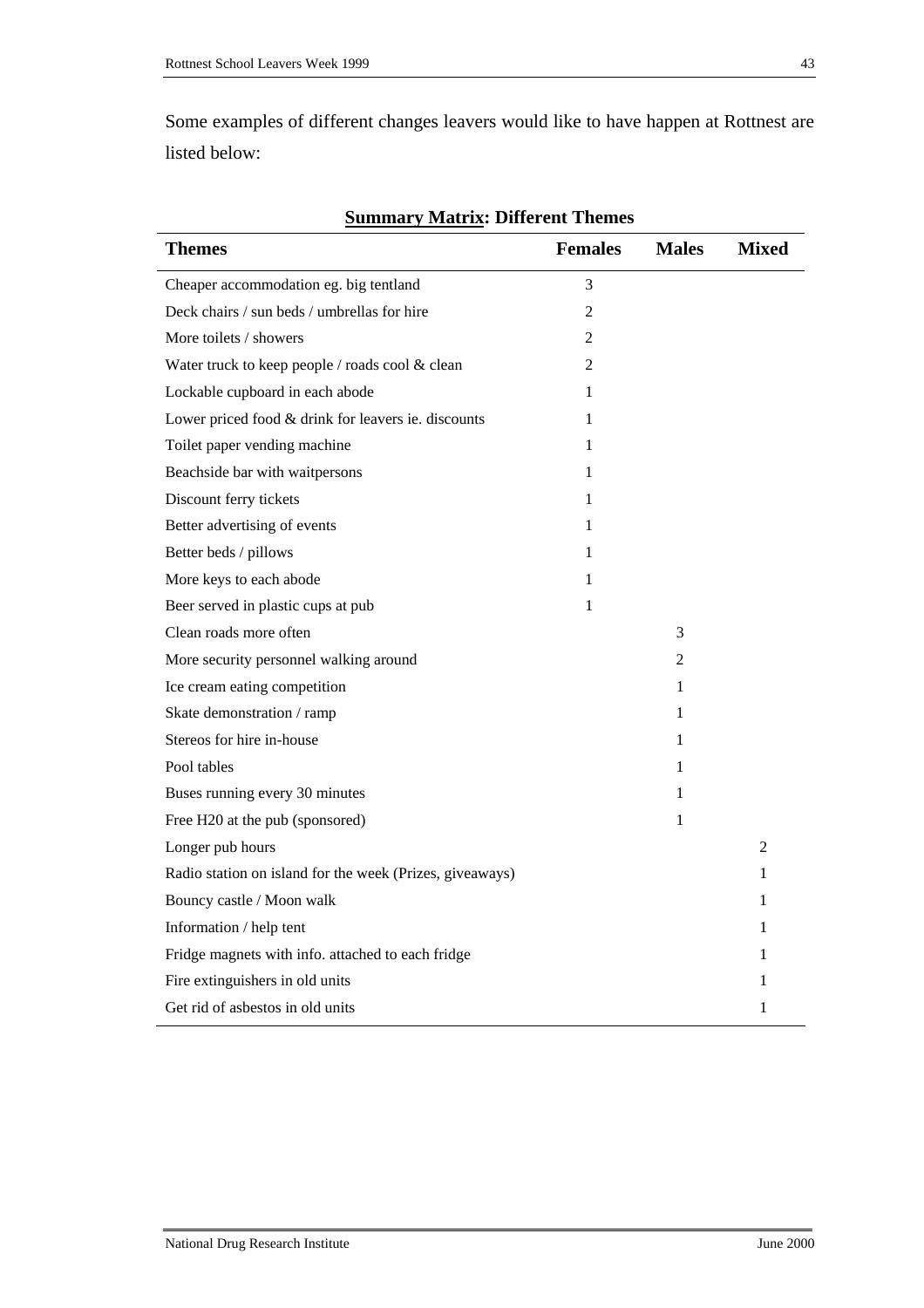*Key Stakeholders* were surveyed three and a half months after the school leavers celebrations were held. This was to give stakeholders time to make a fair assessment of the overall behaviour and impact the leavers had on themselves and the island community.

The following results relate to questions asked at Rottnest Island between 14 March and 16 March 2000. Twelve stakeholders were interviewed, including the Police, HealthCare staff, Environmental workers and representatives from six major business houses located in and around the settlement area.

**Question 1**: How are school leavers perceived by Rottnest residents and visitors and is this a fair perception?

Responses reflected a resident's point of view, as almost all stakeholders were residents themselves and tended to gauge visitor viewpoints from word of mouth and observation rather than from direct experience. Most thought the leavers were viewed in quite a negative light due to their general behaviour, attitude and language. Residents understood why leavers choose Rottnest as their place of celebration but did not like the behaviour that accompanied the celebration process of finishing school. Associated with this was the anticipation of problems and this tends to create uneasiness in the weeks leading up to the school leavers celebrations. Upon arrival this changed to exaggerated vigilance on petty issues that would normally go unnoticed at other times during the year.

# *"Nightmare because of behaviour, language and attitude."*

Some business owners recorded up to double their daily turnover during this period and despite appreciating the extra profit, they found it extremely taxing on the nerves and patience. The eating and drinking establishments obviously benefited most, in stark contrast to some other businesses, which actually experienced a marked downturn in trade. In such cases the leavers week is a double negative: reduced income and increased stress.

### *"Seen as a pain in the ass."*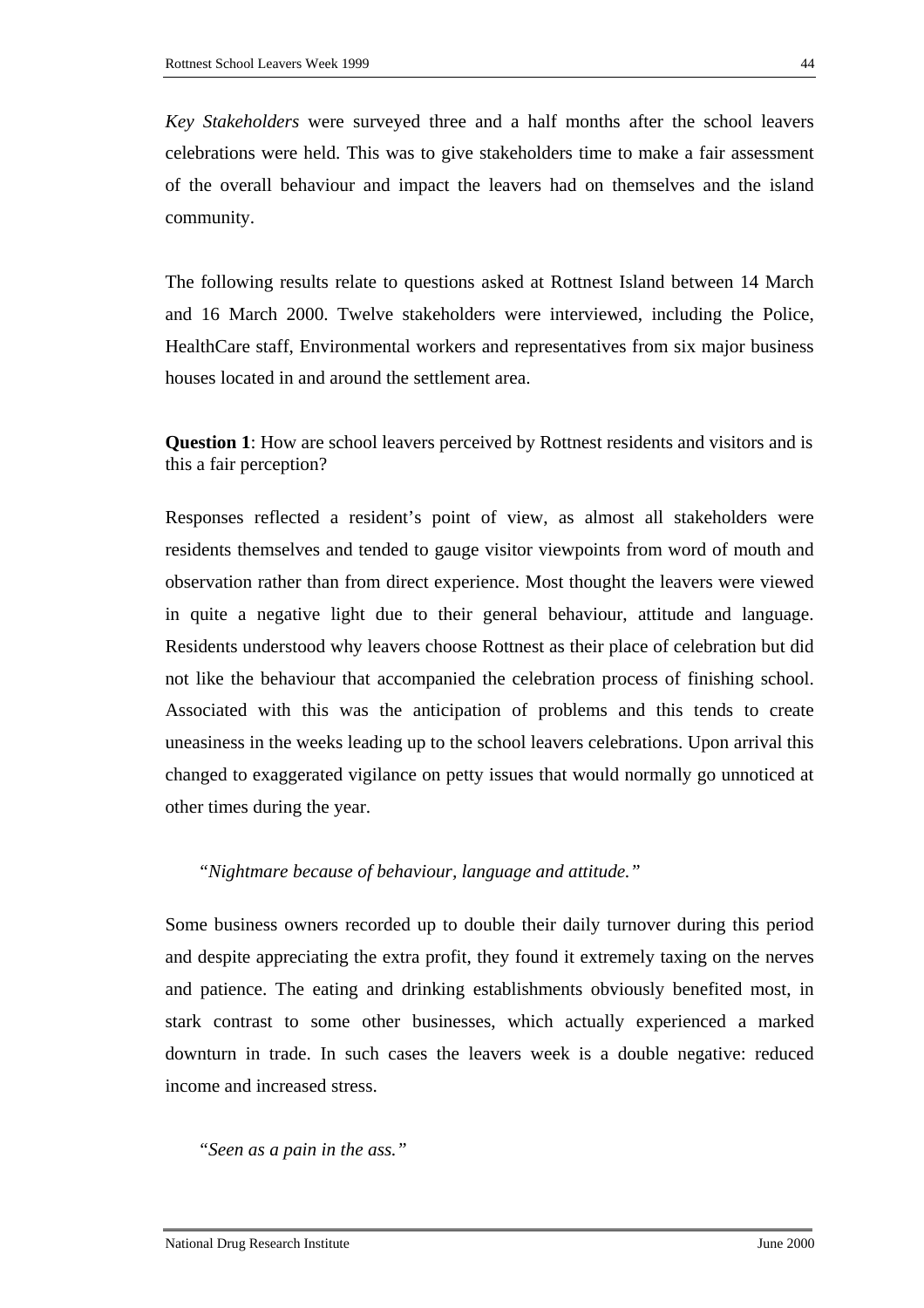The media was attacked for consciously baiting each year's leavers to create havoc and live up to, or even surpass the behaviour of previous years. Visitors were told when booking accommodation for this period, that the leavers would be invading the island during their chosen time, but it was commented that the media did a much more thorough job of scaring the majority of visitors away. They were very put off and shocked by the reported behaviour of leavers and so preferred to not risk destroying their holiday by booking either side of the school leavers week.

### *"The visitors are scared off by the media hype."*

Overall, respondents saw the celebrations as an event that was here to stay and that they should try to embrace rather than fight against it. The reputation the leavers have during this time was thought by the majority to be richly deserved and some leavers were seen to be going out of their way to live up to or earn that reputation each year. They created a massive extra workload, especially with the amount of littering and vandalism that occurs, but also inject much needed income for many businesses. In all, the school leavers are seen as a necessary evil that most stakeholders are prepared to put up with each year, primarily because of the income.

# *"Deserve their reputation!"*

**Question 2**: What are your impressions of last year's school leavers' behaviour? Was it better or worse than previous years? Can you give me some examples of what they did?

General perception was that this year's group was the best behaved group of leavers for quite a few years, but with the behaviour that occurred in '98, it was fairly easy to look good by comparison. Negative expectations of the leavers were created by two major incidents in the previous year. These were a major diving accident and the student caught (and eventually prosecuted) for kicking a quokka. These events really marred the '98 celebrations and the bad press put pressure on the '99 group.

*"Diving accident in'98 added to overall bad vibe and compounded schoolies dilemmas."*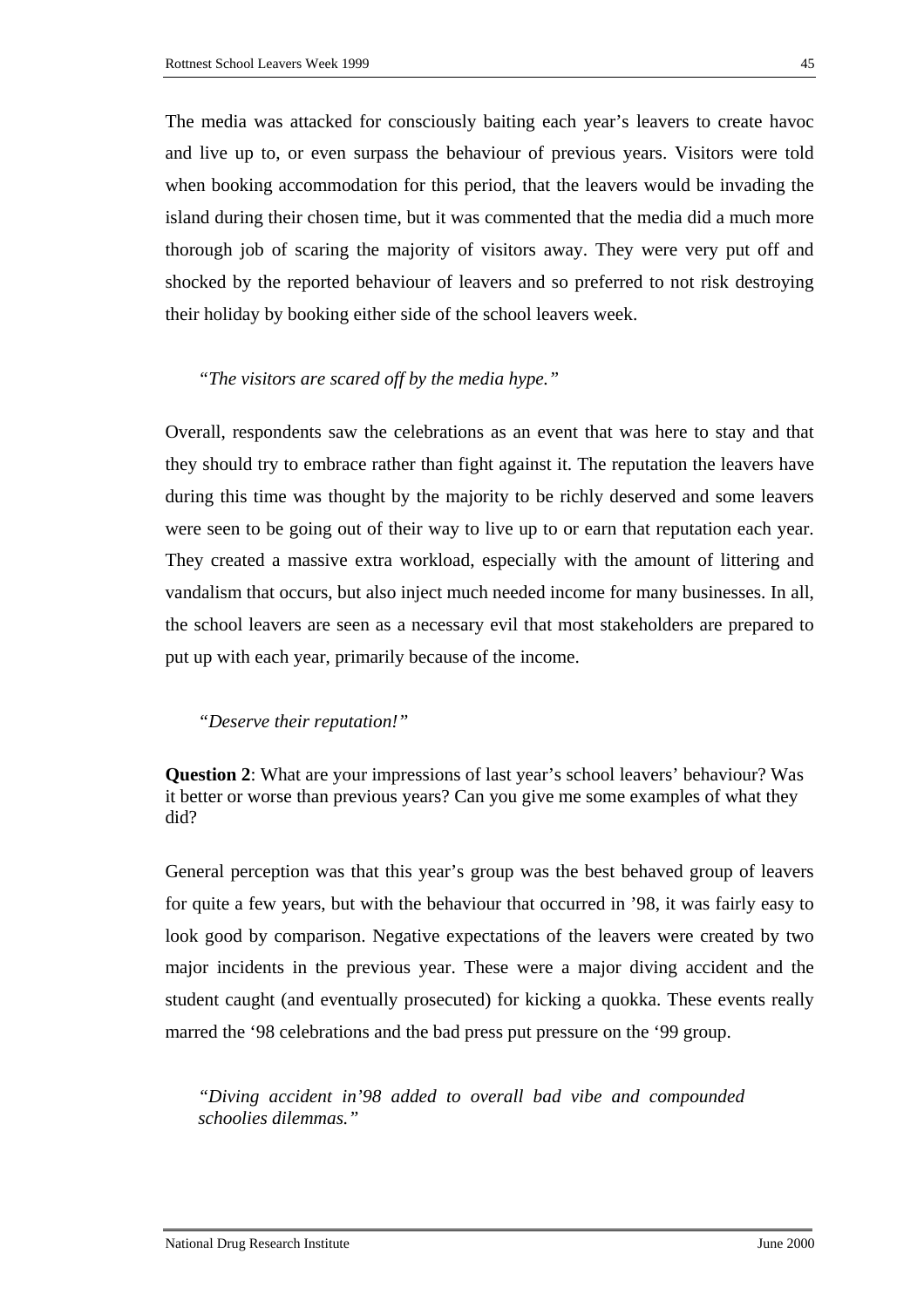Businesses were generally better prepared in 1999 through efficiently planned forecasting of staff, stock and hours required to maximise profits and effect smoother running. Stress levels were high for staff, because of the added workload. Some occasionally felt threatened, but none of the minor incidents or disruptions was of any abiding concern. Leavers seemed to both have money and be willing to spend it, which benefited most businesses on the island.

### *"Quite good behaviour considering years previous."*

Service providers noted a definite increase in the amount of rubbish, especially around the settlement area. Fauna was basically left alone, but this was obviously due to the cruelty incident the previous year. Leavers were very drunk and rowdy, but tended to remain within the main settlement area and Thompson's Bay, where the majority were staying. Only three arrests or summons were issued and these were all for alcoholrelated offences. Damage to property was minimal although approximately fifteen leavers were evicted for breaking into accommodation. Some 71 infringements (\$100 fine) were issued for various minor offences but leniency was exercised towards leavers sleeping on the beach.

# *"Abusing protected property ie. 8 guys sitting on old shingled roof and wouldn't get down when told!"*

Alcohol was identified by most stakeholders as the main ingredient in all behavioural problems. The other major issues identified were the power of the group dynamic and individual leavers' lack of responsibility. Over a Six-day period 50 incidents were dealt with at the nursing post, of which all were alcohol-related. Approximately 31 of the treated group were under 18. Hype and panic accounted for many of the call-outs and from these no real serious incidents were recorded. Only 11 physical assaults and 4 cases of unprotected sex were dealt with and one was presumed to be sexual assault (rape), although charges were not laid. Only one pushbike related incident was recorded.

*"Many illicit drug affected kids came through the door merely looking for a bed."*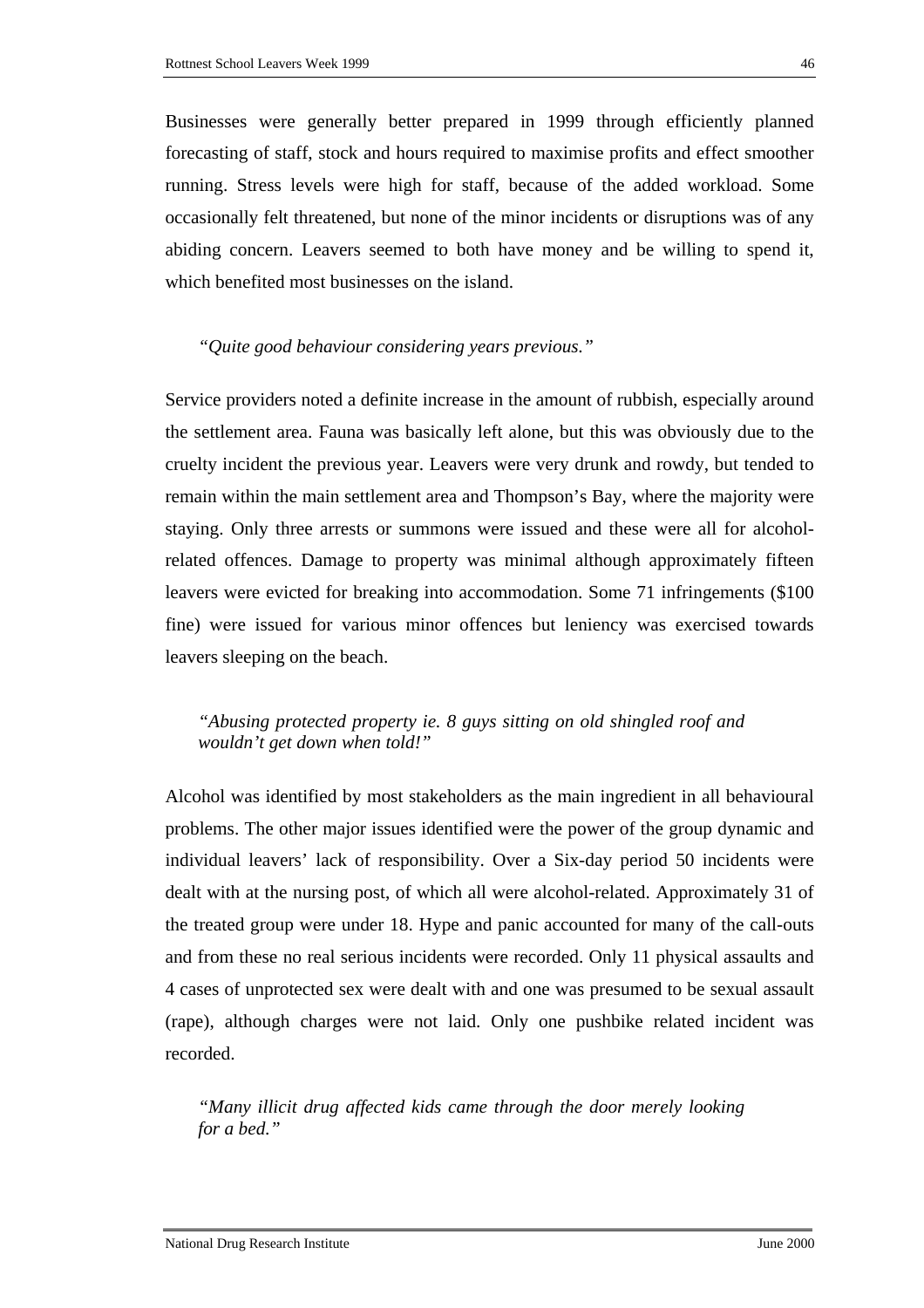Apart from the small element of any large group that always goes out of its way to cause damage or trouble, the '99 leavers were a fairly well-behaved group according to the majority of stakeholders interviewed. Only a few isolated incidents occurred during the celebrations and these weren't on a scale that influenced this general consensus. Comment was made that it is the university leavers who cause the majority of problems and damage and unfortunately this gets blamed on the school leavers because they're younger and more conspicuous.

**Question 3**: What impact do school leavers have on your business/service? Good or Bad?

The leavers were felt to have a tremendous economic impact on the island for the duration of their stay. The staffing levels of most businesses doubled; hours worked increased therefore overtime and extra shifts were implemented to handle the extra workload. Accordingly staff stress levels are at there highest during this period.

### *"Huge impact on the island generally!"*

Most hospitality areas reported a reasonable to enormous increase in trade, without too many behavioural problems. Stock losses were negligible and some vandalism occurred to external furniture/fittings, but on the whole the cash flow increased more than compensated for these negative aspects.

*"Their behaviour is OK when purchasing although they're very messy with their rubbish and there is the bit of vandalism they cause."* 

A negative impact tended to be felt more by the service providers, with one stating that a four week period was required to initially prepare for, react to and repair the island environment due to the school leaver celebrations. An environmental worker estimated that Rottnest's celebrations may be the most expensive in the world. The high financial burden to the taxpayer is deemed acceptable by the parents of the school leavers' concerned because of the perceived safety bonus. It would appear parents in WA seem very relaxed about sending their children to the island in favour of any other destination, due to the reputation it possesses as a safe environment.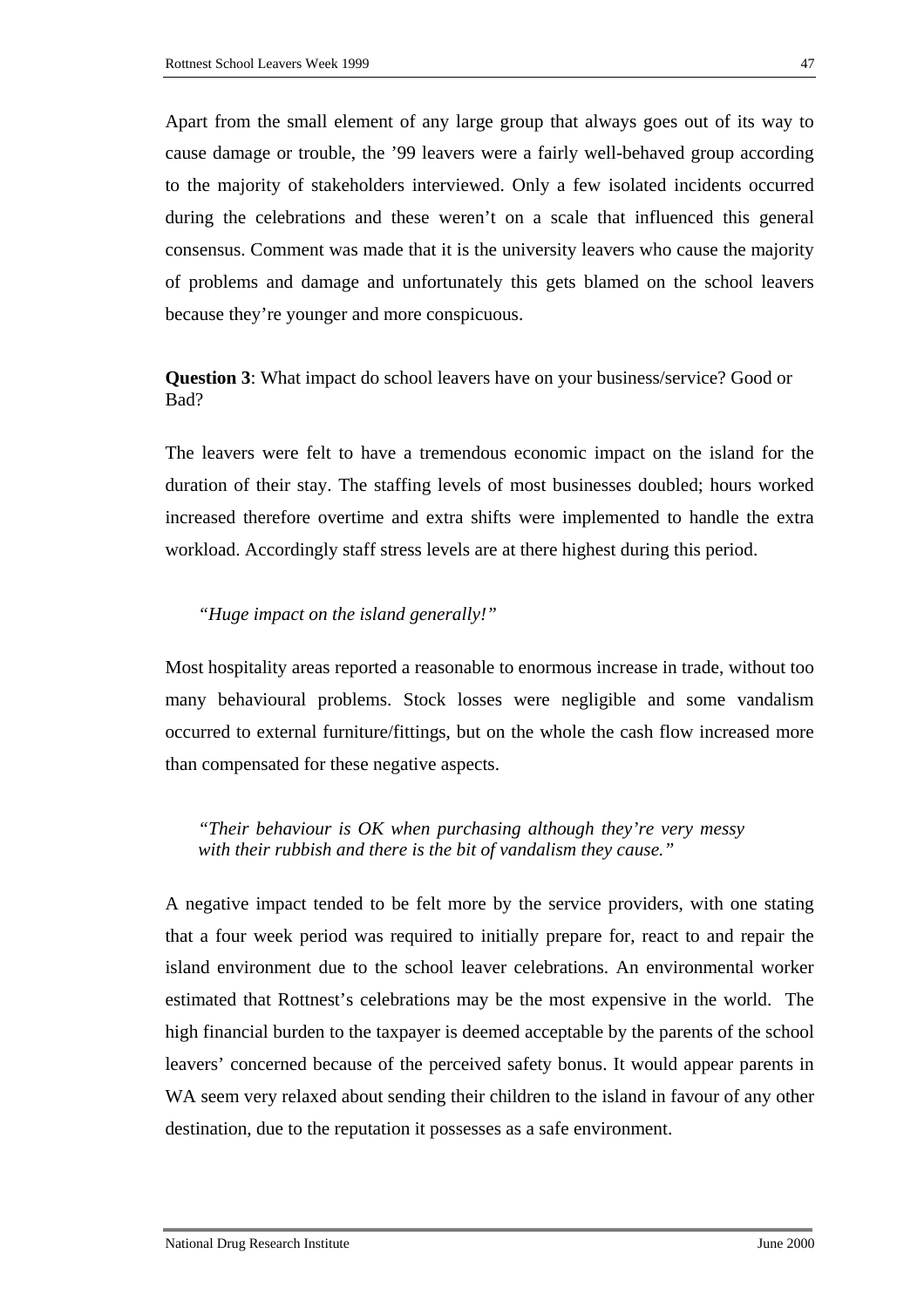*"Heavy impact because of rubbish they create and vegetation they interfere with."* 

*"Everyone is on edge due to massive influx of people!"* 

The Police obviously felt the leavers impacted on them the most due to the need to supervise, manage and control leavers at their worst. It was felt that violence wasn't as much an issue as the damage they could do to themselves while being intoxicated. The Police considered that the problem lay mostly with the stray, random element that came to the island for mostly negative reasons and certainly to create as much havoc as possible. The blame for this behaviour is however typically attributed to the leavers and their poor reputation is continually reaffirmed.

*"Not violent, but they get so drunk that they're a danger to themselves."* 

*"Not hard to control and no real difference from big weekend crowds."* 

Due to the increased media hype in the period before leavers' week occurs, the island community is always very aware of the impending invasion. While there is some anxiety, the island community believes that it is always well prepared for the stress ahead. It is an annual occurrence that all stakeholders feel they have adapted to or are in the process of coming to terms with. A few however, said they would love to see the celebrations banned from happening on the island and would be more than happy to see them sent back to the mainland somewhere!

*"Tragic that they only come here to get pissed."* 

*"Very happy if they went somewhere else!"* 

**Question 4**: What do you think about having an intervention on Rottnest aimed at making school leaver celebrations safer for both the leavers themselves and for others on the island?

This question tended to bemuse respondents at first due to the fact that they wondered who the leavers had to be protected from other than themselves? Respondents were certainly mostly in favour of some type of intervention, but didn't really have many ideas as to the form it should take. Some business holders were only in favour of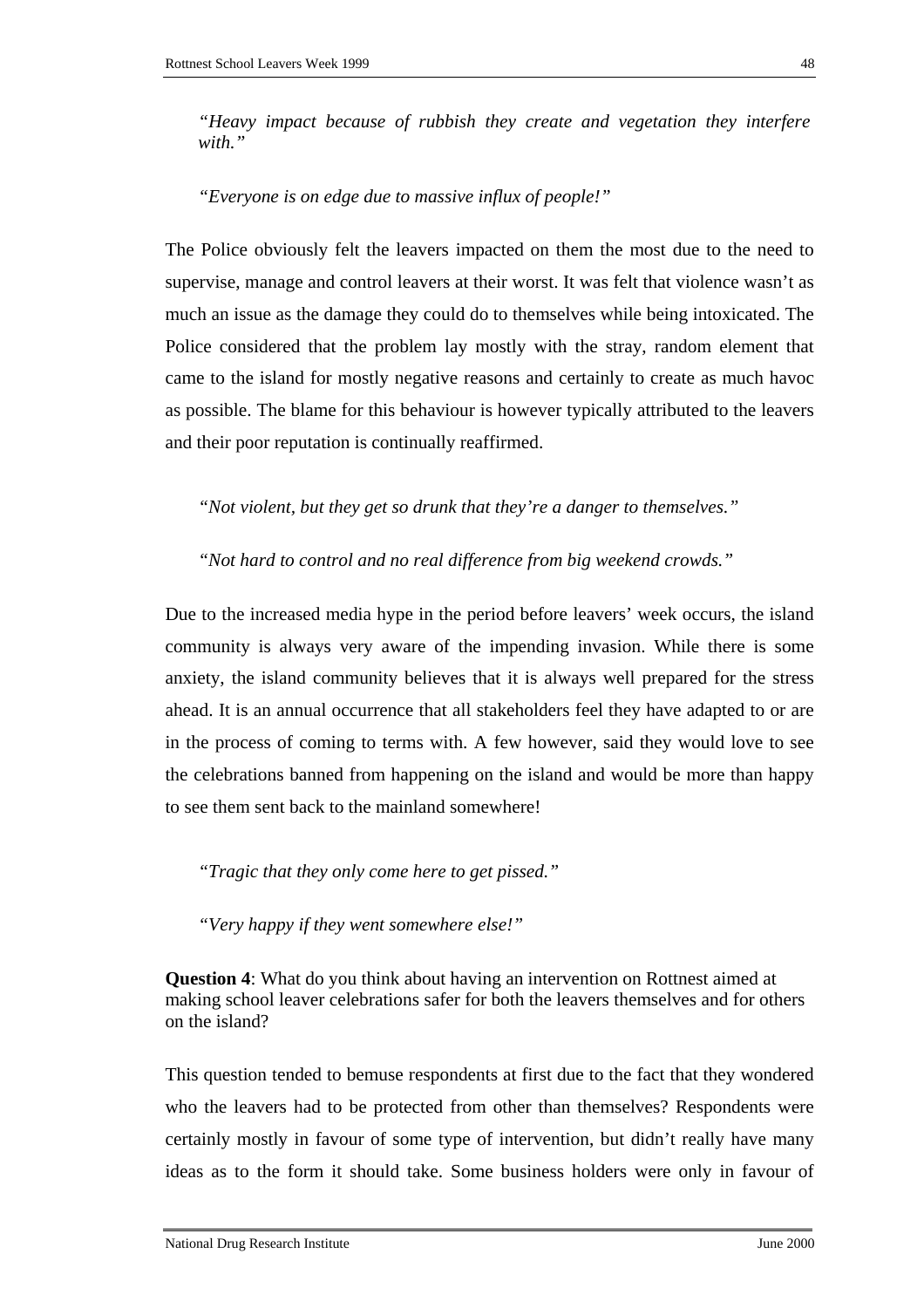giveaways, for example, if they didn't impact directly on their sales. These provisos obviously identified the very real concern about protecting profit, market share and ultimately business viability.

### *"Safer from who, themselves!"*

Service providers were all in agreement that some measures definitely needed to be put in place, but that everything attempted previously was not well received or attended at all. Respondents suggested that whatever is organised for the school leavers needs to be well planned and implemented; mainly with the knowledge that they need to vacate the area at some point and return to their accommodation. This was a major concern due to street drinking and the damage done on the way back to accommodation.

# *"It would let them blow off steam away from everyone else!"*

It appeared that alcohol was considered by all those interviewed as the main cause of the islands problems and if its consumption could be controlled or limited somehow then this would certainly make some difference to the overall situation. Everyone also agreed this was also the most difficult aspect to control and none were forthcoming with ideas that made achieving this outcome more feasible. Banning the leavers or certainly their alcohol was suggested as possibly the only method to achieve an acceptable intervention for some, while others mentioned alcohol-free events as an effective intervention strategy.

**Question 5**: What do you suggest would make the school leaver celebrations safer for both the student and the rest of the community on Rottnest?

Everyone except one respondent made suggestions about interventions that should be put in place with answers varying greatly between making cheaper food available to having a huge dance party on the cricket oval. Everything from increased security and lighting to handing out free water at various locations was put forward, although most agreed that cost and time needed to be factored in, as well as whether the island infrastructure could handle the proposed activities.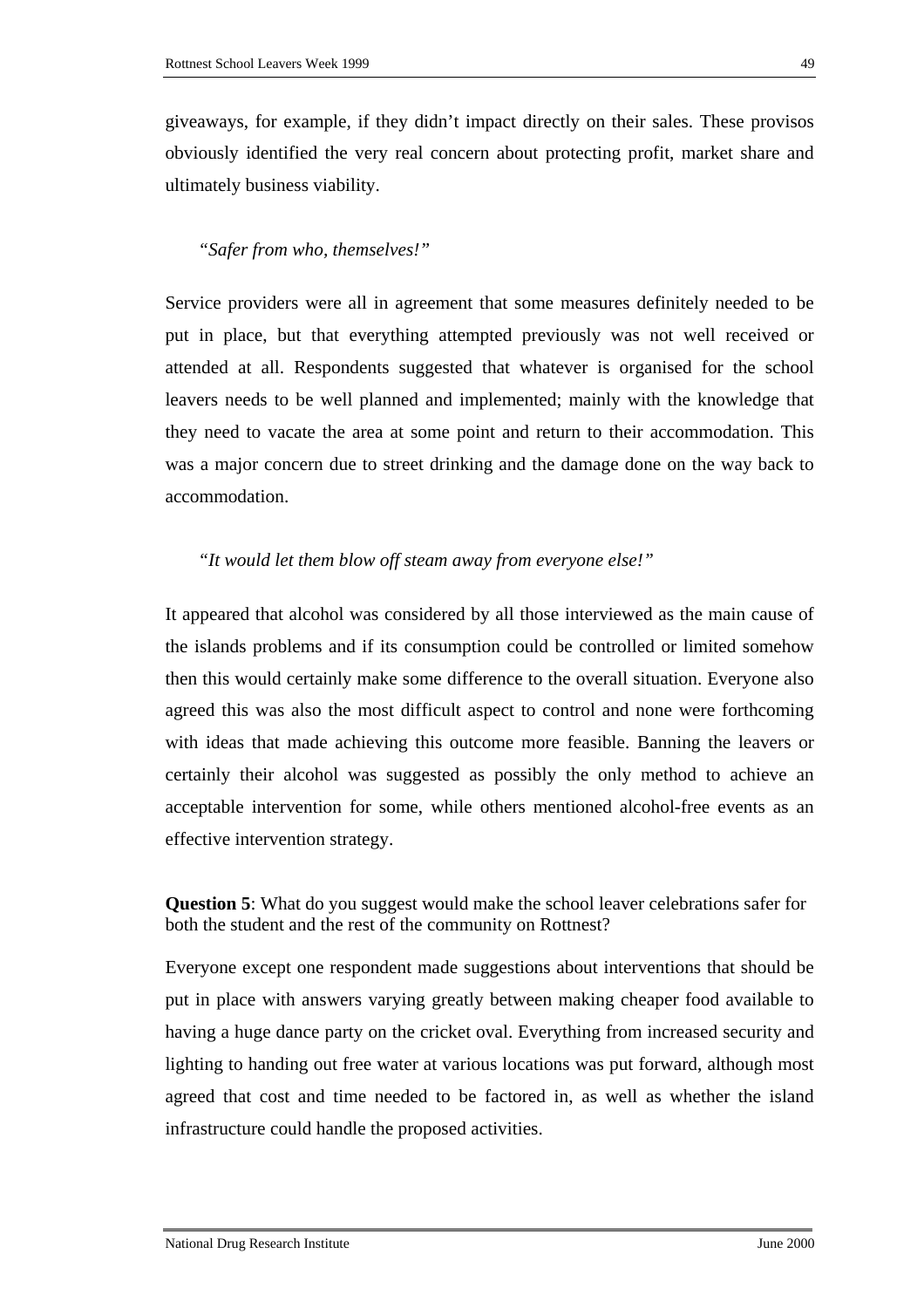An interesting comment from one stakeholder drew attention to the fact that they thought not much more could be done due to entrenched, alcohol focused risky behaviour by leavers. They felt that it was through these risky drinking practices that the harm is created. Again it was emphasised that if alcohol deliveries to accommodation and parents buying alcohol for the leavers, before they arrive, could be stopped and discouraged then this would greatly decrease problems on the island. More responsibility for their actions was strongly recommended for both the celebrating leavers and their parents.

**Question 6**: Is there anything else you would like to add?

The fact that most leavers seem very ambivalent about organised activities made some stakeholders believe that if activities were organised, they would not be very well patronised. In saying this they had no other reasonable suggestions, other than agreeing that a night-time dance party would definitely give the leavers a focus for their energy.

A few of those interviewed also made mention of the possible ramifications associated with the Rottnest Island Authorities (RIA) 'duty of care' responsibilities. Legislation sees this agency in the unenviable position of possibly facing legal action if a student comes to harm at an event they have sanctioned. While everyone admits all due care would be taken, at what point do the stakeholders relinquish responsibility to the leavers themselves?

Some stakeholders also saw it as more than just an economic loss, if the celebrations were banned on the island, as they felt nowhere else has this much control over young people who were consuming such large amounts of alcohol. Some suggested that the island be booked out entirely for school leavers so they can celebrate without directly affecting any other group's holiday? RIA was also encouraged to provide armbands to both identify school leavers as well as the location of their accommodation in case of any problems.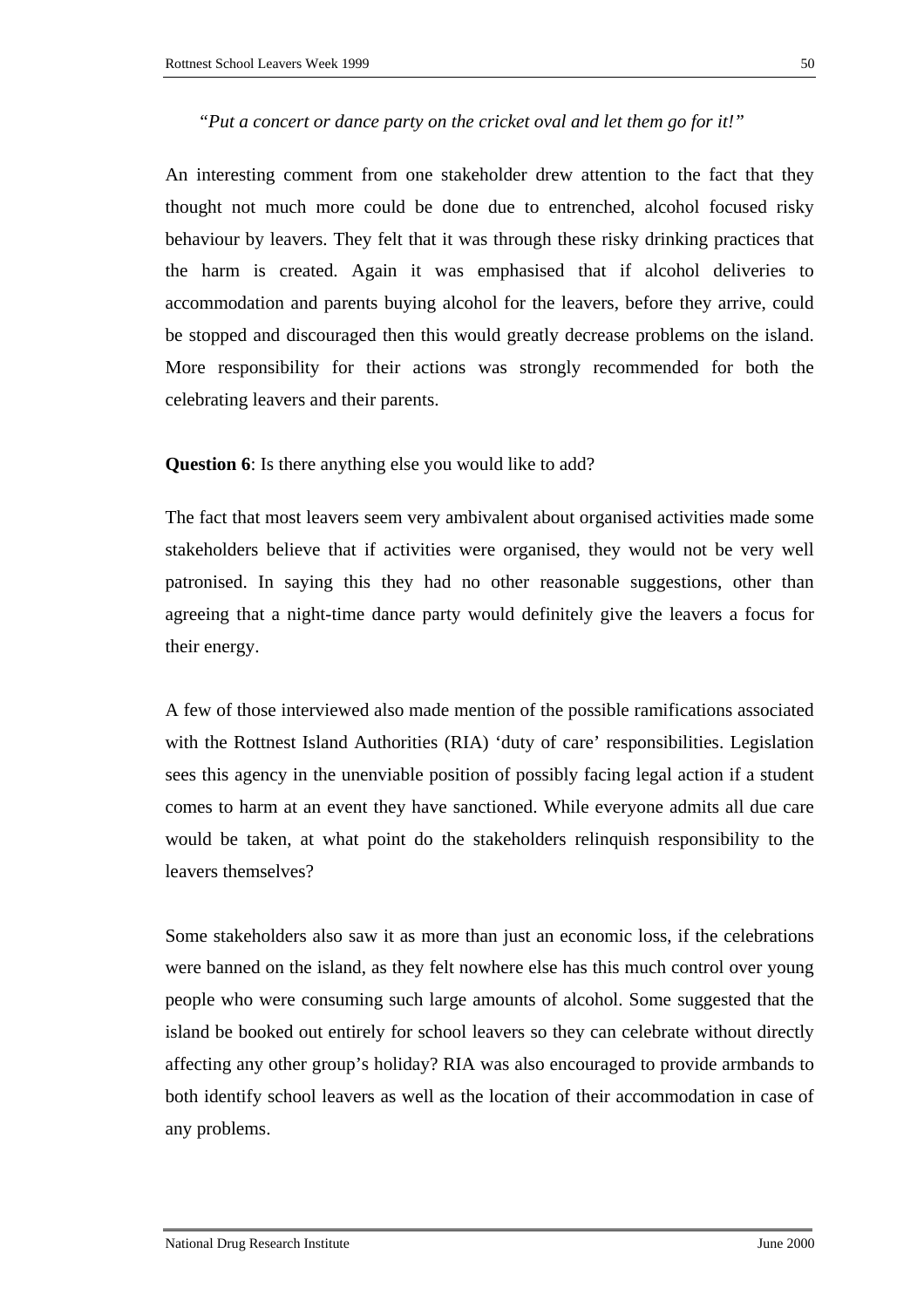**Question 7**: Would you be prepared to feed in your ideas/suggestions for the development of an intervention for the 2000 school leaver celebrations?

Of the fourteen stakeholders with whom I requested an interview; twelve agreed to speak to me; one refused; and, one never returned my calls. Of the twelve interviewed, everyone agreed to be involved in the development of an intervention for the year 2000 leavers' celebrations with all being interested in the idea of forming a committee to meet on a regular basis to formulate ideas.

Comments were also made that the whole business community should get behind the project, as it is an initiative that benefits both leavers and stakeholders and helps lift the profile of what is a much-maligned annual event on Rottnest.

### **Participant Observation**

Throughout the five days the field researcher was on the island, he observed the leavers' in various alcohol-related situations and their resultant behaviour:

"Before departure and on arrival it was astounding how much alcohol was actually being transported to the island. This gave me a clear indication of how much drinking would be done although, when surveying the leavers, most did not say that alcohol consumption would be their top priority. Mornings were quiet, with only the hardcore few opening beers in front of their mates and girlfriends to impress them. After the first night some looked like they hadn't slept much at all, but generally, many had a lot of energy during the day. Almost everyone I walked near was interested in what I was doing and many were more than happy to relate stories and provide information to answer my questionnaires. The most co-operative groups were those consisting of four or five girls. Most male groups tended to exaggerate and mixed groups appeared to make eye contact with the opposite sex to gauge their reaction to the question before attempting to answer it.

Late morning/early afternoon happenings consisted of a constant steam of leavers walking between accommodation, beach, cafés and the main settlement area. Many unwisely tried to walk in 30 degree plus heat without shoes so painful running on bitumen became the order of the day. By mid to late afternoon most were gathered in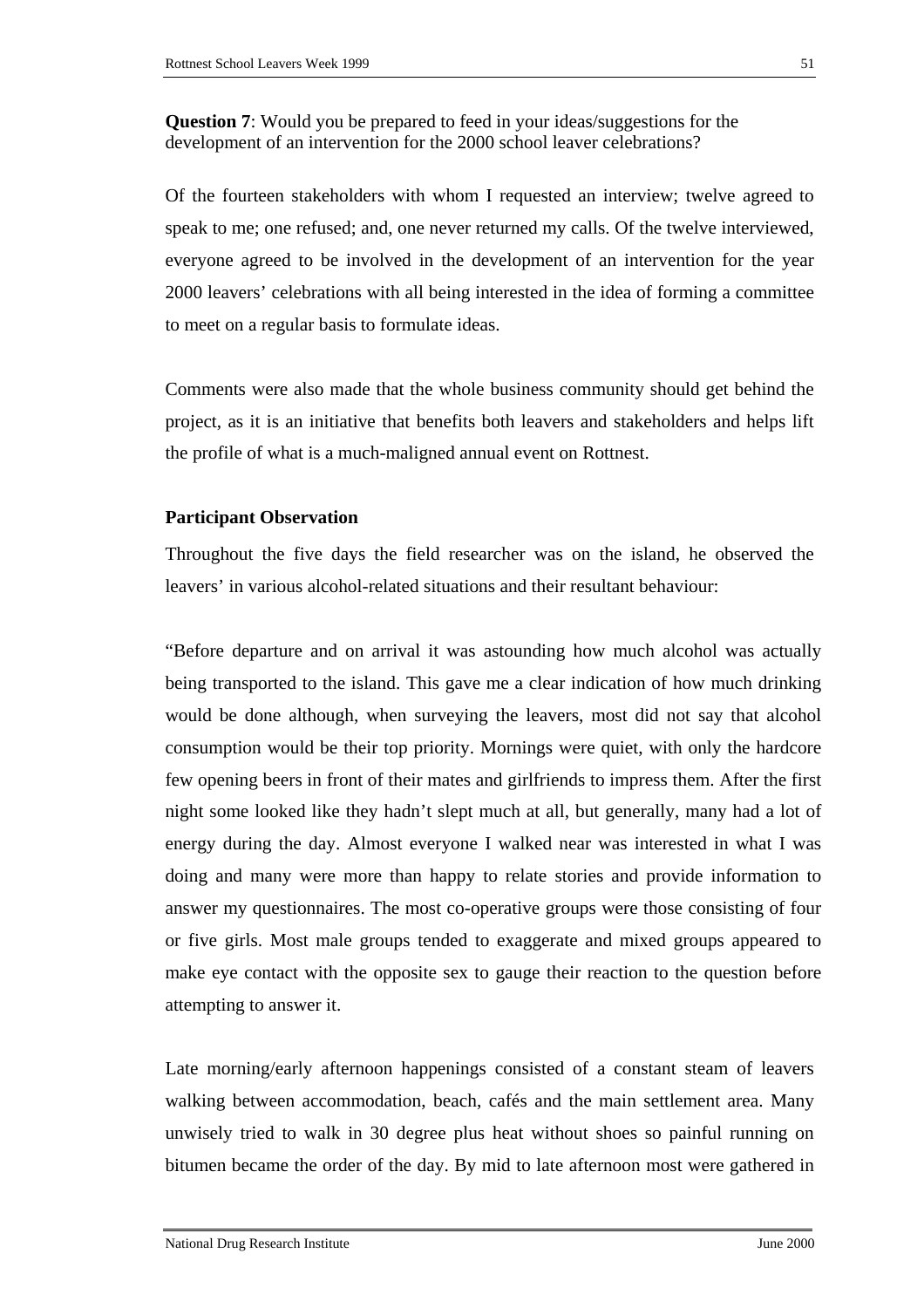front of either their own or another's cottage to participate in the pre-evening parade and 'warm-up' Olympics. By this I mean they were sufficiently intoxicated to be drawing attention to them selves in a way that would perhaps seem enticing to girls and threatening or provocative to other guys ie. basically, they were doing some serious showing off! Activities by this stage of the afternoon consisted of big groups of rowdy, shirt-less and often times abusive males sitting or standing behind the front wall of their accommodation baiting other groups who wandered past. Comments obviously varied depending on the gender of the group, but mostly things were said to provoke a reaction from some or the entire passing group. 'Scoring Signs' were held up as girls walked by and these were considered to be the most offensive method of demeaning females. This harassment affected many females' decisions about when and where to move around the settlement area.

Once dusk approached a clearing of the streets was noticed for an hour or so before the leavers reappeared having showered, smelling of various scents and mostly wearing more night oriented attire. They seemed more excited than during the day as they briskly moved up and down in front of my abode, with most carrying opened or unopened alcohol, which they half-heartedly attempted to hide from the Police patrols that randomly wandered by. As it became darker one sensed the tension increase, especially on the Friday and Saturday night, as the leavers became drunker and louder. Older males (aged approximately 19-22), started to appear after the sun had gone down and many seemed to be scoping the throng of passersby for an excuse to 'make something of it' (ie. start a fight for no particular reason).

By 10pm the streets were filled with very drunk young men and a few girls who mostly walked very quickly in pairs, looking down at the ground, to their chosen destination. I witnessed big gangs of male youth physically and verbally provoking each other and on the odd occasion, walking past someone and seemingly punching them for no reason. It was not an area to hang around if you were on your own, drunk or vulnerable. The noise continued into the night and I remained awake until around 2am every morning just watching people walking (and staggering) up and down the road in front of my cottage."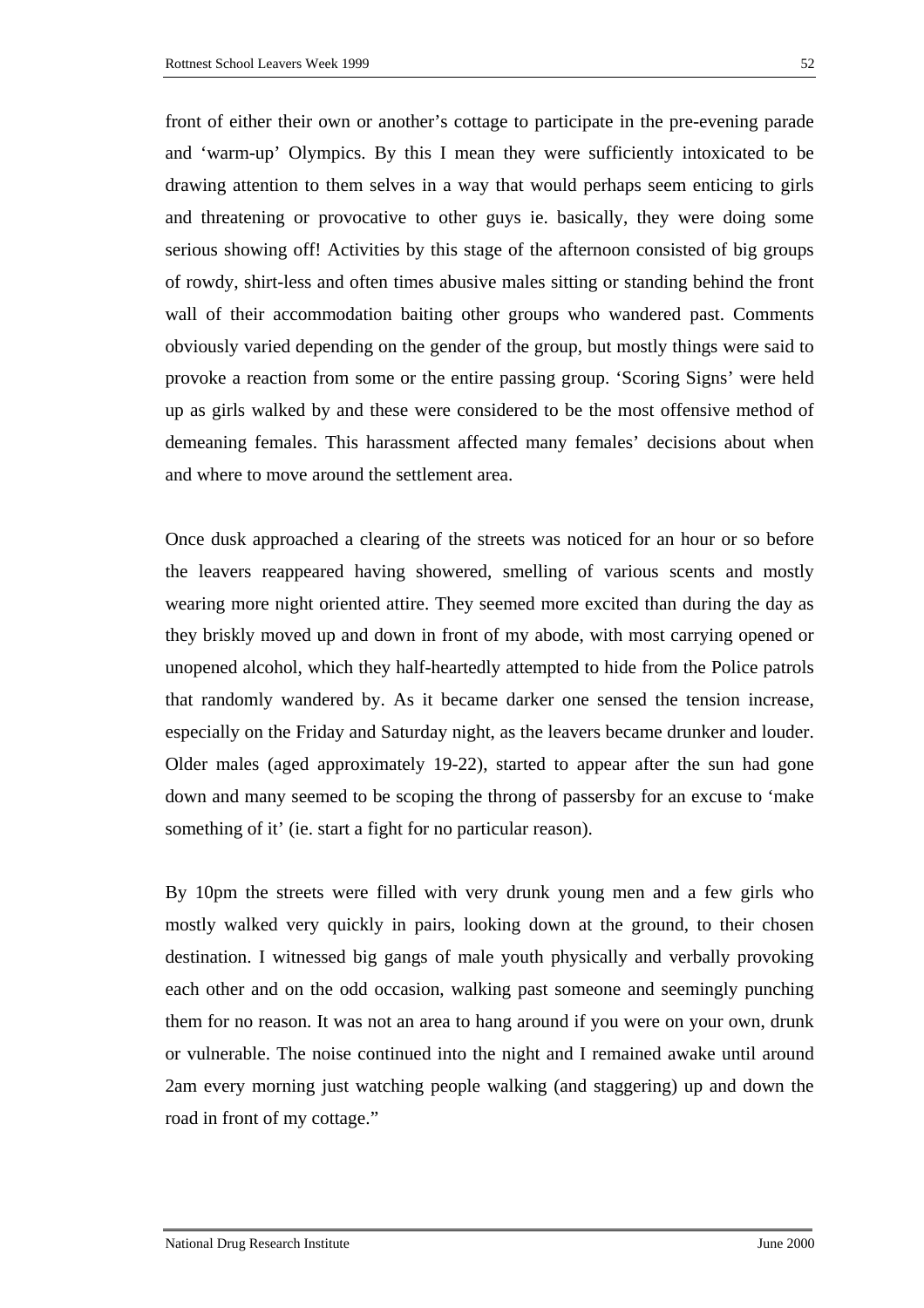The young people and key stakeholders interviewed in this study were generally keen to express their opinions about the 1999 school leavers celebrations and were quite consistent in many of the issues they identified. This study indicates that school leavers gather at Rottnest Island, at the end of their final year of schooling, with the express purpose of socialising and relaxing. Although the young people interviewed in this study generally indicated that they intended to consume alcohol to enhance the socialisation process, the majority did not state that their sole purpose for going to Rottnest was to drink excessively. The leavers reported that relaxing and unwinding was high on their list of priorities, but also hoped to interact with many old friends and meet new friends. Many young people indicated that the relaxed lifestyle available at Rottnest was an important reason they chose to go there and this was in line with their aim of releasing the stress built up during their final school exams. Similar studies highlight the importance of the reputation of the location and expectations of the experience as determinants of where leavers go to celebrate. Zinkiewicz et al [5] states,

*"It is likely that the reputation that the Gold Coast holds as a Schoolies Week venue, as well as a general holiday locale, attracts young people who expect and are prepared to engage in high-risk behaviours such as binge drinking." (P 284)* 

Observing 'Spring Break' celebrations in Florida, Josaim et al [2] found that leavers often have a heightened sense of anticipation to their upcoming holiday. This is given weight by their inclusion of a direct quote from a WWW spring break message site that clearly indicates the activities teenagers expect to be involved in while there.

*"Listen up people; it seems that Jacksonville and Daytona Beach are having their beach parties at the same time (April 12-13), but we ALL know how and why we'll be there! In plain English, to F\*\*\*, drink and smoke!" (P 502)*

The school leavers involved in this study had high expectations about what the celebrations at Rottnest would involve. These expectations seemed to stem from the media focus on the island during leavers' week and the reputation the island has gained for excessive alcohol consumption and high-risk behaviour during this period.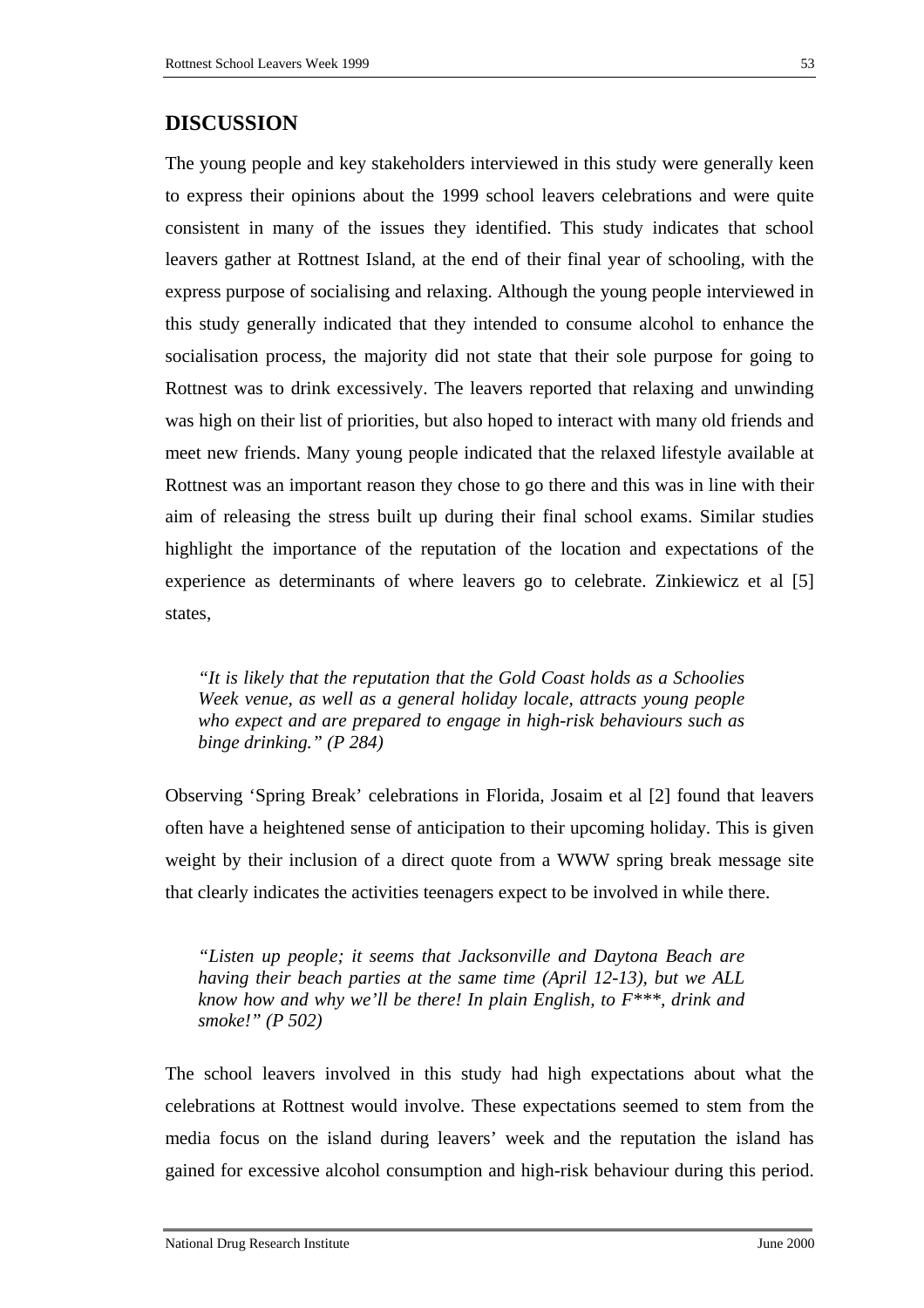Given these huge expectations, it appears that with each year of leavers, comes the need to have a celebration bigger and better than the last. This celebration is facilitated by the consumption of large quantities of alcohol and, at times, extends into drug taking. The resultant behaviour includes sexual promiscuity, sexual harassment, violence and other risky behaviour. If social activities were organised from the time revelers arrived, then the emphasis on early and quick consumption of alcohol might be reduced. This is supported by comments from key stakeholders that indicate leavers are very excited when they board the ferries for Rottnest with a definite intention of 'running amok' and because there are few activities organised, that is exactly what happens.

Clearly alcohol plays a major role in the celebrations. The majority of respondents interviewed said their time at the island would involve alcohol consumption of varying degrees and males tended to be more intent on excess consumption than females. Females freely indicated that alcohol consumption would invariably take place, but on a much lesser scale. However, males tended to exaggerate their level of alcohol consumption while excess female consumption was mostly denied. This is consistent with findings from similar studies, including Zinkiewicz et al [5], that concluded males tend to consume more alcohol than females,

*"Consistent with general Australian statistics [6], while there was no difference in the proportion of males and females calling themselves non-drinkers, males were heavier drinkers and suffered more negative consequences such as having a hangover, vomiting and passing out." (P 284)* 

This pattern of heavier drinking by males is also supported by the observations of the field worker who repeatedly observed many more intoxicated males than females. This has implications for intervention activities, which may need to be different for males and females.

The impetus to drink on the island was heightened by a number of important factors. Firstly, school leavers were going to the island with the express intention of meeting and intensely interacting with many others, both known and unknown to them. Secondly, the vast majority of both male and female leavers had pre-purchased a large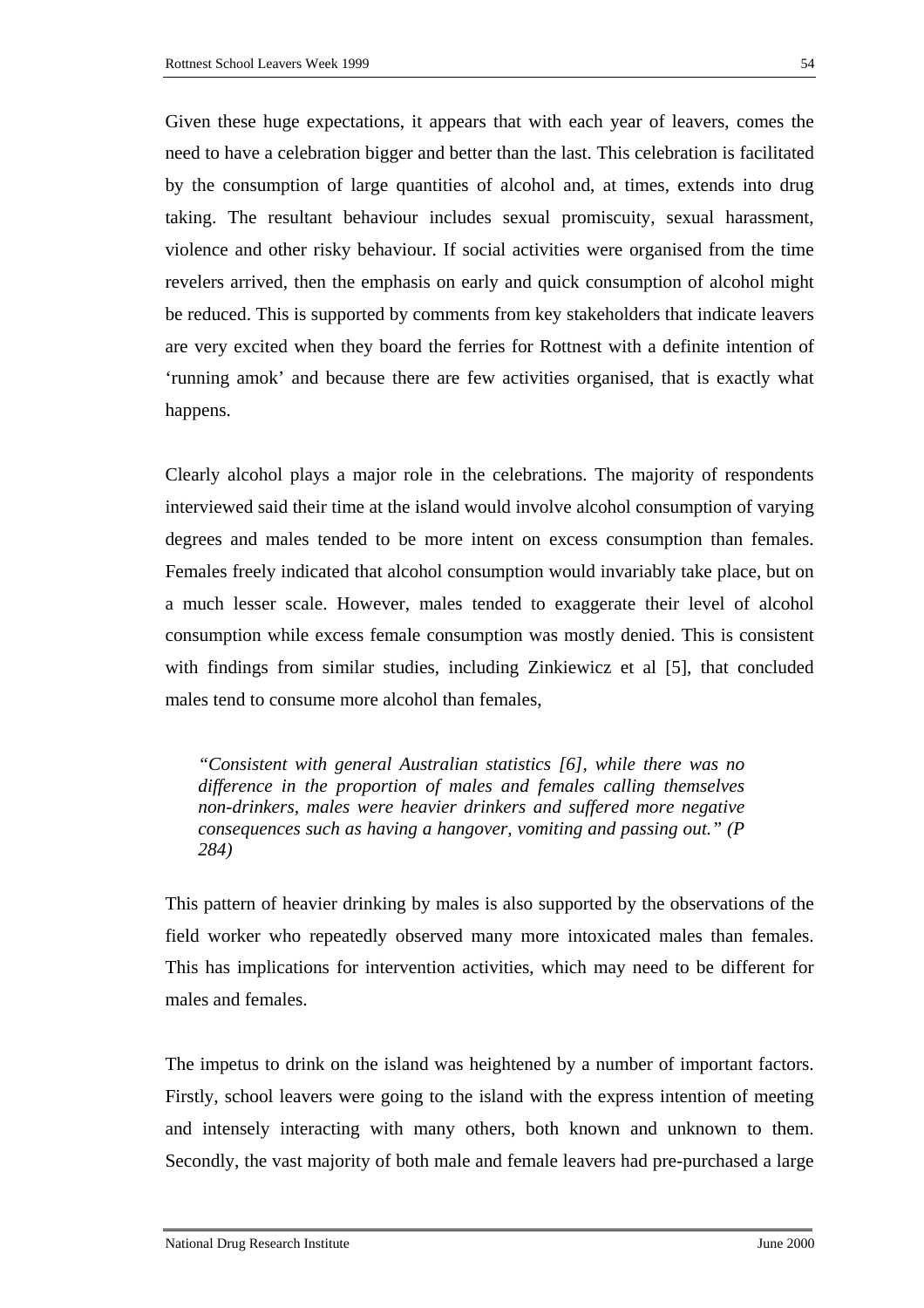proportion of their alcohol requirements before departing and were therefore going to the island with the definite intention of consuming all of what they had brought. Thirdly, the large amount of alcohol that each individual had brought over with them seemed to be indirectly proportional to the amount of activities that they presumed would be on offer at the island. In other words, most of the respondents interviewed believed alcohol would definitely be the key interactive tool and that most 'activities' of a social nature would somehow involve alcohol, either before, during, or after. The fact that there were few actual activities organised to enhance the socialisation process meant that many leavers felt there was nothing else to do but drink. When asked if they had considered alcohol-free activities, some females indicated they might have an alcohol-free day. However the vast majority of males ridiculed this possibility, stating that if alcohol was not available they would take other drugs.

The actual quantity of alcohol consumed by leavers in one session was difficult to ascertain due to the poor recollection by the young people interviewed about their previous drinking sessions. Generally, respondents appeared much more interested in the end goal of their celebrating rather than the quantity of alcohol involved in the process leading up to it. The leavers indicated that if their supply of alcohol ran out they had no difficulty in accessing more alcohol on the island. The leavers purchased it themselves, got older friends to buy it from the hotel or utilised the home delivery service available from one of the general stores on the island. Although there is little that can be done to control the amount of alcohol that the leavers bring onto the island, perhaps tighter controls on the sale of alcohol to minors on the island could be implemented. Although the Police presence did prevent some leavers from entering licensed premises, due to identification checks, other leavers indicated that it was quite easy to gain entry to the hotel if you had fake identification or looked of age. The field researcher observed many leavers gathering around the external wall of the hotel watching and waiting for their opportunity to sneak in. The leavers were visibly drunk and noisy, like their peers inside the hotel, but caused no real trouble, although the Police presence aided control.

As a result of the large amount of alcohol available and the lack of alternative activities, many leavers were regularly engaging in high-risk drinking and potentially harmful behaviour. This is supported by the field researchers' observations that school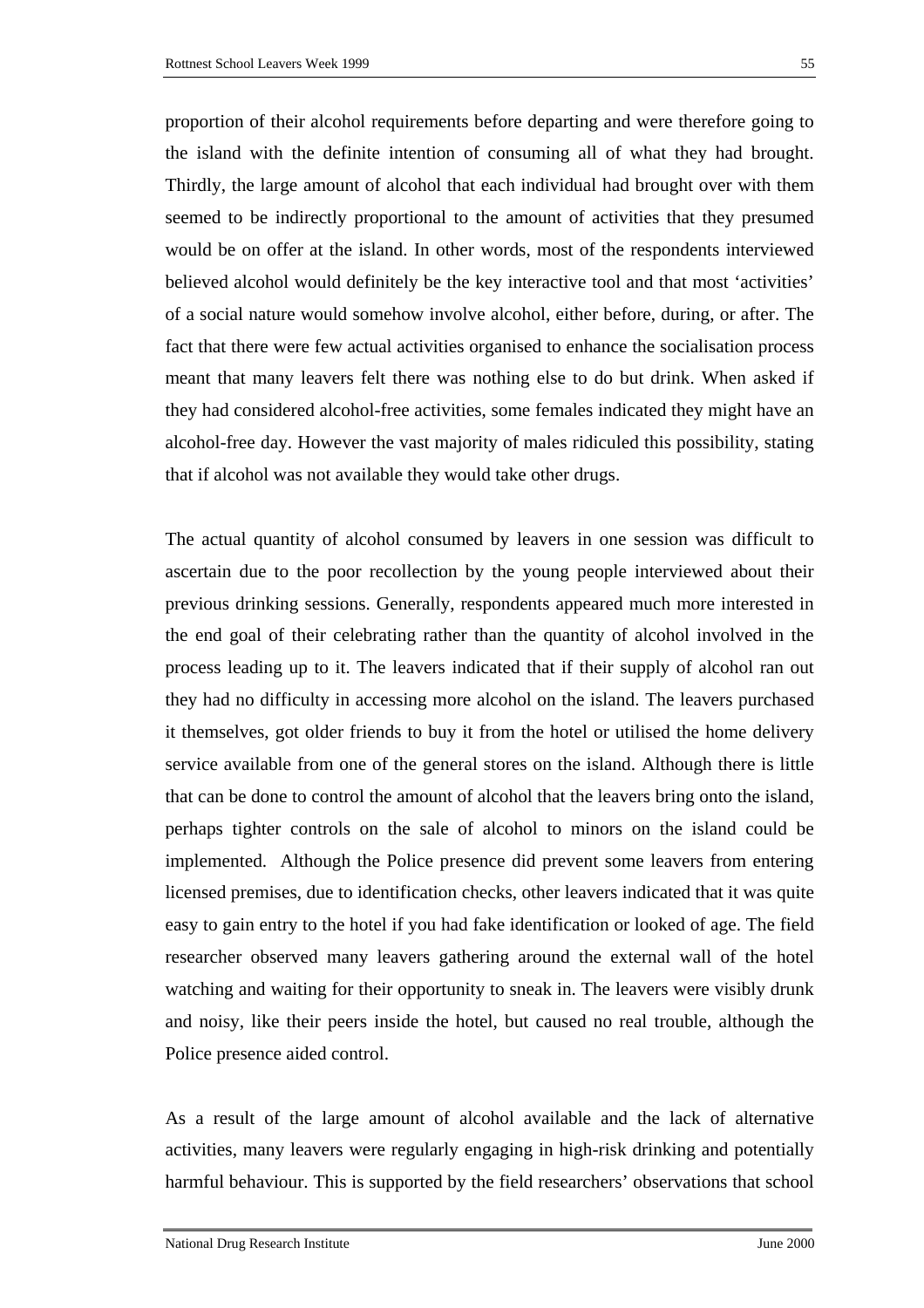leavers were using speed-drinking methods such as 'funnels' to rapidly increase their alcohol intake over a short period of time. Additionally, the field researcher observed leavers' intoxicated behaviour in and around their accommodation, the settlement area and the hotel area. This behaviour included verbal harassment and abuse, physical violence, vomiting, injuries caused by impaired coordination and hangovers. Although the Police made no arrests they warned plenty of leavers about street drinking and issued a number of fines for this offence. In addition, the Nursing post attended to 50 alcohol-related incidents over a six-day period, with 31 of the treated group being under 18. Interestingly, leavers spoke of some confusion caused by a misleading sign on the door of the first-aid post that stated a \$15 charge would be levied on all patients. In the fine print it stated that the charge was only incurred when a prescription was issued but this may have still been a deterrent to leavers who weren't coherent enough to read or comprehend this statement. Taking this into account, it is possible that more sick, injured or assaulted leavers might have sought treatment if it hadn't been for this sign.

It was clear from observations and interviews with leavers that the males were at risk of involvement in violent situations either as the victim or the perpetrator. This is similar to other studies that indicate that young males become aggressive and are at risk of violence in varying degrees due to their alcohol use [5]. Concerning violence on the Gold Coast, Zinkiewicz et al [5] found that,

*"…nearly a third of males, as well as over a fifth of females, reported being hassled by adults. Between 10 and 15% of participants were hurt or injured. It appears that a significant amount of conflict may occur during Schoolies Week, despite findings [7] that few school-leavers expect this to be the case." (P 284)* 

Interestingly, when spoken to on arrival at the island, the majority of males predicted that they would not experience any serious harms due to them being with large groups of friends. However, when interviewed a few days later most had changed their opinion. Nearly all males interviewed had seen or experienced first hand, physical violence of some degree and indicated that there was a definite increase in tension after dusk. Respondents definitely attributed this to the amount and intensity of the drinking that was being done during the day. Once boredom set in, many big groups of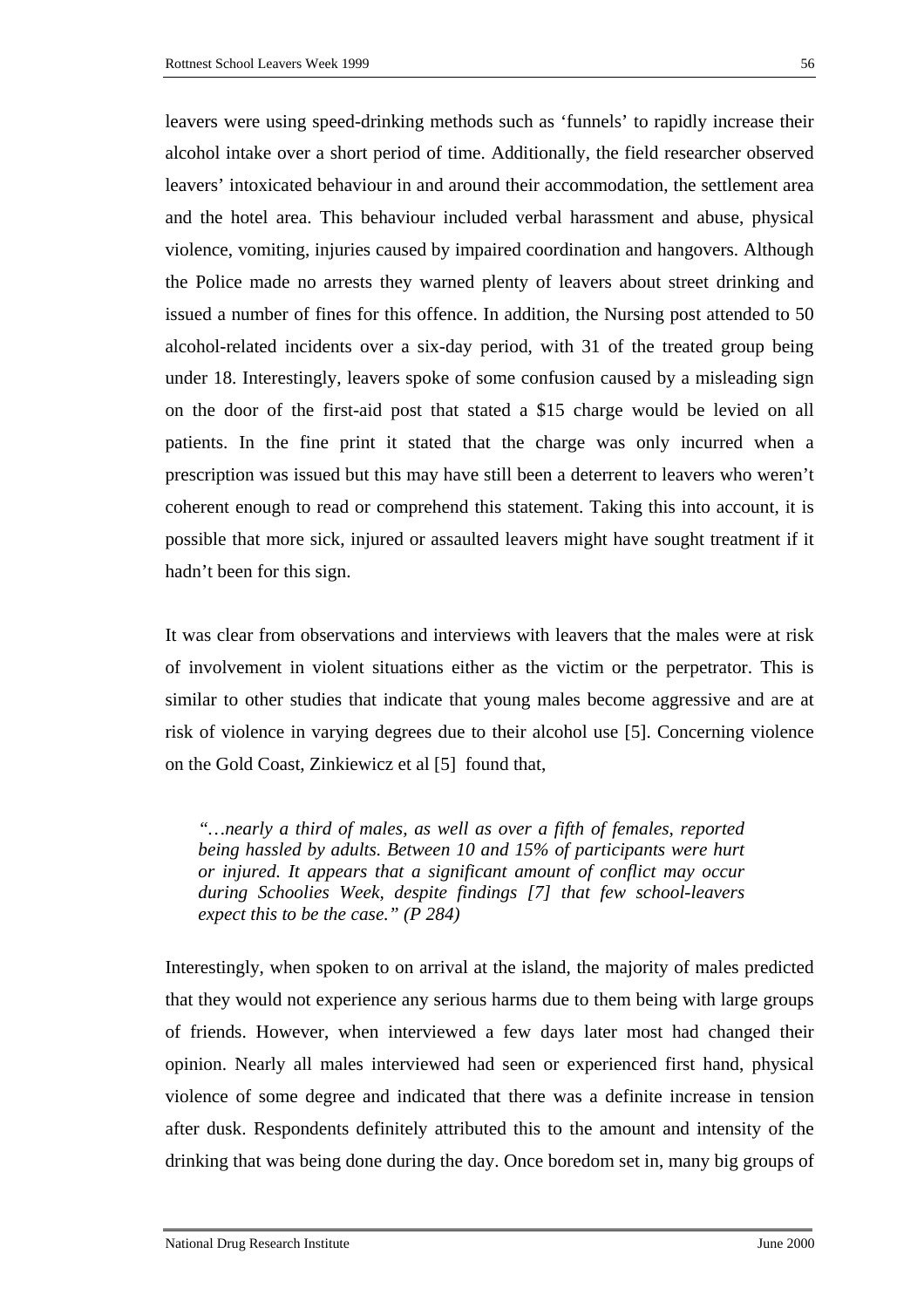intoxicated males went looking to start trouble. Often recounts of incidents involving violence tended to be exaggerated due to their excessive alcohol consumption and hazy recollections. Although most of the aggressive behaviour displayed by the males tended to be verbal and at most, some pushing, the field researcher did actually observe males being punched for no particular reason. In addition, the field researcher observed that violent or potentially violent situations arose when older males  $(19 - 20)$ year olds) entered the area where the leavers congregated, with the express purpose of causing trouble. Key informants confirmed that it was these older males who often caused the trouble that the leavers were blamed for. Surprisingly, many males hadn't considered any strategies to deal with potential harms. Due to this, some males became victims of unwanted aggression and some suffered physical harm and emotional trauma because of this.

As on the Gold Coast, female respondents experienced an enormous amount of sexual harassment, although, due to little visible Police presence, many incidents tended to be dealt with by the leavers themselves. In most cases, the perpetrators suffered no adverse consequences for their behaviour. No serious incidents were reported to the Police although four sexual assaults were reported to the nurse. Most of the sexual harassment towards females was verbal, becoming very abusive as day turned into night and males became intoxicated. On some occasions however, intoxicated males attempted to follow though on their verbally stated intentions. The females seemed far more aware and concerned about the potential harms associated with excessive alcohol use than the males. In particular, the female leavers interviewed were very aware of problems they may face when socialising with or near drunken males and had strategies planned to deal with these harms. These strategies involved staying in or around groups of known people and being very vigilant with their own alcohol and other drug intake.

When questioned about what emotional harms they'd experienced, both male and female respondents seemed somewhat ambivalent. Most tended to play down or not make comment regarding long term effects of their exposure to the leavers celebrations. Any reactions given were quite vague and non-specific.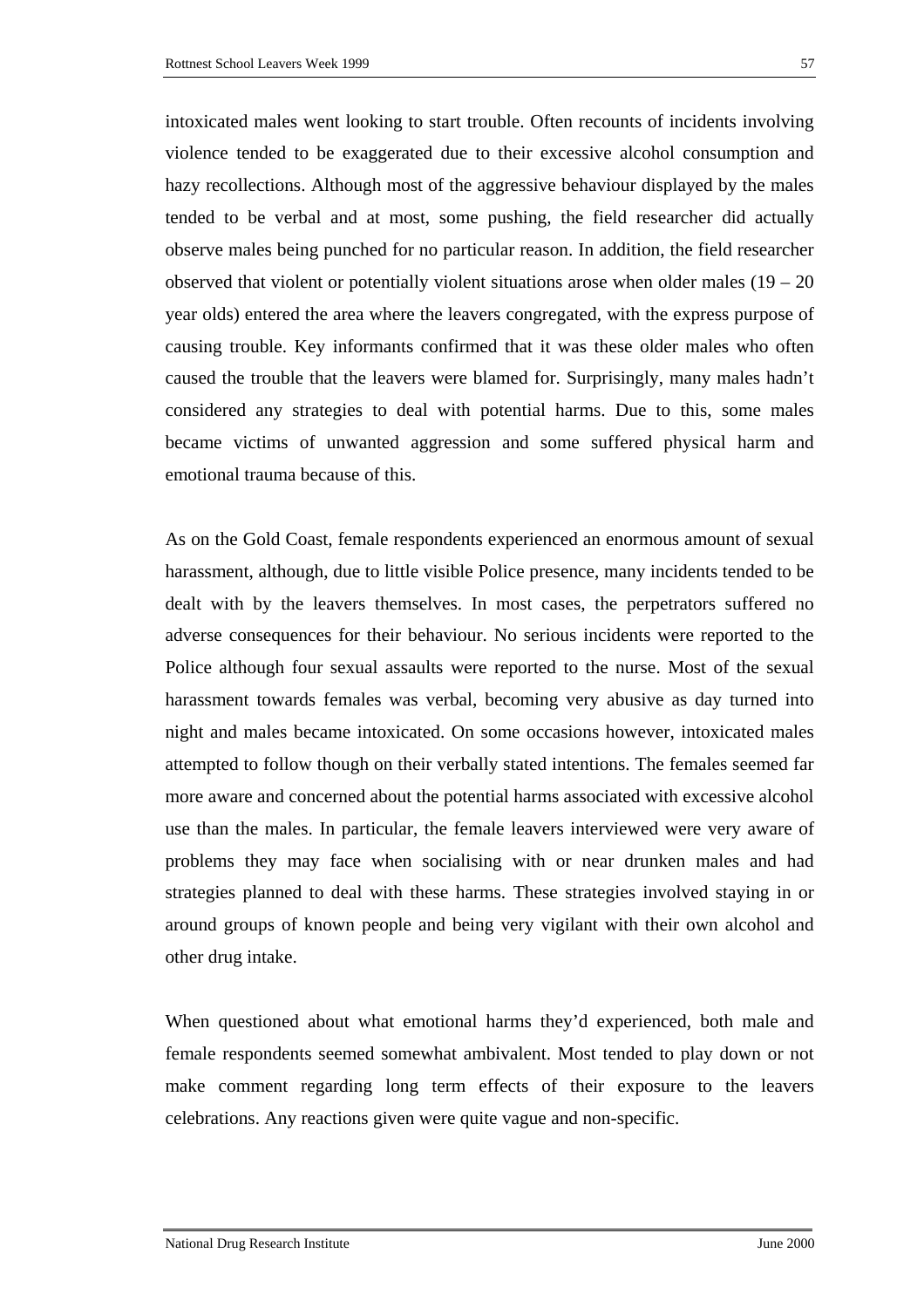The results from this study clearly indicate that, activities need to be effectively designed so that they alleviate boredom, take the focus off drinking excessive amounts of alcohol and provide both genders with a safe environment in which they may socialise. Observations by the field worker indicated that the majority of girls did not drink to excess during the day whereas the boys did. Given this, perhaps during the day more male oriented activities could be organised to reduce their day time drinking, thereby making the night-time activities less influenced by earlier alcohol consumption. Furthermore results from the respondents indicated that they firmly believed leavers week should be left as informal and non-structured as possible due to the structured nature of their twelve years of schooling.

Concerning other drugs, the young people spoken to at Rottnest were very wary of discussing their illicit drug use and only really felt comfortable talking about their marijuana use. Under 5% of both males and females indicated they had bought the drug over with them and only 15% of males and 6% of females admitted to smoking some during their stay on the island. Observations by the field worker indicated that some marijuana use did occur, with cannabis 'joints' being passed around in the confines of accommodation. Designer drugs such as ecstasy, speed and cocaine were condemned by most respondents at Rottnest, with many believing they had no place there due to the relaxed, mellow atmosphere of the island. This is consistent with similar studies that found that designer drug use levels by both male and female leavers were much lower compared to cannabis consumption [5]. Almost all leavers said they wouldn't use any of the above-mentioned drugs even if offered them for free and everyone was wary of trying to transport them to the island for fear of getting arrested and evicted. In addition to the much heavier penalties for possession and use, leavers indicated that they did not want the added embarrassment of being caught in front of their peers.

The requirement of a \$1000 bond for accommodation also appeared to be a major deterrent to use of illegal drugs, because of a fear of eviction if c aught. Comments from key informants supported the survey findings, that few leavers were using other drugs. The Police reported no illicit drug arrests. Discussions with leavers did indicate that Dexamphetamine was the only other freely sold and distributed drug. They appeared more relaxed in talking about this drug due to its legal status if supplied on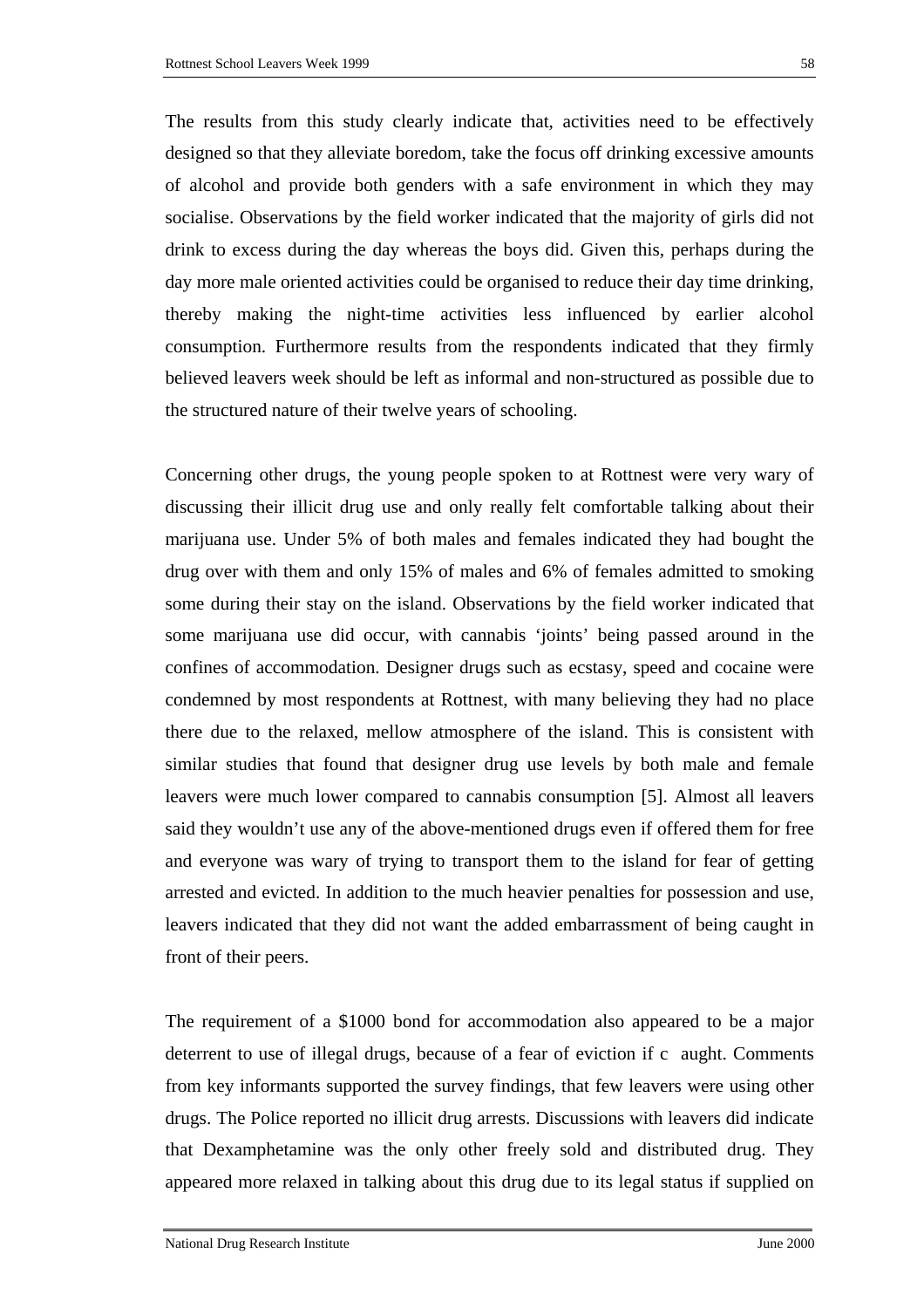prescription. However, the leavers buying the drug on the island were doing so illegally and the field researcher observed several leavers who appeared to be under it's influence. Although illicit drug use did not appear to be prevalent on the island the field researcher got a sense that more occurred than was admitted and the potential harm from such use can not be ignored. The leavers typically found themselves in situations where their judgement was impaired due to alcohol and risk-taking behaviour was prevalent. Mixing other drugs with the alcohol would only heighten the risk. It was clear however, that alcohol was overwhelmingly the drug of choice for the majority of young people interviewed and observed. Given this, it is apparent that interventions need to focus on reducing potential alcohol-related harm.

When asked about their level of satisfaction with the nights' activities, many leavers had no clear idea what to expect other than "something will happen" and therefore, initially, were left in the morning, feeling like they had a relatively good night when something occurred.

Obviously, as the nights progressed there were comparisons with previous nights' activities or happenings. Repetition of drinking binges (leading to overindulgence and sickness for some), walking around and general boredom arose constantly as negative themes. Observations made by the field researcher confirmed that the many leavers, particularly males, in the absence of something to do, constantly walked up and down the street and this often resulted in verbal and physical abuse. The leavers indicated that the best parts of the night's happenings included socialising with old friends and meeting new ones and this was deemed to have been significantly enhanced due to the amounts of alcohol consumed. It is of interest to note that, because of this excessive intake, many respondents' memory of the previous night's events was quite hazy. This obviously affected their overall judgement and possibly led them to believe that they had a much better night than they actually had. Dancing was another high point of most evening activities as was sex for the few who reported this behaviour.

When questioned about activities that they would find attractive and engaging, the majority of leavers identified some type of activity that involved music in one form or another. The most requested activity was dance music played by DJ's in a 'low-key', purpose-built location. It was clear the leavers wanted somewhere to dance and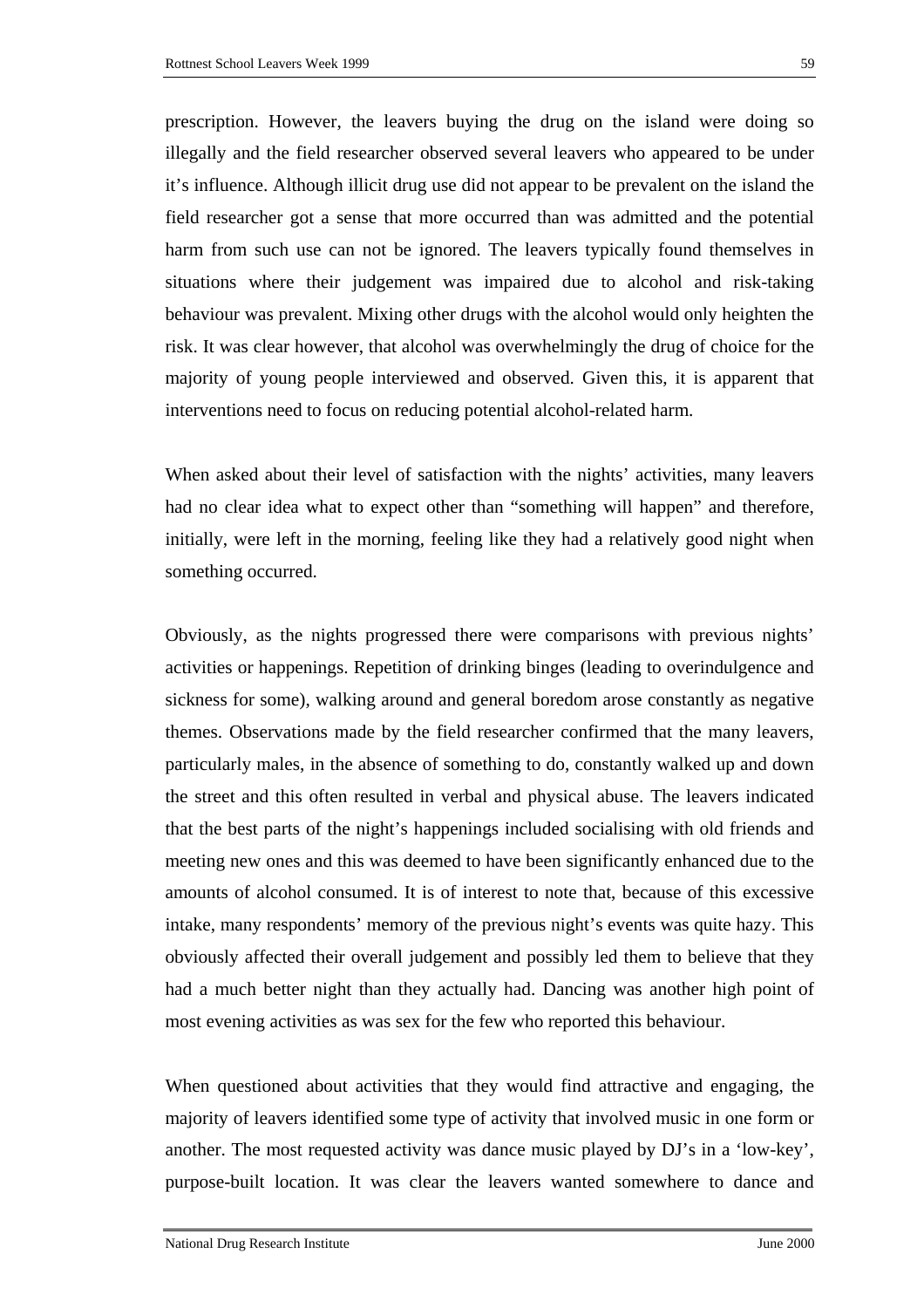socialise with their friends. Concerts by West Australian rock bands were also requested as well as skate demonstrations and fashion parades, both accompanied by dance-oriented music. The leavers consistently commented that night time activities tended to be heavily alcohol-based due to a decided lack of attractive alternatives. Music oriented events would certainly take the emphasis off alcohol and delay the negative effects of over indulgence. If conducted with a discrete Police presence, these events could become a 'safe' area where leavers could socialise and dance without the threat of their intoxicated peers causing them duress or harm. Given that the majority of leavers stayed on the island for between two and five days it is apparent that a range of day and night time activities should be organised over the entire week of celebrations. It is important to note that the majority of leavers indicated that they had chosen Rottnest because of its relaxed atmosphere, free from the restrictions imposed on them due to months of study and the pressure of exams. It is clear therefore, that for activities to be attractive to leavers they should be relatively low key, involve music and impose few rules and restrictions. Key stakeholders were mostly in favour of the idea of a formally structured musical event, but a few were concerned as to whether the infrastructure could handle the large scale events that were being suggested by the school leavers. The obvious choice of venue was the island's cricket oval, but due to the sprinkler system and depth of grass cover, concerns about wear and tear were raised, especially if there was going to be two or three events staged there in succession. A portable dance floor of substantial size could alleviate this problem and allow for quicker regrowth of the utilised area.

It was clear from interviews and observations that the leavers had money to spend, but due to the lack of activities most spent their money on alcohol. The predicted costs of holidaying on the island varied from not a lot to several hundred dollars. This obviously depended on the individual themselves; what they were prepared to spend and for what purpose. Prices on Rottnest were obviously somewhat higher than the mainland, but in general leavers seemed to have a mindset that made them mostly indifferent to the prices of goods and services. Many couldn't tell the field researcher the price of most articles they were asked about, except for alcohol. Not surprisingly, entertainment facilitated by alcohol consumption was a very high priority on most leavers' agenda. Not many that were spoken to had food or accommodation higher than alcohol on their list of priorities, although most felt a lot more comfortable about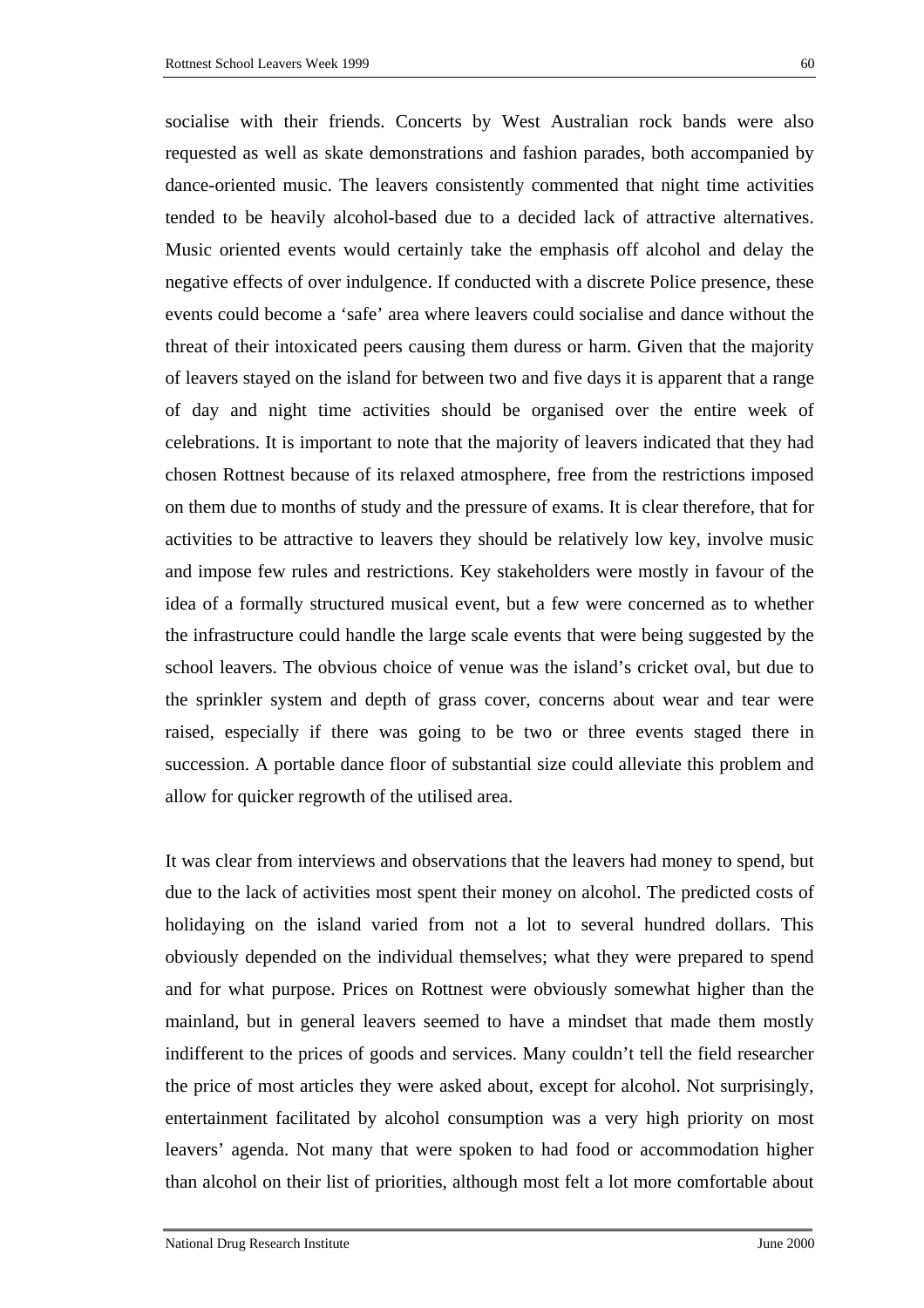socialising and partying in general with the knowledge they had somewhere to sleep. Those leavers who did not have accommodation organised tried to play down the fact that they didn't have anywhere to stay but it was obvious that it was definitely a cause for concern. Sources spoken to from the nursing post said 'out-of-it' leavers were constantly wandering through the door feigning sickness just so they could get to lie down for a few hours. Unfortunately for them they were sent on their way rather quickly. Perhaps a supervised sobering-up tent for school leavers not in need of medical attention but too intoxicated to be unattended could be established as a low cost safety measure.

Many leavers interviewed were highly dissatisfied with the availability and choice of food, suggesting that better quality food with a bigger range of healthier options be made available. When interviewed regarding the availability of food, stakeholders advised the researcher that all businesses had met in October and agreed to make a concerted effort to specifically cater for school leavers. Afterwards they admitted, that their efforts had consisted of offering only marginally longer than normal trading hours on the Friday and Saturday night with the actual selection and price of food being offered, not being changed that much at all. The field researcher observed huge queues outside one food outlet in particular on both of these nights and spoke to plenty of drunk, desperately hungry young people in line. When they were questioned about this, many said that they were only there because there was no other choice.

Males in particular had bought a limited amount of food to the island with them and had no real intention of cooking it. Those that were confident or drunk enough tried to use their lack of kitchen expertise as a way of meeting girls. Some were surprisingly successful in this ploy. In order to reduce the potential harms associated with overindulgence with alcohol it is apparent that a wider range of hearty, low cost and convenient food choices should be made available for leavers. By making this food available, leavers would not only have more choice and a cheaper alternative, they would also most probably be more likely to eat. This would be a useful harm reduction strategy because the food would slow the absorption of alcohol.

According to the leavers interviewed, parents seemed to happily send their children off to the island. This may be due to parents' perceptions of the island as a controlled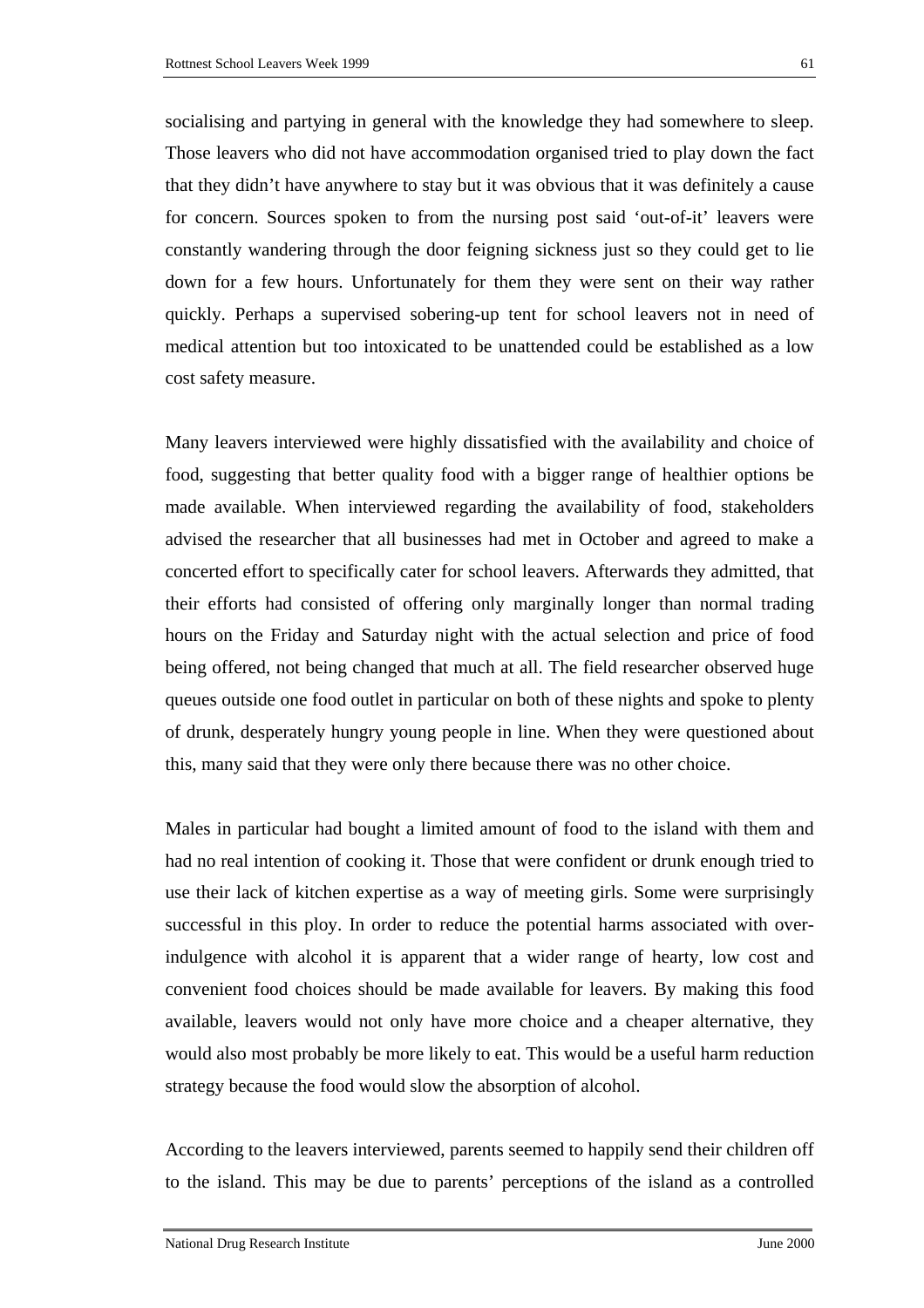environment. This however was only really the case for motor vehicles and driving. The reality was that the leavers were actually in a more focused environment with the majority of those in that environment intent on celebrating. This increased the peerpressure to indulge excessively in alcohol and other high-risk behaviour. Many parents, particularly of male leavers, gave little or no real warnings to their children other than those concerning the \$1000 bond or behaviour that might, in any way, embarrass the family name or reputation. It appears that these parents were not aware of the level of alcohol consumption and the resultant behaviour that occurred during the leaver's celebration. This might in part explain why the male leavers hadn't considered the potential harms associated with their alcohol use and planned strategies to reduce or avoid these harms. Many females however indicated that their parents had discussed with them the potential harms associated with their and others alcohol use. Consequently these females had strategies planned to reduce or avoid these harms. The findings from this study suggest that all parents should be informed about the reality of the celebrations on the island. This may encourage parents, particularly parents of male leavers, to talk more seriously to their children about the potential harms and realistic strategies that they might employ to keep themselves safe.

The comments from leavers and key informants and the field researcher's observations indicate that many leavers' behaviour while on Rottnest was out of control. It was due more to good luck than good management on the part of the leavers, that more serious harms were not reported. Clearly a well-targeted range of interventions, covering the whole leavers celebratory period, need to be developed that address the over emphasis on alcohol as the only way to celebrate. Some of these activities should aim to provide alternative activities to drinking; and some need to take into account the difference in alcohol consumption and harms reported by males and females. They also need to take into account the reasons why leavers go to Rottnest and the types of activities the leavers have identified as attractive. Lastly, harm reduction strategies such as the availability of food and 'Sobering-up' centres need to be considered.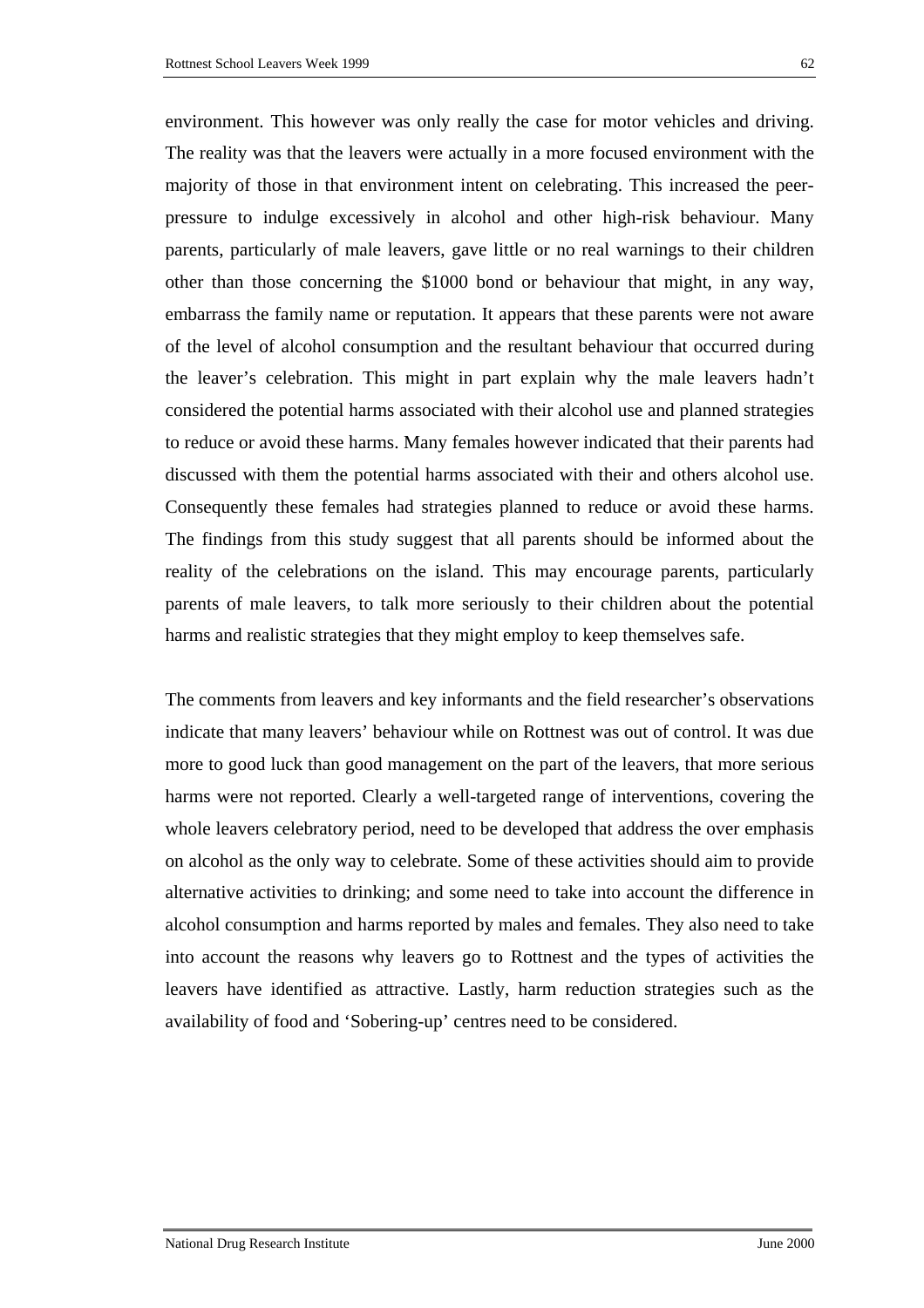The following recommendations for school leaver intervention activities at Rottnest are based on the information gathered from the 1999 school leavers and key informants and observations made by the field researcher. Activities need to based on what the leavers REALLY want, as unstructured as possible without losing control. There should be minimal rules and restrictions, and above all, the activities should be FUN! Where possible additional funding and sponsorship should be sought from appropriate organisations. During the week of the celebratory activities publicity should be sought to indicate the benefits that can derive from such prevention interventions, as this is likely to boost future involvement by other communities in such programs.

# *Activities - Day and night*

- 'Laid back' dance area that is free or low cost and open every night (Wednesday 22/11 to Saturday 25/11) for the first week of leavers. Live 'DJ' created dance music being played from 8pm until 12pm. Set-up the tent with a portable dance floor. Hire a different DJ for each night and perhaps have two available for Friday and Saturday night. NO or minimal charge for entry (depending on sponsors and cost recovery). Minimal 'low-key' security inside tent and negotiate with Police to provide a presence the general vicinity. Erect a few portable toilets and make available a variety of food stalls in close proximity to the tent area. Set-up a drinks stall selling Soft Drinks and Energy drinks (eg. Red Bull and 'V') and bottled water. The venue would be alcoholfree but patrons should be allowed to come and go as long as they are not visibly affected by alcohol. Anybody affected by alcohol would be refused admittance until sober.
- Transportable Radio station (eg. 96fm) on island from Wednesday to Sunday playing requested music and holding competitions, skate demonstrations, beach fashion parades, giveaways, etc for leavers to participate in. Announcers could also give constant reminders of what activities are happening each day.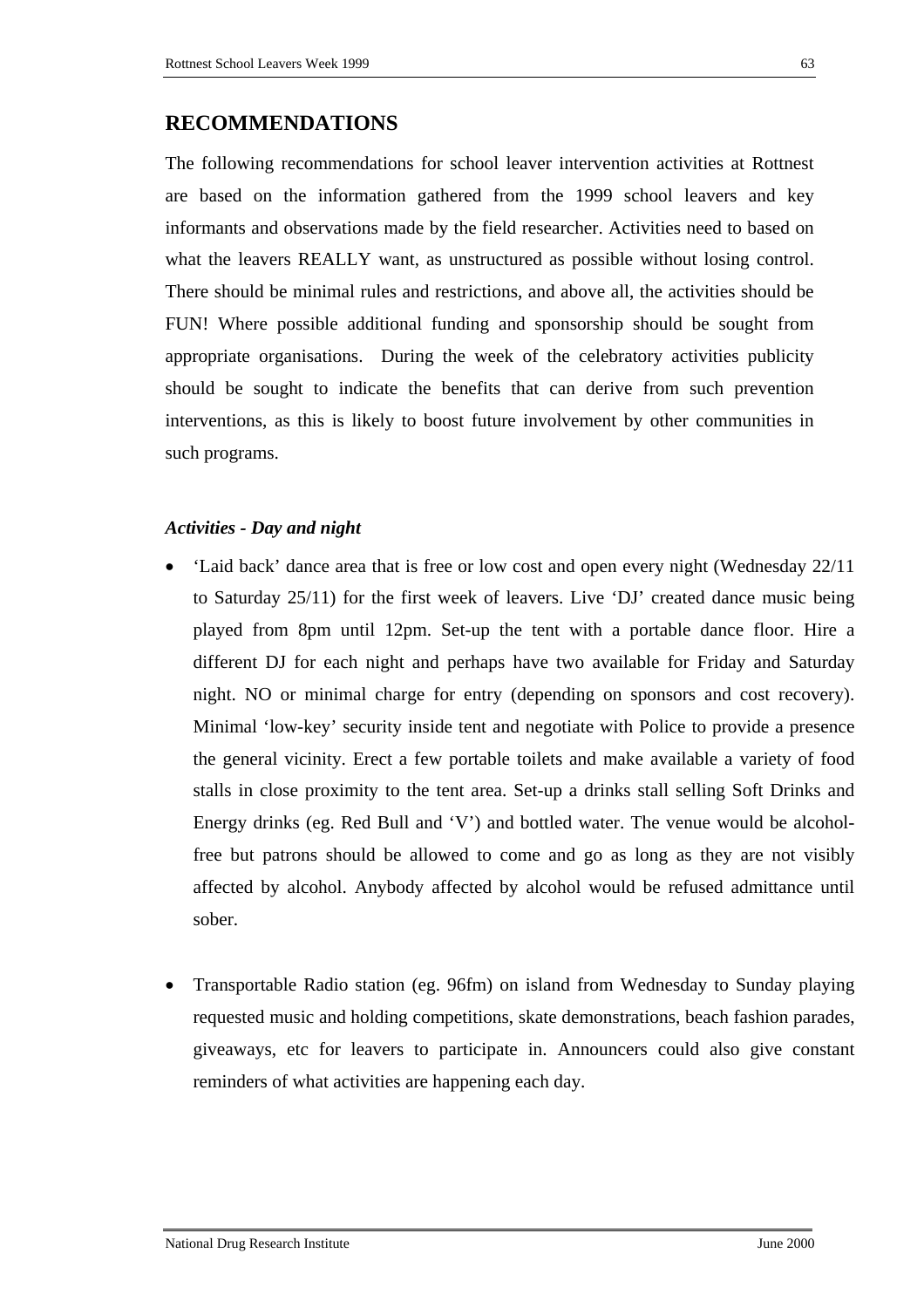- Free low-key beach activities during the day including beach cricket/volleyball NOT competition; perhaps make equipment available  $(10am - 6pm)$  with one person to facilitate.
- Flyer put up in each cottage or bungalow and/or a central noticeboard that tells leavers what's on, where and when.

### *Food*

- Set-up a variety of food stalls next to the 'laid-back' dance area tent (located in the amphitheatre area between the main settlement and the leavers' accommodation). Have them selling a variety of pizza, pasta, kebabs, stir-fry, Mexican, and salad dishes. Pricing should be attractive but commercially viable.
- As well as the low cost stalls, sponsors such as smallgoods manufacturers, beef producers, the WA Egg Board, bread producers and fruit Juice/soft drink suppliers could be approached to be part of a free or subsidised 'recovery breakfast' (from 8am 'til 10am in the morning) and a 'sausage sizzle' (from 5pm 'til 7pm at night). The first 'Recovery Breakfast' would occur on Thursday 23 November and would happen every morning until Monday 27 November. The 'Sausage Sizzle' would also be held form Thursday until Monday night but this would of course depend on sponsorship, volunteers and leaver interest. Volunteers would run the preparation, cooking and cleaning duties in shifts with leavers being asked for a gold coin donation for several different charities (ie. volunteers would be supplied by the charities being donated to as these charities would be sharing in funds raised from the donations).

### *Police*

• Speak to schools again along with Ranger/Environmental Officer and, perhaps, the 'Leavers Live' project officer, so contact and rules are established early and leavers realise that Rottnest has both easily identifiable security and an element of surveillance. Invite interested parents to attend so they have an adult perception of the real harms associated with leavers' celebrations at Rotttnest.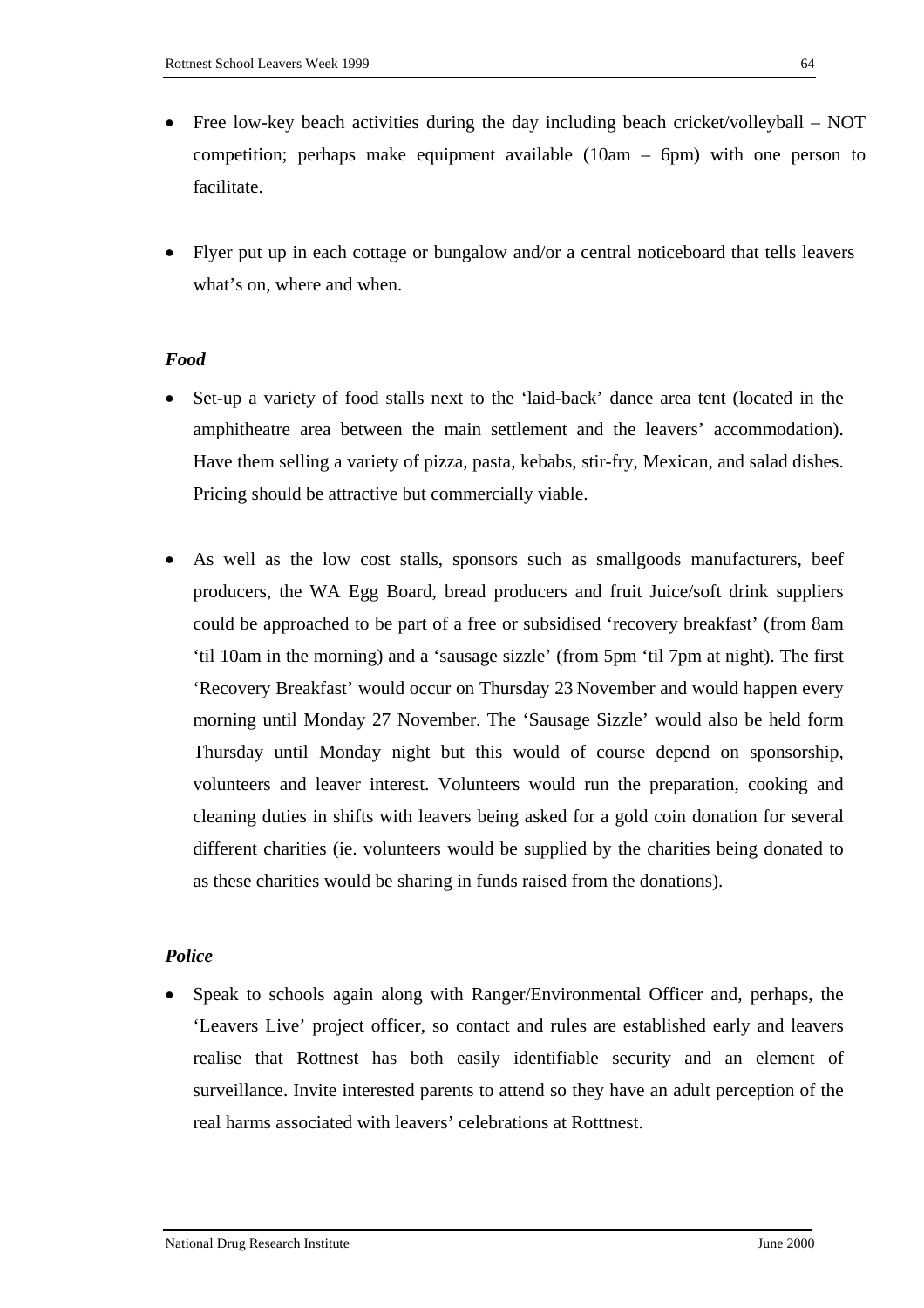• Consider having more Police on the island, but they should have the same attitude as those posted in 1999, with emphasis on maintaining friendly contact and issuing warnings instead of eviction and fines. Encourage leavers to work with the Police to ensure they have an 'uninterrupted', safe time at Rottnest.

### *Availability of alcohol*

- Cease home delivery services from liquor retailers on the island.
- More thorough ID checks at all Liquor vending outlets, including the Hotel.
- Educate parents about the role they can play managing their childrens' alcohol consumption on Rottnest

#### *Medical Aid –Sobering up centre*

• Sobering-up/Chill-out' tent with beds and qualified volunteer personnel (set up next to the Nursing post for ease of access) to provide comfort and respite for those leavers who are not sick or injured but too out of it to be left unattended for any length of time. Could also have qualified personnel on hand to offer free advice and counselling for those leavers who are needing/wanting it.

### *Other Recommendations*

- Parents of pre-booked leavers sent a booklet that clearly outlines the happenings and potential harms existing at the celebrations on Rottnest. Produced to help facilitate communication between parents and leavers regarding strategies to employ to maximise fun and minimise risk.
- 'Leaver ID' cards issued to all leavers that have booked accommodation on the island. This allows entry into dance area, recovery breakfast/sausage sizzle and 'Soberingup/Chill-out' tent. Also can be used as a discount card at participating locations.
- More equipment available to hire for use in cottages and chalets such as pillows, sheets, blankets, eskies, water dispensers, etc.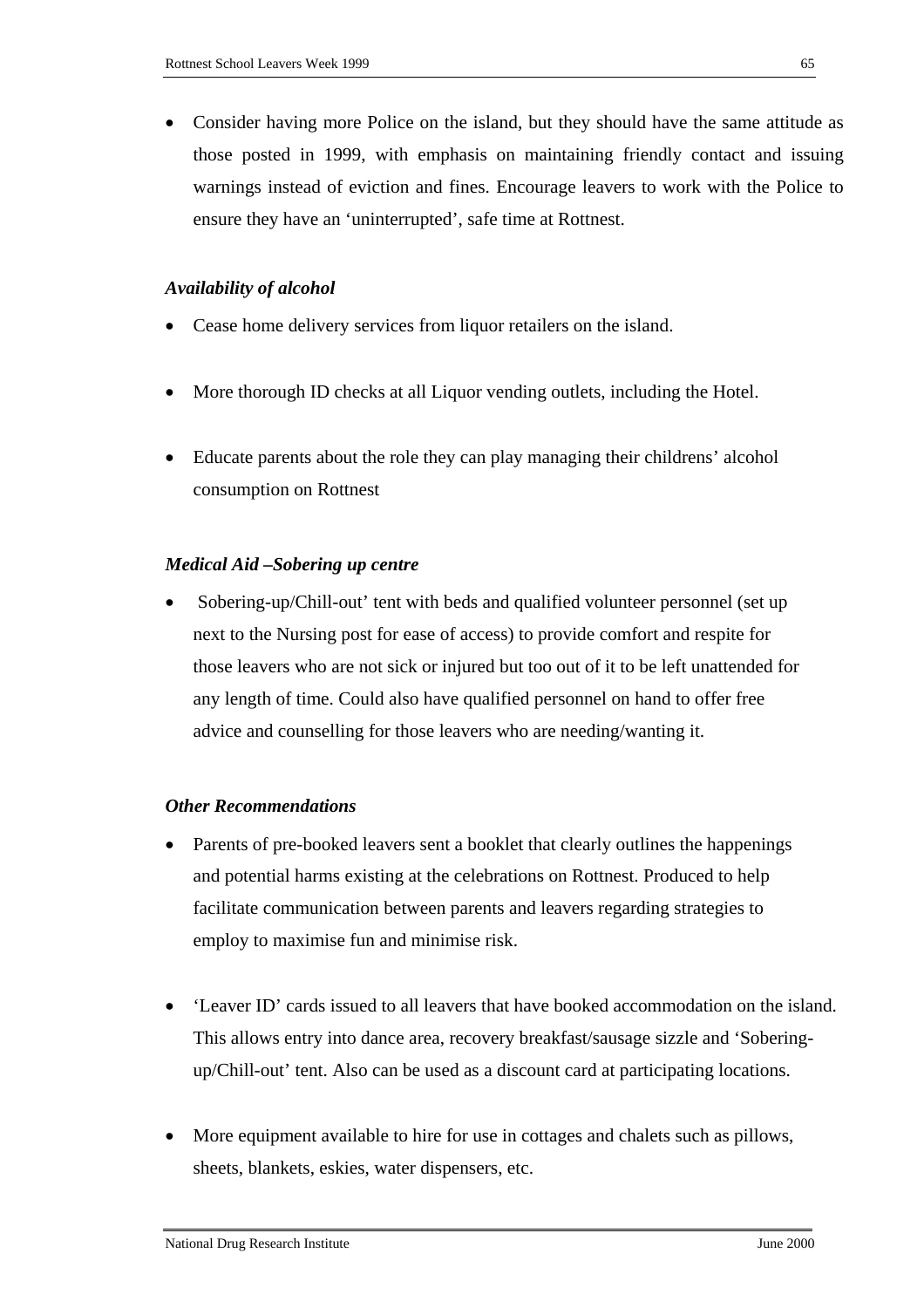• Increased 'portable' lighting set up between leaver's accommodation area and main settlement area.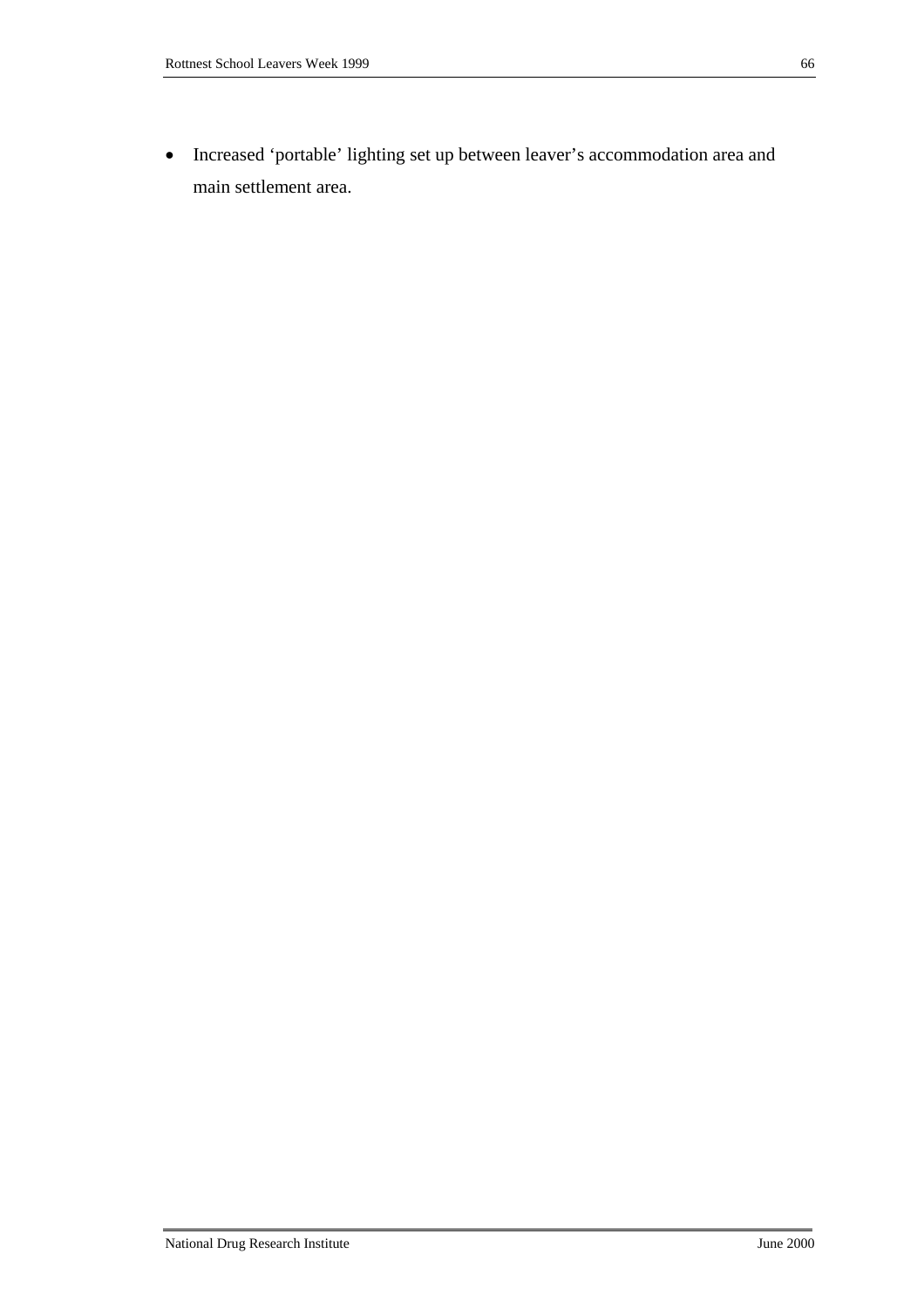### **ACKNOWLEDGEMENTS**

The authors would like to acknowledge the considerable work undertaken by Lorel Mayberry, from SDEP, with the data gathering and other research support tasks on Rottnest Island. John Richmond, Director, Management and Policy and Lisa Smith, Events Manager with the Rottnest Island Authority also assisted the research process greatly in arranging transport for the field workers to and from Rottnest, by facilitating access to key stakeholders and by providing a wealth of advice on local community sensitivities. Finally the authors acknowledge the invaluable time and expertise John Somerville, NDRI's librarian, devoted to the searches of scientific databases undertaken as part of this research. His attention to detail in identifying and sourcing relevant publications was invaluable.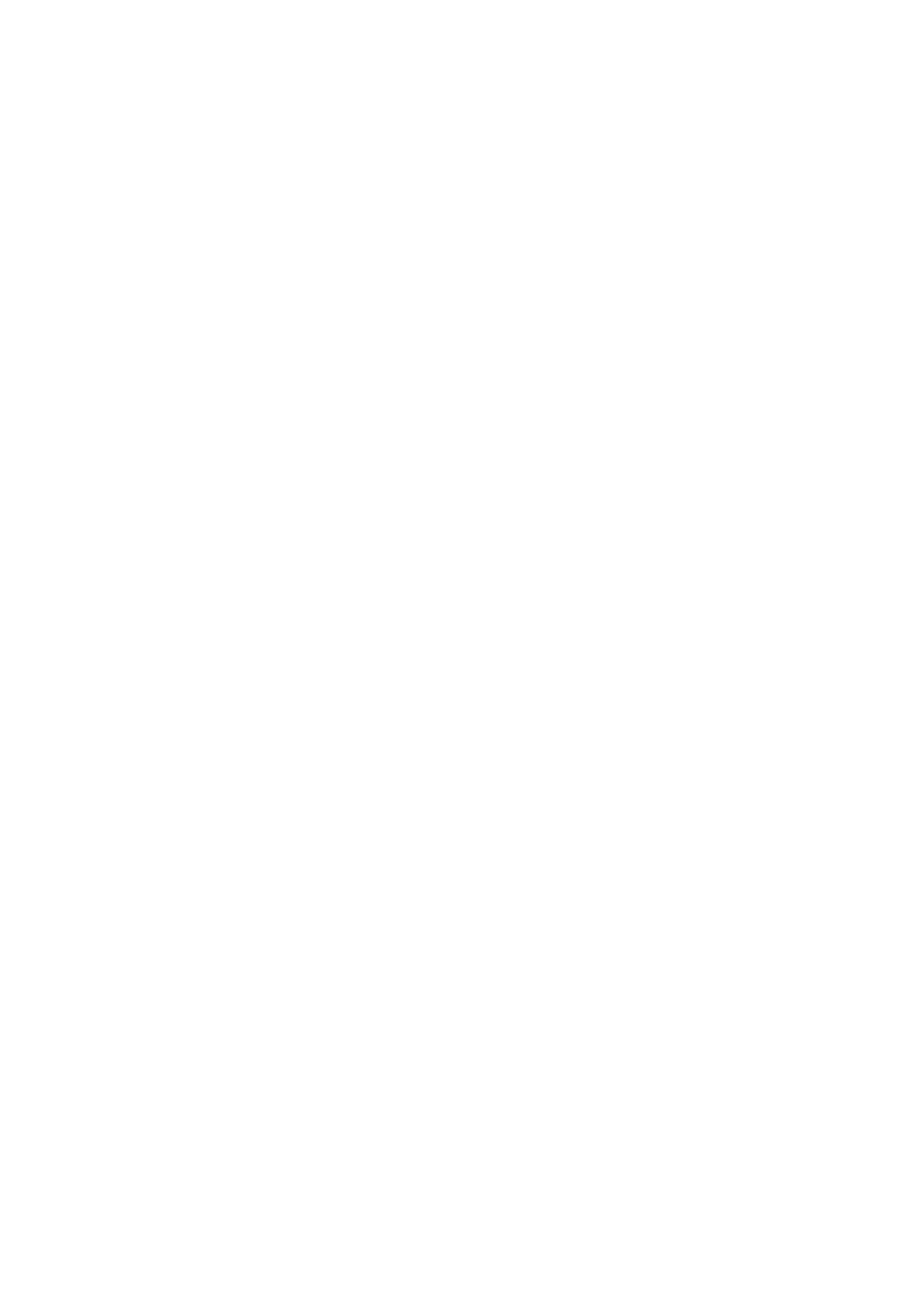### **REFERENCES**

- [1] Smeaton GL, Josaim BM, Dietrich UC. College students' binge drinking at a beach-front destination during spring break. *Journal of American Health* 1998; 46(6):247-54.
- [2] Josaim BM, Hobson, JSP, Dietrich UC, Smeaton GL. An analysis of the sexual, alcohol and drug-related behavioural patterns of students on spring break. *Tourism Management* 1998;19(6):501-13.
- [3] Stanton W, Walker D, Ballard R, Lowe J. *Alcohol, cigarette and illicit drugs use among Year 7 to 12 students in Queensland, 1996. 1996 Australian School leavers' Alcohol and Drugs Survey Report Number 4* Brisbane: Health Issues Section, Education Queensland, 1997.
- [4] Smith AMA, Rosenthal D. Sex, alcohol and drugs? Young people's experience of Schoolies Week. *Australian and New Zealand Journal of Public Health* 1997; 21:175-80.
- [5] Zinkiewicz L, Davey J, Curd D. Sin beyond Surfers? Young people's risky behaviour during Schoolies Week in three Queensland regions. *Drug and Alcohol Review* 1999; 18:279-85.
- [6] Makkai T, McAllister I. *Patterns of drug use in Australia, 1985-95: report for National Drug Strategy*. Canberra: Aust Govt Publishing Service, 1998.
- [7] Gillespie A, Davey J, Sheehan M, Steadson D. Thrills without spills: the educational implications of research into adolescent binge drinking for a school based intervention. *Drug Education Journal of Australia* 1991; 5:121-7.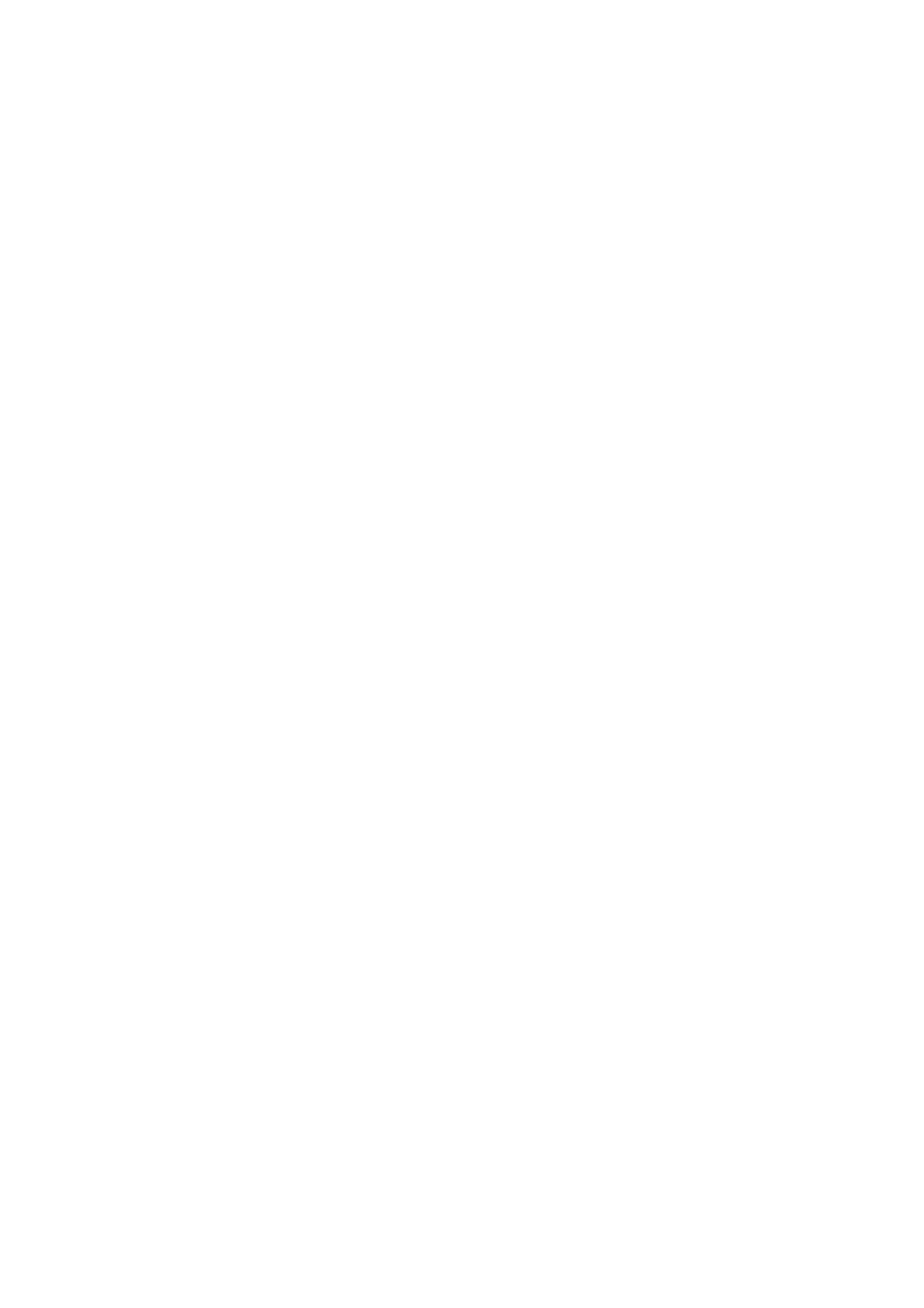# **APPENDICES**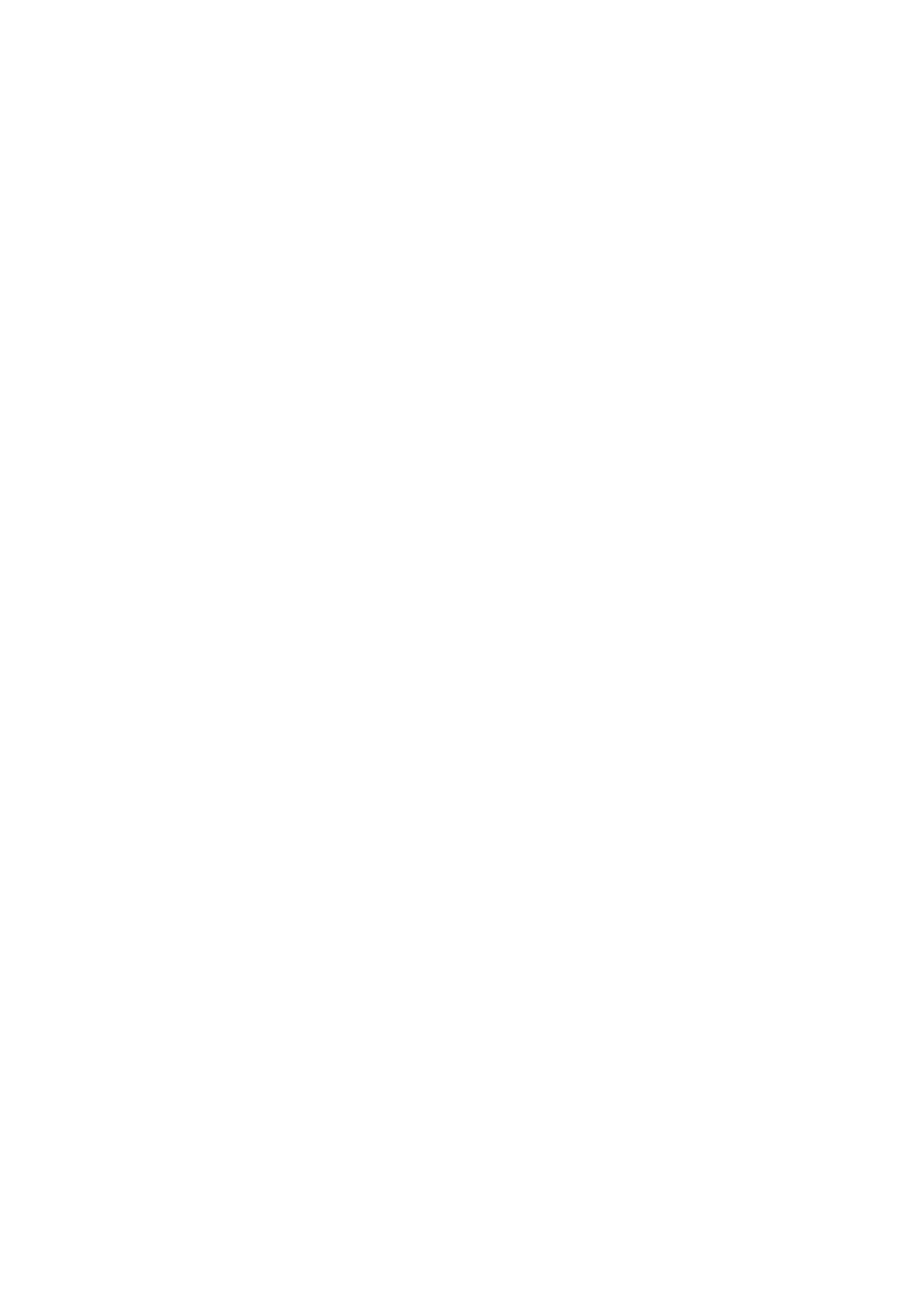## **Major Stakeholder's Questionnaire – Rottnest March 2000**

1. How are school leavers perceived by Rottnest residents and visitors and is this a fair perception?

2. What are your impressions of last year's school leavers' behaviour? Was it better or worse than previous years? Can you give me some examples of what they did*?* 

3. What impact do school leavers have on your business/service? Good/Bad?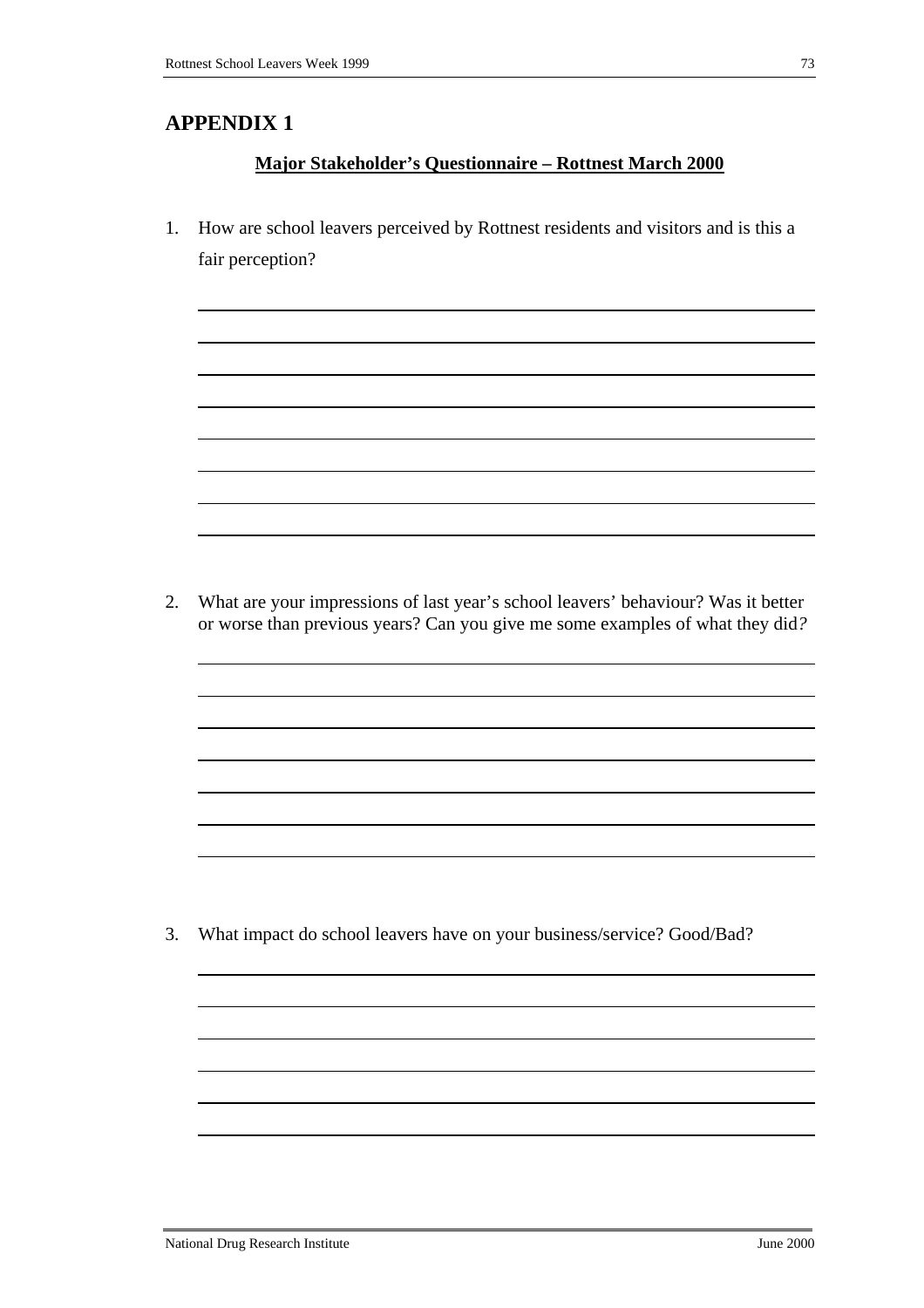4. What do you think about having an intervention on Rottnest aimed at making school leaver celebrations safer for the both the students themselves and for others on the island?

5. What do you suggest would make school leaver celebrations safer for the students and the rest of the community on Rottnest?

6. Is there anything else you would like to add?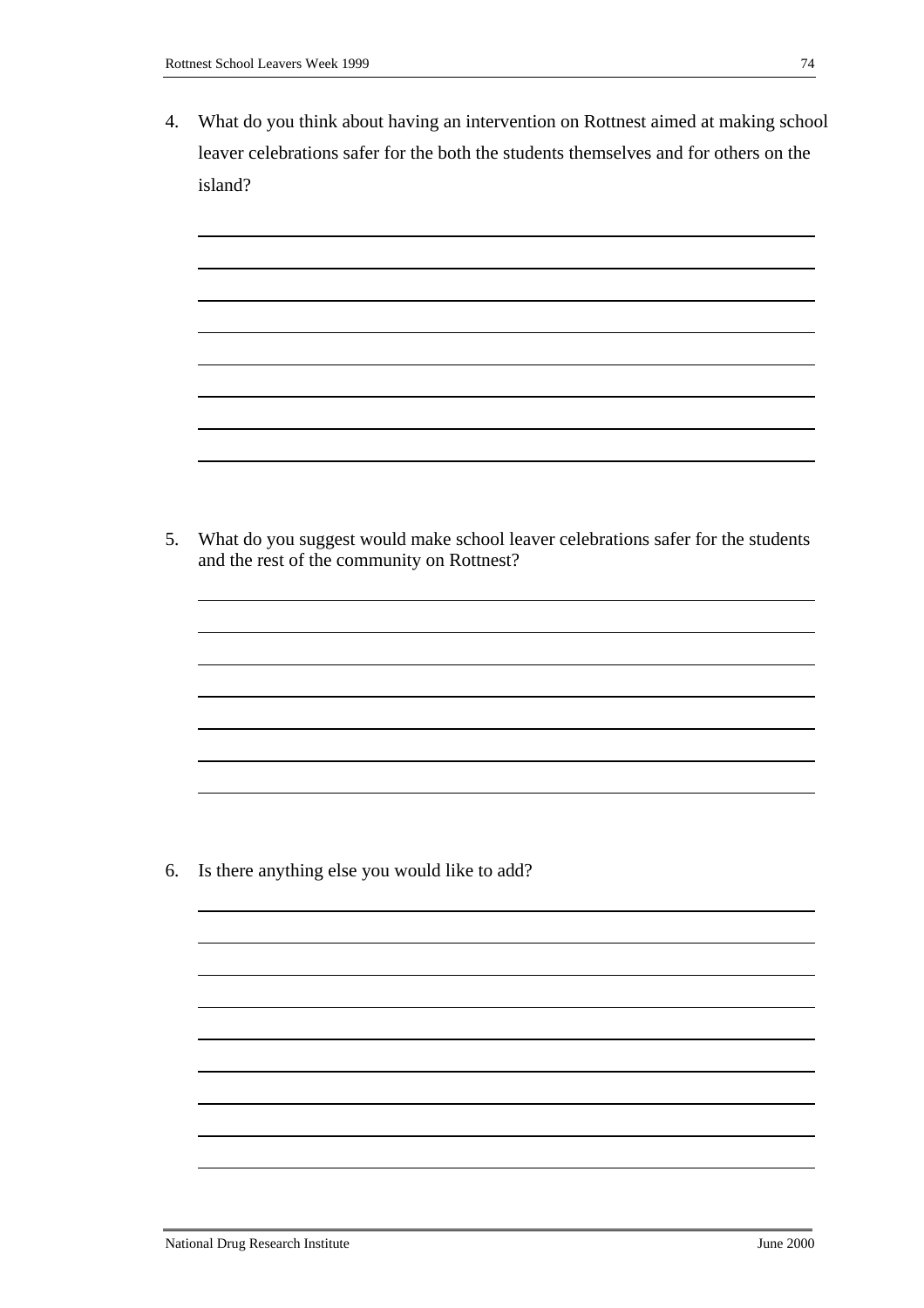7. Would you be prepared to feed in your ideas/suggestions for the development of an intervention for the 2000 school leaver celebrations?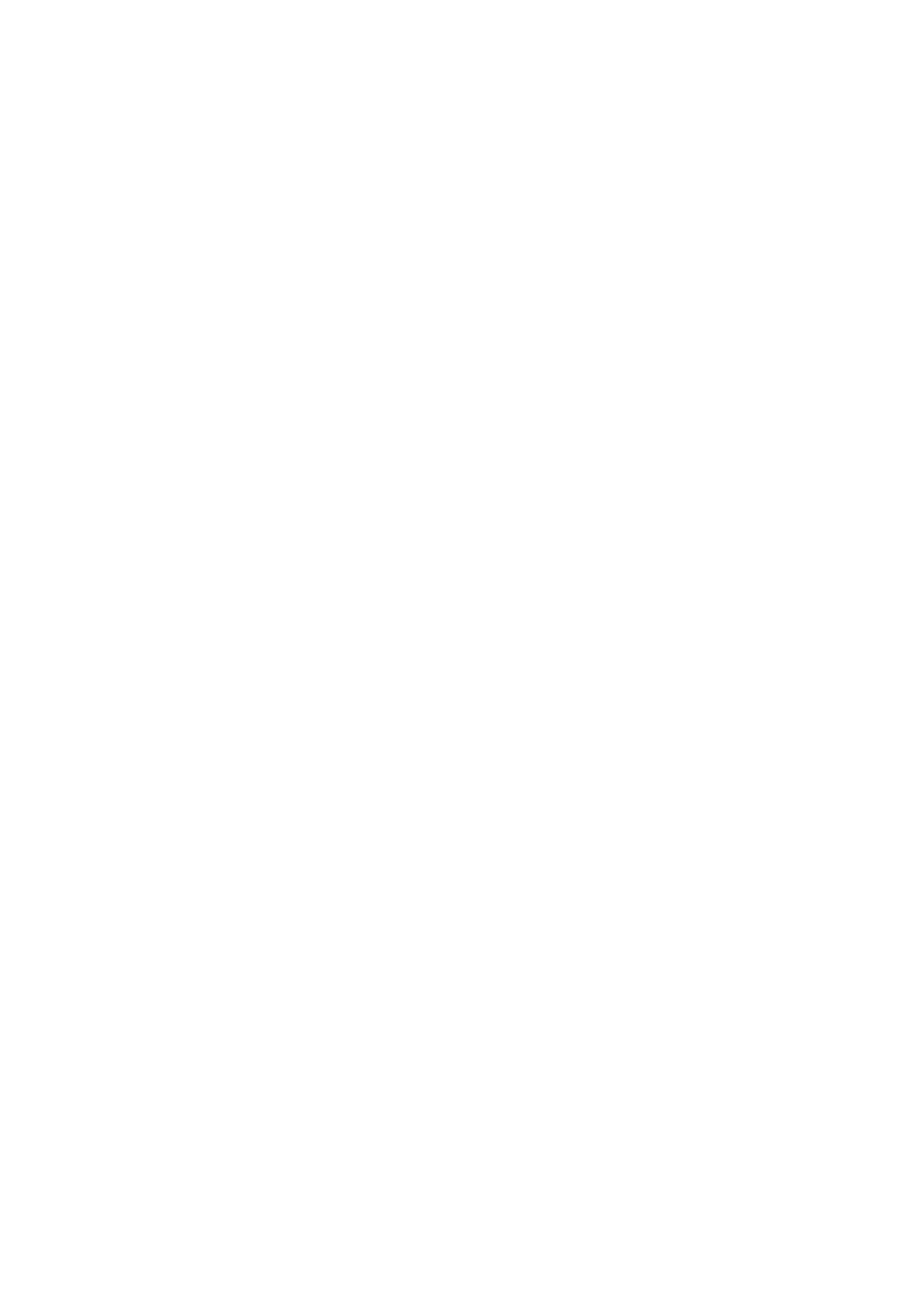**EARLY DAYS** (Pre-departure? En Route?)

| <b><u>Secondary School Students' Questionnaire – Rottnest 1999</u></b> |                                                            |                                                          |  |                  |                                                                                  |  |
|------------------------------------------------------------------------|------------------------------------------------------------|----------------------------------------------------------|--|------------------|----------------------------------------------------------------------------------|--|
|                                                                        |                                                            | Date: ________________ Age: ___________ Sex: MALE FEMALE |  |                  |                                                                                  |  |
|                                                                        | Location: ___________________<br><b>School Leaver: YES</b> | NQ                                                       |  | Postcode: ______ |                                                                                  |  |
|                                                                        |                                                            |                                                          |  |                  | 1) Why Rotto? (Any other options considered?) __________________________________ |  |
|                                                                        |                                                            |                                                          |  |                  |                                                                                  |  |
| 2)                                                                     |                                                            |                                                          |  |                  | Expectations? (What do you want from the Rotto experience?) ____________________ |  |
|                                                                        |                                                            |                                                          |  |                  |                                                                                  |  |
|                                                                        |                                                            |                                                          |  |                  |                                                                                  |  |
|                                                                        |                                                            |                                                          |  |                  |                                                                                  |  |
| 3)                                                                     | Clinics?)                                                  |                                                          |  |                  | What sort of activities would you like made available to you? (Sports, Games,    |  |
|                                                                        |                                                            |                                                          |  |                  |                                                                                  |  |
|                                                                        |                                                            |                                                          |  |                  |                                                                                  |  |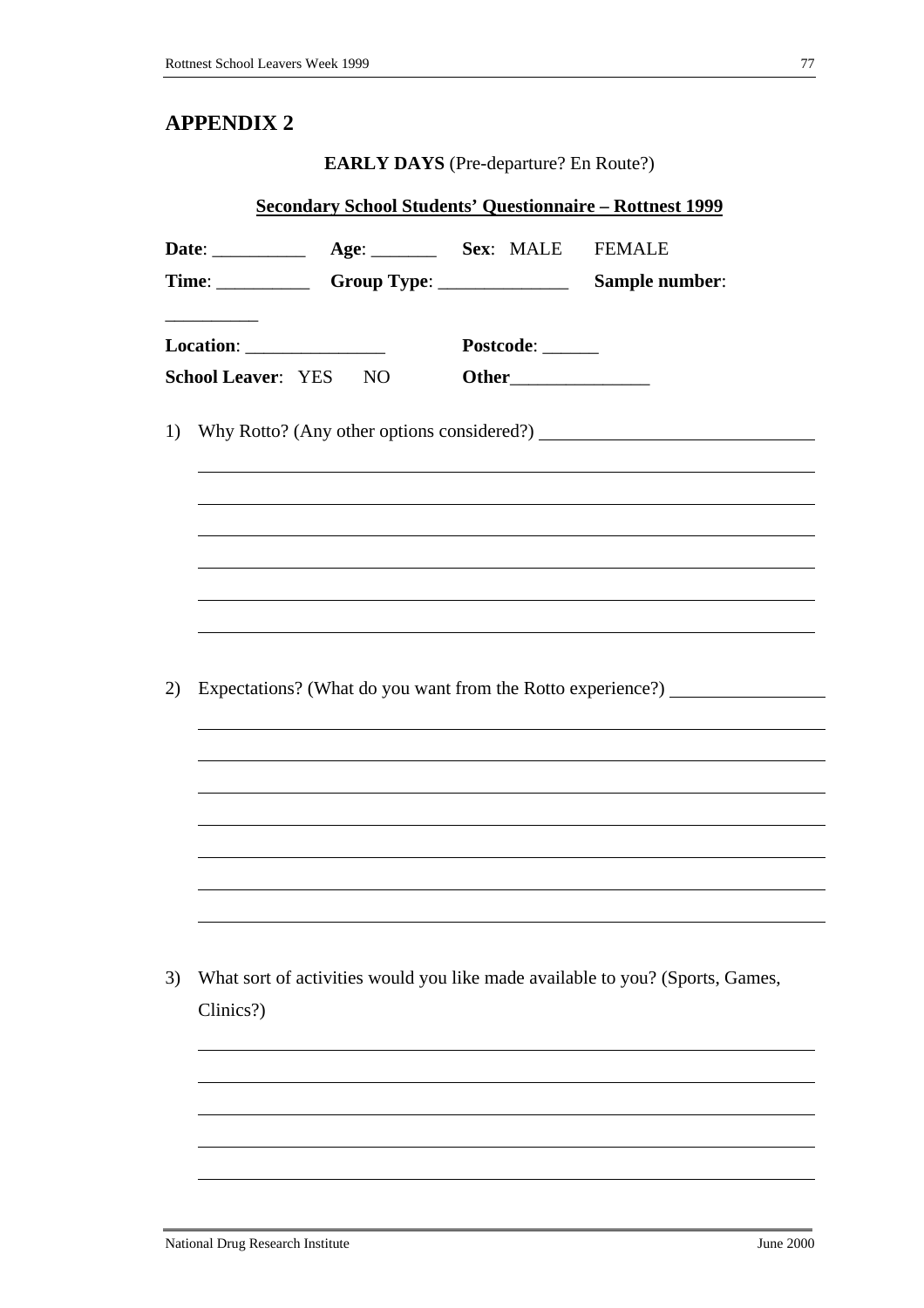| When?)                                                                                 |
|----------------------------------------------------------------------------------------|
|                                                                                        |
|                                                                                        |
|                                                                                        |
|                                                                                        |
|                                                                                        |
|                                                                                        |
|                                                                                        |
| Expenses? Allocation for Accommodation/Food/"Entertainment" How much do                |
| you plan to spend on alcohol or other drugs? Which has priority?                       |
|                                                                                        |
|                                                                                        |
|                                                                                        |
|                                                                                        |
|                                                                                        |
|                                                                                        |
|                                                                                        |
| Own concerns about potential harms/safety? (Physical, Emotional, Sex specific,<br>Law) |
|                                                                                        |
|                                                                                        |
|                                                                                        |
|                                                                                        |
|                                                                                        |
|                                                                                        |
|                                                                                        |
| Have you any strategies in mind to reduce potential harms? (Plan of attack/action?     |
|                                                                                        |
|                                                                                        |
|                                                                                        |
|                                                                                        |
|                                                                                        |
|                                                                                        |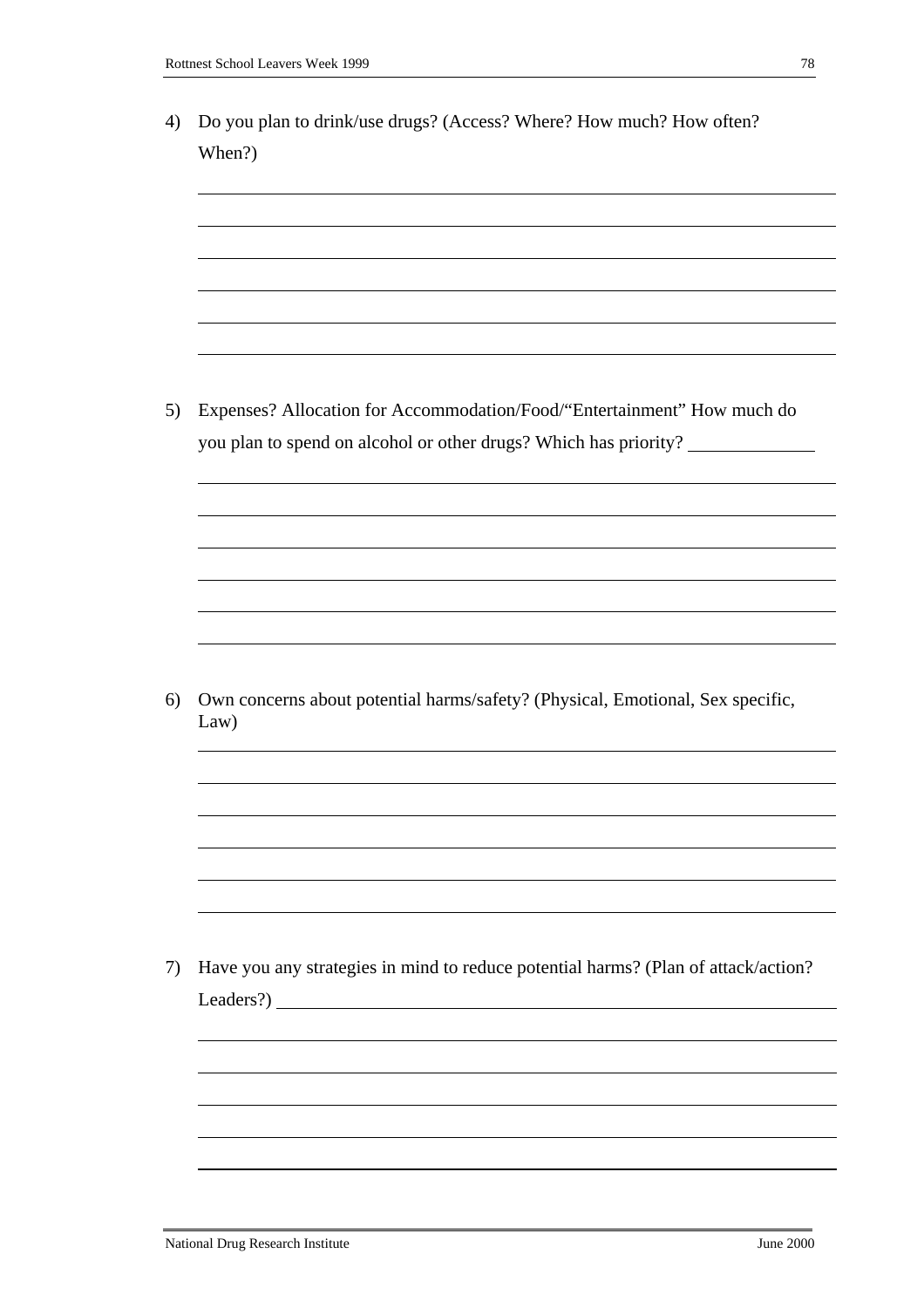| 8) | Any Parental/Guardian warnings on harms? (Consequences? Contact with home?)  |  |  |  |  |  |  |
|----|------------------------------------------------------------------------------|--|--|--|--|--|--|
|    |                                                                              |  |  |  |  |  |  |
|    |                                                                              |  |  |  |  |  |  |
|    |                                                                              |  |  |  |  |  |  |
|    |                                                                              |  |  |  |  |  |  |
|    |                                                                              |  |  |  |  |  |  |
|    |                                                                              |  |  |  |  |  |  |
|    |                                                                              |  |  |  |  |  |  |
|    |                                                                              |  |  |  |  |  |  |
|    |                                                                              |  |  |  |  |  |  |
| 9) | How long do you plan to stay? (Location - Bungalow, Tent, Hut, Lodge?) _____ |  |  |  |  |  |  |
|    |                                                                              |  |  |  |  |  |  |
|    |                                                                              |  |  |  |  |  |  |
|    |                                                                              |  |  |  |  |  |  |
|    |                                                                              |  |  |  |  |  |  |
|    |                                                                              |  |  |  |  |  |  |
|    |                                                                              |  |  |  |  |  |  |
|    |                                                                              |  |  |  |  |  |  |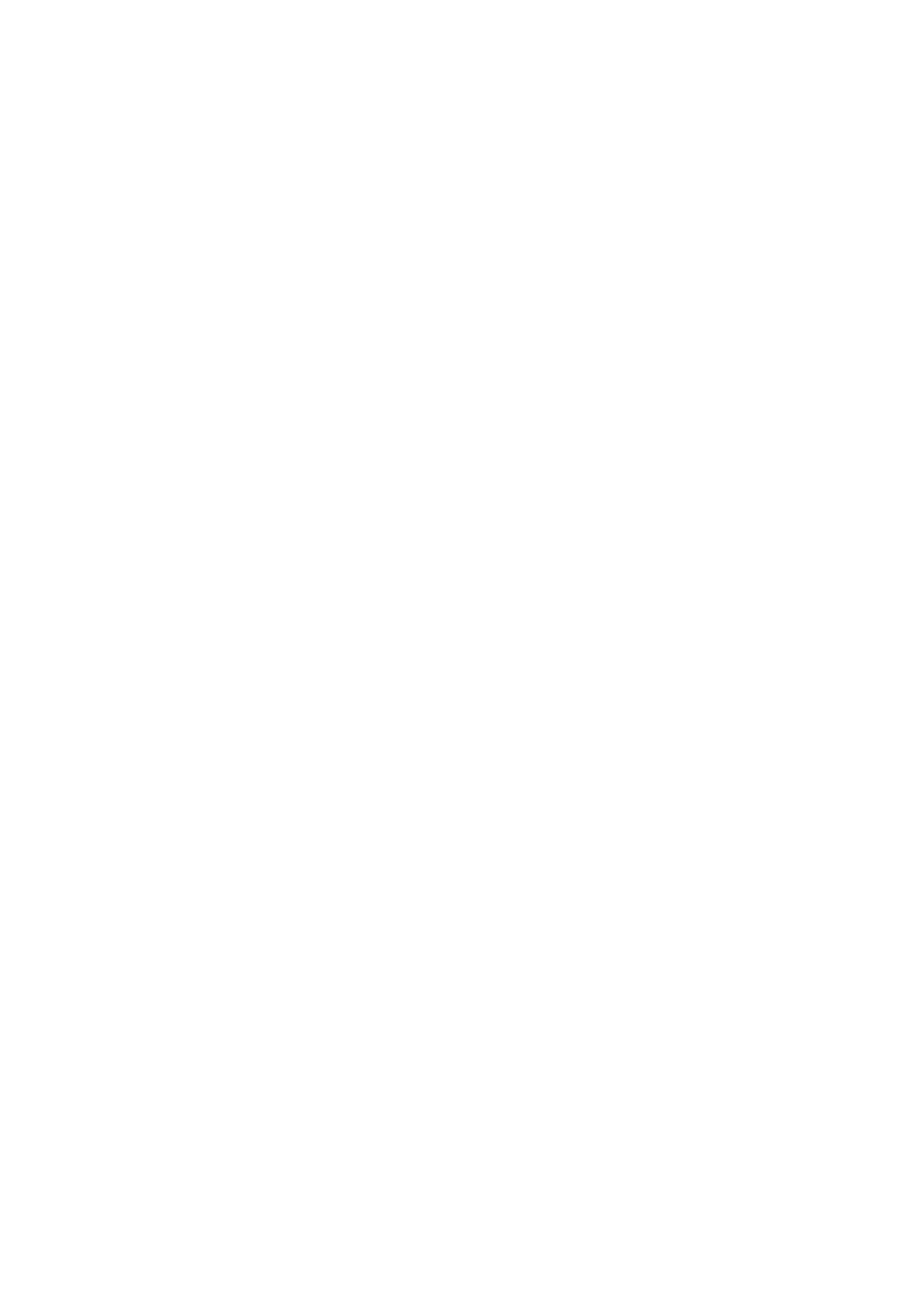## **THE COMING NIGHT**

|    | <b><u>Secondary School Students' Questionnaire - Rottnest 1999</u></b> |                                                          |                  |                                                                                  |  |  |
|----|------------------------------------------------------------------------|----------------------------------------------------------|------------------|----------------------------------------------------------------------------------|--|--|
|    |                                                                        | Date: ________________ Age: ___________ Sex: MALE FEMALE |                  |                                                                                  |  |  |
|    |                                                                        |                                                          |                  |                                                                                  |  |  |
|    |                                                                        |                                                          | Postcode: ______ |                                                                                  |  |  |
|    |                                                                        | <b>School Leaver:</b> YES NO                             |                  |                                                                                  |  |  |
|    |                                                                        |                                                          |                  |                                                                                  |  |  |
| 1) |                                                                        |                                                          |                  |                                                                                  |  |  |
|    |                                                                        |                                                          |                  |                                                                                  |  |  |
|    |                                                                        |                                                          |                  |                                                                                  |  |  |
|    |                                                                        |                                                          |                  |                                                                                  |  |  |
|    |                                                                        |                                                          |                  |                                                                                  |  |  |
|    |                                                                        |                                                          |                  |                                                                                  |  |  |
|    |                                                                        |                                                          |                  |                                                                                  |  |  |
|    |                                                                        |                                                          |                  |                                                                                  |  |  |
| 2) |                                                                        |                                                          |                  | Expectations? (What do you want from the Rotto experience?) ____________________ |  |  |
|    |                                                                        |                                                          |                  |                                                                                  |  |  |
|    |                                                                        |                                                          |                  |                                                                                  |  |  |
|    |                                                                        |                                                          |                  |                                                                                  |  |  |
|    |                                                                        |                                                          |                  |                                                                                  |  |  |
|    |                                                                        |                                                          |                  |                                                                                  |  |  |
|    |                                                                        |                                                          |                  |                                                                                  |  |  |
|    |                                                                        |                                                          |                  |                                                                                  |  |  |
|    |                                                                        |                                                          |                  |                                                                                  |  |  |
| 3) |                                                                        | What are you planning to do this afternoon/evening?      |                  |                                                                                  |  |  |
|    |                                                                        |                                                          |                  |                                                                                  |  |  |
|    |                                                                        |                                                          |                  |                                                                                  |  |  |
|    |                                                                        |                                                          |                  |                                                                                  |  |  |
|    |                                                                        |                                                          |                  |                                                                                  |  |  |
|    |                                                                        |                                                          |                  |                                                                                  |  |  |
|    |                                                                        |                                                          |                  |                                                                                  |  |  |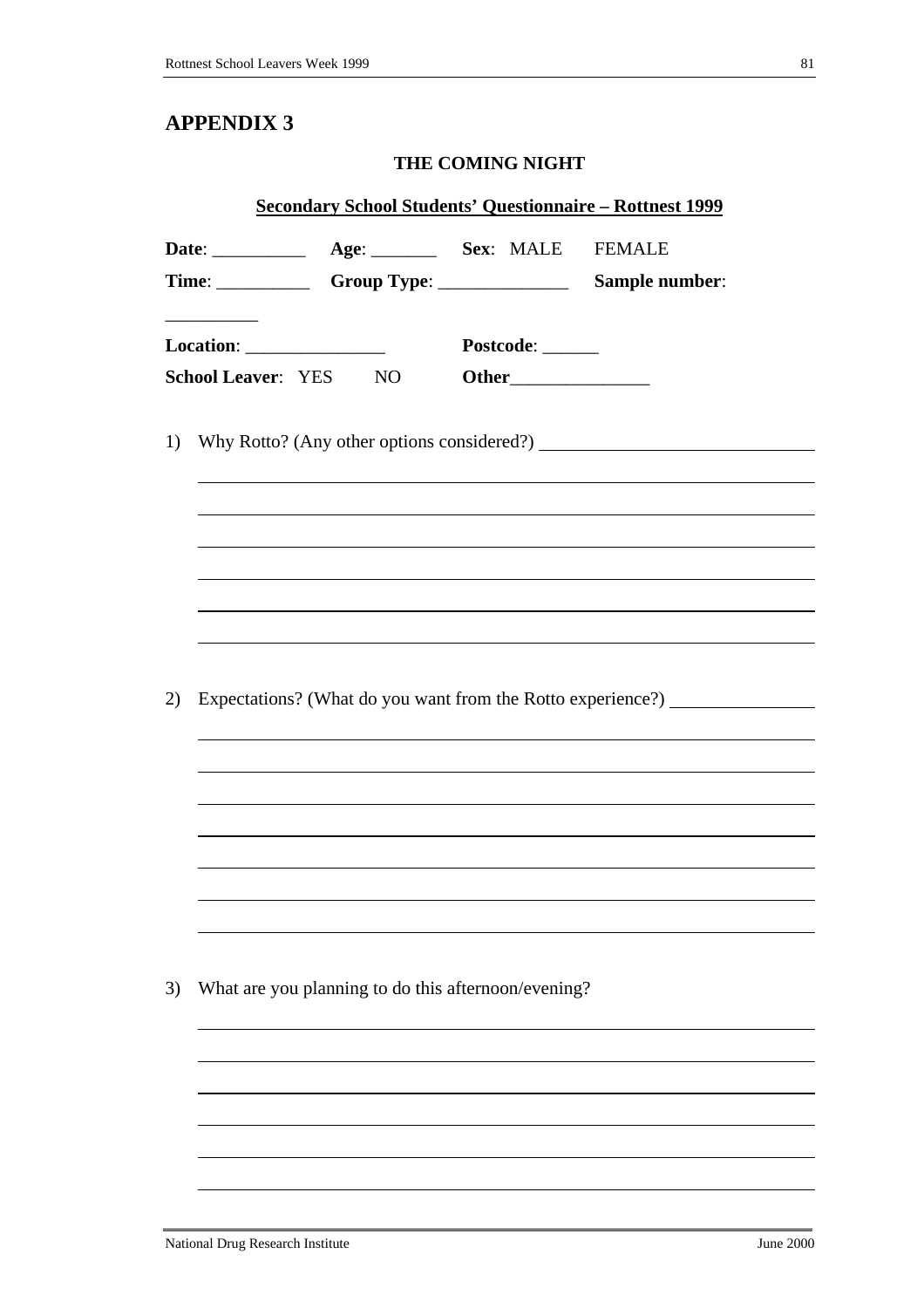| Are you going to drink Alcohol/take Drugs? (What sort? Access-How? Where?)       |
|----------------------------------------------------------------------------------|
|                                                                                  |
|                                                                                  |
|                                                                                  |
| Any concerns about possible/potential harms/safety?                              |
|                                                                                  |
|                                                                                  |
|                                                                                  |
|                                                                                  |
| Have you planned any strategies to keep you safe? What? ________________________ |
|                                                                                  |
|                                                                                  |
|                                                                                  |
| What other activities would you like to see organized if possible?               |
|                                                                                  |
|                                                                                  |
|                                                                                  |
|                                                                                  |
|                                                                                  |
|                                                                                  |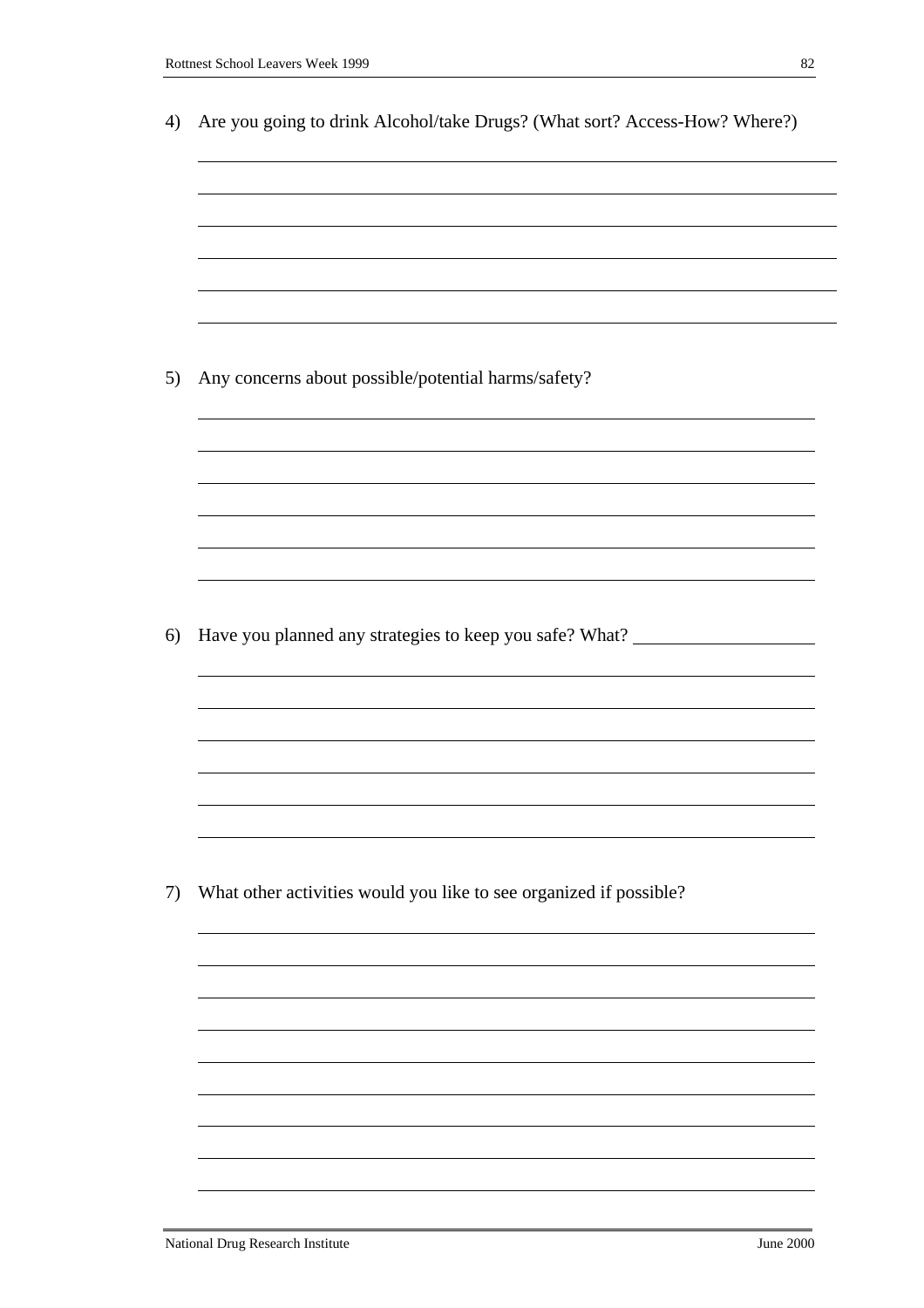8) Alternatives if "chosen" Alcohol/Drugs aren't available? (Any Alcohol-free days/nights?) 9) Are/do you feel in control of the planned events tonight? (Why/Why not?) 10) Is control or planning easy or difficult to stick to? (Why/Why not?)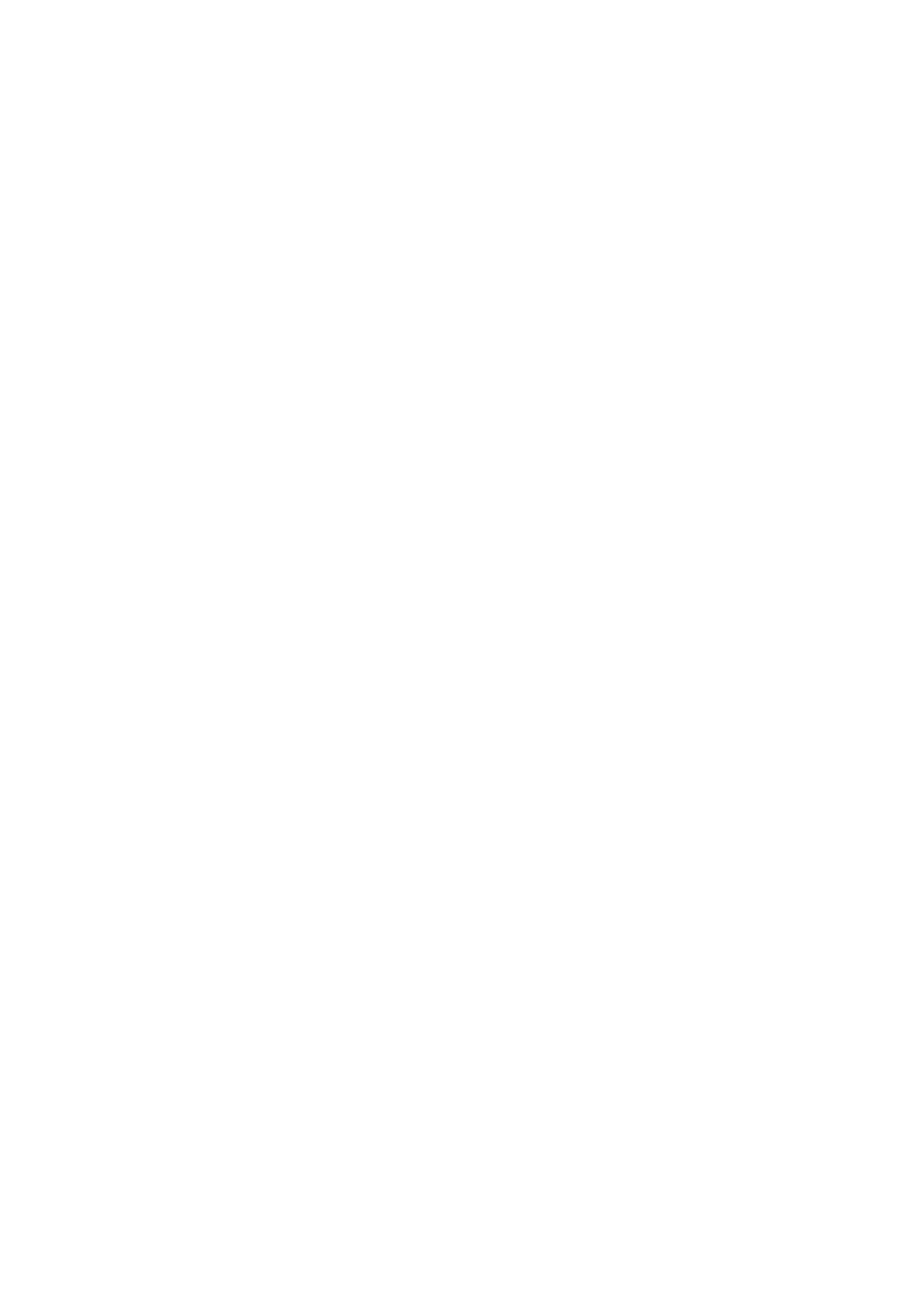## **THE DAY AFTER**

| <b>Secondary School Students' Questionnaire - Rottnest 1999</b> |                           |                                                                                                                                               |                 |                                                             |  |
|-----------------------------------------------------------------|---------------------------|-----------------------------------------------------------------------------------------------------------------------------------------------|-----------------|-------------------------------------------------------------|--|
|                                                                 |                           | Date: _________________ Age: ___________ Sex: MALE FEMALE<br>Time: _________________Group Type: _______________________________Sample number: |                 |                                                             |  |
|                                                                 | <b>School Leaver: YES</b> | Location: ___________________<br>NO                                                                                                           | Postcode:______ |                                                             |  |
| 1)                                                              |                           |                                                                                                                                               |                 |                                                             |  |
|                                                                 |                           |                                                                                                                                               |                 |                                                             |  |
|                                                                 |                           |                                                                                                                                               |                 |                                                             |  |
| 2)                                                              |                           |                                                                                                                                               |                 | Expectations? (What do you want from the Rotto experience?) |  |
|                                                                 |                           |                                                                                                                                               |                 |                                                             |  |
|                                                                 |                           |                                                                                                                                               |                 |                                                             |  |
| 3)                                                              |                           | What did you get up to last night? (Any Regrets/Remorse/Guilt?)                                                                               |                 |                                                             |  |
|                                                                 |                           |                                                                                                                                               |                 |                                                             |  |
|                                                                 |                           |                                                                                                                                               |                 |                                                             |  |
|                                                                 |                           |                                                                                                                                               |                 |                                                             |  |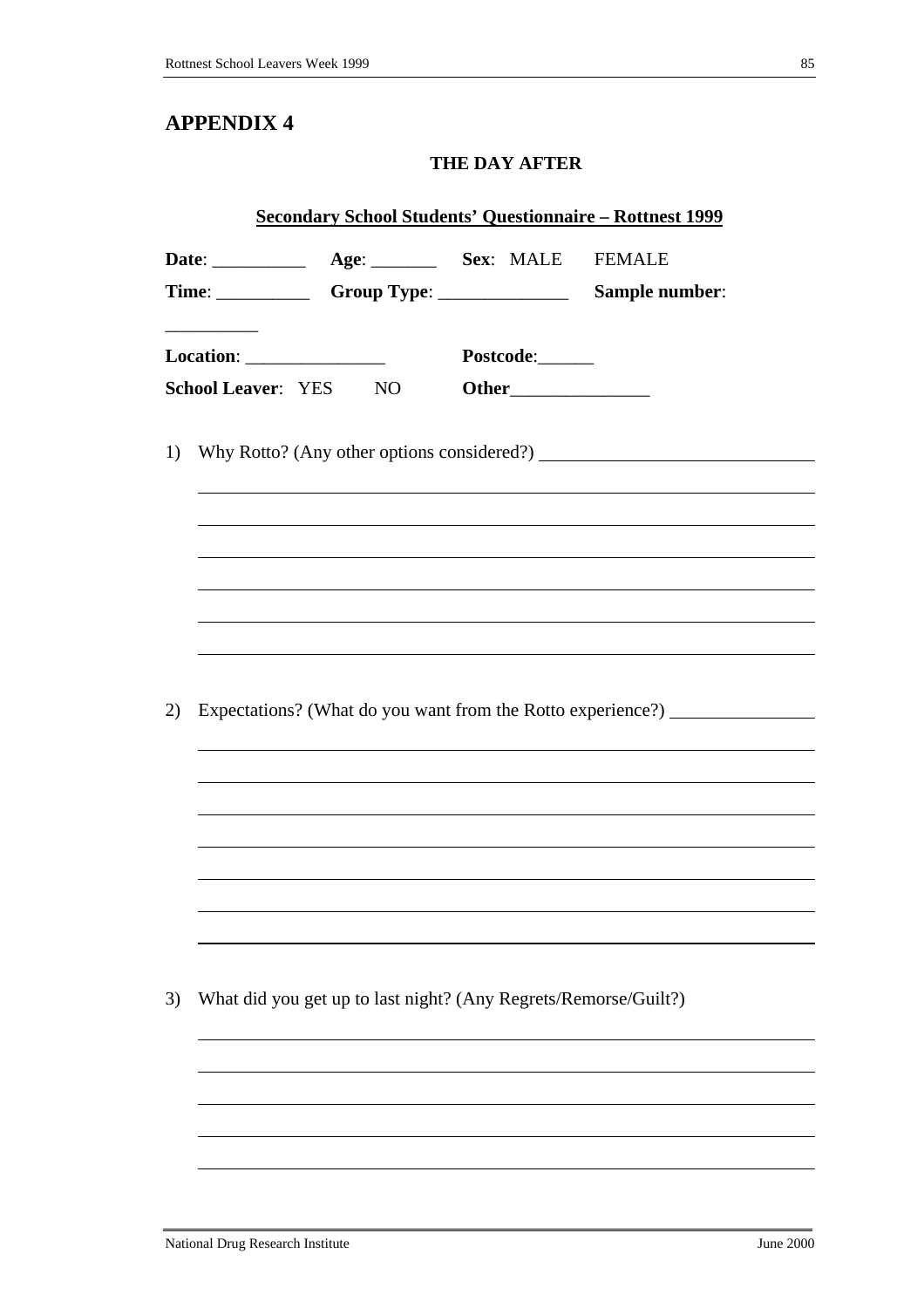| 4) | Did it involve Alcohol/Drugs? (What sort? How much? Access?) |
|----|--------------------------------------------------------------|
|    |                                                              |
|    |                                                              |
|    |                                                              |
|    |                                                              |
|    |                                                              |
|    |                                                              |
|    |                                                              |
|    |                                                              |
|    |                                                              |
|    |                                                              |
| 5) | Was it a good/great/fantastic night or a disaster? (Why?)    |
|    |                                                              |
|    |                                                              |
|    |                                                              |
|    |                                                              |
|    |                                                              |
|    |                                                              |
|    |                                                              |
|    |                                                              |
|    |                                                              |
| 6) | Best parts of the night?                                     |
|    |                                                              |
|    |                                                              |
|    |                                                              |
|    |                                                              |
|    |                                                              |
|    |                                                              |
|    |                                                              |
|    |                                                              |
|    |                                                              |
|    |                                                              |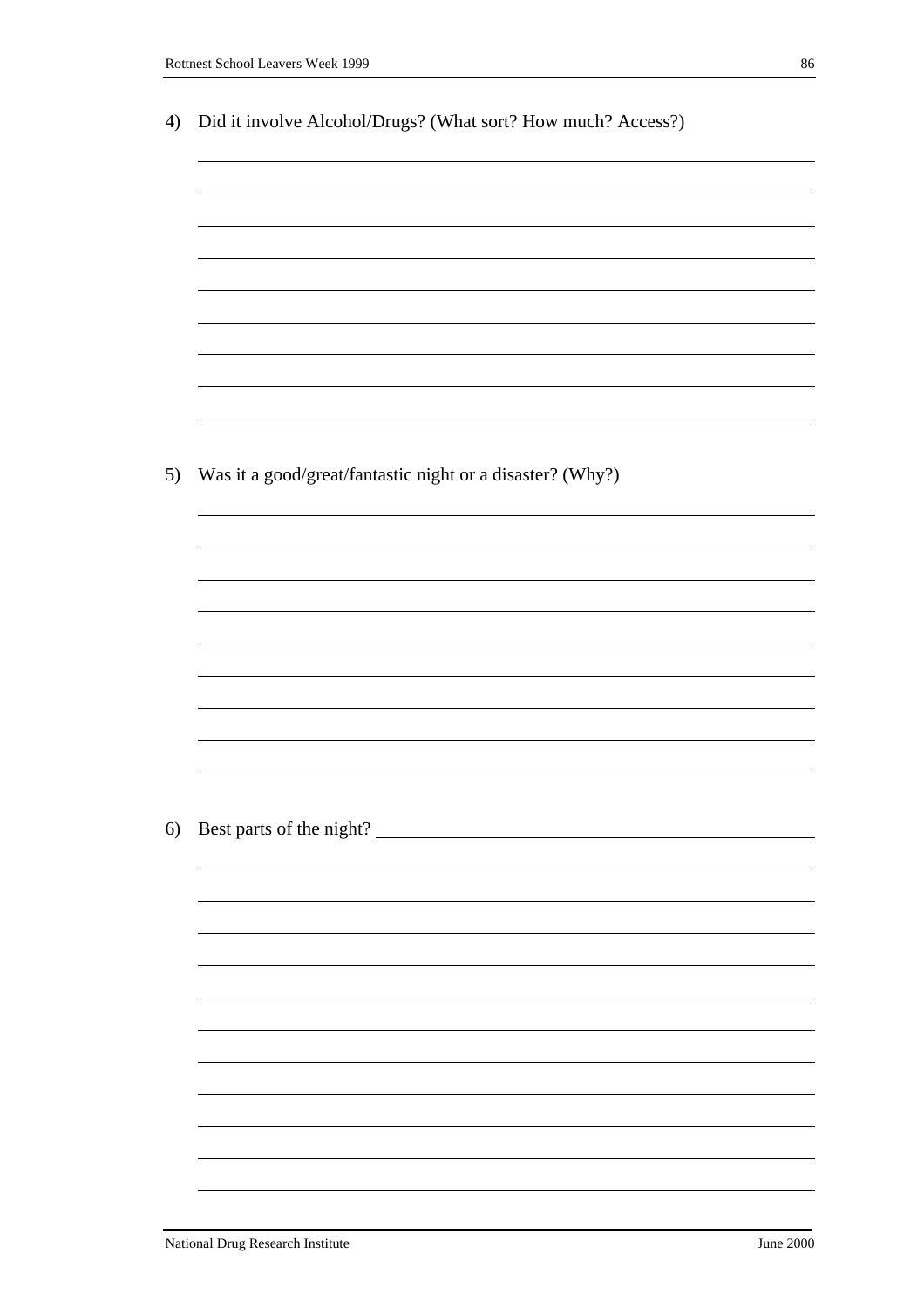| 7) | Worst parts of the night?                                                       |
|----|---------------------------------------------------------------------------------|
|    |                                                                                 |
|    |                                                                                 |
|    |                                                                                 |
|    |                                                                                 |
|    |                                                                                 |
|    |                                                                                 |
|    |                                                                                 |
|    |                                                                                 |
|    |                                                                                 |
|    |                                                                                 |
|    |                                                                                 |
|    |                                                                                 |
|    |                                                                                 |
|    |                                                                                 |
| 8) | What exactly made it bad? (Physically sick, Violence, Unwanted sexual advances, |
|    | etc)                                                                            |
|    |                                                                                 |
|    |                                                                                 |
|    |                                                                                 |
|    |                                                                                 |
|    |                                                                                 |
|    |                                                                                 |
|    |                                                                                 |
|    |                                                                                 |
|    |                                                                                 |
|    |                                                                                 |
|    |                                                                                 |
|    |                                                                                 |
|    |                                                                                 |
|    |                                                                                 |
|    |                                                                                 |
| 9) |                                                                                 |
|    |                                                                                 |
|    |                                                                                 |
|    |                                                                                 |
|    |                                                                                 |
|    |                                                                                 |
|    |                                                                                 |
|    |                                                                                 |
|    |                                                                                 |
|    |                                                                                 |
|    |                                                                                 |
|    |                                                                                 |
|    |                                                                                 |
|    |                                                                                 |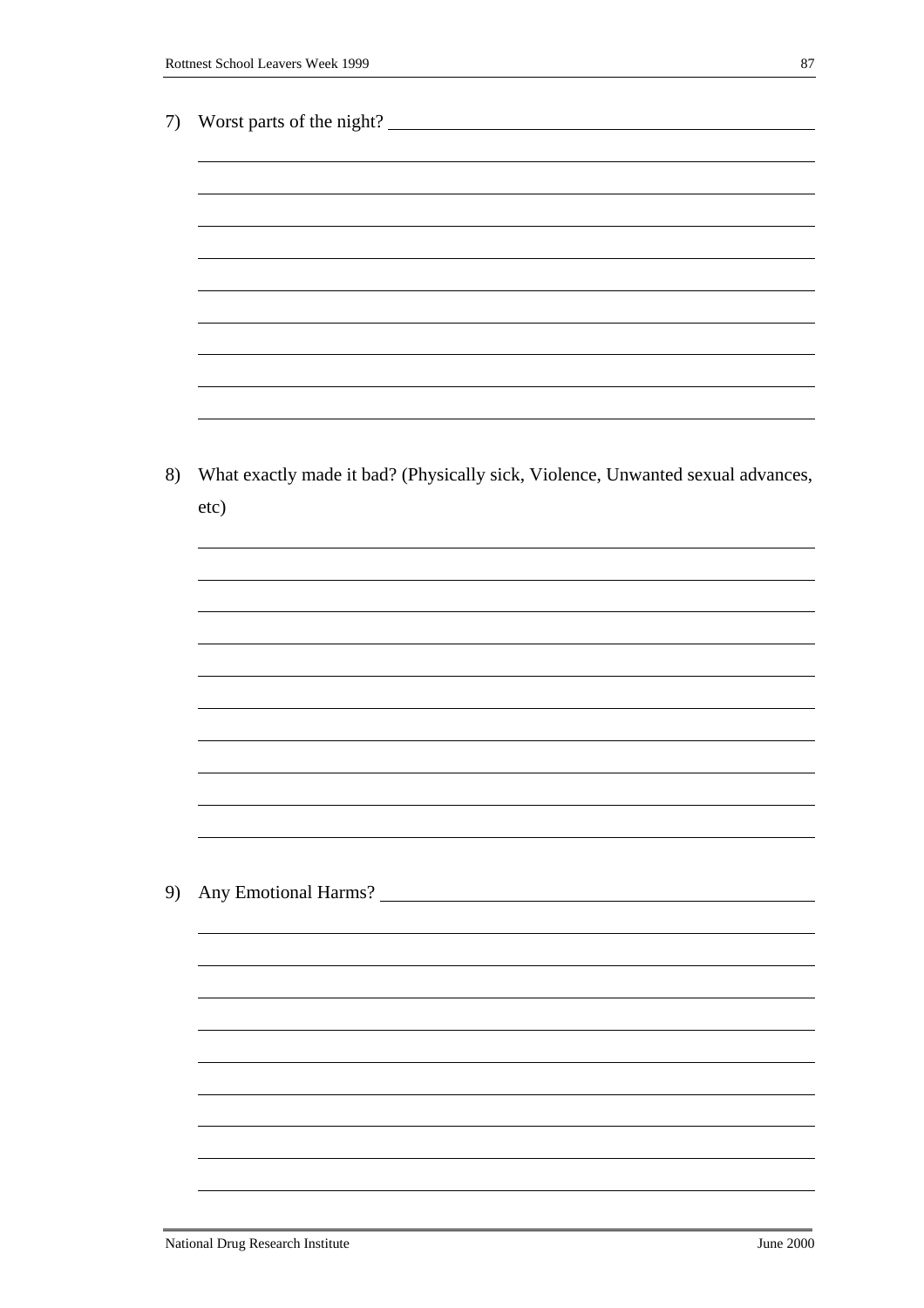|  |  | 10) How could your experience have been improved? |  |  |  |
|--|--|---------------------------------------------------|--|--|--|
|  |  |                                                   |  |  |  |

11) Has your approach/behaviour changed over successive nights or are you going harder? (Why? Peer Pressure?)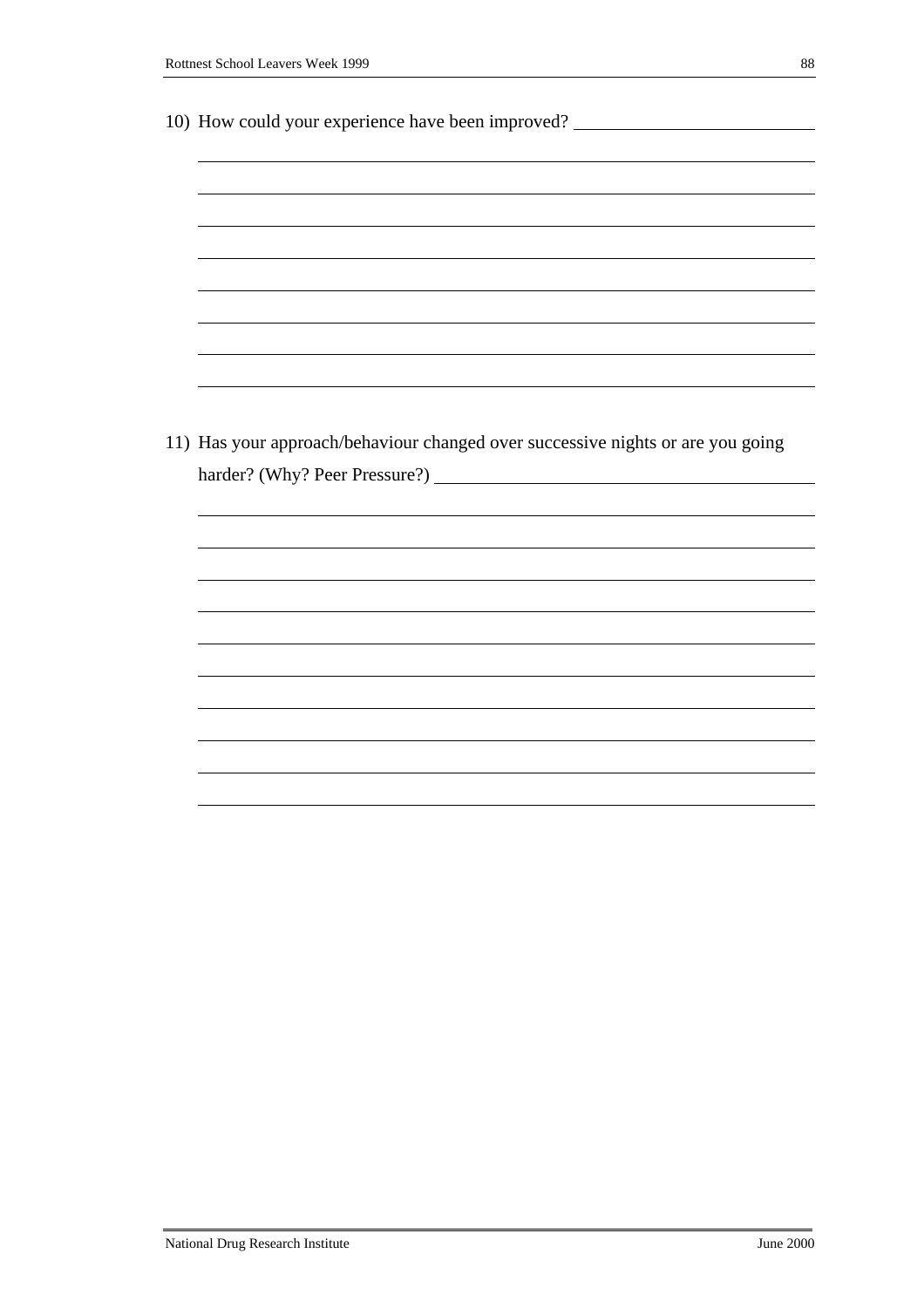**LAST DAYS** (Pre-departure? En Route?)

| <b><u>Secondary School Students' Questionnaire - Rottnest 1999</u></b> |                           |                                                                  |                  |                                                                                  |  |
|------------------------------------------------------------------------|---------------------------|------------------------------------------------------------------|------------------|----------------------------------------------------------------------------------|--|
|                                                                        |                           | Date: _________________ Age: ___________ Sex: MALE FEMALE        |                  |                                                                                  |  |
|                                                                        | <b>School Leaver: YES</b> | NO <sub>1</sub>                                                  | Postcode: ______ |                                                                                  |  |
| 1)                                                                     |                           |                                                                  |                  |                                                                                  |  |
|                                                                        |                           |                                                                  |                  |                                                                                  |  |
|                                                                        |                           |                                                                  |                  |                                                                                  |  |
| 2)                                                                     |                           |                                                                  |                  | Expectations? (What do you want from the Rotto experience?) ____________________ |  |
|                                                                        |                           |                                                                  |                  |                                                                                  |  |
|                                                                        |                           |                                                                  |                  |                                                                                  |  |
|                                                                        |                           |                                                                  |                  |                                                                                  |  |
| 3)                                                                     | Conscience/Guilt?)        | What did you get up to? (How do you feel – Physically? Mentally? |                  |                                                                                  |  |
|                                                                        |                           |                                                                  |                  |                                                                                  |  |
|                                                                        |                           |                                                                  |                  |                                                                                  |  |
|                                                                        |                           |                                                                  |                  |                                                                                  |  |
|                                                                        |                           |                                                                  |                  |                                                                                  |  |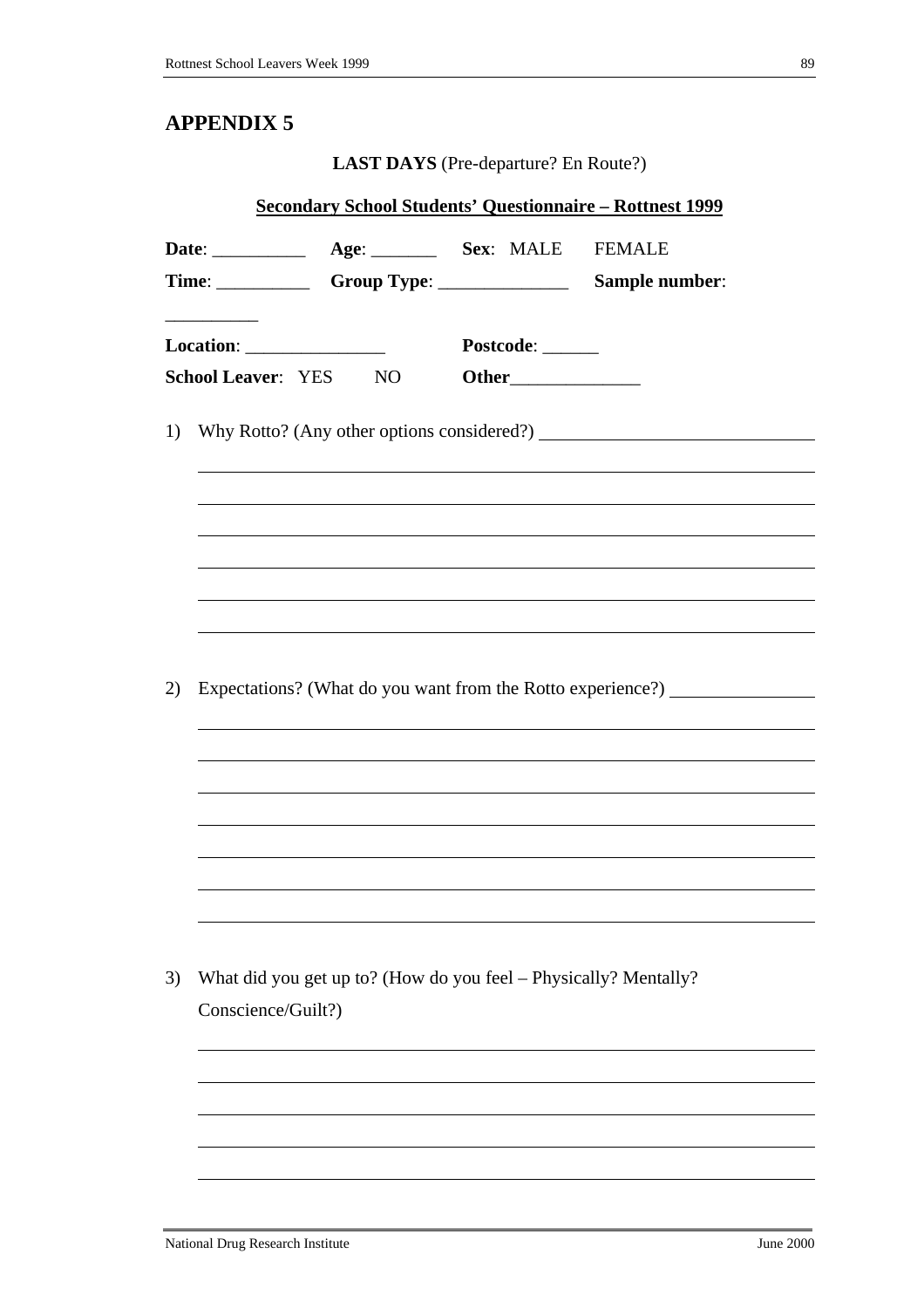| ۰, | ۰. |
|----|----|
|    |    |
|    | I  |
|    |    |
|    |    |
| ۰. | I  |
| ٧  |    |
| v  | ٩  |
|    |    |

| 4) | Did your activities/experiences live up to your expectations?        |
|----|----------------------------------------------------------------------|
|    |                                                                      |
|    |                                                                      |
|    |                                                                      |
|    |                                                                      |
|    |                                                                      |
|    |                                                                      |
|    |                                                                      |
|    |                                                                      |
| 5) |                                                                      |
|    |                                                                      |
|    |                                                                      |
|    |                                                                      |
|    |                                                                      |
|    |                                                                      |
|    |                                                                      |
|    |                                                                      |
| 6) | Any low points?                                                      |
|    |                                                                      |
|    |                                                                      |
|    |                                                                      |
|    |                                                                      |
|    |                                                                      |
|    |                                                                      |
|    |                                                                      |
| 7) | Ways to improve the experience? (Activities that should be offered?) |
|    |                                                                      |
|    |                                                                      |
|    |                                                                      |
|    |                                                                      |
|    |                                                                      |
|    |                                                                      |
|    |                                                                      |
|    |                                                                      |
|    |                                                                      |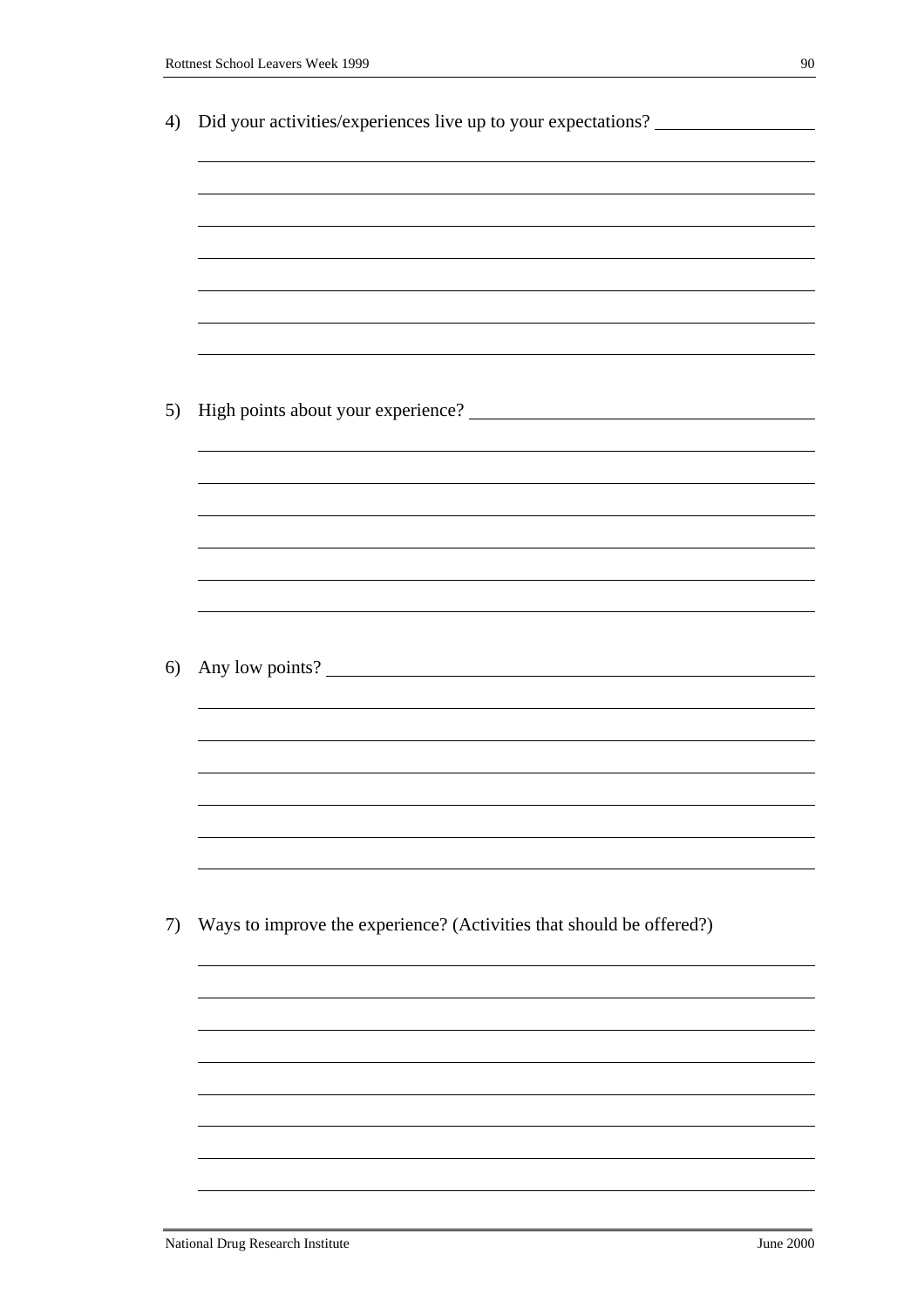| 8) | Any low points?                                                                                                                                                  |
|----|------------------------------------------------------------------------------------------------------------------------------------------------------------------|
|    |                                                                                                                                                                  |
|    |                                                                                                                                                                  |
|    |                                                                                                                                                                  |
|    |                                                                                                                                                                  |
|    |                                                                                                                                                                  |
|    |                                                                                                                                                                  |
|    |                                                                                                                                                                  |
|    |                                                                                                                                                                  |
| 9) | Cost? (More or Less expensive than initially thought? How much did you spend<br>on alcohol and other drugs? How did you offset shortfall?) _____________________ |
|    |                                                                                                                                                                  |
|    |                                                                                                                                                                  |
|    |                                                                                                                                                                  |
|    |                                                                                                                                                                  |
|    |                                                                                                                                                                  |
|    |                                                                                                                                                                  |
|    |                                                                                                                                                                  |
|    |                                                                                                                                                                  |
|    | 10) What sorts of harms/dangerous behaviour did you see/have happen to you?                                                                                      |
|    |                                                                                                                                                                  |
|    |                                                                                                                                                                  |
|    |                                                                                                                                                                  |
|    |                                                                                                                                                                  |
|    |                                                                                                                                                                  |
|    |                                                                                                                                                                  |
|    |                                                                                                                                                                  |
|    |                                                                                                                                                                  |
|    |                                                                                                                                                                  |
|    |                                                                                                                                                                  |